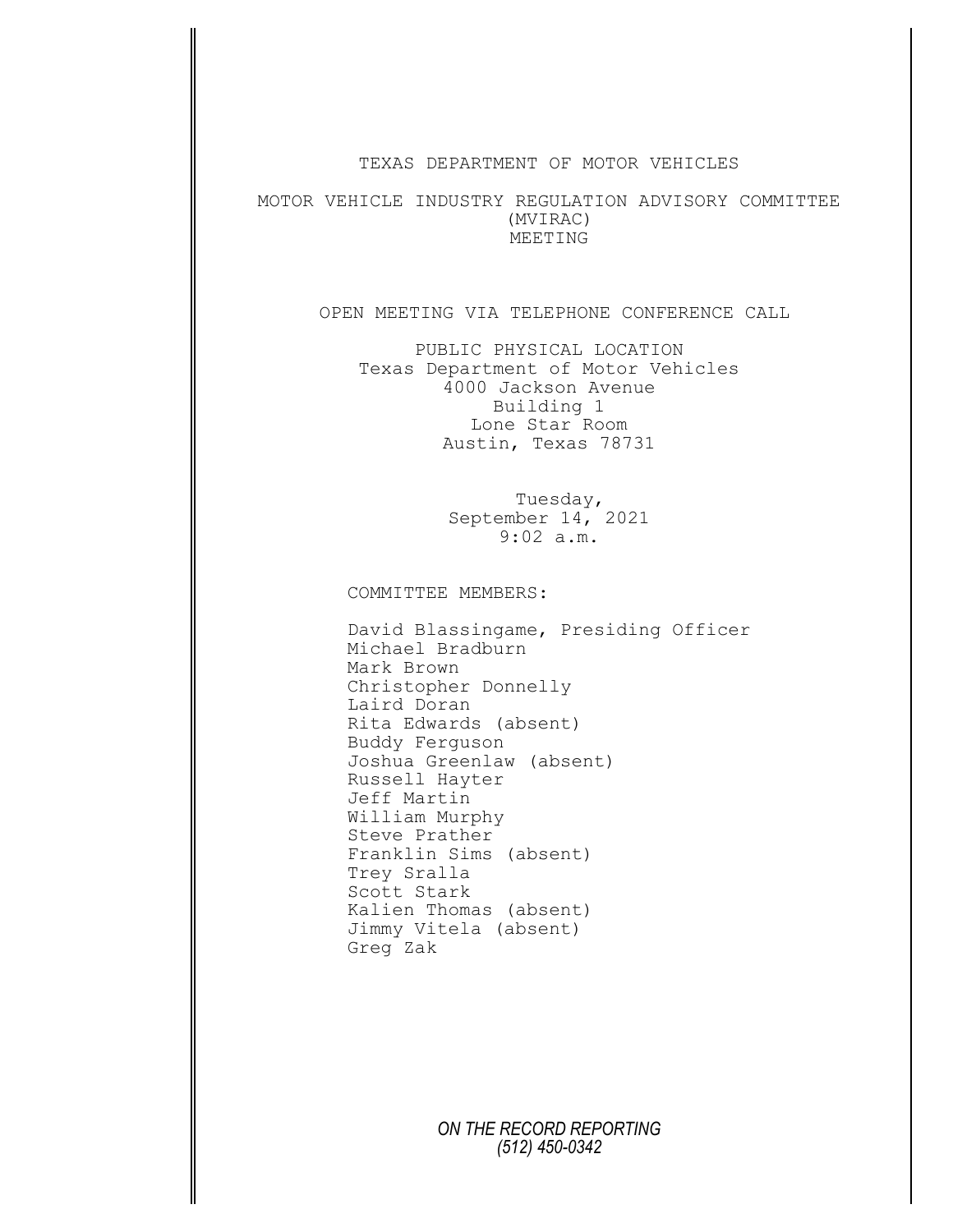## I N D E X

|       | AGENDA ITEM |                                                                                                                                                                                                                                                                  | PAGE |
|-------|-------------|------------------------------------------------------------------------------------------------------------------------------------------------------------------------------------------------------------------------------------------------------------------|------|
| $1$ . |             | CALL TO ORDER                                                                                                                                                                                                                                                    | 3    |
|       |             | Roll Call and Establishment of Quorum                                                                                                                                                                                                                            | 6    |
| 2.    | Α.          | DISCUSSION, BRIEFING, AND ACTION ITEMS<br>Implementation Plan for Advisory Committee<br>Recommendations Regarding House Bill 3927<br>I. Overview and History of Temporary Tags<br>Implementation of House Bill 3927; Tag<br>ii.<br>Denial and Maximum Tag Limits | - 8  |
|       | B.          | Recommendations of Advisory Committee for<br>Presentation to the Department                                                                                                                                                                                      | 96   |
| 3.    |             | PUBLIC COMMENT                                                                                                                                                                                                                                                   | none |
| 4.    |             | ADJOURNMENT                                                                                                                                                                                                                                                      | 109  |
|       |             |                                                                                                                                                                                                                                                                  |      |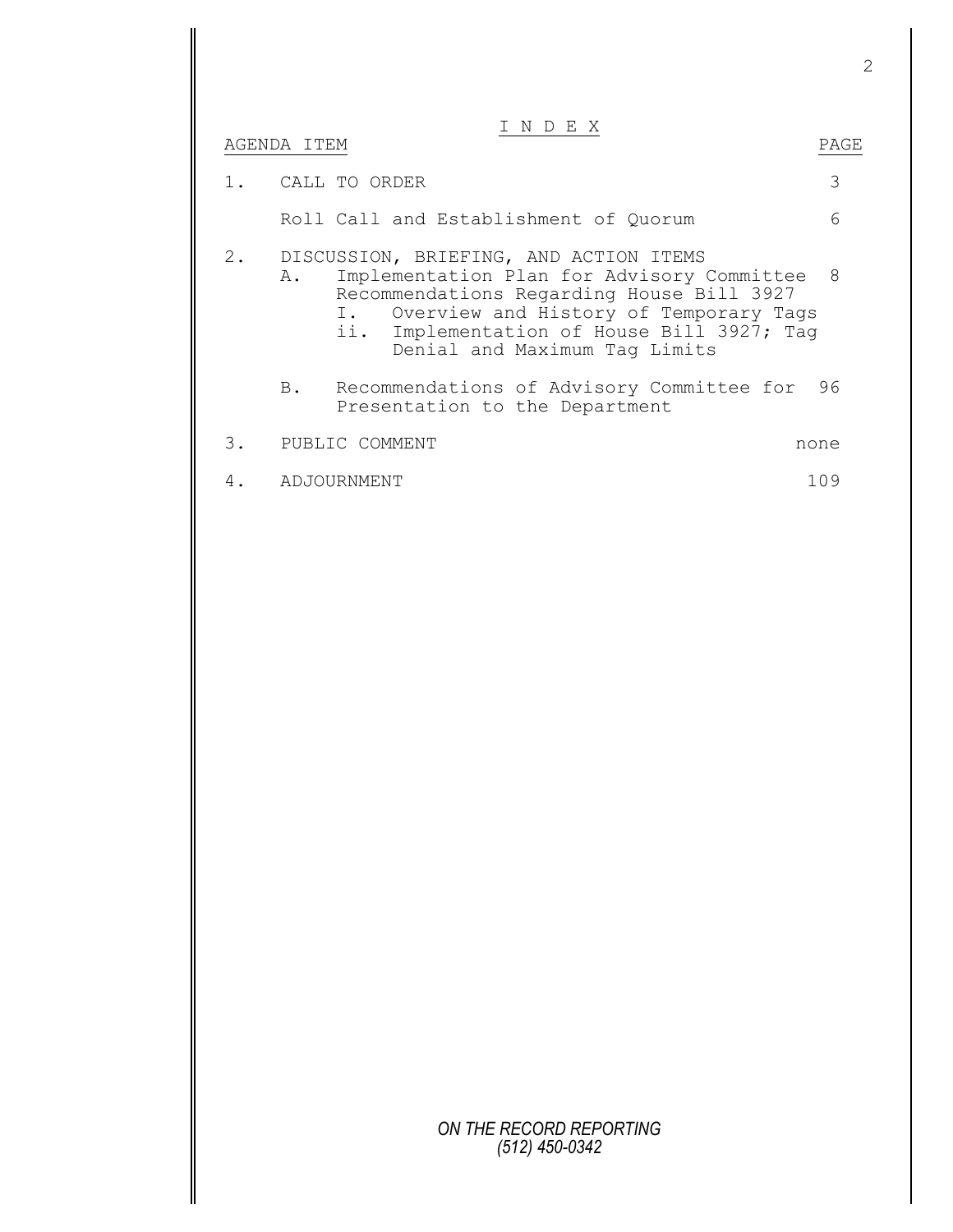| $\mathbf 1$     | PROCEEDINGS                                                |
|-----------------|------------------------------------------------------------|
| $\mathbf{2}$    | MR. BLASSINGAME: Good morning. My name is                  |
| 3               | David Blassingame, and I'm pleased to open the second      |
| 4               | meeting of the Motor Vehicle Industry Requlation Advisory  |
| 5               | Committee. For easy reference, I will refer to this        |
| 6               | advisory committee as M-V-I-R-A-C, which is the acronym    |
| $7\phantom{.0}$ | for this committee.                                        |
| $8\,$           | It is 9:02 a.m., and I'm now calling the MVIRAC            |
| $\mathsf 9$     | meeting for September 14, 2021 to order. I want to note    |
| 10              | for the record that the public notice of this meeting,     |
| 11              | containing all the items on the agenda, was filed with the |
| 12              | Office of Secretary of State on September 3, 2021.         |
| 13              | This meeting is being held by telephone                    |
| 14              | conference call in accordance with the Texas Government    |
| 15              | Code, Chapter 551.125. Members of the public may           |
| 16              | physically attend this meeting in person at 4000 Jackson   |
| 17              | Avenue, Building 1, Lone Star Room, Austin, Texas, 78731,  |
| 18              | or attend this meeting by calling the toll-free telephone  |
| 19              | number which is posted in our agenda which was filed with  |
| 20              | the Office of Secretary of State on September 3, 2021.     |
| 21              | We have ten members at least -- pardon me -- I             |
| 22              | don't know that we have any members in person. The vast    |
| 23              | majority of the committee members, including myself, will  |
| 24              | be participating remotely via telephone conference call.   |
| 25              | At this time will all attendees please mute                |
|                 | ON THE RECORD REPORTING<br>$(512)$ 450-0342                |

 $\mathsf{I}$ 

∥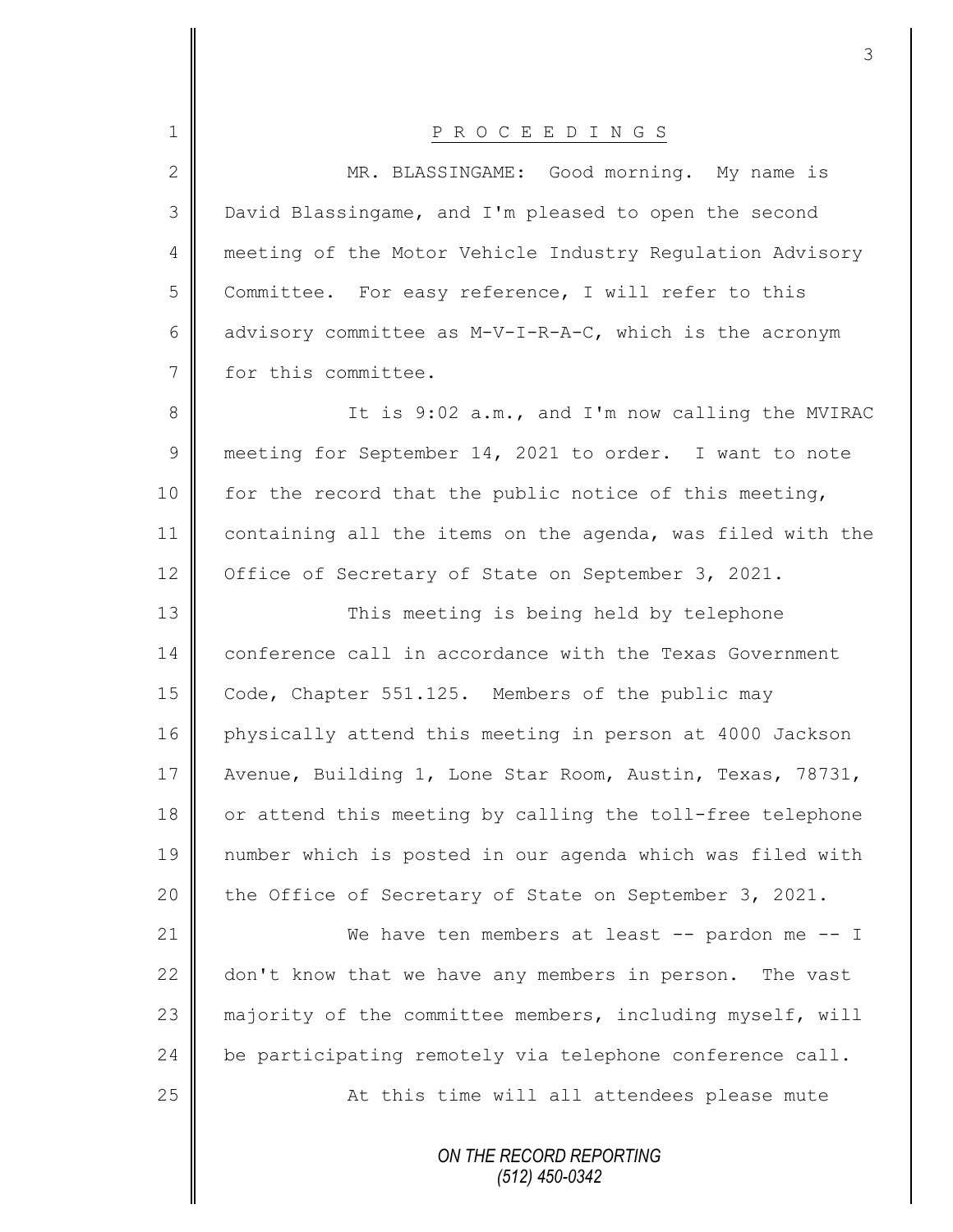1 | your phone for the entire duration of this meeting. I am 2 asking our meeting host to make sure all participants' 3 || phones are muted except for the advisory committee members 4 and those who are presenting. Callers will be removed for 5 any disruption, including background noise.

6 || I would like to remind all participants that  $7 \parallel$  this is a telephone conference call meeting. Because this 8 meeting is being held by telephone conference call, there  $9 \parallel$  are a few things that will assist in making the meeting 10 || run smoother and assist the court reporter in getting an 11 accurate record: please identify yourself before 12 speaking; speak clearly; remember that there might be a 13  $\parallel$  slight delay due to the telephone conference call meeting, 14 so please wait a little longer than usual before 15 | responding to participants; do not speak over others; and 16 please ask the presiding officer to proceed and be sure to 17 | get recognized before speaking.

18 || I would to also thank our court reporter who is 19 transcribing the meeting. To make sure that we have an 20 || accurate recording of this meeting, it is very important 21 that the board members and anyone presenting today 22  $\parallel$  identify themselves before speaking and speak clearly and  $23$  slowly.

24 | Tf you wish to address this advisory committee 25 | or speak to an agenda item during today's meeting, please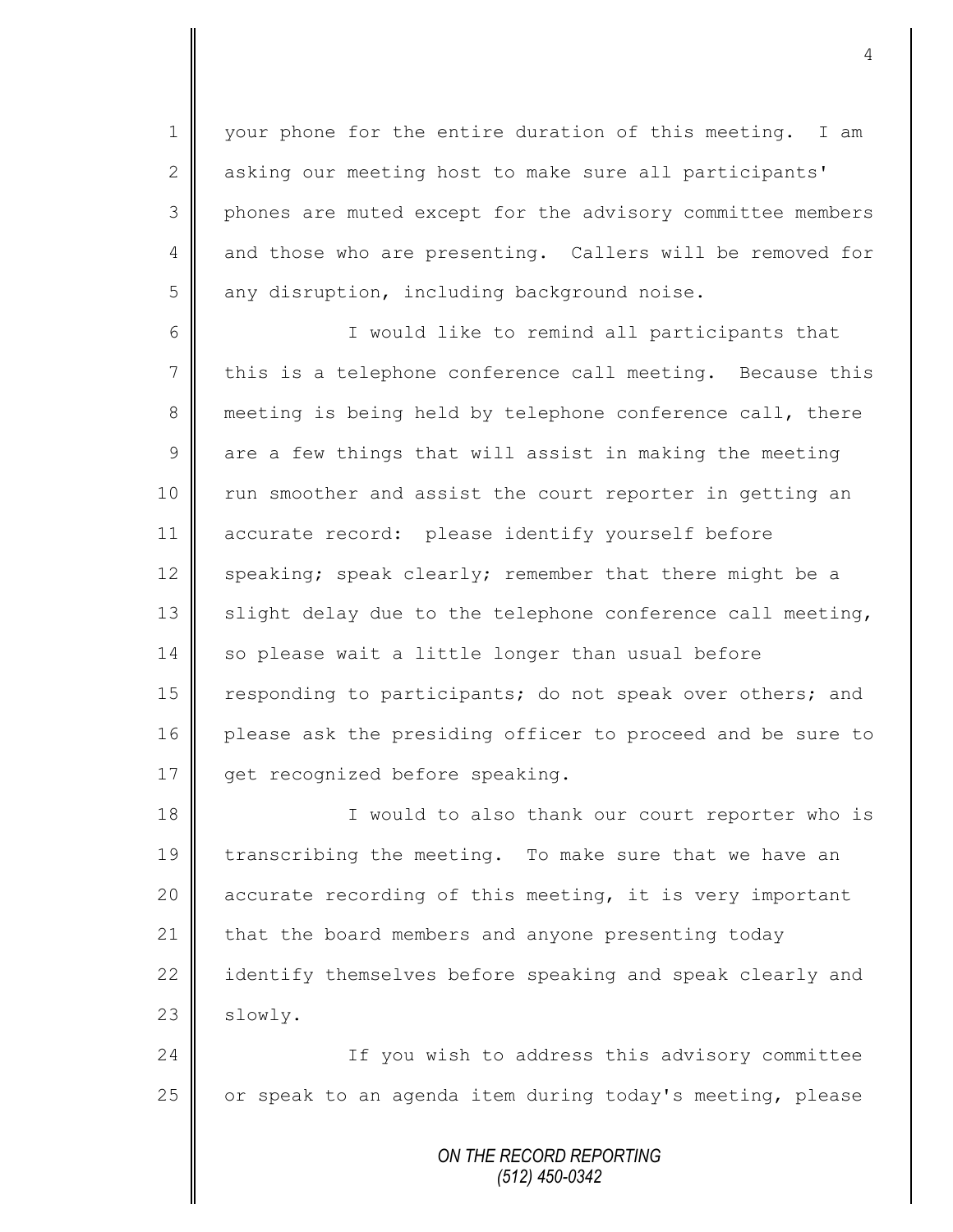1 send an email to GCO General@TxDMV.gov. Please identify  $2 \parallel$  in your email the specific item that you are interested in 3 commenting on, your name and address, and whether you are 4 representing anyone or speaking for yourself. 5 If your comment does not pertain to a specific 6 agenda item, we will take your comment during the general 7 public comment portion of the meeting. Comments should be 8 pertinent to the issues stated in your email. When 9 dddressing the advisory committee, please state your name 10 || and affiliation on the record. 11 | Before we begin today, I'd like to remind all 12 | presenters and those in attendance of the rules of conduct 13 | of our board meetings. In the department's rules under 43 14 TAC Section 206.22, the presiding officer is given 15 authority to supervise the conduct of the meeting. 16 This includes the authority to determine 17 whether a speaker is being disruptive of the meeting or is 18 otherwise violating the timing or presentation rules I 19 | have just discussed. Disruptive speakers will be muted, 20 | given a warning about disruptive behavior, and then 21 Temoved from the meeting for any continued disruption. 22 | Advisory committee members, please let us know 23 || immediately if you are no longer able to participate for  $24$  any reason. If your phone call drops and you are 25 disconnected, Texas DMV staff will interrupt the meeting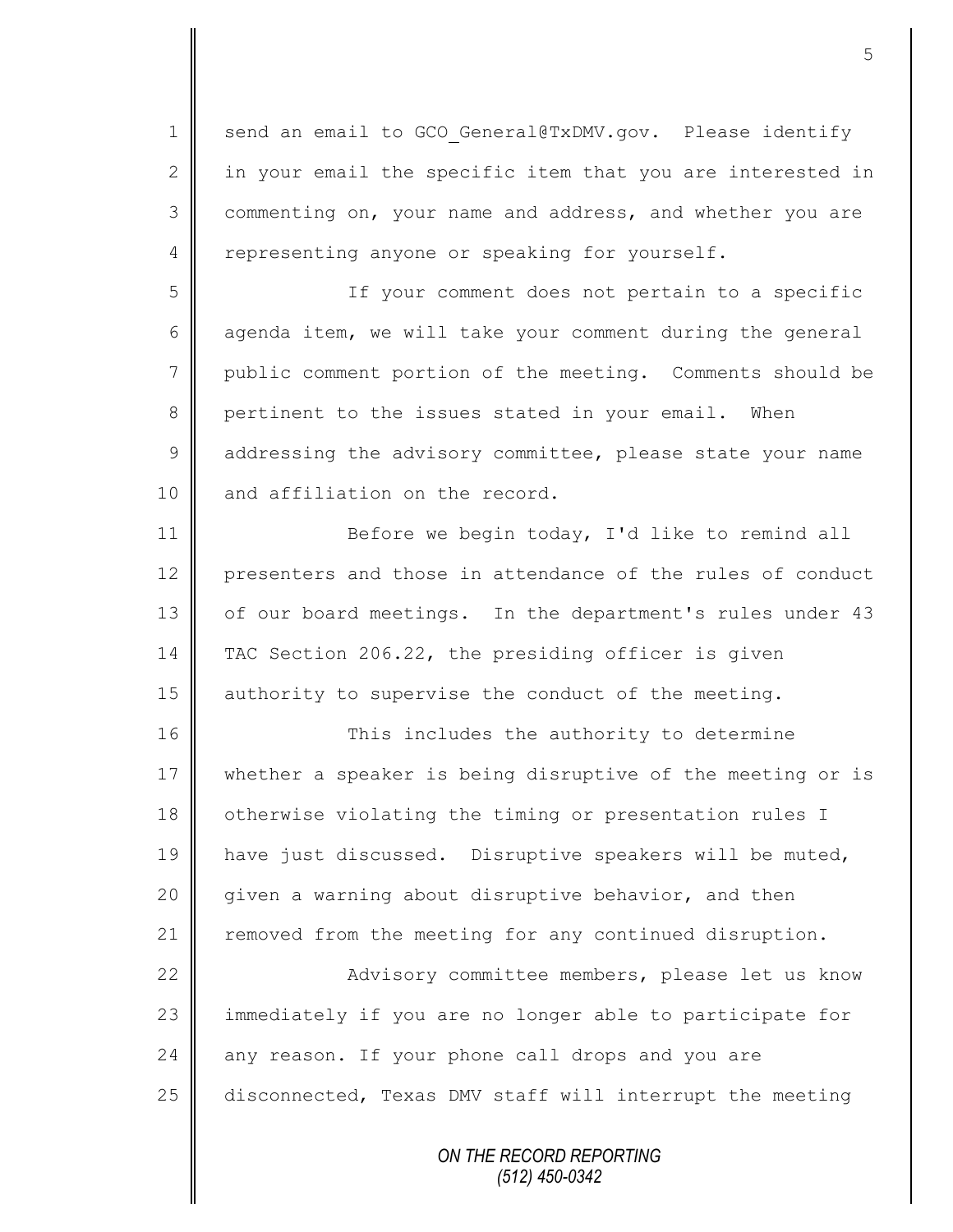*ON THE RECORD REPORTING (512) 450-0342* 1 to let us know to get you back on the line before we 2 proceed with the agenda. 3 And now I'd like to have a roll call for the 4 advisory committee members. Please respond verbally when 5 | I call your name. Please indicate if you are present. 6 Member Bradburn? 7 MR. BRADBURN: Present. 8  $\parallel$  MR. BLASSINGAME: Member Brown? 9 || MR. BROWN: Present. 10 MR. BLASSINGAME: Member Donnelly? Member 11 Donnelly? 12 (No response.) 13 MR. BLASSINGAME: Member Doran? 14 MR. DORAN: Present, and can you confirm that 15 you can hear me? 16 MR. BLASSINGAME: I can hear you clear. 17 MR. DORAN: Thank you. 18 MR. BLASSINGAME: Member Edwards? Member 19 Edwards? 20 (No response.) 21 | MR. BLASSINGAME: Member Ferguson? 22 MR. FERGUSON: Present. 23 MR. BLASSINGAME: Member Greenlaw? Member 24 Greenlaw? 25 **(No response.)**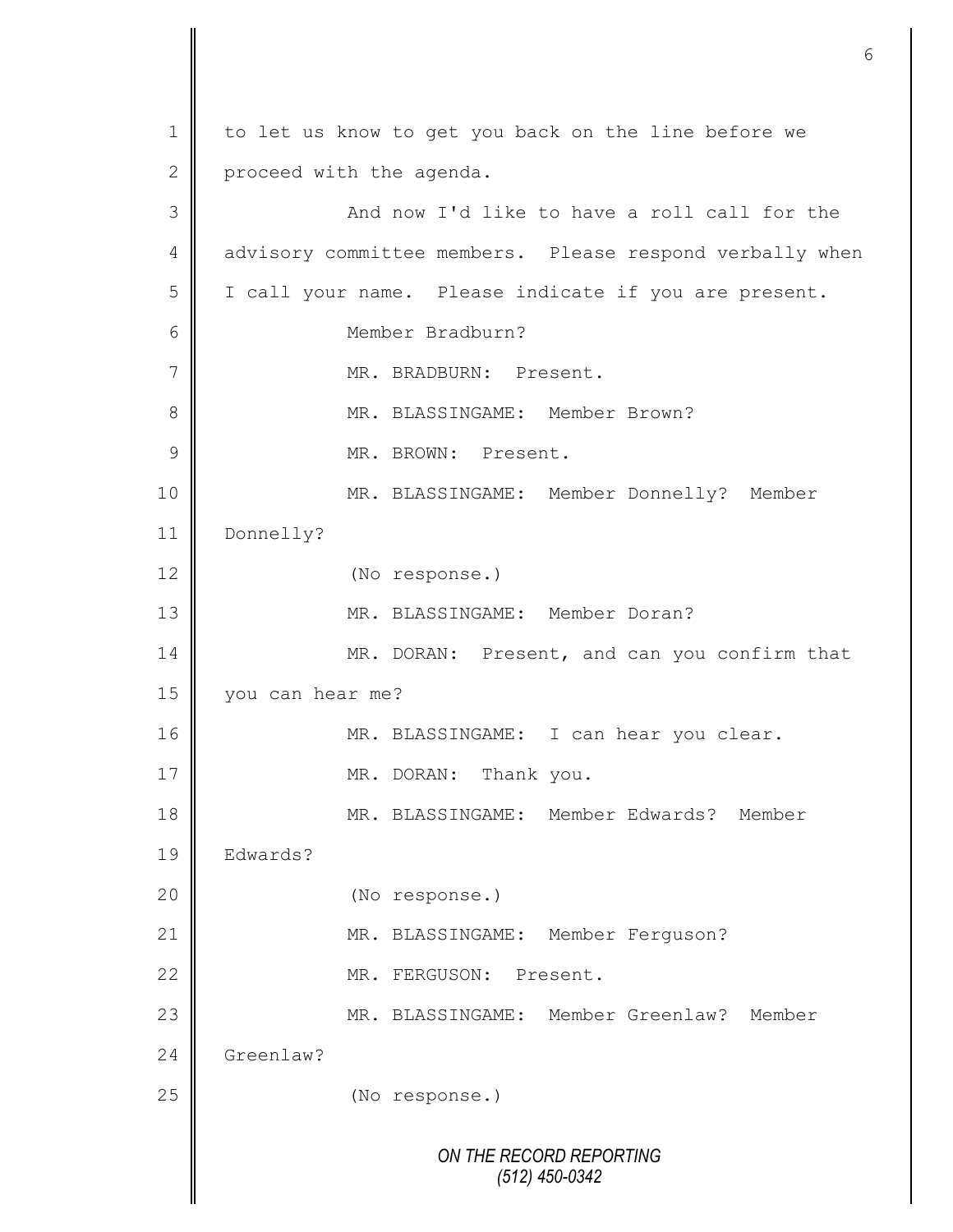|                 |         | 7                                              |
|-----------------|---------|------------------------------------------------|
|                 |         |                                                |
| 1               |         | MR. BLASSINGAME: Member Hayter?                |
| $\mathbf{2}$    |         | MR. HAYTER: Russell Hayter, present.           |
| 3               |         | MR. BLASSINGAME: Member Hayter, present.       |
| 4               |         | Member Martin?                                 |
| 5               |         | MR. MARTIN: Present.                           |
| $6\phantom{1}6$ |         | MR. BLASSINGAME: Member Murphy? Member         |
| $\overline{7}$  | Murphy? |                                                |
| 8               |         | (No response.)                                 |
| $\mathcal{G}$   |         | MR. BLASSINGAME: Member Prather?               |
| 10              |         | MR. PRATHER: Present.                          |
| 11              |         | MR. BLASSINGAME: Member Sims? Member Sims?     |
| 12              |         | (No response.)                                 |
| 13              |         | MR. BLASSINGAME: Member Sralla?                |
| 14              |         | MR. SRALLA: Present.                           |
| 15              |         | MR. BLASSINGAME: Member Stark?                 |
| 16              |         | MR. STARK: Present. Good morning.              |
| 17              |         | MR. BLASSINGAME: Good morning.                 |
| 18              |         | Member Thomas? Member Thomas?                  |
| 19              |         | (No response.)                                 |
| 20              |         | MR. BLASSINGAME: Member Vitela? Member         |
| 21              | Vitela? |                                                |
| 22              |         | (No response.)                                 |
| 23              |         | MR. BLASSINGAME: Member Zak?                   |
| 24              |         | MR. ZAK: Present.                              |
| 25              |         | MR. BLASSINGAME: I am present also, so we have |
|                 |         | ON THE RECORD REPORTING                        |
|                 |         | $(512)$ 450-0342                               |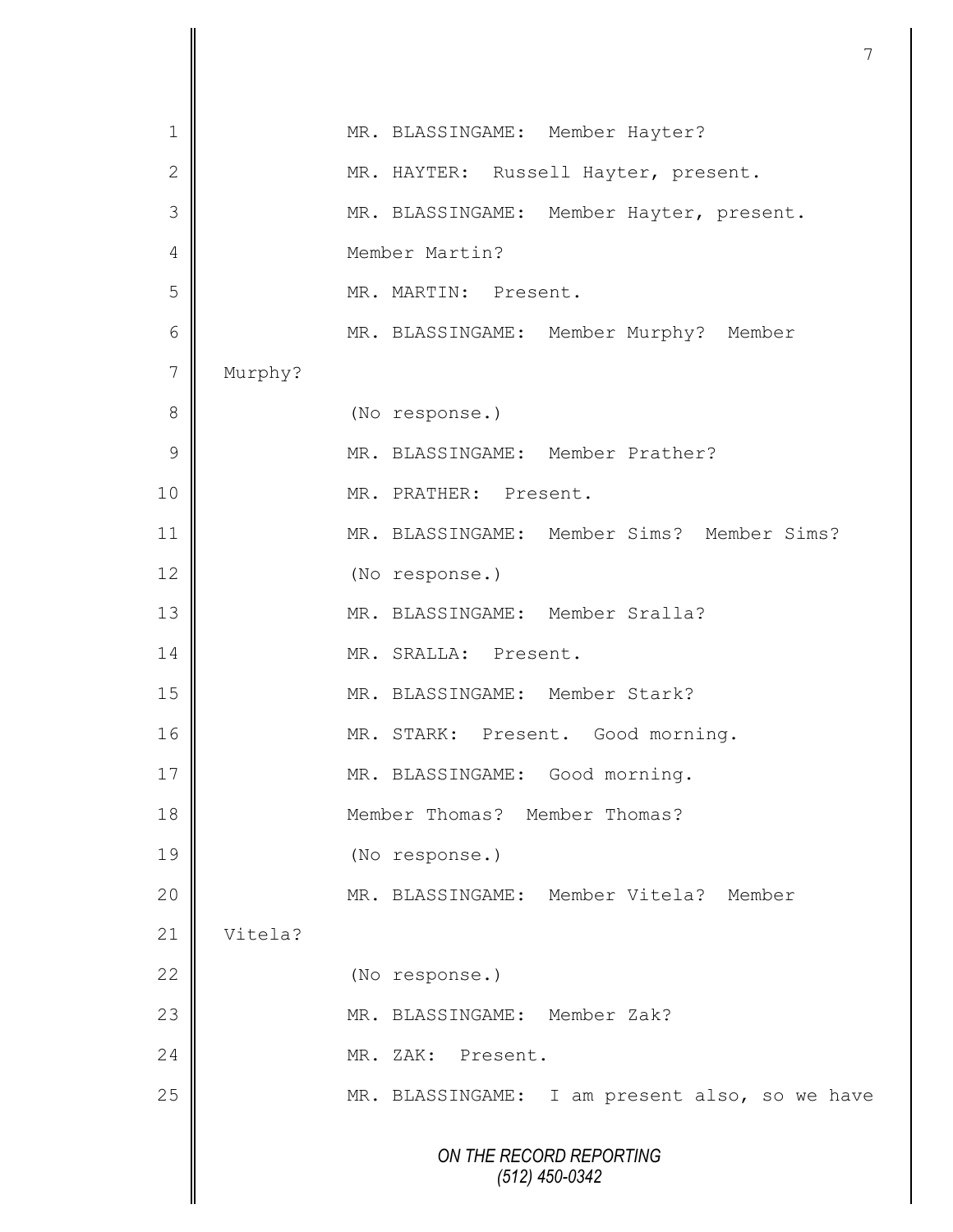| $\mathbf 1$    | a quorum because we have more than ten members present.     |
|----------------|-------------------------------------------------------------|
| $\mathbf{2}$   | Members, I will now move on to agenda item 2.A.             |
| 3              | Implementation plan for advisory committee recommendations  |
| $\overline{4}$ | regarding House Bill 3927. And I will turn the meeting      |
| 5              | over to Corrie Thompson, director of the Enforcement        |
| 6              | Division, and Monique Johnston, director of the Motor       |
| $\overline{7}$ | Vehicle Division, and Roland Luna, director of the Vehicle  |
| 8              | Titles and Registration Division, to lead the discussion    |
| $\mathcal{G}$  | the implementation of House Bill 3927.                      |
| 10             | MS. THOMPSON: Good morning, Presiding Officer               |
| 11             | Blassingame and members. This is Corrie Thompson,           |
| 12             | director of the Enforcement Division.                       |
| 13             | And again, I just wanted to remind everybody                |
| 14             | that the purpose of the meeting today is to mainly talk     |
| 15             | about implementation of House Bill 3927, which has given    |
| 16             | the department authority to deny a dealer's or converter's  |
| 17             | access to the temporary tag database if it's found that     |
| 18             | tags have been fraudulently obtained from the system.<br>So |
| 19             | again, that is any tags that are accessible to licensed     |
| 20             | dealers in the system through eTAG -- and then also to      |
| 21             | discuss how we go about setting limits on the maximum       |
| 22             | number of tags licensees can issue per calendar year.       |
| 23             | So during the last meeting I presented a                    |
| 24             | briefing document concerning the temporary tag access,      |
| 25             | denial provisions that the department plans to implement    |
|                |                                                             |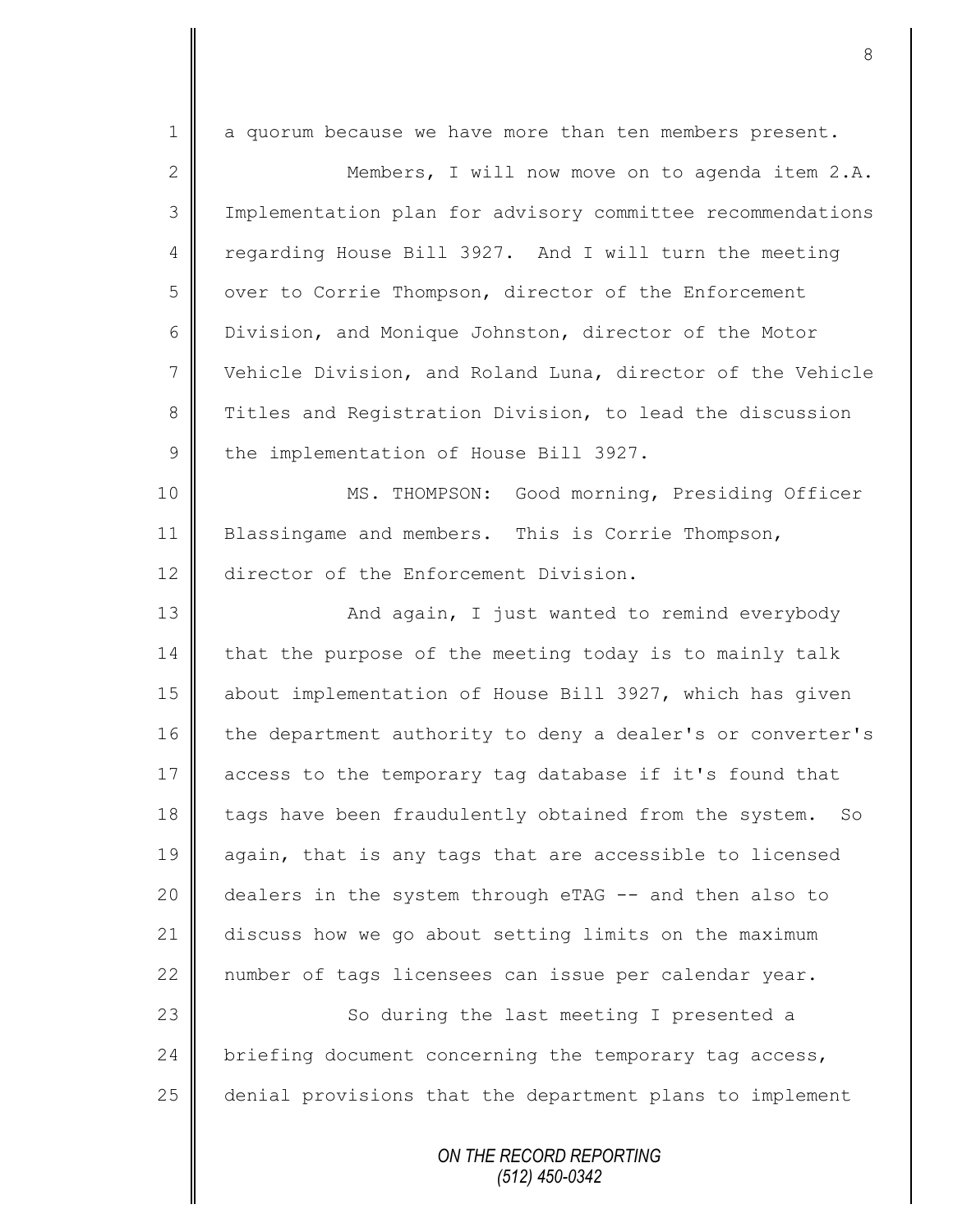1 | through administrative rulemaking, hoping to present 2 proposed rule language at the next board meeting that is 3 | happening at the end of October. And I directed everybody 4 | to a document in the packet that last time was on page 12  $5 \parallel$  of the meeting materials.

6 || And I just wanted to check with everybody, see  $7 \parallel$  if there was any questions about that information that was 8 presented in that briefing document before we move on to 9 the bulk of the discussion today, which will likely 10 | surround the setting of the limits on number of tags 11 dealers can issue.

12 (No response.)

13 | MS. THOMPSON: All right. Well, hearing no 14 questions, then I am going to go ahead and kick this over 15 | to Motor Vehicle Division Director Monique Johnston.

16 | Ch, I do see hands up, so if those are hands, 17 | Officer Blassingame, for caller users I think I see 5 and 18 13, unless those were hands from roll call that I missed,  $19$  there may be questions from call-in users.

20 MR. BLASSINGAME: Okay. So Call-in number 5, 21 do you have a question for the committee? Call-in number  $22 \parallel 5?$ 23 | MR. MARTIN: Chairman Blassingame? 24 MR. BLASSINGAME: Yes.

25 MR. MARTIN: This is Member Martin. I don't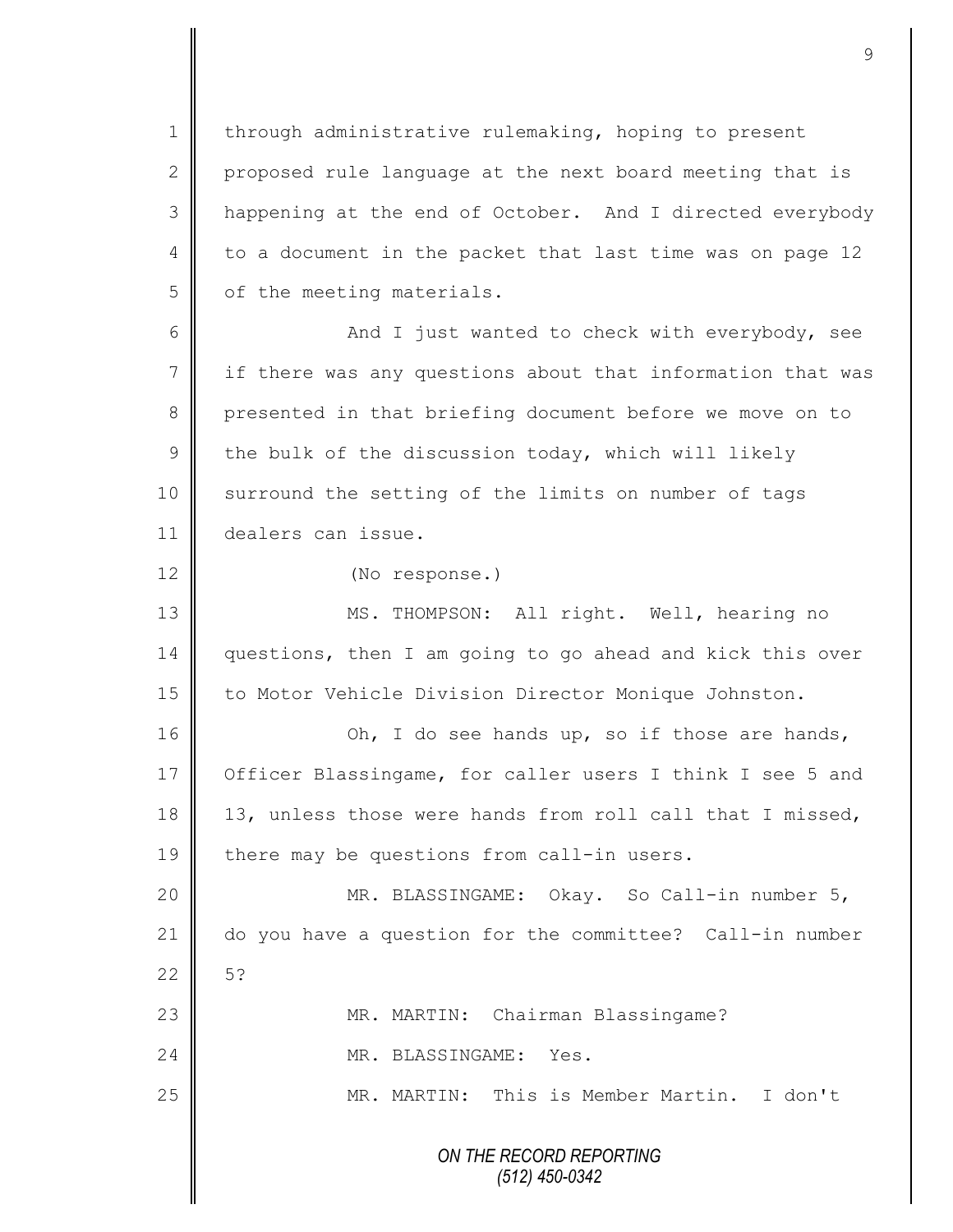*ON THE RECORD REPORTING (512) 450-0342* 1 | think that the callers know their number, so when you call 2  $\parallel$  on caller number 5, they don't know who you're calling on. 3 You may just want to ask if someone has unmuted 4 themselves on the phone and give them the opportunity to 5 speak. 6 MR. BLASSINGAME: Perfect. Has anyone unmuted 7 themselves on the phone? Would you like an opportunity to 8 speak? Has anyone unmuted themselves on the telephone? 9 || MR. RICHARDS: Presiding Officer Blassingame, I 10 believe those hands were up when they were initial roll 11 call, I don't believe they're wishing to speak right now. 12 MR. BLASSINGAME: Thank you. 13 Then back to you, Director Thompson. 14 | MS. THOMPSON: Corrie Thompson, director of the 15 | Enforcement Division. If I may have the floor, Officer 16 Blassingame? 17 || MR. BLASSINGAME: Yes, ma'am. 18 MS. THOMPSON: Yes. General Counsel David 19 Richards, can we provide any guidance to call-in users on 20 **how** to unraise hands. 21 | MR. RICHARDS: We're doing it right now. Thank  $22 \parallel$  you. 23 || MS. THOMPSON: Okay, awesome. Thank you. 24 | Chang and so with that it sounded like there were no 25 questions on the documentation provided in the briefing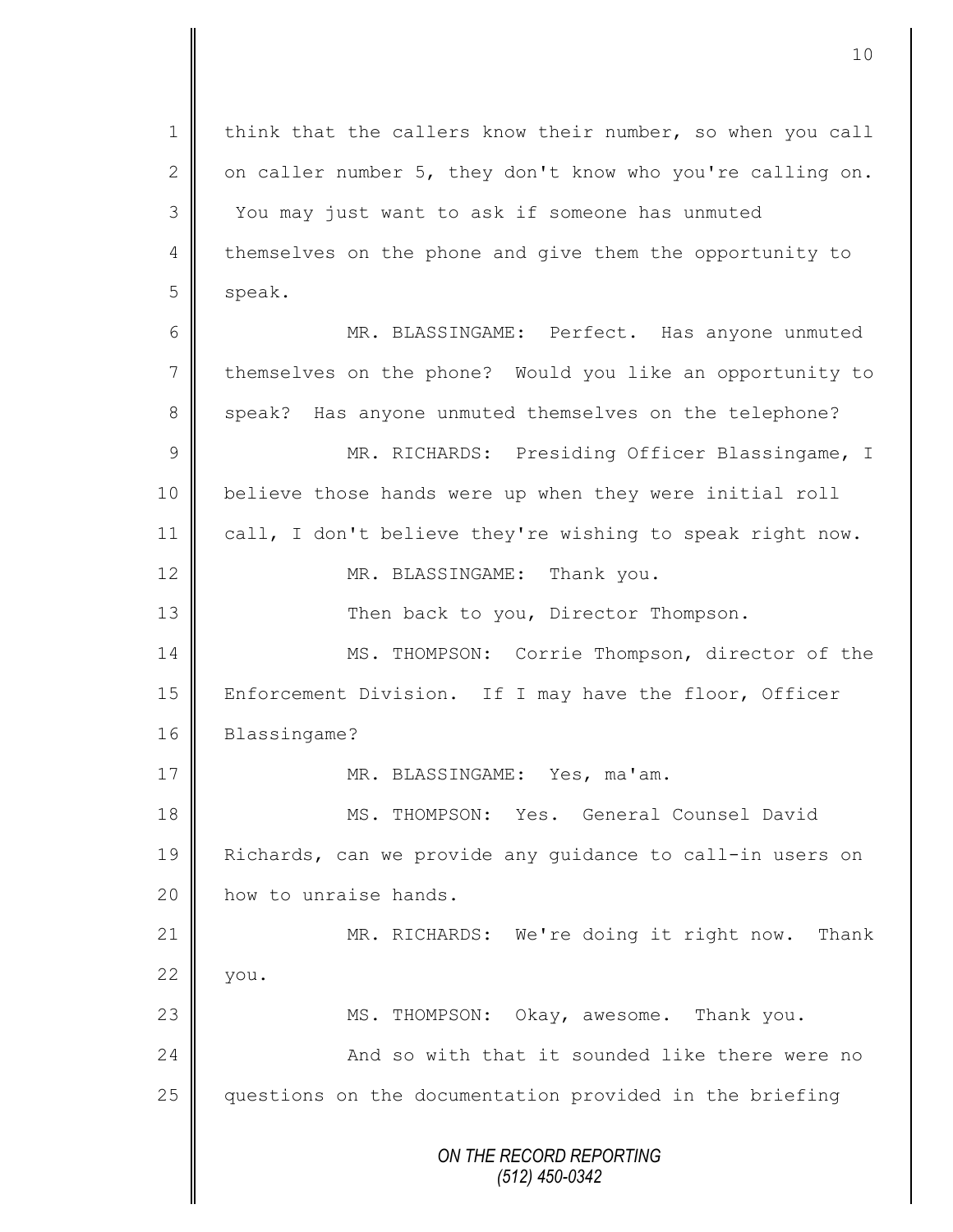1 concerning tag access denial, so with that, again I will 2  $\parallel$  kick this over to Monique Johnston, director of the Motor 3 Vehicle Division to open up discussion points for the 4 setting of temporary tag limits.

5 MS. JOHNSTON: Thank you, Director Thompson. 6 Good morning, Presiding Officer Blassingame and 7 members. I am Monique Johnston, director of the Motor 8 Vehicle Division. Again, thank you for your participation 9 in our second MVIRAC meeting.

10 || As a recap from our meeting last week, House 11 Bill 3927 has authorized TxDMV to establish maximum number 12 of temporary tags that a dealer or converter may obtain in 13 a calendar year. The department is currently drafting 14 | rules to implement temporary tag maximum limits based on 15 the provisions outlined in HB 3927 and is seeking your 16 input to develop metrics for setting these limits.

17 | Just kind of going over a little what we discussed last week, when considering the metric to set maximum tag limits we need to consider balancing multiple 20 | needs, including preventing fraud, enabling lawfully operating dealers and converters to continue operating  $\parallel$  efficiently, and minimizing any administrative burden on  $\parallel$  both license holders and the TxDMV.

24 **As just a background, dealers and converters** 25 | issue the following types of temporary tags: dealer tags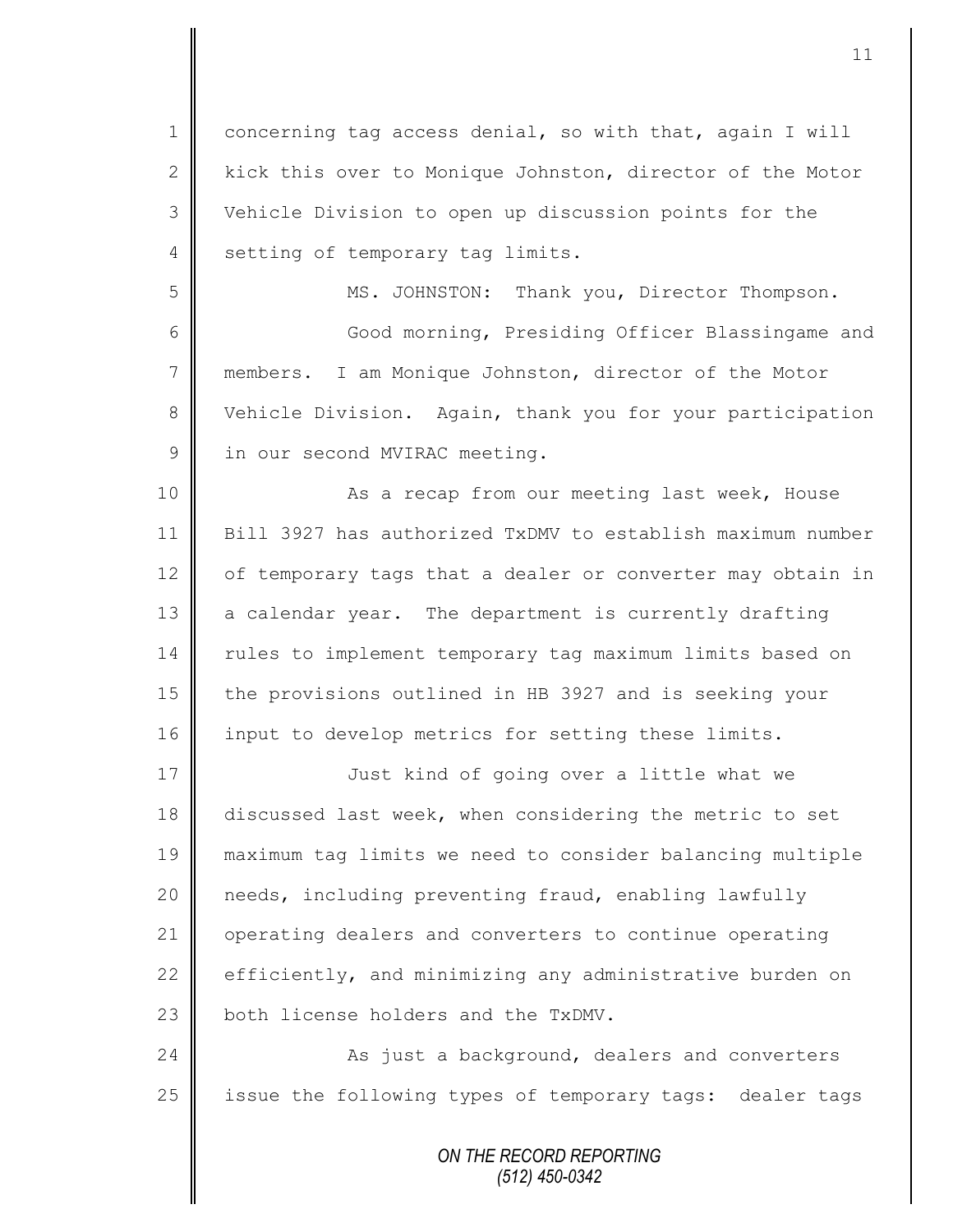1 that are used when transferring vehicles purchased from 2 other dealers, for test drives, and when vehicles require 3 servicing; buyer's tags which are used after the purchase 4 || in the interim period between the time a title and metal 5 plates are provided to the buyer; and preprinted internet 6 down tags which are temporary tags that can be printed 7 ahead of time in case of a internet or system outage. 8 HB 3927 specified several factors that could be 9 used in setting the maximum annual limit, including the 10 time a dealer is in operation, sales data, expected 11 growth, expected market changes in the dealer's or 12 converter's market, temporary conditions that may affect

13 sales, and any other information the TxDMV considers 14 | relevant.

15 || At this time I'm going to turn the floor over 16 to Clint Thompson, deputy director of Vehicle Titles and 17 | Registration, or VTR Division, to provide an overview of  $18$  the data that the department has available and how this 19 information could be used to create a reasonable metric  $20$  | for us to set the maximum tag limits.

21 | MR. THOMPSON: Thank you, ma'am. Good morning. 22 Clint Thompson, deputy director of Vehicle Titles and 23 **Registration Division.** 

24 **Presiding Officer Blassingame, can I have the** 25 | floor, please?

> *ON THE RECORD REPORTING (512) 450-0342*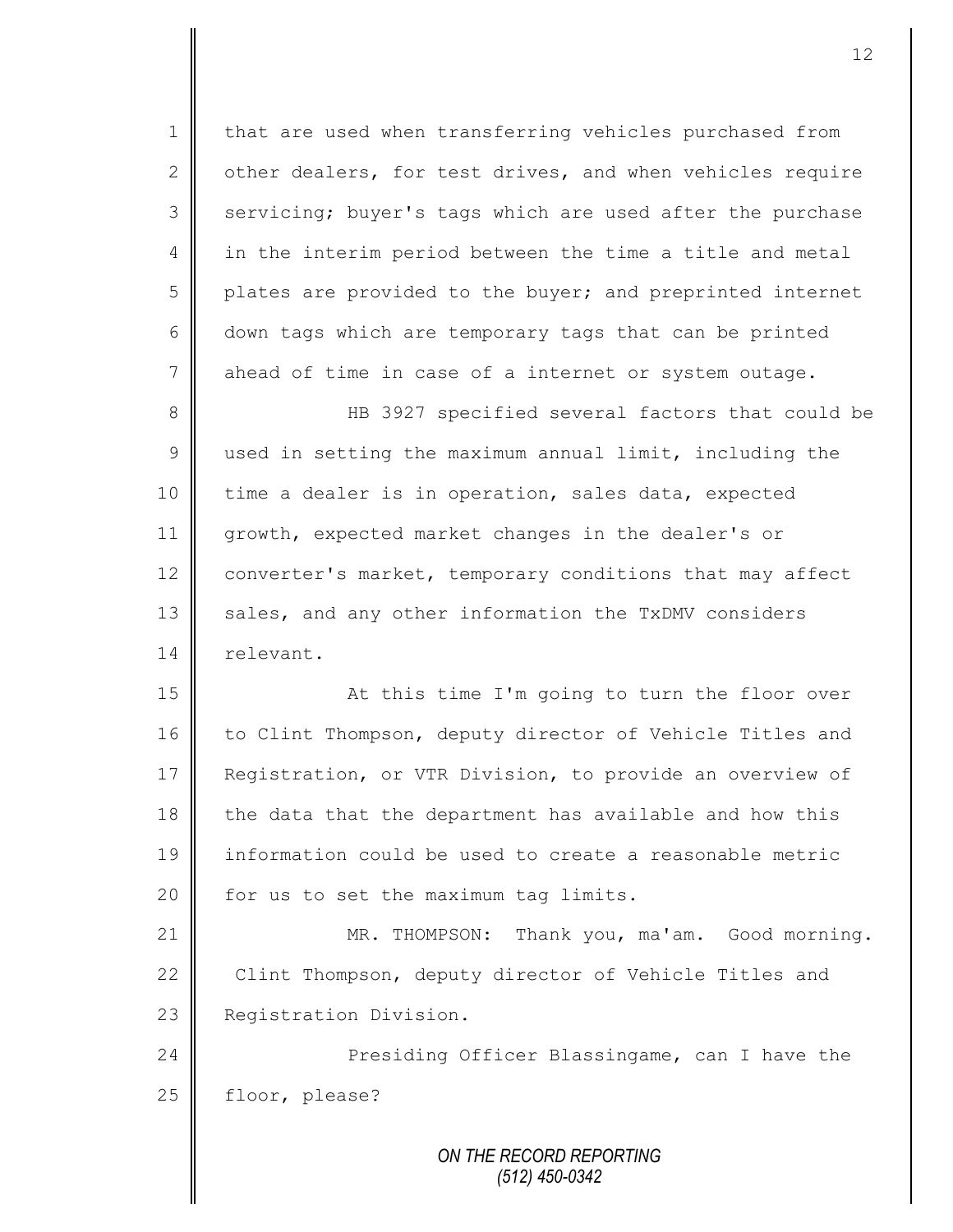| $\mathbf 1$    | MR. BLASSINGAME: You may.                                  |
|----------------|------------------------------------------------------------|
| $\mathbf{2}$   | MR. THOMPSON: Thank you, sir.                              |
| 3              | As Director Johnston said, I do want to provide            |
| $\overline{4}$ | a quick overview of the data we have available and discuss |
| 5              | how it could possibly be used to establish those maximums  |
| $6\,$          | in conjunction with the other factors that Director        |
| $7\phantom{.}$ | Johnston just mentioned.                                   |
| $\,8\,$        | We have three data sources available with                  |
| $\mathsf 9$    | storable information, the first being eTAG. Obviously      |
| 10             | we've discussed this, it's the web-based application that  |
| 11             | licensed dealers and converters use to issue all types of  |
| 12             | tags.                                                      |
| 13             | We have the Registration and Title System which            |
| 14             | our county tax assessor-collectors use to process various  |
| 15             | transactions, including title transactions. And then we    |
| 16             | have eLICENSING, obviously, our eLICENSING application.    |
| 17             | And so looking at these three data sources, the            |
| 18             | distinct data elements that we've identified, starting     |
| 19             | with eTAG, we have all tags issued by dealers and the      |
| 20             | ability to break down those different tags. So I know      |
| 21             | Director Johnston has talked about the various tags, but   |
| 22             | even within that, we have the ability to identify buyer    |
| 23             | tags issued to Texas residents, so what that should        |
| 24             | constitute is a retail sale to a Texas resident.           |
| 25             | We also have the ability to distinguish between            |
|                | ON THE RECORD REPORTING<br>$(512)$ 450-0342                |
|                |                                                            |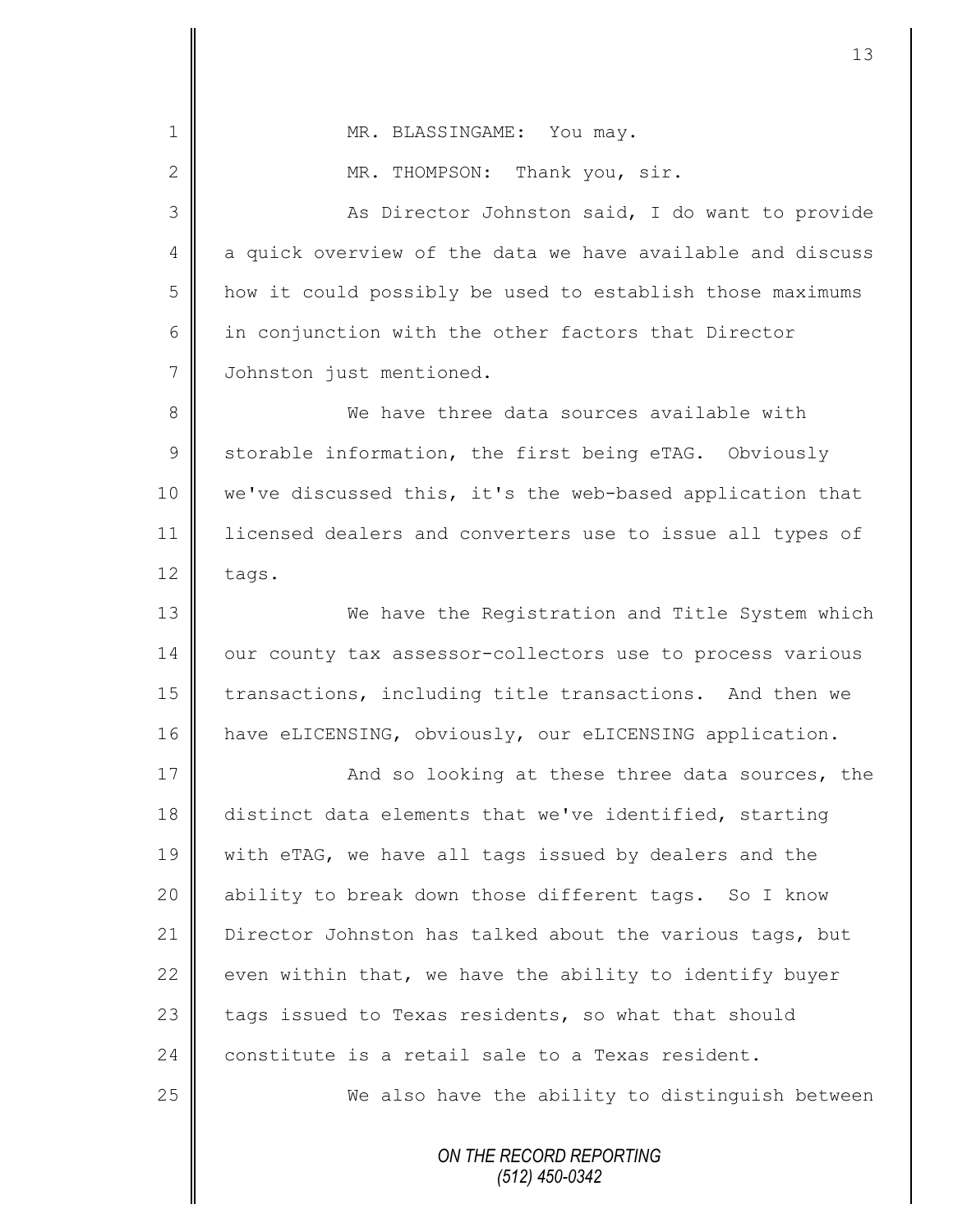1 | buyer tags issued to out-of-state residents. In addition, 2  $\parallel$  we have the ability to identify the vehicle-specific tags  $3 \parallel$  issued, agent tags issued, things of that nature, as well 4 as voids, to account for all types of tags issued and all  $5$  tag activity within the eTAG application.

6 || As far as data from the Registration and Title 7 System, what we've identified are title transactions 8 processed by the counties where a particular dealer 9  $\parallel$  number, the P number, has been entered into the title 10 event. What this does is it provides us a snapshot of all 11 title applications submitted by licensed dealers in the 12 State of Texas, and it gives us a validation point to 13 | compare to the buyer tags issued to Texas residents.

14 Now, you should have, in theory, a buyer tag 15 issued to a Texas resident and a corresponding title 16 application. We know that that, in fact, is not always a 17 | one for one. Given dealers at times issuing multiple 18 tags, we have identified administrative issue through 19 this, but nonetheless, comparing the title applications 20 | from the Registration and Title System to the buyer tags 21 issued to Texas residents gives us a viable data point 22 relative to total vehicle sales in the State of Texas.

23 | And then also, another comparison that we have  $24$  is the sales information available with eLICENSING, which 25  $\parallel$  this is self-reported by franchised dealers at the time of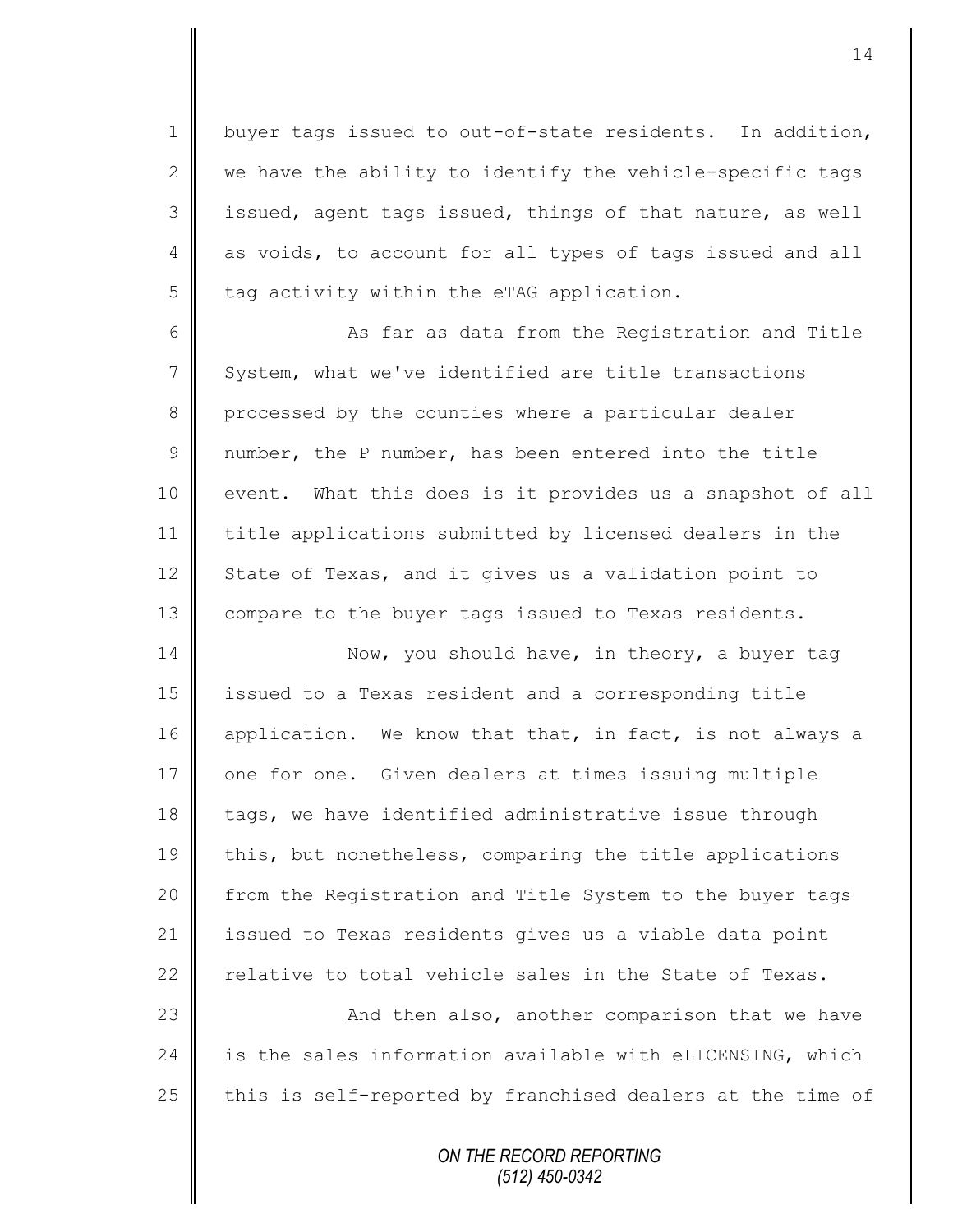1 license renewal.

| $\mathbf{2}$   | And again, these are not absolute data points,            |
|----------------|-----------------------------------------------------------|
| 3              | they are being used to compare to each individual data    |
| 4              | point for a check on the validity of the various          |
| 5              | information that we've received. But again, the thrust    |
| 6              | behind this is to identify potential vehicle sales for    |
| $\overline{7}$ | individual dealers over a various period of years and to  |
| 8              | use that to come up with the maximum that is reasonable   |
| $\mathcal{G}$  | for a dealer to need relative to buyer tags, and then     |
| 10             | also, obviously, factoring in the other variables that we |
| 11             | just mentioned.                                           |
| 12             | And Director Johnston, I will turn it back over           |
| 13             | to you.                                                   |
| 14             | MS. JOHNSTON: Thank you, Director Thompson.               |
| 15             | May I have the floor, Presiding Officer                   |
| 16             | Blassingame?                                              |
| 17             | MR. BLASSINGAME: Yes, ma'am.                              |
| 18             | MS. JOHNSTON:<br>Thank you.                               |
| 19             | Our General Counsel's Office emailed committee            |
| 20             | members a document on Friday that included some questions |
| 21             | for the committee to consider, as well as the general     |
| 22             | proposed process for notifications when a dealer is close |
| 23             | to reaching their max tag limit, and when they should be  |
| 24             | able to request additional tags. I hope you've all had an |
| 25             | opportunity to review this document.                      |
|                | ON THE RECORD REPORTING<br>(512) 450-0342                 |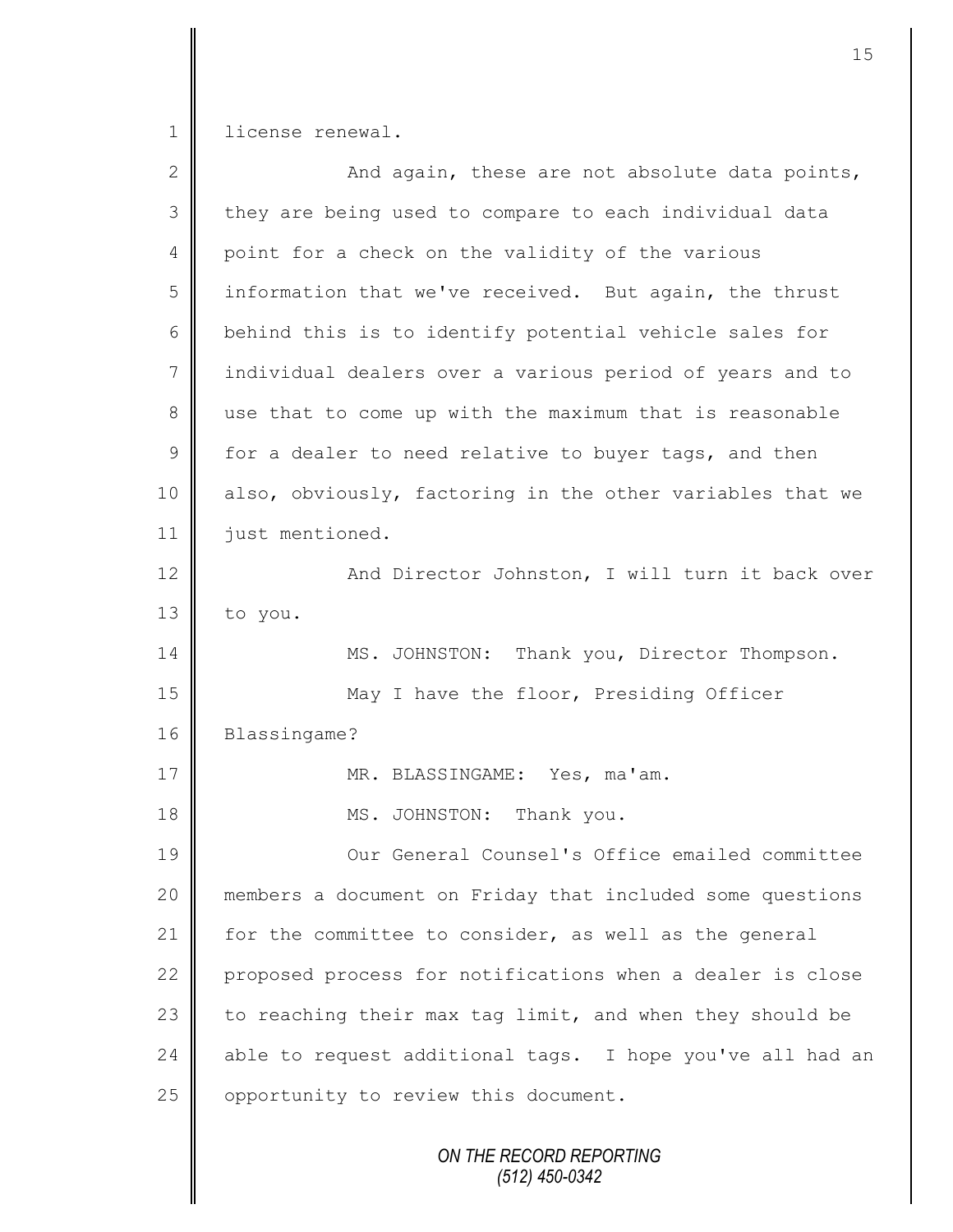*ON THE RECORD REPORTING (512) 450-0342* 1 And Presiding Officer Blassingame, we can 2 either go over the questions or open it up to the 3 committee if they have questions about the specific 4 process or any input they would like to provide on how we 5 | would set our max tag limits. 6 MR. BLASSINGAME: Let's open it up to the 7 members of the committee that have any questions or 8 comments on the document that was sent out. 9 || Anyone on the committee have any questions 10 || about the document that was sent out by the Texas 11 | Department of Motor Vehicles? 12 MR. DONNELLY: Can you hear me? This is Chris 13 Donnelly. 14 MR. BLASSINGAME: Chris Donnelly, you have the 15 floor. 16 | MR. DONNELLY: Thank you so much. 17 || **In trying to come up with limits, I talked to** 18 several dealers. While everybody overwhelmingly agrees 19 there needs to be limits, especially when you come in 20  $\parallel$  contact with the stories behind this, how quickly would an 21 approval take place? 22 | Say for example, if somebody gets a 23 | notification that says, hey, you're coming close to your 24 such and such, please provide X information for an 25 | increase, if we can have a fair rapid turnaround, like a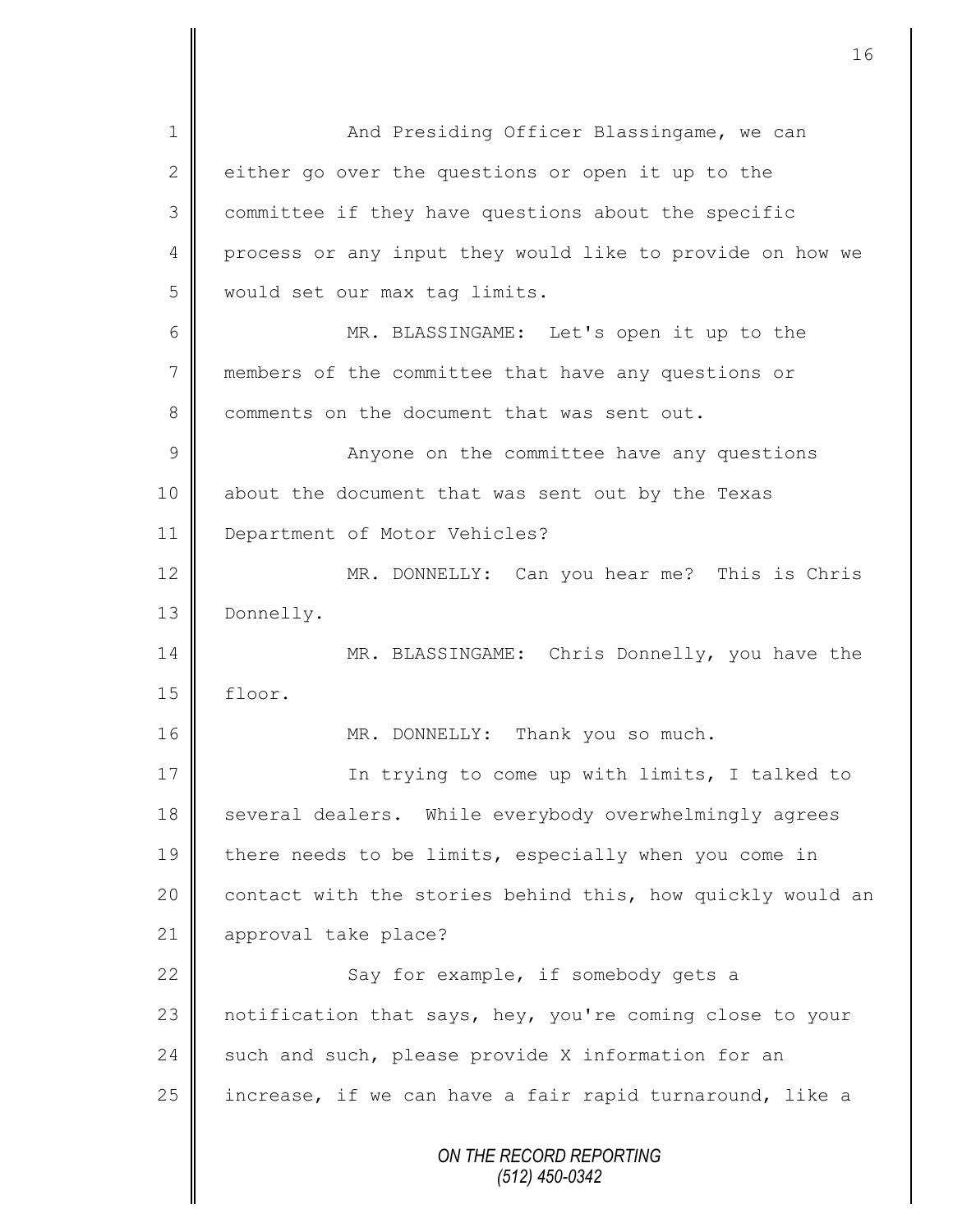*ON THE RECORD REPORTING* 1 five-day turnaround or something like that's a reasonable 2 time frame, then we could have lower limits. Or do we 3 || need to build in a cushion to have more time because a 4 review would take longer than that? 5 MS. JOHNSTON: Presiding Officer Blassingame, 6 this is Director Johnston. May I have the floor, please? 7 MR. BLASSINGAME: Yes, Director Johnston. 8 || MS. JOHNSTON: Thank you. Yes, we definitely,  $9 \parallel$  in resetting the max limits, would have a cushion. What 10 we've been discussing is looking at the range of the data 11 | that Director Thompson provided and then providing maybe a 12 percentage over that to have a cushion. 13 We also in the process would like to have 14 notifications issued to the dealers letting them know, 15  $\parallel$  just like when they get their renewal notices, that they 16 are getting closer to the max tag limit and they would be 17 able to have sufficient time to contact the department and 18 **request additional tags and provide the information.** And 19 the division will be setting up a process to hopefully 20 || have a very quick turnaround, just like we do with 21 | initially processing our license applications and 22  $\parallel$  renewals, initially processing these requests for 23 additional tags. 24  $\parallel$  But again, the notifications we would hope to  $25$  | be many notifications, not just right before a dealer is

*(512) 450-0342*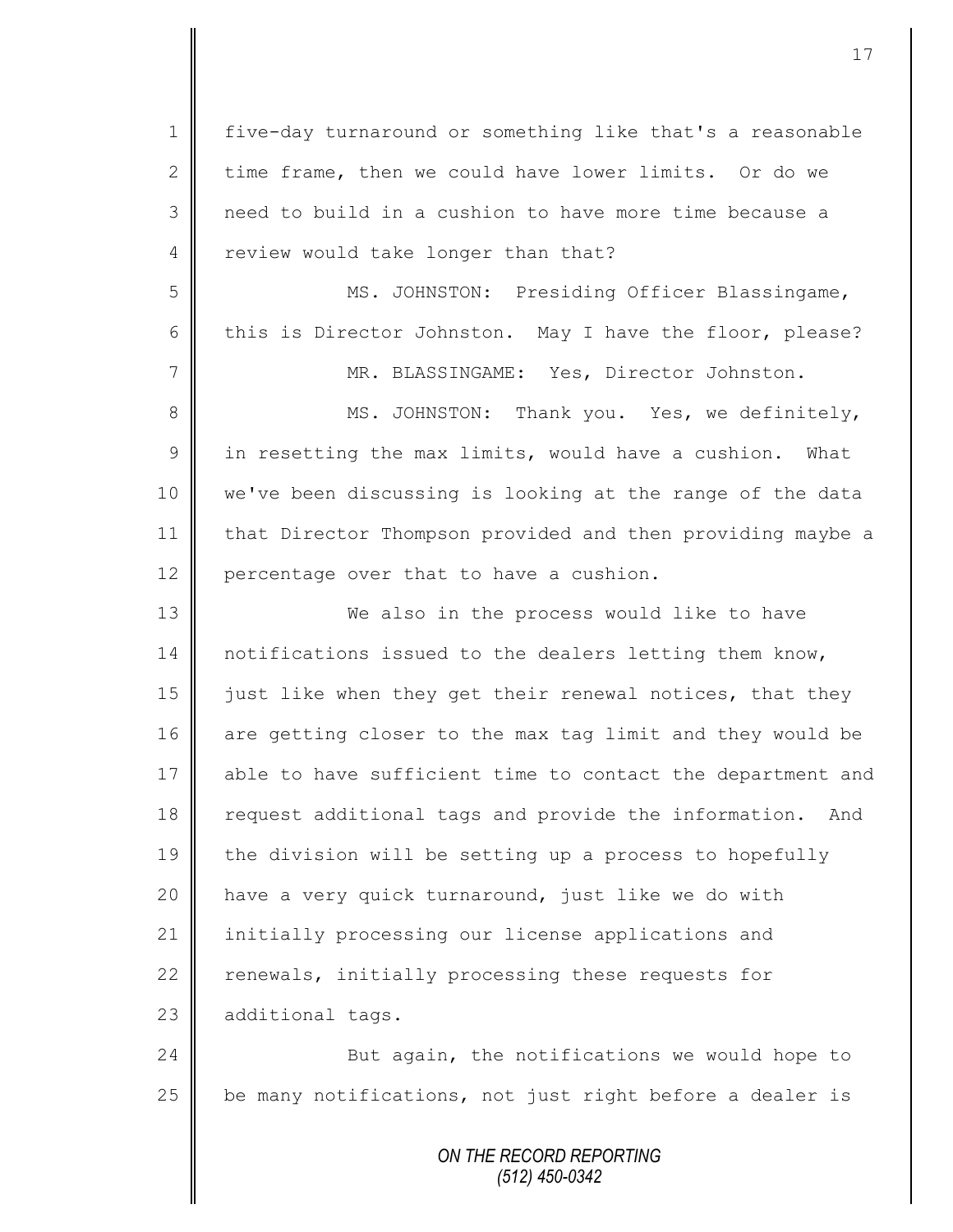*ON THE RECORD REPORTING (512) 450-0342* 1 about to reach their limit and also have some sort of kind 2  $\parallel$  of maybe cushion built in with that range of max limits. 3 || MR. RICHARDS: Officer Blassingame, may I be 4 recognized? This is David Richards. 5 MR. BLASSINGAME: Yes. 6 MR. RICHARDS: Members, I just want to remind 7 vou on the meeting invitation you received, the document 8 that Director Johnston is referring to was attached, so  $9 \parallel$  you can reference that as well if you don't have it in 10 front of you. Thank you. 11 || MR. BLASSINGAME: Thank you. 12 **Any further comment?** 13 || MR. SRALLA: This is Member Sralla. May I have 14 the floor? 15 MR. BLASSINGAME: Member Sralla, you may have 16 the floor. 17 || MR. SRALLA: What I was looking at, or wonder 18 if the state should consider like a tiered system when it 19 comes to notification for temporary tag limits. Once a 20  $\parallel$  tag limit is set, maybe a tiered system starting at like 21 60 percent to 75 or 90 percent so that the legitimate 22  $\parallel$  dealers can start making plans if they start to see that 23 something has changed in their business model or in their 24 | local market to increase over what they would expect. 25 || And I think that it would even be prudent for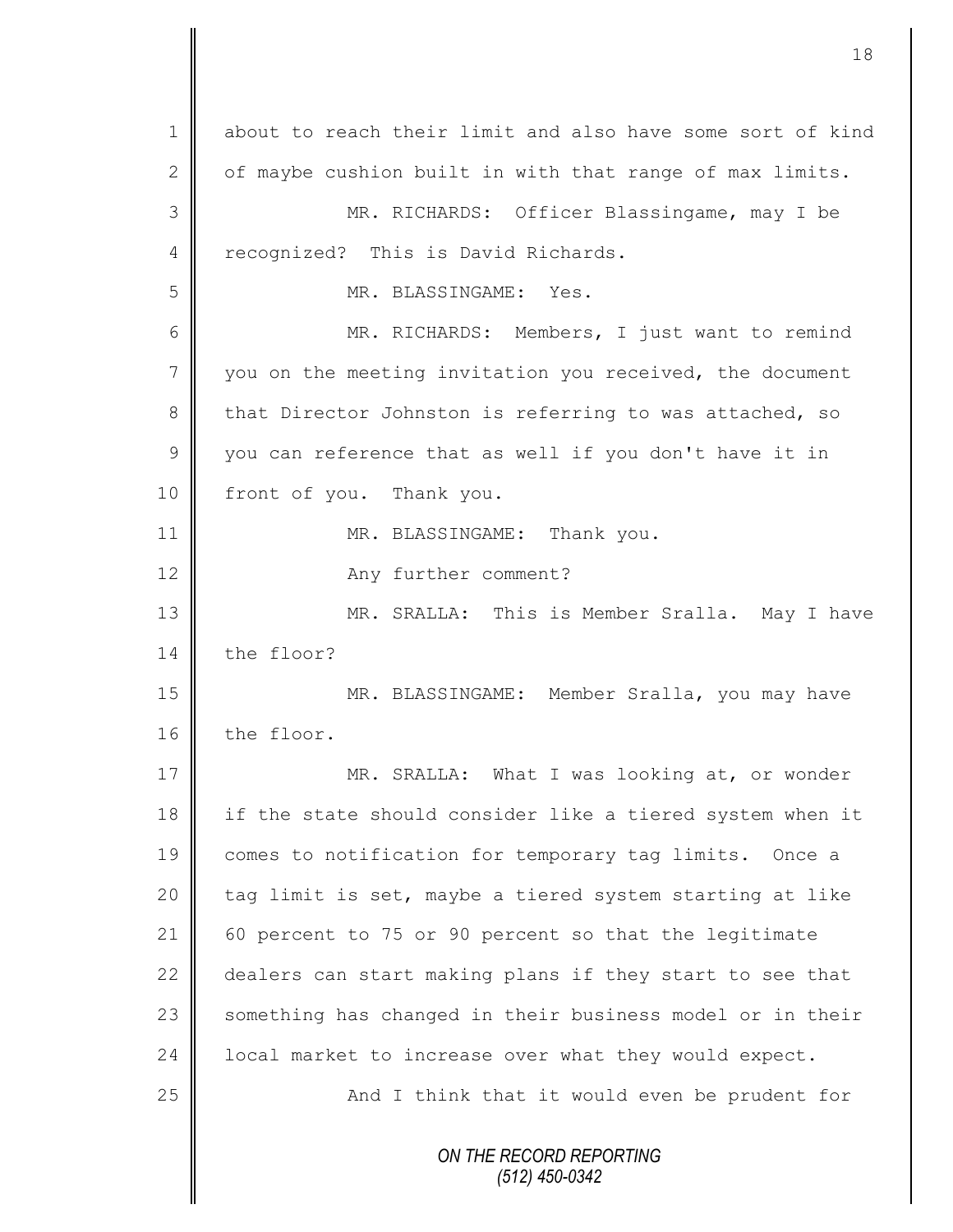*ON THE RECORD REPORTING (512) 450-0342* 1 | the department to maybe have a verbal conversation or a 2 pretty strong conversation with any dealer that reaches 85 3 percent of their limit in the first six months of a 4 calendar year. So there could be a conversation, be a lot 5 | of open dialogue so that we can nip this in the bud with 6 the non-legitimate people, but make sure the legitimate 7 people can still stay in business and run their business 8 properly. 9 MR. BLASSINGAME: Any comments? 10 MR. PRATHER: This is Steve Prather. May I 11 | speak? 12 MR. BLASSINGAME: Steve Prather, you have the 13 floor. 14 MR. PRATHER: Thank you. 15 || Is it the intention to set a number adequate 16 for the dealer's yearly sales initially with a little 17 consideration for increased business, or is the idea to 18 set it down so everybody is going to have to request extra 19 tags at one point or the other? 20 NR. BLASSINGAME: Staff? 21 | MR. THOMPSON: This is Clint Thompson, deputy 22 director of Vehicle Titles and Registration Division. 23 || Presiding Officer Blassingame, may I have the  $24$  floor? 25 | MR. BLASSINGAME: Yes, you can.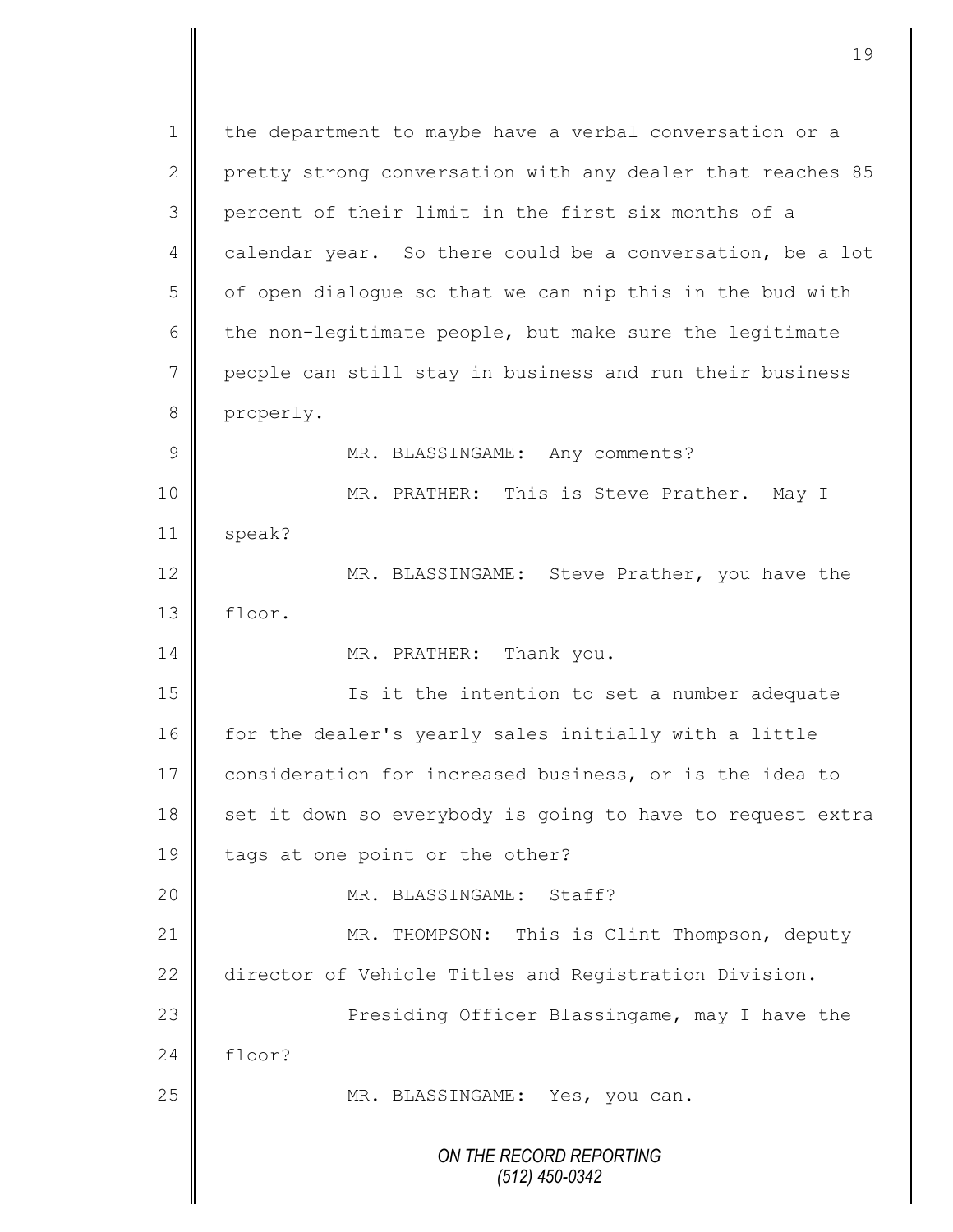*ON THE RECORD REPORTING (512) 450-0342* 1 MR. THOMPSON: [audio interference]. 2 || MR. RICHARDS: Officer Blassingame, this is 3 David Richards. May I be recognized? 4 MR. BLASSINGAME: David Richards, you're 5 recognized. 6 MR. RICHARDS: Yes, please. Members, when 7 you're not speaking please turn off your mic. We're 8 getting a lot of background. Ask your question, make your 9 comment, and then mute yourself again so we can hear 10 everybody. 11 | I didn't understand what Mr. Thompson said, so 12  $\parallel$  I would ask him to repeat that if he would not mind, 13 | please. 14 Thank you. 15 | MR. BLASSINGAME: Assistant Director Thompson, 16 | would you repeat that, please? 17 | MR. THOMPSON: Absolutely. And I apologize for 18 the feedback. Clint Thompson, deputy director of Vehicle 19 | Titles and Registration. 20 | T'll give you the short answer. Absolutely we 21 are looking at actual sales data that we have available 22 from those various sources that I spoke on, and we are 23 | looking at an increase in expected growth and other 24  $\parallel$  variables which are outlined in the bill. 25 So our intent is not to ratchet this down so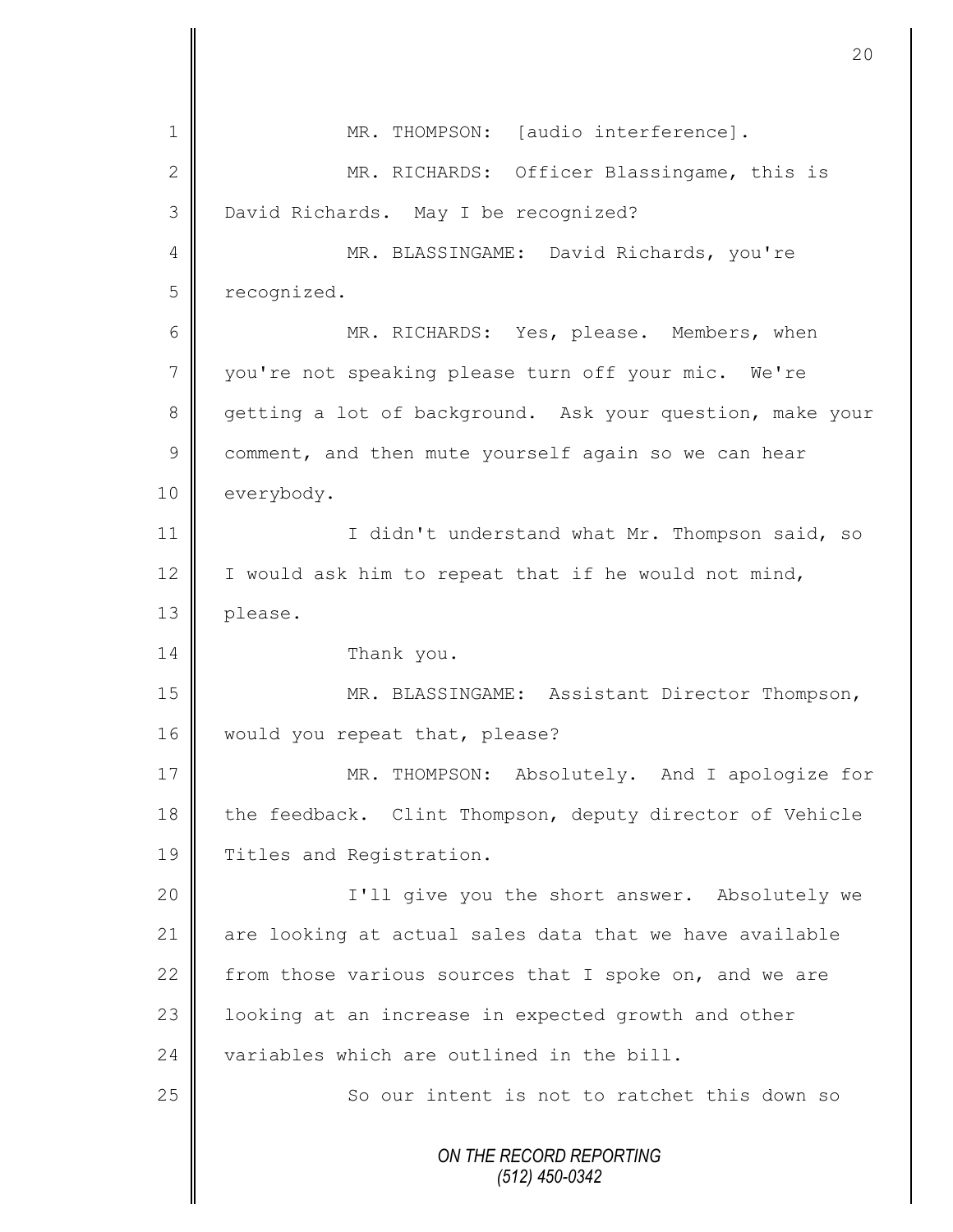*ON THE RECORD REPORTING (512) 450-0342* 1 | tightly as to require folks who are conducting legitimate 2 business to contact the department just to conduct that  $3 \parallel$  business. We don't want to put a burden on folks that 4 they have to continually contact us for additional tags, 5 | so we are certainly allowing for continued growth and 6  $\parallel$  other variables there. 7 MR. BLASSINGAME: Any questions about what 8 Assistant Director Thompson said? 9 || MR. PRATHER: This is Steve Prather. I've got 10 another question or two, if I may. 11 | MR. BLASSINGAME: Steve Prather, you may have 12 the floor. 13 || MR. PRATHER: Thank you. 14 | In the past, your experience with these, what 15 we called them the other day, bad actors, or as a couple 16 of people said criminals. One of the qualifications you 17 mentioned is length of time in business. 18 Have you found any long-term business person 19 that's licensed by y'all to be a bad actor or a criminal, 20 | or are they all fairly recent licensees? 21 || MS. THOMPSON: Corrie Thompson. 22 MR. BLASSINGAME: Corrie Thompson, you have the  $23$   $\parallel$  floor. 24 MS. THOMPSON: Thank you. Just to address  $25$  | that, again, I don't have the data specifically in front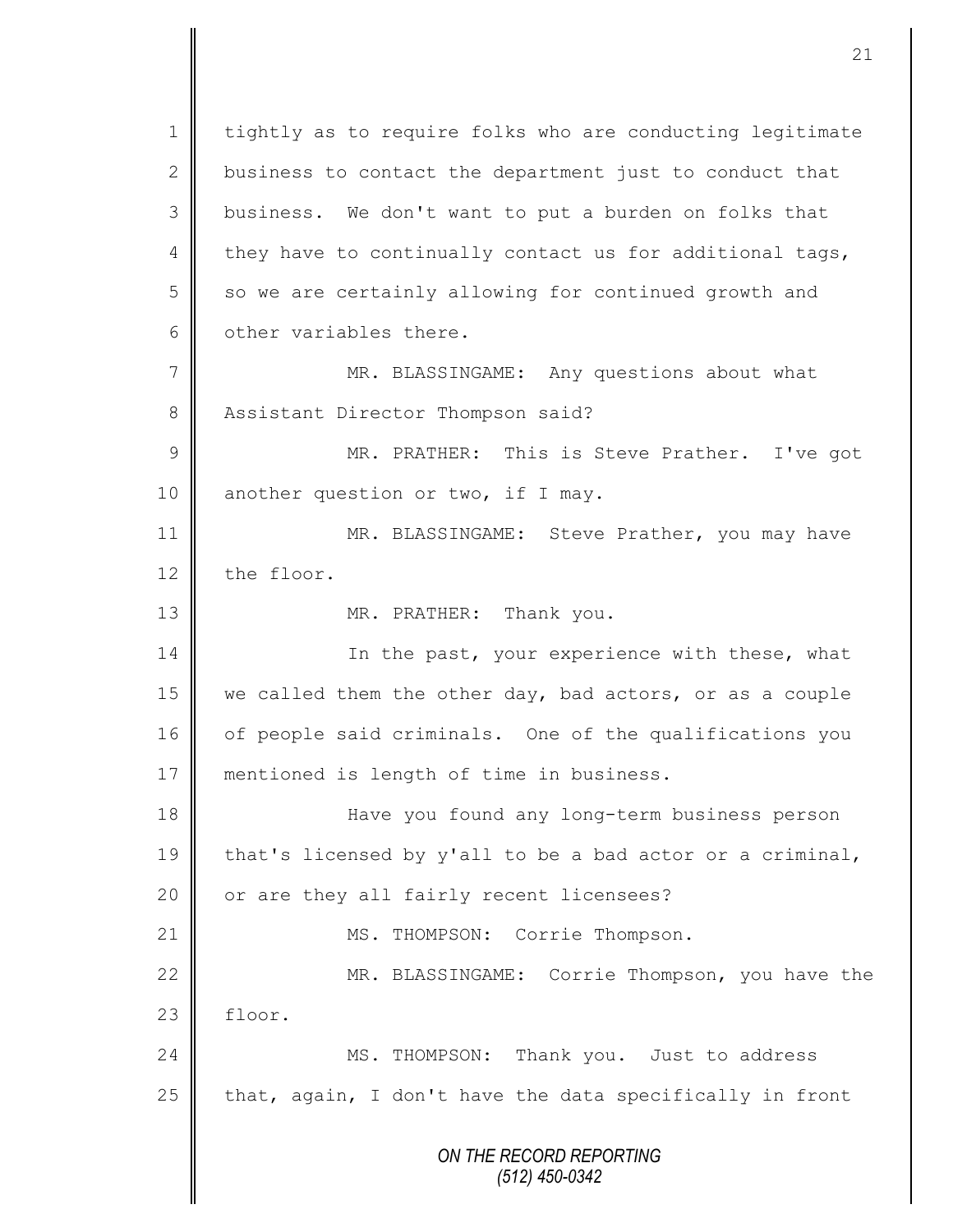*ON THE RECORD REPORTING (512) 450-0342* 1 | of me, but I can tell you over the past two years that 99 2 percent of the instances, I am comfortable saying, are 3 || newly licensed dealers that are found to be fraudulently 4 | obtaining and issuing tags from the system, not people who 5 have been licensed for five-plus years, anything like 6 that. The pattern that we're seeing is people obtain the 7 | license and then immediately start getting into the 8 excessive issuance. 9 || MR. BLASSINGAME: Thank you, Director. 10 MR. BRADBURN: Member Bradburn. I've had my 11 hand up. Can I speak, please? 12 MR. BLASSINGAME: Member Bradburn, you have the 13 floor. 14 MR. BRADBURN: Thank you. 15 || A couple of comments. One on the letter sent  $16$  out, I don't believe on doing a year limit. If we refer 17 to what Corrie Thompson -- by first name, there's two 18 Thompsons here  $-$ - the 500 tag report, I've ran that for 19 | over a year as well. 20 You're going to have 25 non-franchised dealers 21 there, a handful are selling tags, the rest are like 22 CarMax. That gives you an idea. If you fast forward --23 | I'm lead investigator on this case that's nationwide --24  $\parallel$  one of the recent dealers that's licensed, they did 17,000 25  $\parallel$  tags in the first week, so if you give them 12,000 tags in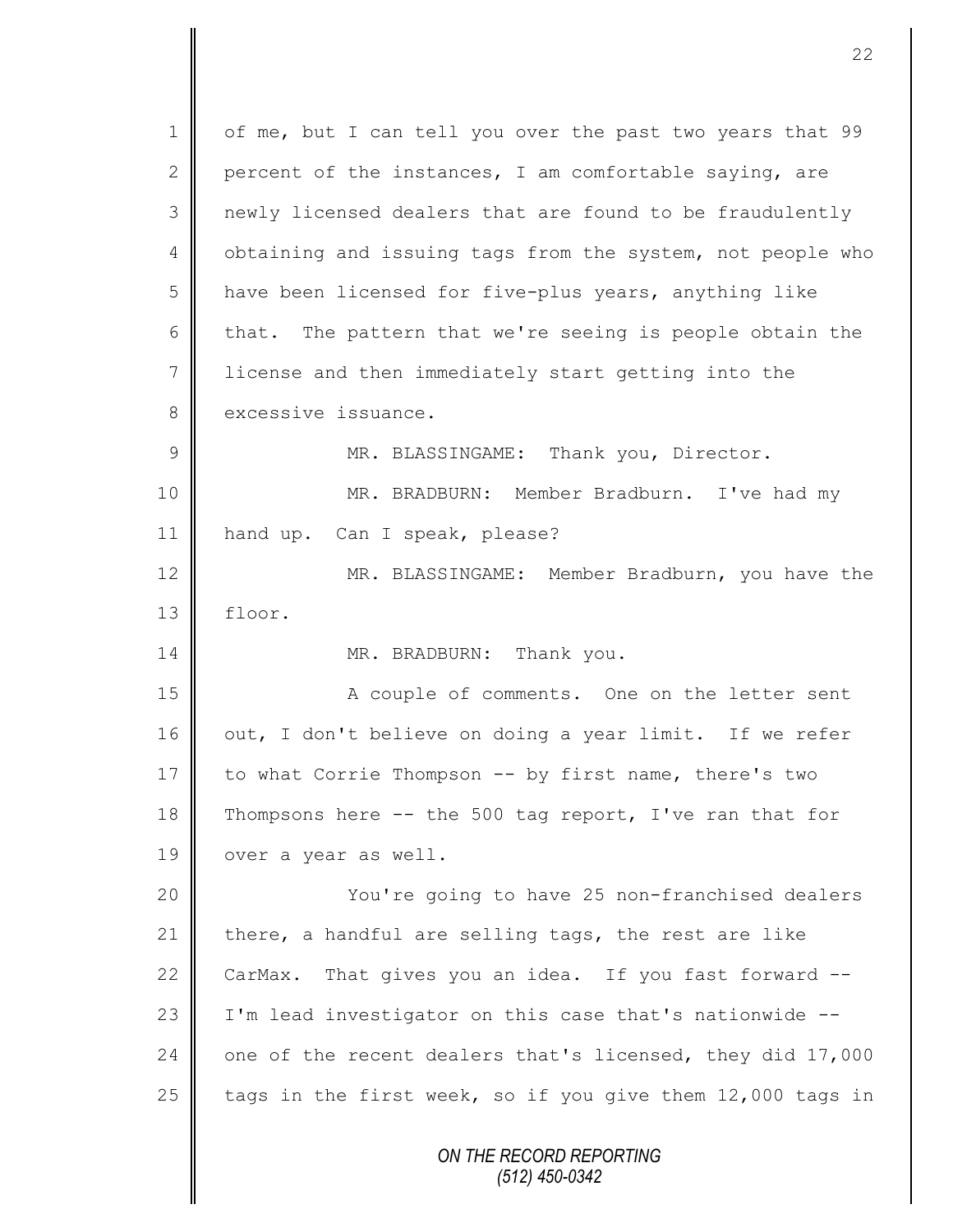*ON THE RECORD REPORTING (512) 450-0342* 1 a year, they're going to do that the first week. 2 || As far as what the other Director Thompson said 3 earlier, Clint, about eLICENSING, just to prove eLICENSING 4 cannot show you it's a bad tag, just this morning as part 5 | of my undercover duties I bought a tag online. I used 6 | MVIRAC Trucking as the dealer, I used the DMV address, a 7 fake VIN, I was given a tag within ten minutes on the 8 || internet. If I were to put that on a big rig vehicle and  $9 \parallel$  go do whatever crime I wanted to do, nobody would know 10 | it's not a bad tag. 11 These are criminals and I just want to make it 12 clear that we need to shut them off fast and limit the 13 | numbers. 14 Thank you. 15 || MR. BLASSINGAME: Thank you. 16 || Any comment from staff? 17 | MR. THOMPSON: Clint Thompson, deputy director 18 | of Vehicle Titles and Registration Division. If I could 19 have the floor. 20 || MR. BLASSINGAME: You have the floor, Mr. 21 | Thompson. 22 MR. THOMPSON: Member Bradburn, the bill 23 itself speaks to allowing for tag issuance for a year. 24 Certainly understand the concerns, but part of this  $25$  analysis in looking at this data is doing the comparison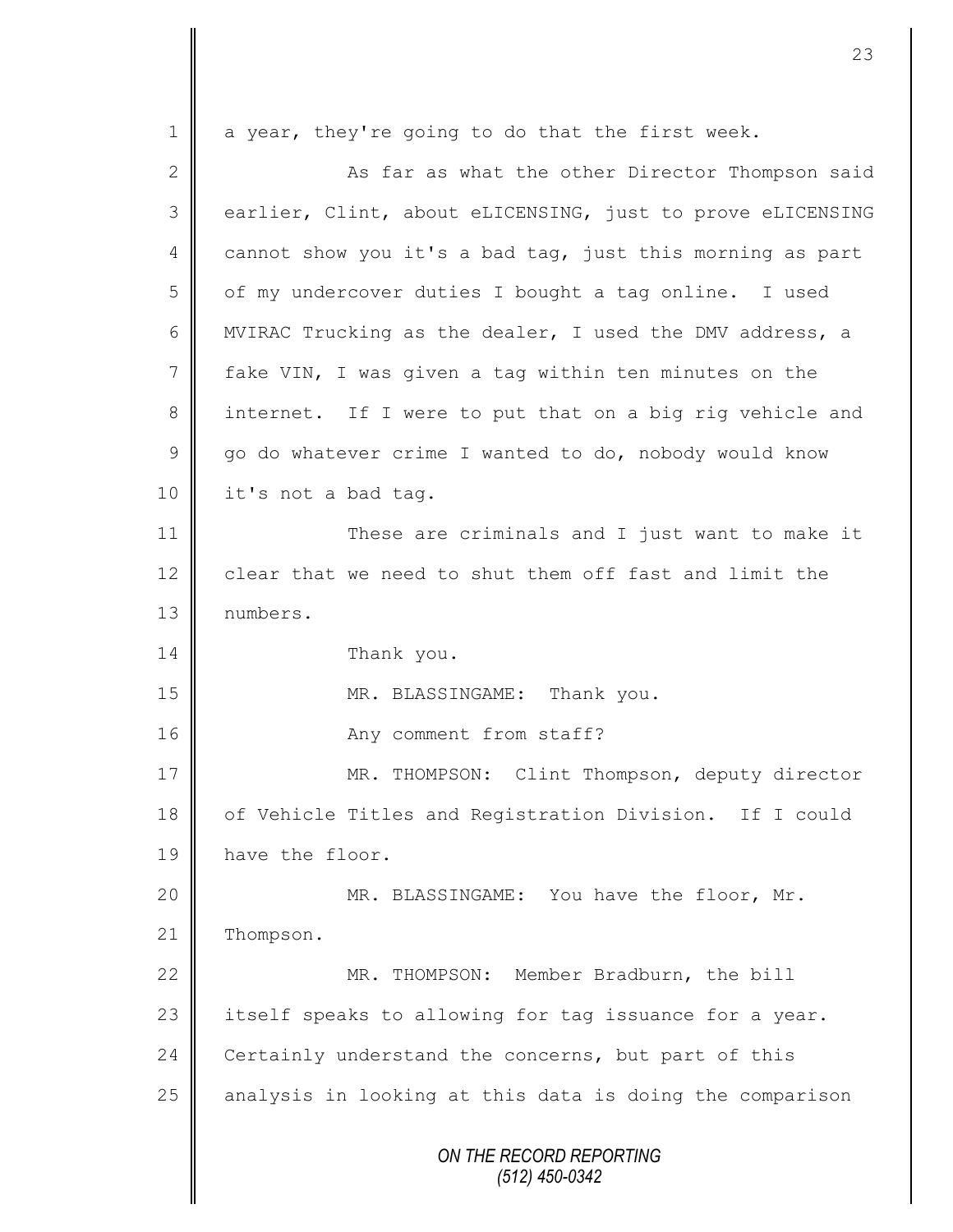1 | of buyer tag issuance, both in state and out of state, 2 relative to our title transfers that we have in the 3 | Registration and Title System. And what that does for us 4 || is it identifies outliers. It identifies these folks that 5 are issuing, to your point,  $17 -$ ,  $18,000$  tags and have no 6 corresponding title applications.

7 || Once we identify those folks, we're certainly 8 not going to give them, if they have not been revoked  $9 \parallel$  already through the administrative process, we're not 10 going to give those folks 17,000 tags. We have some 11 | outliers in addition to newly licensed dealers that are 12 not going to have that sales data, that we're going to 13 have to come up with metrics to establish reasonable 14 maximums for those folks.

15 || But in addition to using the various data 16 points that we have to establish reasonable maximums, both 17 to allow for business to be conducted but also not to 18 permit fraud by these folks that are not conducting 19 legitimate businesses -- I believe it was Member Sralla 20 earlier asking about indicators -- we envision both 21 indicators on the dealer side about the percent use of 22 their annual limit as well as on the department side.

23 || So if we have somebody who is using 50 percent 24  $\parallel$  of their annual limit in the first month, we're going to 25 identify that, and that's the other provision of this bill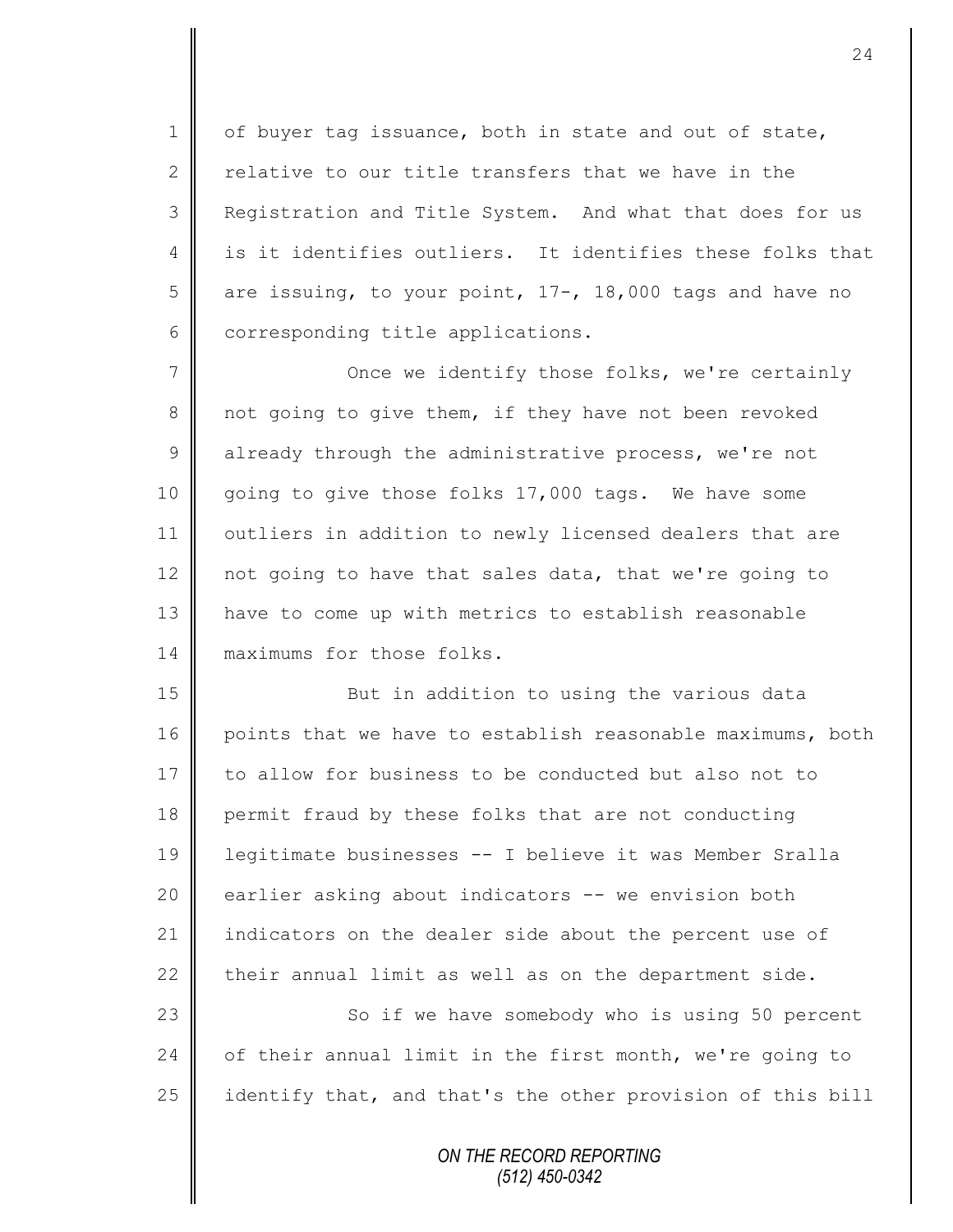*ON THE RECORD REPORTING (512) 450-0342* 1 | that gives us the opportunity to look at access denial as 2 | opposed to just letting them hit their maximum. 3 And then relative to the eLICENSING data, 4 that's just another data point that we can use to validate  $5 \parallel$  the total tag issuance and the title applications relative 6 to franchised dealers. So again, the intent is to use all 7 these data elements in conjunction with each other to 8 stablish reasonable tag limits for each individual 9 dealer. 10 MR. BRADBURN: Member Bradburn. If I can 11 | respond. I totally agree with what you're doing, Mr. 12 Thompson, the right idea. 13 || The can shut the dealers off and do what 14 you're doing in combination, it's going to be a win-win. 15 I just wanted to throw that out there and I appreciate 16 | your comment. 17 || MS. THOMPSON: Officer Blassingame, Corrie 18 Thompson, director of the Enforcement Division. If I may 19 have the floor for a moment? 20 || MR. BLASSINGAME: You may have the floor. 21 | MS. THOMPSON: I just wanted to ask for a 22 clarification from information Mr. Bradburn provided with  $23$  regard to obtaining tags. Were you referencing obtaining 24  $\parallel$  a temporary permit, like the 72- or 144-hour permits, or 25 were you specifically talking about obtaining a buyer tag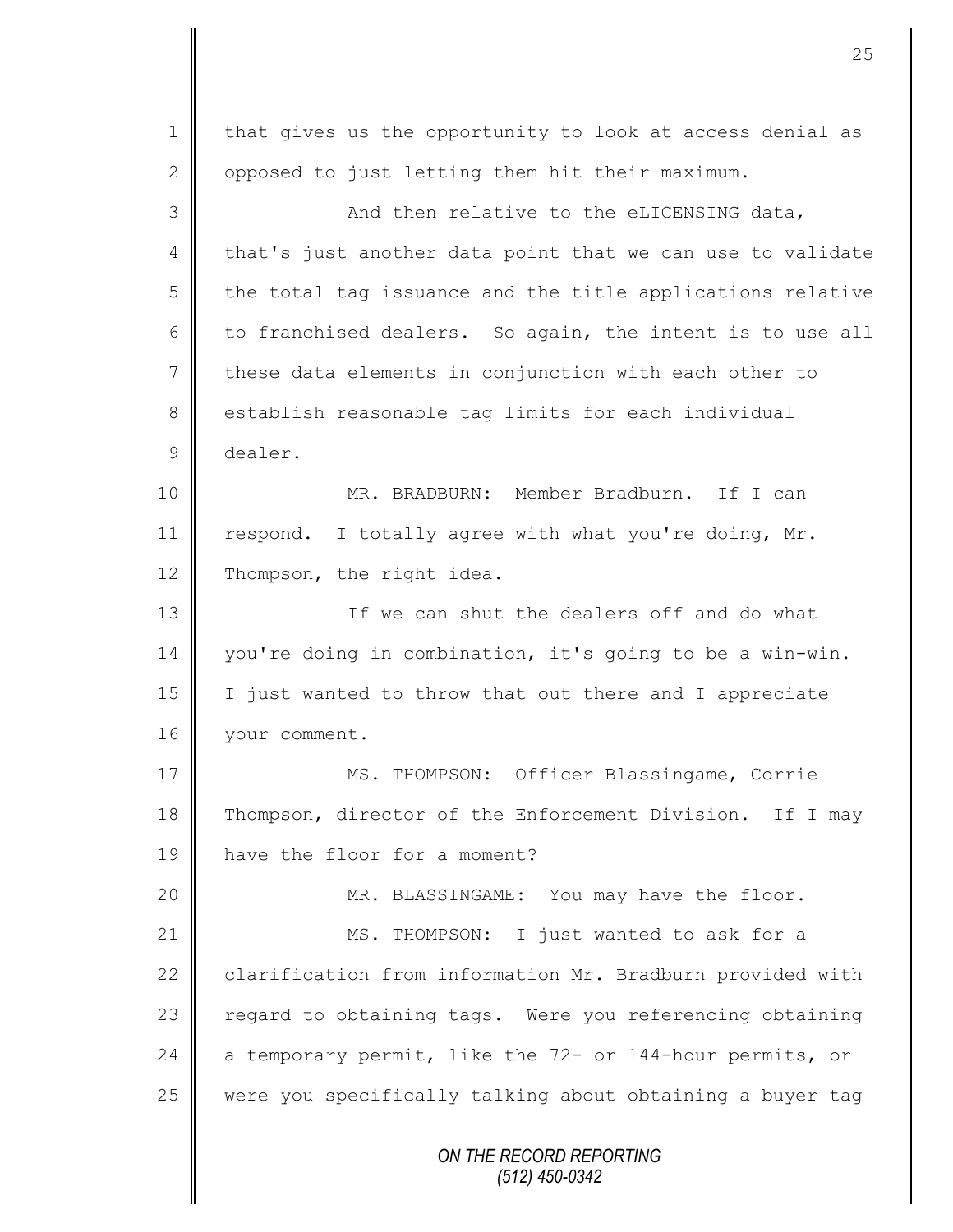*ON THE RECORD REPORTING (512) 450-0342* 1 | or a dealer tag from some entity like on Craigslist or 2 Facebook? 3 MR. BRADBURN: Good question. Member Bradburn. 4 I bought a tag online this morning via  $5 \parallel$  Facebook. I obtained a buyer tag issued by  $-$  I can't say 6 the dealer name because of the ongoing investigation, but 7 it's a licensed dealer from August 26, and it's a buyer  $8$  tag. 9 || MS. THOMPSON: Corrie Thompson, director of the 10 | Enforcement Division. 11 | Thank you for clarifying, Member Bradburn. 12 **MR. BLASSINGAME:** Ouestions for the 13 | committee -- staff? Pardon me. 14 | MR. PRATHER: This is Steve Prather again. May 15 I speak? 16 MR. BLASSINGAME: Member Prather, you have the  $17$  | floor. 18 **||** MR. PRATHER: Thank you. 19 **I** Is it such that the rules that are made -- or 20 the recommendations by this committee that go to the board 21  $\parallel$  and the rules that are then made, are they going to be 22 something that's firm? Or if it's a little bit too loose 23 we can come back and tighten it down at a later time so 24  $\parallel$  that we don't overburden anybody, including the staff at 25 **DMV** and also the dealer body?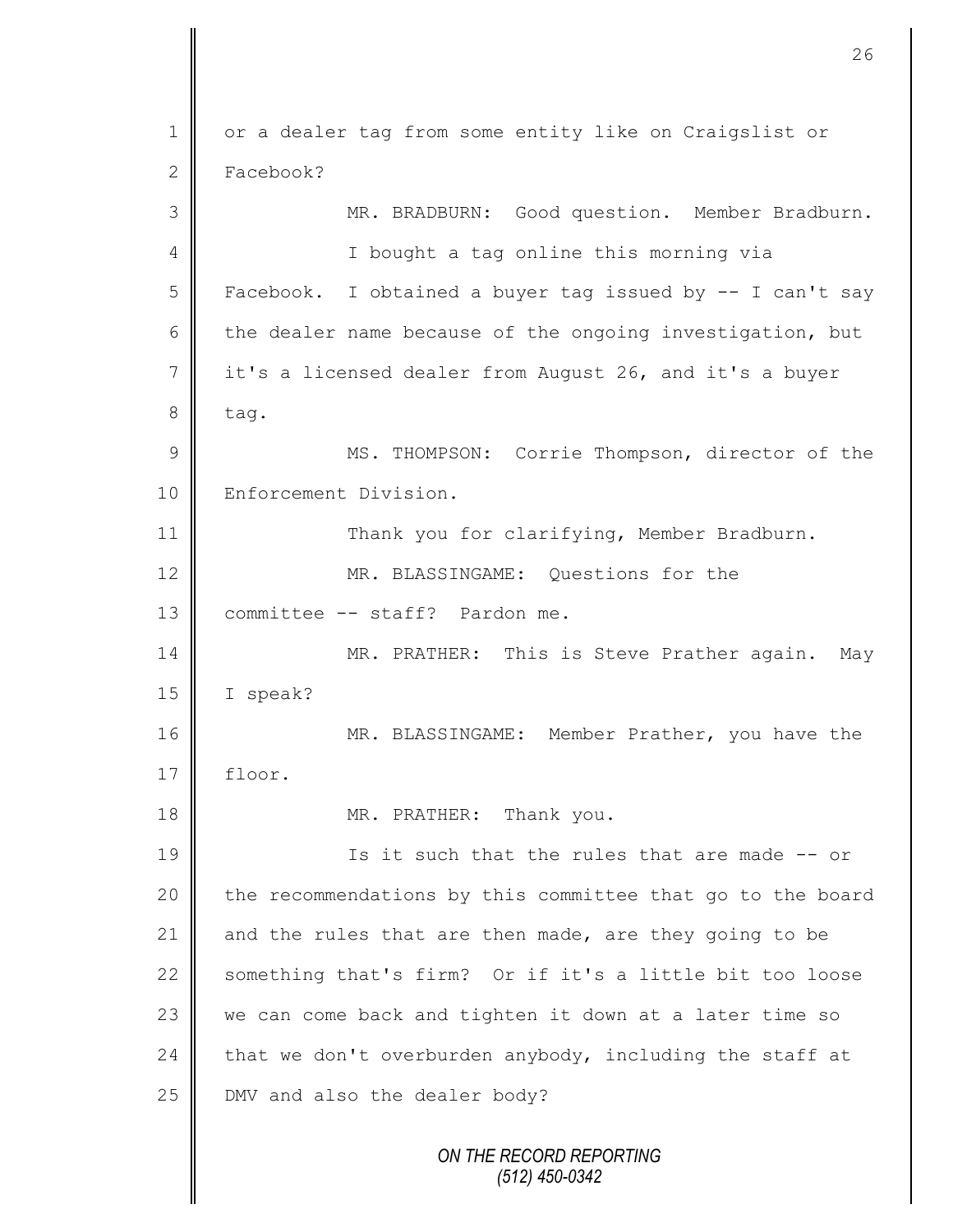| $\mathbf 1$   | Is it something we can tighten up down the road            |
|---------------|------------------------------------------------------------|
| $\mathbf{2}$  | if we leave it a little too loose?                         |
| 3             | MR. BLASSINGAME: Thank you, Member Bradburn.               |
| 4             | MR. BRADBURN: If you're calling for me, Member             |
| 5             | Bradburn, I was not commenting, that was Mr. Prather.      |
| 6             | MR. BLASSINGAME: Thank you, Mr. Prather.                   |
| 7             | MR. THOMPSON: Clint Thompson, deputy director              |
| $8\,$         | of Vehicle Titles and Registration Division. If I can      |
| $\mathcal{G}$ | have the floor, Presiding Officer Blassingame?             |
| 10            | MR. BLASSINGAME: You have the floor.                       |
| 11            | MR. THOMPSON: Member Prather, once we come up              |
| 12            | with recommendations from the advisory committee and move  |
| 13            | forward in the rulemaking process, I think we touched on   |
| 14            | this at the last meeting, it does go to our board for      |
| 15            | proposal for public comment, and we have a 30-day comment  |
| 16            | period that folks can come and provide that public         |
| 17            | comment. The department then has the opportunity to        |
| 18            | address those public comments through the rulemaking       |
| 19            | process and make any necessary amendments to the rule      |
| 20            | before moving forward to a subsequent board meeting for    |
| 21            | adoption.                                                  |
| 22            | Once those rules are adopted they are in place             |
| 23            | and would require board action to change, so that the goal |
| 24            | here would be to get this right the first time, obviously. |
| 25            | And to consider the various factors involved, like I       |
|               | ON THE RECORD REPORTING<br>(512) 450-0342                  |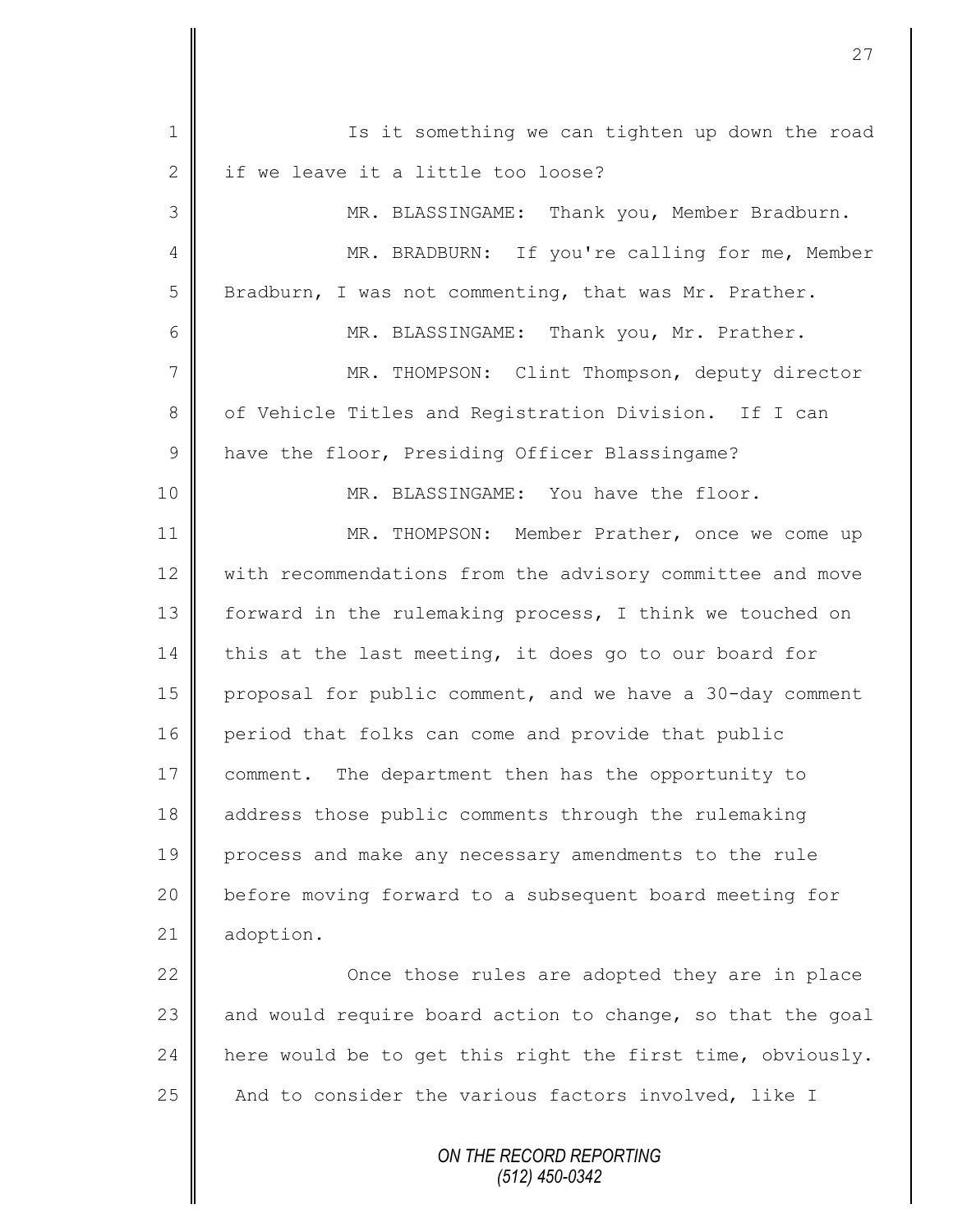*ON THE RECORD REPORTING (512) 450-0342* 1 | touched on previously, about coming up with reasonable 2 lack limits to allow folks who are conducting legitimate 3 business to be able to conduct legitimate business and not 4 bump their heads against this maximum limit every day, 5 every week, every month. It's really about establishing 6 those reasonable limits and preventing folks who don't 7 have legitimate sales from being able to abuse the system. 8 But do we have the opportunity to amend 9  $\parallel$  administrative rule once it's adopted by our board? Yes, 10 | we do. But again, it's a process to come back and open 11 the rules after a certain time period and address them 12 again and go back through the public comment period and 13 adoption process. 14 MR. PRATHER: This is Steve Prather again. May 15 | I speak again? 16 MR. BLASSINGAME: Steve Prather, you have the  $17 \parallel$  floor. 18 MR. PRATHER: Okay. The other day in the visit 19 we had on the telephone it was a pretty well-identified 20 **f** fact that the motor vehicle franchised dealers have not 21 | had any violations of this type. Is there any way we can 22  $\parallel$  set different numbers for independent dealers? 23 | And I've had independent dealer license myself 24 and I've had franchised dealer license myself and I 25 understand the difference in the two. But is there any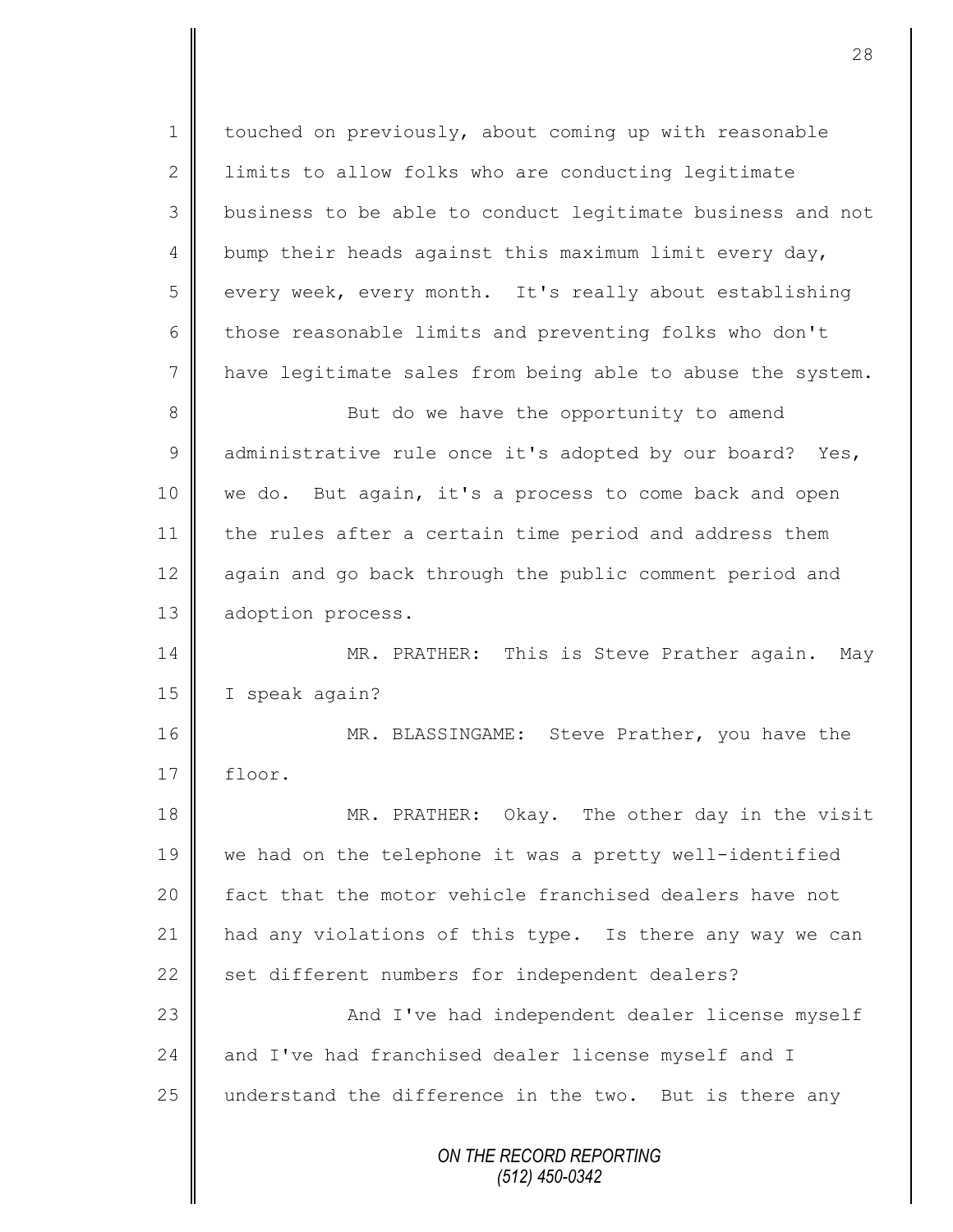| $\mathbf 1$     | way we can categorize those as independent dealers and    |
|-----------------|-----------------------------------------------------------|
| $\mathbf{2}$    | franchised dealers in separate pools, if you may?         |
| 3               | And the reason I say that, myself having had              |
| $\overline{4}$  | both independent license and franchised dealer license,   |
| 5               | the requirements from facilities to capital to            |
| 6               | unencumbered capital -- which means you can't owe anybody |
| $7\phantom{.0}$ | the money, it's got to be your cash -- the rules are      |
| 8               | completely different in those two license categories.     |
| 9               | MS. THOMPSON: Officer Blassingame?                        |
| 10              | MR. BLASSINGAME: Yes. Corrie Thompson, you                |
| 11              | have the floor.                                           |
| 12              | MR. RICHARDS: Steve, please mute your speaker.            |
| 13              | MS. THOMPSON: Thank you, Officer Blassingame.             |
| 14              | Corrie Thompson, director of the Enforcement Division.    |
| 15              | To answer the question posed, yes, that's what            |
| 16              | we're looking to establish right now. And to the question |
| 17              | can it be different for franchised dealers versus         |
| 18              | independent dealers, the answer is yes. Can it be         |
| 19              | different for -- I heard a tier structure proposed, could |
| 20              | it be different for different volume independent dealers  |
| 21              | even so the number be different for the specific sub-     |
| 22              | classes of types of dealers. We have motorcycle dealers,  |
| 23              | trailer dealers, regular used car/light truck dealers, we |
| 24              | have some dealers that are solely internet dealers that   |
| 25              | have very light volume sales.                             |
|                 |                                                           |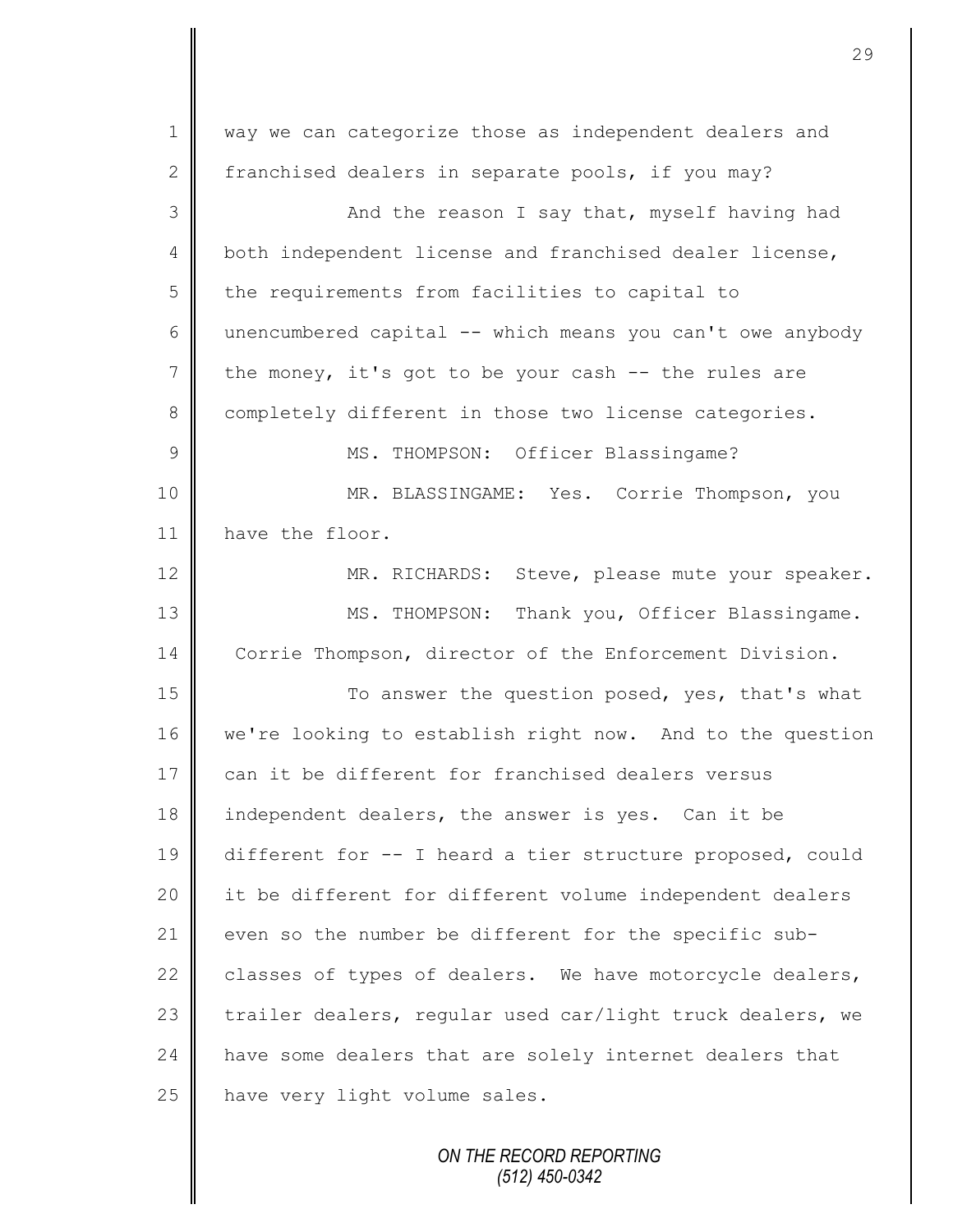*ON THE RECORD REPORTING (512) 450-0342* 1 Yes, it could be tiered and distinguished a 2 mumber of different ways. That's what we're here to get 3 | feedback from the committee members on about potentially 4 how you would like to see that broken down. 5 || The could be blanket tiers for different groups. 6 | It could be based on potentially actual tag issuance data  $7 \parallel$  that we have in the system, as posed by the Vehicle Titles 8 and Registration Division when we opened the meeting and  $9 \parallel$  started the discussion. That information was provided to 10 you to let you know what we have at hand so that we can 11 start discussing how these different things can and should 12 be broken down. 13 || And we do want to give some leeway so that 14 people are not having to come to the department on a 15 | routine basis and routinely ask for more tags, because 16 | obviously that would create an administrative burden on 17 the department to some extent if we ratchet it down too 18 tight. But could it be different for people who have been 19 | licensed for a period of years versus how newly licensed 20 dealers start out? Yes, that is all open for discussion. 21 | MR. BLASSINGAME: Thank you, Director Thompson. 22 MR. SRALLA: Trey Sralla. May I have the 23 floor, please? 24 MR. BLASSINGAME: Member Sralla, you have the  $25$  | floor.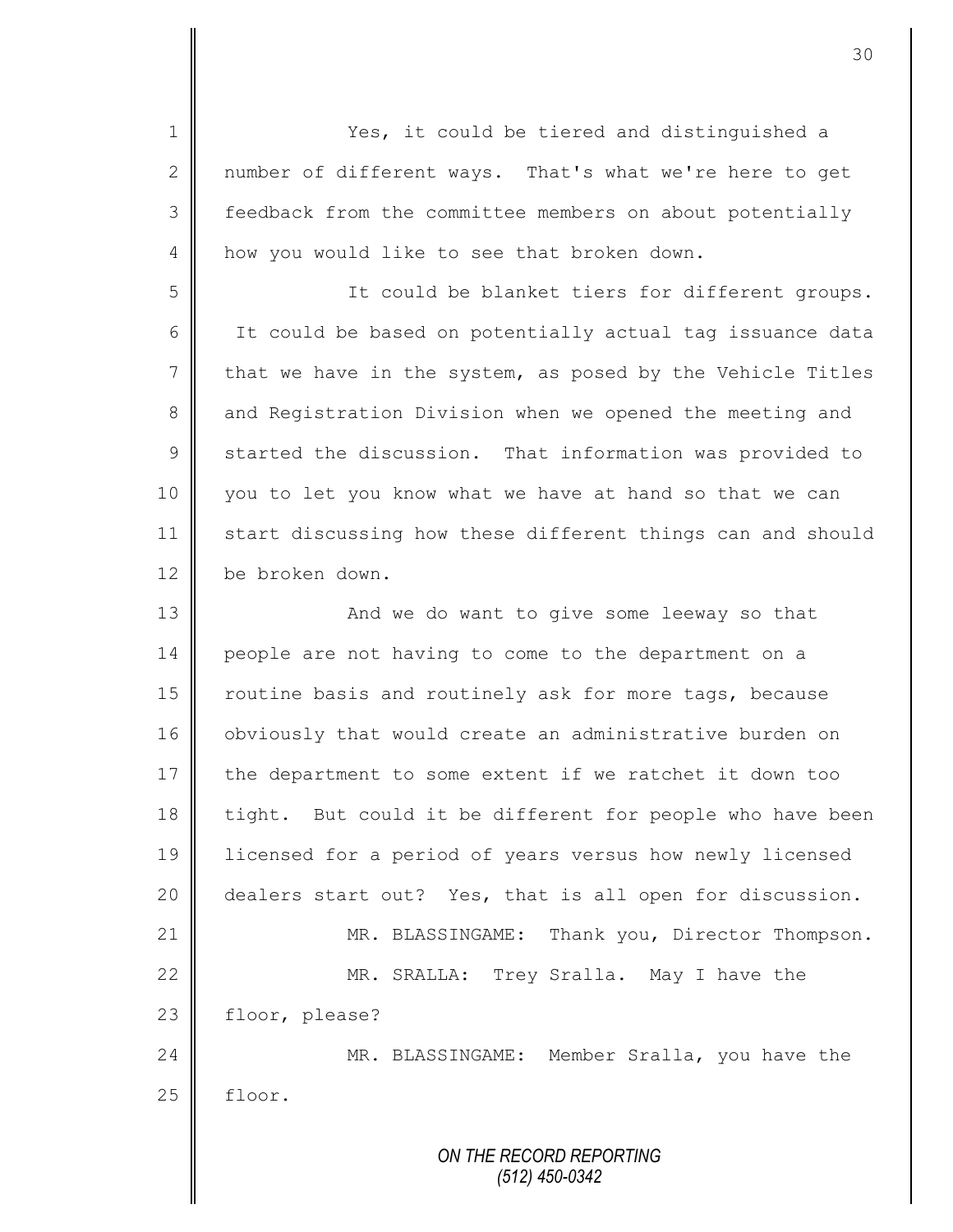1 MR. SRALLA: Thank you. 2 || I do agree on a tier system. Now, just to  $3 \parallel$  clarify, the tier system I was speaking of earlier was 4 more on the communication with the dealer or the license 5 holder or you're getting this close to the amount of 6 licenses you have, the amount of temporary tags you have 7 available, or whatnot. 8 || Also while I have the floor, let me speak to  $9 \parallel$  them on the motorcycle side. Typically on the motorcycle 10 | side, there's not as many test drives as on the car side 11 | of the thing, so generally a motorcycle sale will result 12 in one tag, one temporary buyer tag per sale. You know, 13 you do have dealer tags, you have a few dealer tags, but 14 generally there's just not as many test drives. 15 || And the last comment that I have is that the 16 biggest thing that I think we ought to consider is making 17 sure we don't ratchet down the buyer tags so much. But 18 the internet down tags, I do think that those need to be 19 | fairly limited, because if we don't limit that pretty  $20$  strongly, then that could just be an easy way for somebody 21  $\parallel$  else to cheat the system. 22  $\parallel$  1t's 2021, most people have  $-$  if the internet 23 goes down, most people have a smart phone that they can  $24$  | put a hotspot on. They have a hotspot in their dealership 25 | or their place of business to where they can turn on the

> *ON THE RECORD REPORTING (512) 450-0342*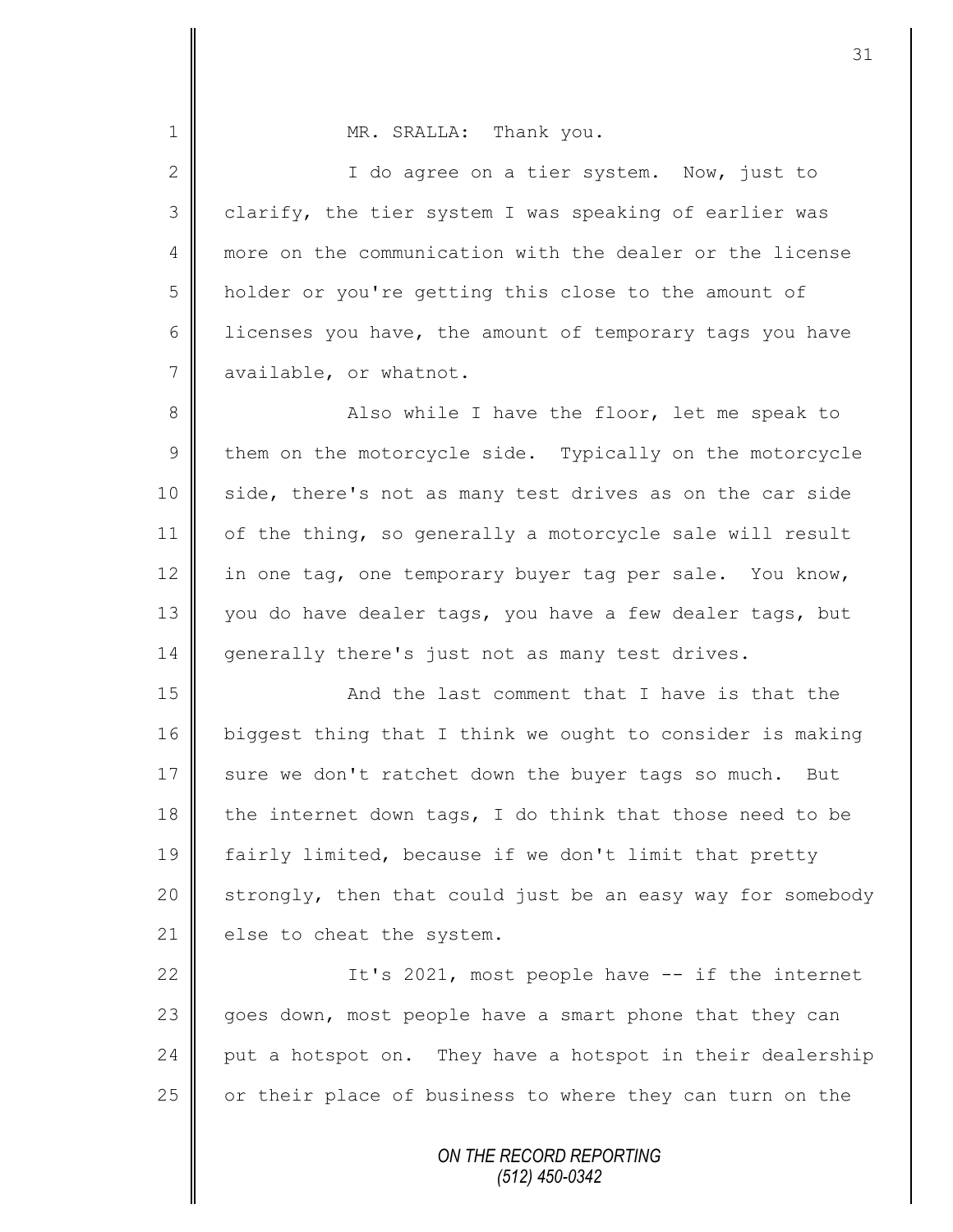| $\mathbf 1$ | hotspot on one computer to print a temporary buyer tag.    |
|-------------|------------------------------------------------------------|
| 2           | Thank you.                                                 |
| 3           | MR. BLASSINGAME: Thank you, Member Sralla.                 |
| 4           | MR. DORAN: This is Member Doran. May I be                  |
| 5           | recognized?                                                |
| 6           | MR. BLASSINGAME: Member Doran, you have the                |
| 7           | floor.                                                     |
| $\,8\,$     | MR. DORAN: Thank you.                                      |
| 9           | As it relates to the factors that were laid out            |
| 10          | in the bill, there's five factors which sound as though    |
| 11          | they are non-exclusive, and then the sixth factor is any   |
| 12          | information that the DMV may consider relevant. Going      |
| 13          | back to a point that was made by one of the other members  |
| 14          | earlier about the need to differentiate between franchised |
| 15          | dealers and independent dealer, I think in the case of a   |
| 16          | franchised dealer I want to speak to the situation where   |
| 17          | you have an open point and at that point in time it's a    |
| 18          | new dealership location, and therefore, there's no sales   |
| 19          | history in place.                                          |
| 20          | And in that instance, I would encourage the                |
| 21          | department to work with the distributor or the             |
| 22          | manufacturer to obtain what the manufacturer or            |
| 23          | distributor has determined is the planning volume for that |
| 24          | dealership location. That is an estimate that has been     |
| 25          | reached in coordination and conjunction between the        |
|             |                                                            |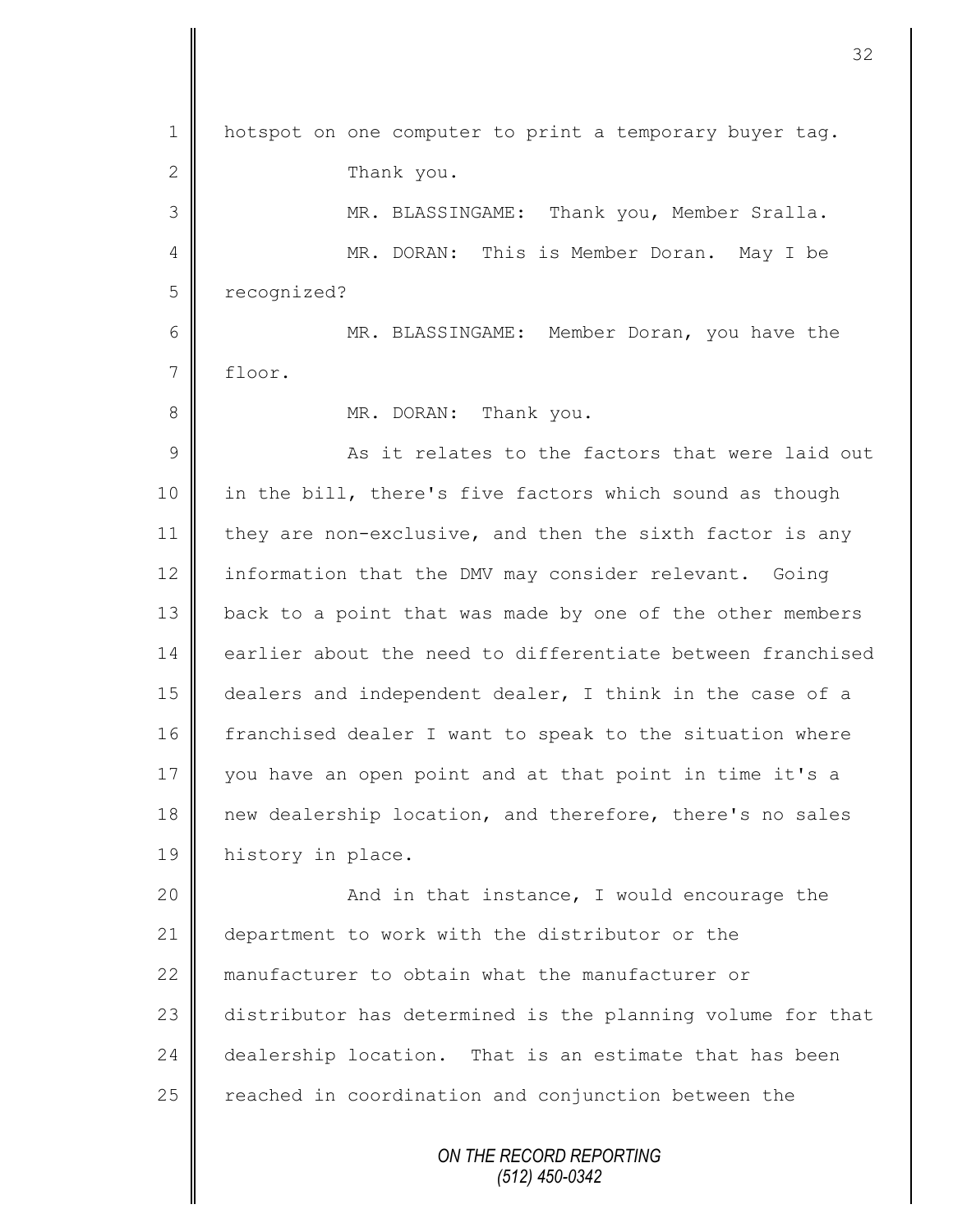| $\mathbf 1$     | manufacturer, distributor and that dealership on the       |
|-----------------|------------------------------------------------------------|
| 2               | anticipated sales volume that they should expect.          |
| 3               | That is the rule of thumb that they are using              |
| $\overline{4}$  | to determine what is the right size facility and really    |
| 5               | what is the right size for their investment. So that is a  |
| 6               | good reference point, I think, for the DMV to have.        |
| $7\phantom{.0}$ | The other point I wanted to make is, in terms              |
| 8               | of factors, I think the DMV should be able to consider     |
| $\mathcal{G}$   | whether that franchised dealer is a fleet dealer. I think  |
| 10              | one of the concerns that I have is -- and this goes back   |
| 11              | to some comments that some of the members have been making |
| 12              | about the timing or cadence of the notification coming     |
| 13              | from the department to alert the dealer when they're       |
| 14              | getting close to exhausting their tags.                    |
| 15              | But I think the biggest fear that we would have            |
| 16              | would be, you know, it's 3:00 p.m. on a very busy Saturday |
| 17              | selling day at the end of the month and somebody walks in  |
| 18              | and says, you know, I want to order 1,000 pickup trucks    |
| 19              | for my plumbing company or for the cable company.<br>And   |
| 20              | that spike in the sales volume is going to immediately,    |
| 21              | and I would say almost prematurely in comparison to        |
| 22              | probably what they'd been tracking, put them in excess of  |
| 23              | their threshold, and so we wouldn't want that to happen.   |
| 24              | And so part of, I think, our concern and our               |
| 25              | angst comes around when that notification would come       |

*ON THE RECORD REPORTING (512) 450-0342*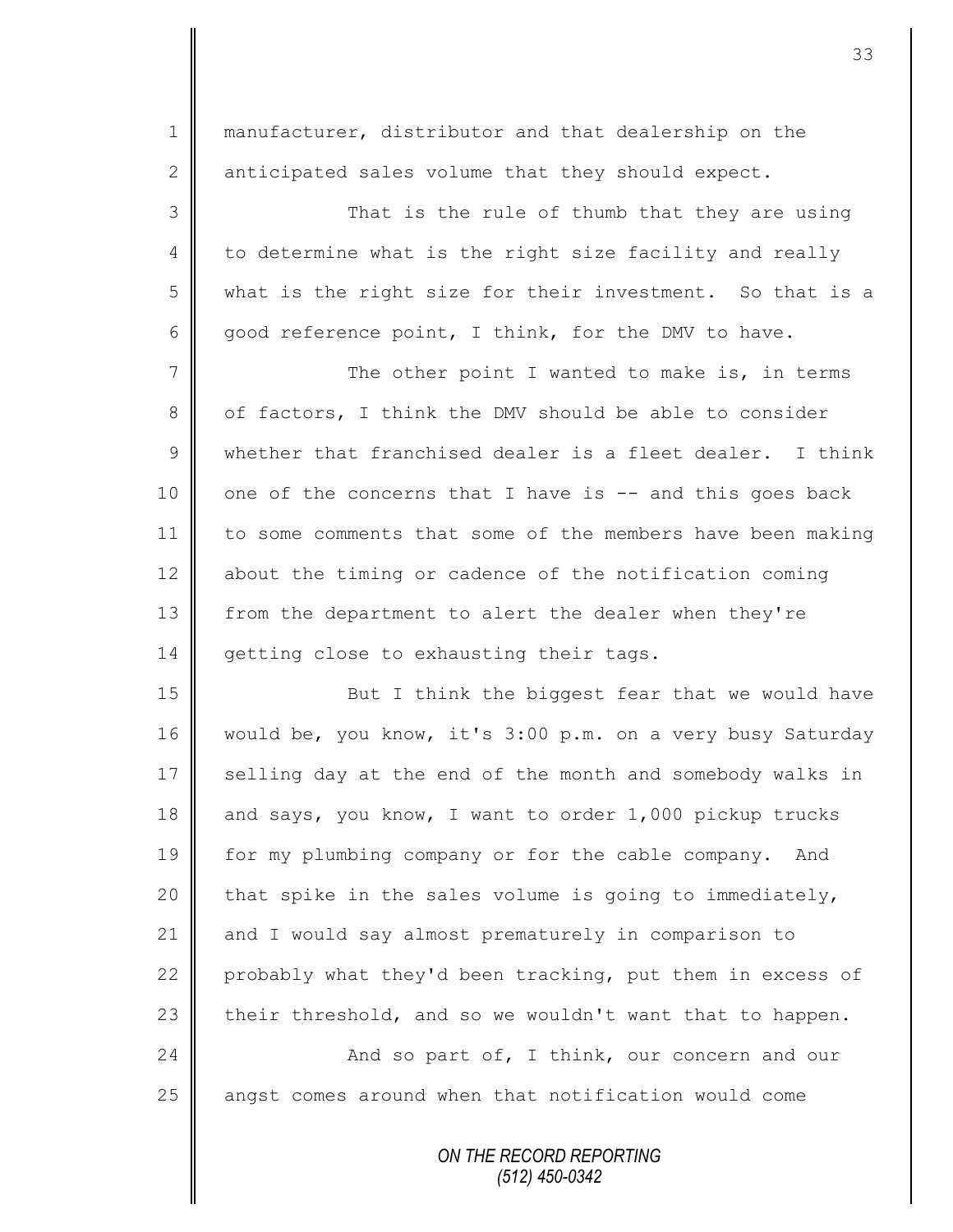1 | versus when the dealer would exceed their threshold. So 2 the more frequent the notification that the department can 3 provide to the dealers, I think the less likely that risk 4 comes to bear.

5 || But I would be a big supporter of the DMV  $6 \parallel$  considering the planning volume as provided by the 7 manufacturer or distributor as it relates to a franchised 8 dealership that has not been in operation very long and 9 therefore has little to no sales history, and also the 10 consideration of whether or not they are selling 11 commercial fleet vehicles or government fleet vehicles. 12 Thank you. 13 || MR. BLASSINGAME: Thank you. 14 Staff? 15 MR. THOMPSON: Clint Thompson, deputy director 16 of Vehicle Titles and Registration Division. If I can 17 | have the floor, Presiding Officer Blassingame? 18 MR. BLASSINGAME: You have the floor, Director 19 | Thompson. 20 MR. THOMPSON: Member Doran and Member Sralla,

21 | I appreciate the comments. And certainly that's one of 22 things, Member Doran, we're looking at for folks who do 23  $\parallel$  not have that sales history, what are the criteria that we 24 need to consider, so thank you for that.

25 || I do want to clarify that's one of the reasons

*ON THE RECORD REPORTING (512) 450-0342*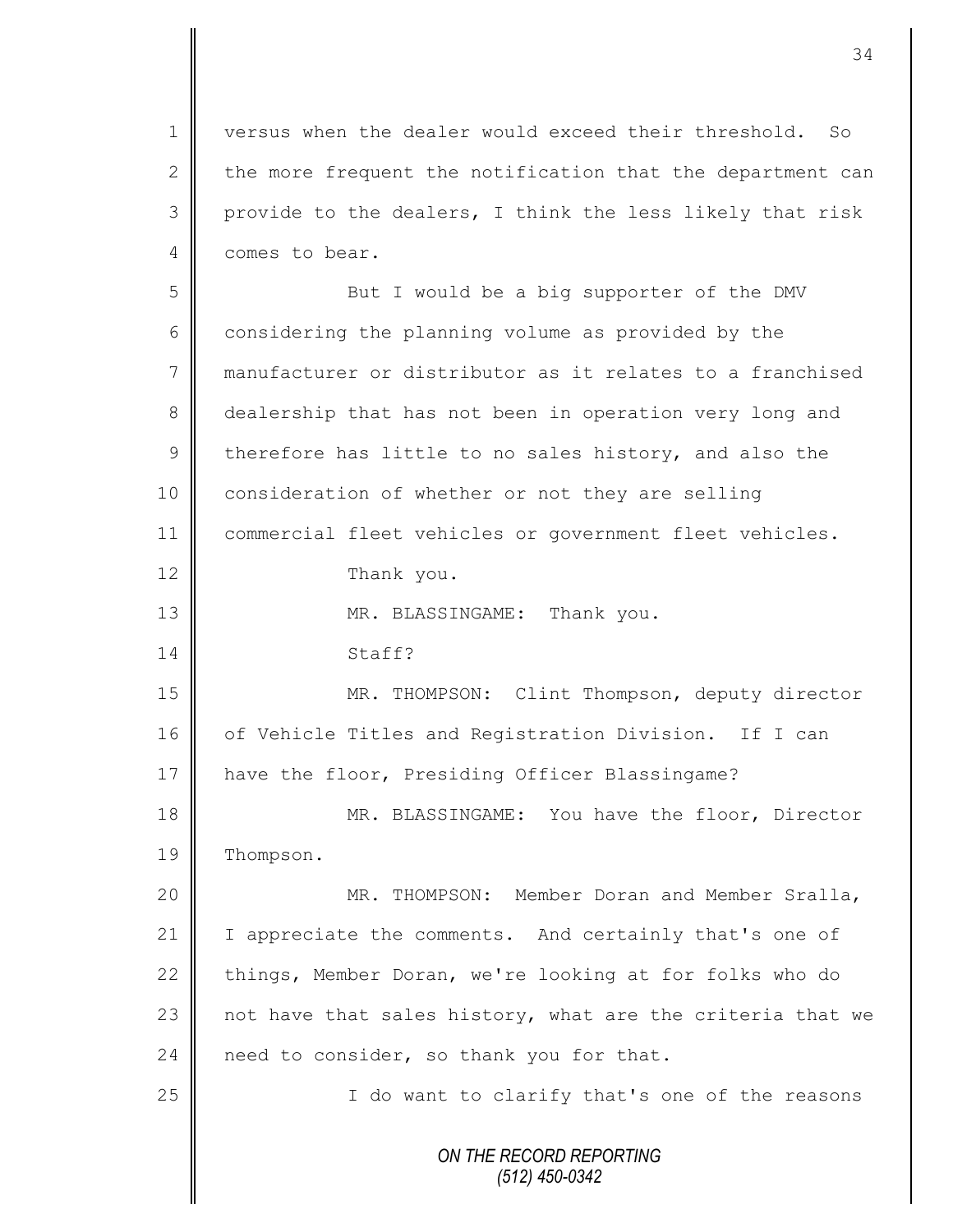1 | that we have looked at the actual tag issuance and title 2 applications, things of that nature historically, that way  $3 \parallel$  we can identify by franchised dealer specific to that GDN, 4 specific to a DBA, so their general distinguishing number, 5 they're doing business as if they have a separate one.

6 And also for the independents, we know they 7 || have various volumes of independent vehicle sales, and 8 that's why we were looking at the actual sales volume. 9 That way we don't have to touch on this franchised dealer, 10 || that their years in business are going to be reflected in 11 their sales volume, whether they're franchised or whether 12 they're independent.

13 || I just want to go back to a previous comment. 14 So I just want to make sure we're looking at these tag 15 maximums separately, so buyer tags are to be issued to a 16 customer when they make a retail sale, and it's one buyer 17 | tag per retail sale.

18 **We understand there are administrative** 19 | violations that occur today where dealers do issue 20 multiple tags. Even though that's an administrative 21 violation, we are identifying that by comparing it to the  $22$  title applications and taking that increased volume into 23 account as well. That way when it's not fraudulent use 24  $\parallel$  and it's merely an administrative violation, we're not 25 penalizing folks, if you will, by making them hit that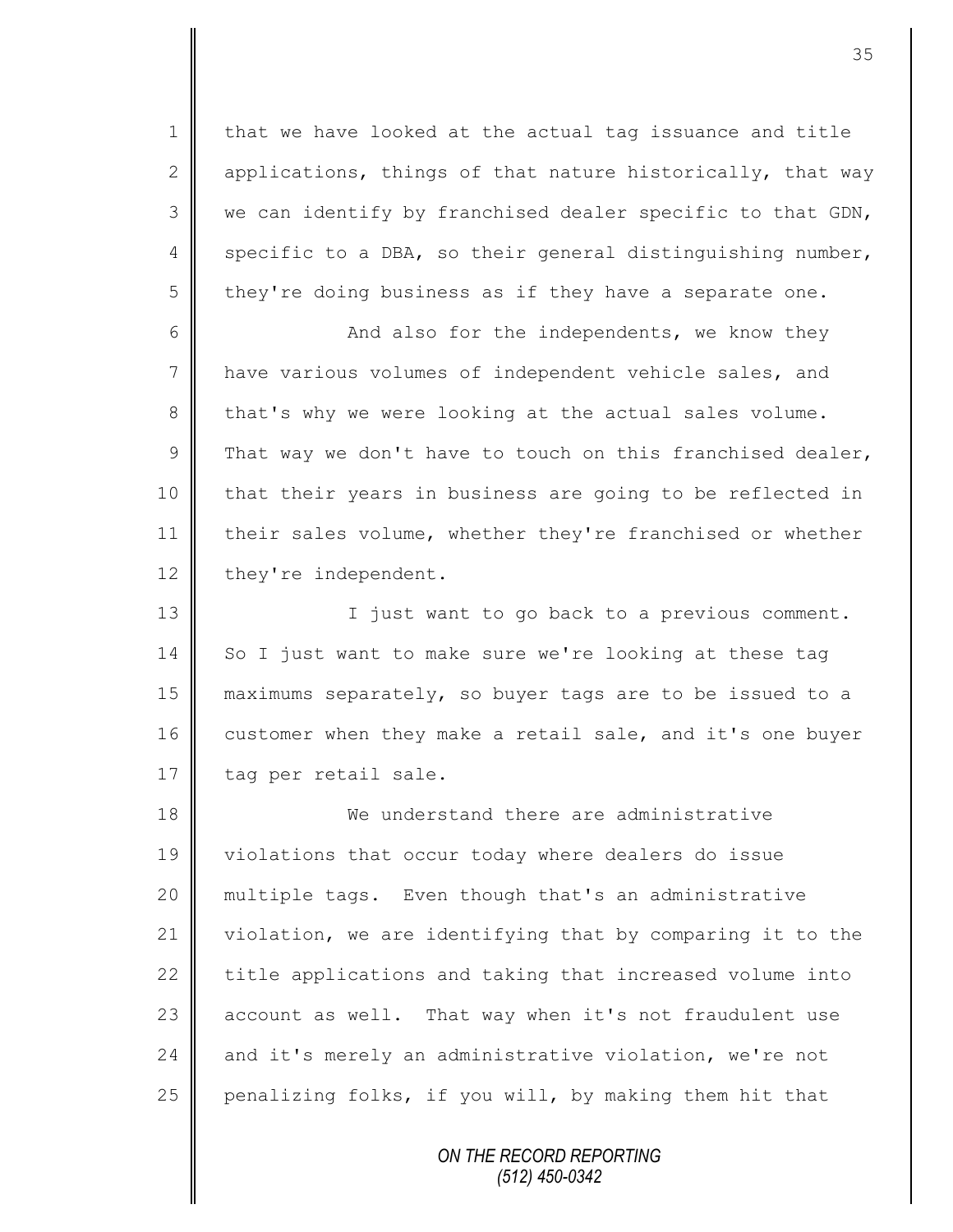1 maximum volume.

| $\mathbf{2}$   | So when you have folks conducting a test drive             |
|----------------|------------------------------------------------------------|
| 3              | we have other tags, vehicle-specific tags, that they can   |
| 4              | put on these vehicles. We're monitoring those volumes as   |
| 5              | well, like the agent tags and things of that nature, to    |
| 6              | make sure that we're identifying based on historical use   |
| $7\phantom{.}$ | the appropriate allotment per dealer. Again, the           |
| 8              | historical use should evidence what that dealer does as    |
| $\mathcal{G}$  | far as total volume of sales, test drives, things of that  |
| 10             | nature, so we're certainly contemplating that.             |
| 11             | Going back to both Members Uralla's and Doran's            |
| 12             | comments about the alerts, we have the ability to build an |
| 13             | alert in that the dealer can see within the application    |
| 14             | that they have 50 percent or 75 percent or whatever the    |
| 15             | metric is, but then also, again to combat the fraud issue  |
| 16             | that we spoke on earlier, to give the department the same  |
| 17             | alerts, if you will, at tag threshold.                     |
| 18             | That way folks have the information that they              |
| 19             | need to do business and to make the appropriate contact    |
| 20             | with the department if they realize, hey, we do have a     |
| 21             | significant sales month or quarter, or whatever the case   |
| 22             | may be. And they can proactively reach out to the          |
| 23             | department and get those maximums increased based on those |
| 24             | sales rather than having to wait to the last minute in the |
| 25             | event that they do have a large purchase come in.          |
|                |                                                            |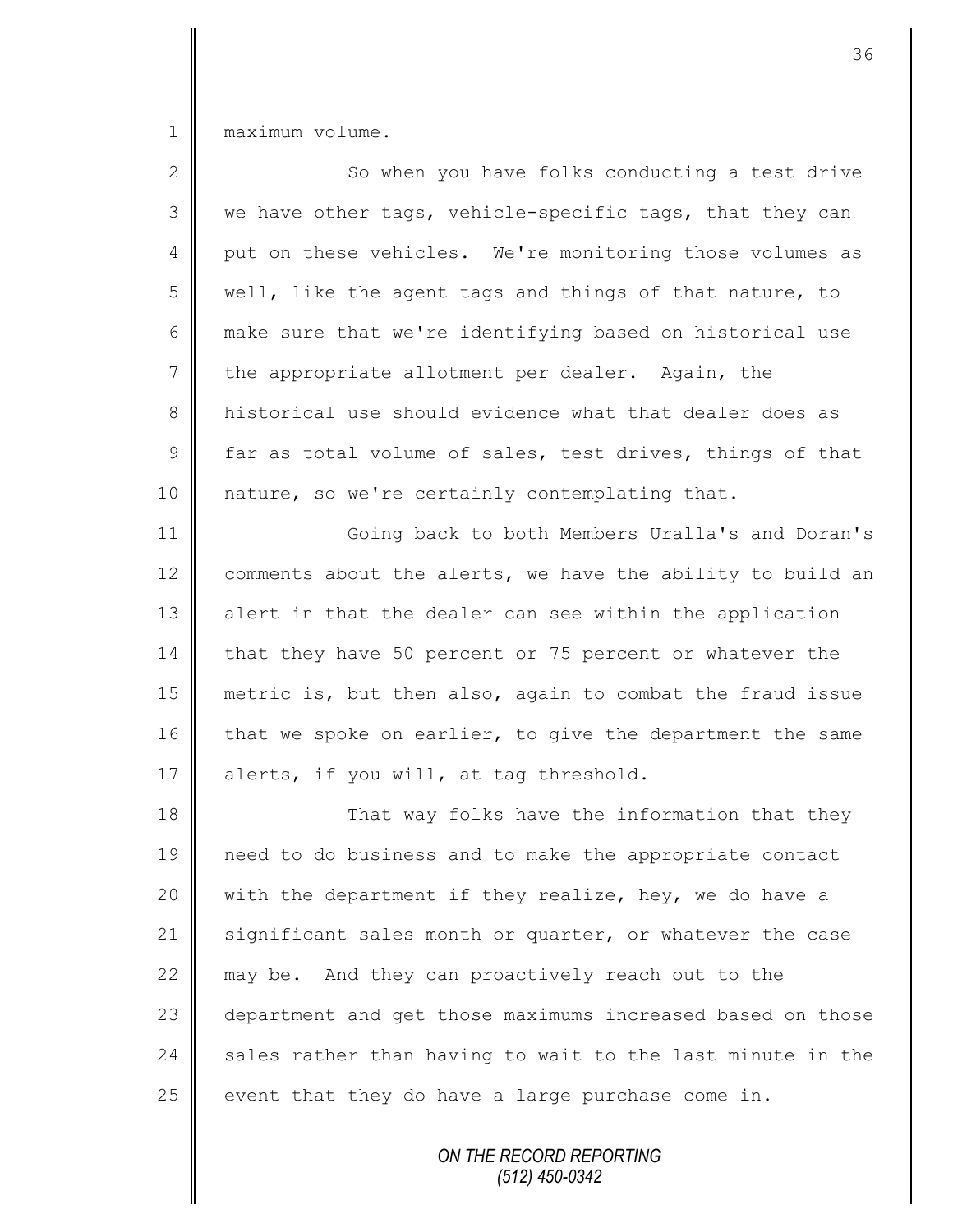|              | 37                                                         |
|--------------|------------------------------------------------------------|
|              |                                                            |
| 1            | Thank you.                                                 |
| $\mathbf{2}$ | MR. BLASSINGAME: Thank you, Director Thompson.             |
| 3            | Any other comments?                                        |
| 4            | MR. BRADBURN: Member Bradburn. Can I speak,                |
| 5            | please?                                                    |
| 6            | MR. BLASSINGAME: Member Bradburn, you have the             |
| 7            | floor.                                                     |
| 8            | MR. BRADBURN: I want to agree with what Clint              |
| $\mathsf 9$  | Thompson just said there.                                  |
| 10           | I also want to talk back to Mr. Prather. I                 |
| 11           | believe on the franchised side we need to be very, very    |
| 12           | generous. They have not been the problem on the criminal   |
| 13           | side, period. We need to separate them.                    |
| 14           | On the independent dealers we also need to tier            |
| 15           | there because dealers like CarMax, Vroom, they sell a lot  |
| 16           | of cars. And I think on the tier system that we should     |
| 17           | have one year or newer, make that very restrictive.        |
| 18           | I have to be careful what I share with this                |
| 19           | committee but with the 500 tag report a month, if we made  |
| 20           | that 750, divided it by a year, if the DMV could provide   |
| 21           | the numbers, it would show most of the new dealers are     |
| 22           | selling way below 500 tags. And I would be curious to see  |
| 23           | if the DMV has come up with an actual suggested number for |
| 24           | all these tiers.                                           |
| 25           | Thank you.                                                 |
|              | ON THE RECORD REPORTING<br>$(512)$ 450-0342                |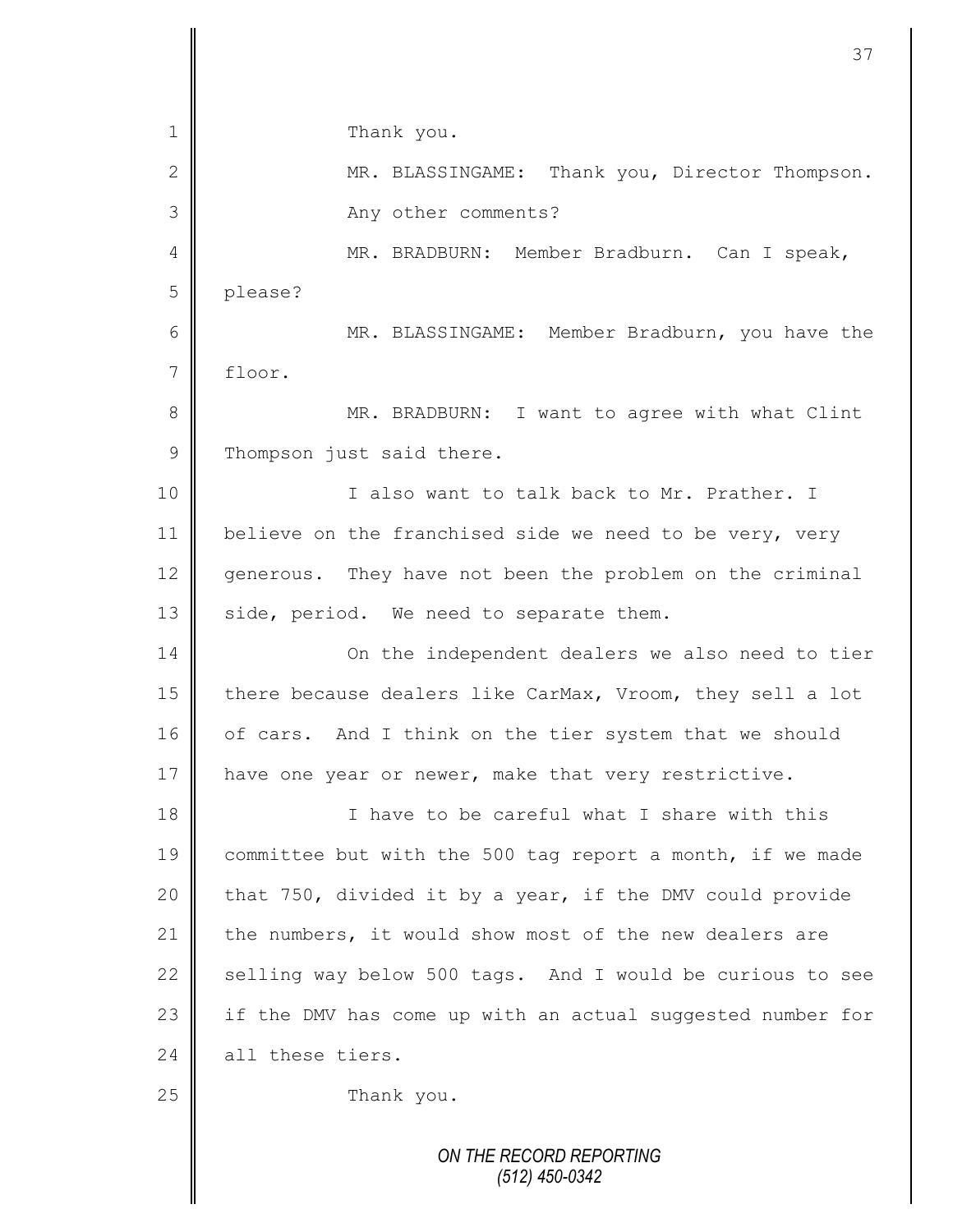| $\mathbf 1$    | MR. BLASSINGAME: Staff?                                    |
|----------------|------------------------------------------------------------|
| $\mathbf{2}$   | MR. THOMPSON: Clint Thompson, deputy director              |
| 3              | of Vehicle Titles and Registration Division. If I could    |
| $\overline{4}$ | have the floor, Presiding Officer Blassingame.             |
| 5              | MR. BLASSINGAME: Director Thompson, you have               |
| 6              | the floor.                                                 |
| 7              | MR. THOMPSON: Thank you.                                   |
| 8              | We discussed a variety of methodologies, and               |
| $\overline{9}$ | one of those was, we're using the methodology or the term  |
| 10             | tiers, I call it buckets. I tend to look at things very    |
| 11             | simply, and I engaged staff early talking about creating   |
| 12             | buckets for the type of dealer. And we went through that   |
| 13             | exercise initially to look at franchised dealers, how many |
| 14             | different buckets do we have for franchised dealers. And   |
| 15             | that's part of looking at the data that we have available  |
| 16             | in eLICENSING on the sales reported by franchised dealers. |
| 17             | We've also considered the higher volume                    |
| 18             | independent dealers. We know who those folks are, so       |
| 19             | we've looked at establishing a separate bucket, separate   |
| 20             | tier for the independent motor vehicle dealers who are     |
| 21             | selling a large number of vehicles in excess of what our   |
| 22             | franchised dealers are selling. We recognize that.<br>We   |
| 23             | certainly see the difference in volume.                    |
| 24             | But the easier thing for the department, from              |
| 25             | an implementation standpoint, is we have the ability to    |
|                | ON THE RECORD REPORTING<br>$(512)$ 450-0342                |

 $\mathbf l$ II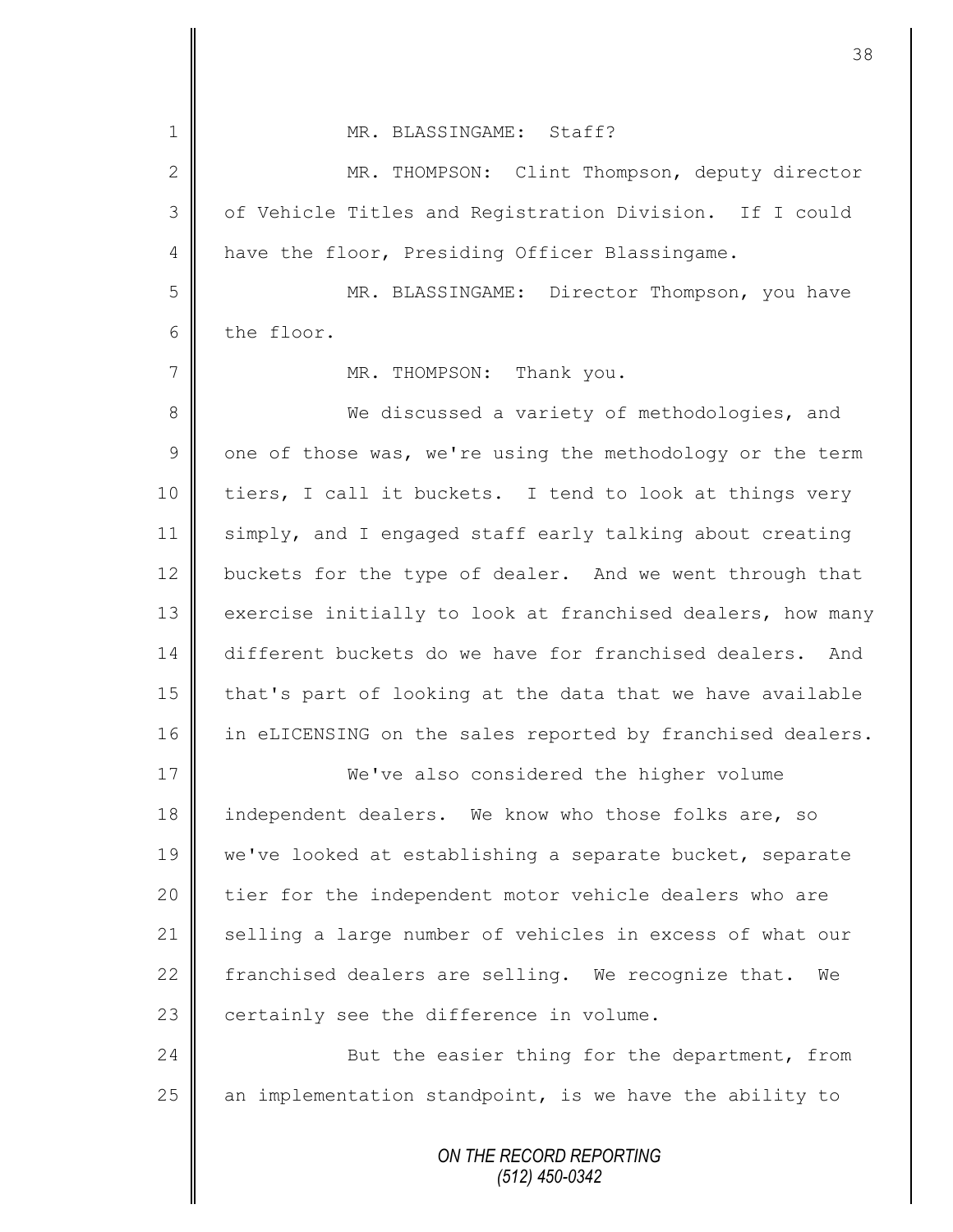1 get the actual data for buyer tags and title applications. 2  $\parallel$  Again I go back to -- this tells us historically what 3 this franchised dealer has done over three and a half, 4 four years, whatever the case may be. It also tells us 5 what these different independent dealers, whether they're  $6 \parallel$  a high volume or low volume dealer, and to me that gives 7 us an actual number to work from. And then we work on 8 what the cushion is that's reasonable to increase for the 9 market increase, or Member Doran talked about a large sale 10 that the dealer didn't anticipate, things of that nature. 11 But it also gives us the ability to recognize, 12 hey, we've got a new dealer who does not have sales data, 13 so that's part of this. And maybe we call that a separate 14 tier, if you will, but part of that to me is identifying

15 | the criteria from those folks who are newly licensed and 16 don't have that sales data that we're looking at relative 17 to other dealers and making that determination what's the 18 **c**reasonable amount.

19 We've got a 500 threshold that we look at for 20  $\parallel$  folks to determine fraud. Well, is that the cap? Maybe 21 | that's not the cap, maybe it needs to be lower.

22 || But that's part of the discussion, and for us 23 to come up with those new folks and obviously existing 24 dealerships, what's the right mix. What's the right 25 criteria for these folks to make sure that they can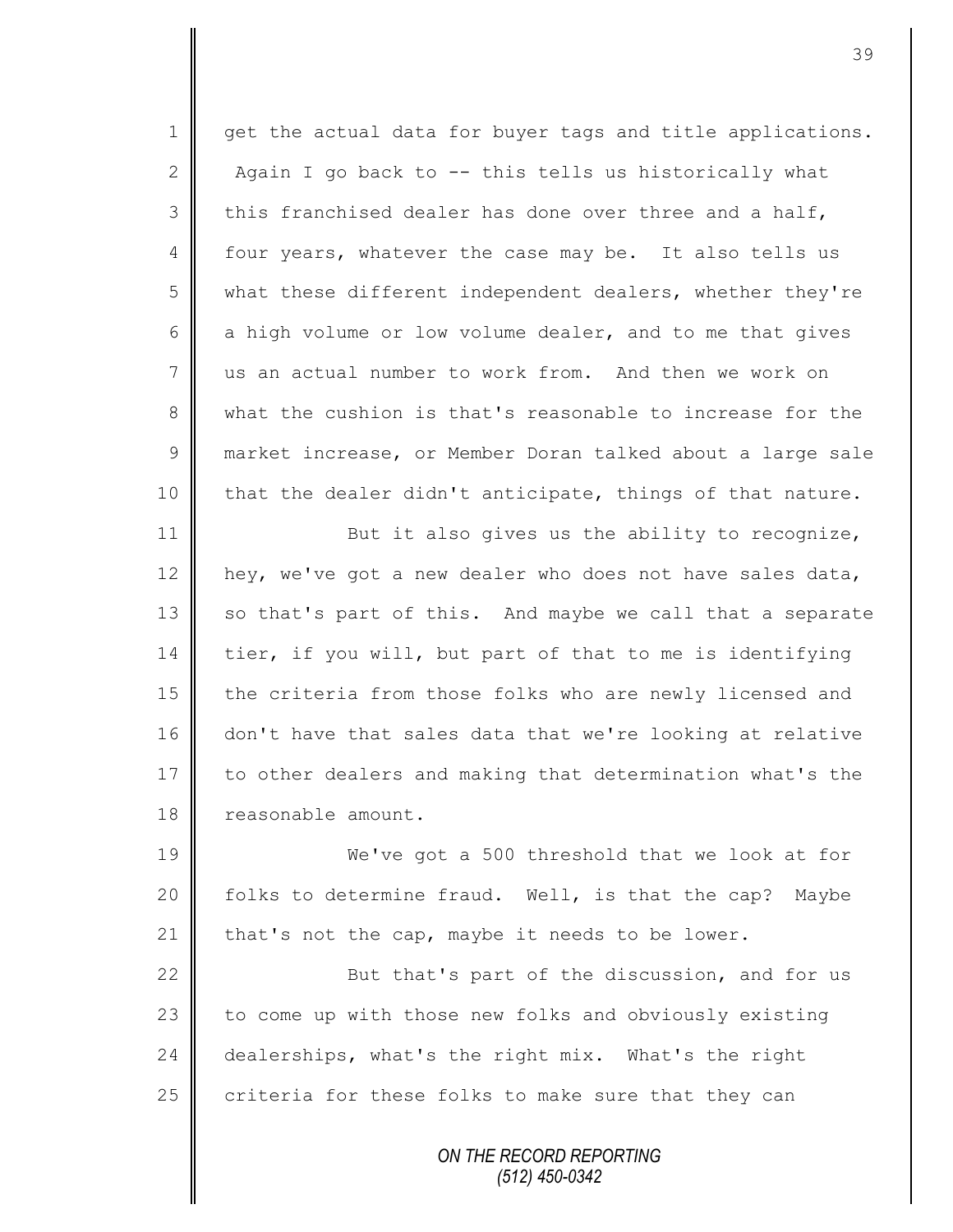| $\mathbf 1$   | continue to do business, but limit the fraudulent activity |
|---------------|------------------------------------------------------------|
| $\mathbf{2}$  | that could potentially occur.                              |
| 3             | MR. BLASSINGAME: Thank you, Director Thompson.             |
| 4             | Comments from the floor from members?                      |
| 5             | MR. PRATHER: Member Prather. Can I have the                |
| 6             | floor?                                                     |
| 7             | MR. BLASSINGAME: Member Prather, you have the              |
| 8             | floor.                                                     |
| $\mathcal{G}$ | MR. PRATHER: If we're going to look at one                 |
| 10            | year and new franchised or non-franchised dealers, some of |
| 11            | our franchised dealers, like AutoNation and Sonic, have    |
| 12            | AutoNation used car lots that are established in large     |
| 13            | volume. Sonic has some Echo Park lots, but they're all     |
| 14            | independent, as does Vroom, and as does CarMax.            |
| 15            | If you're going to look at one year and newer              |
| 16            | in a different light, is there any provision that you      |
| 17            | might be able to make for these existing CarMaxes and      |
| 18            | others that have other locations that build a new location |
| 19            | in a different city, and give them some consideration for  |
| 20            | the volumes they've done in the past, and somewhat as      |
| 21            | they're already an established dealer, not really just a   |
| 22            | new dealer, although they will have a new GDN?             |
| 23            | MR. THOMPSON: Clint Thompson, deputy director              |
| 24            | of Vehicle Titles and Registration Division. If I could    |
| 25            | have the floor, Presiding Officer Blassingame?             |
|               | ON THE RECORD REPORTING                                    |
|               |                                                            |

*(512) 450-0342*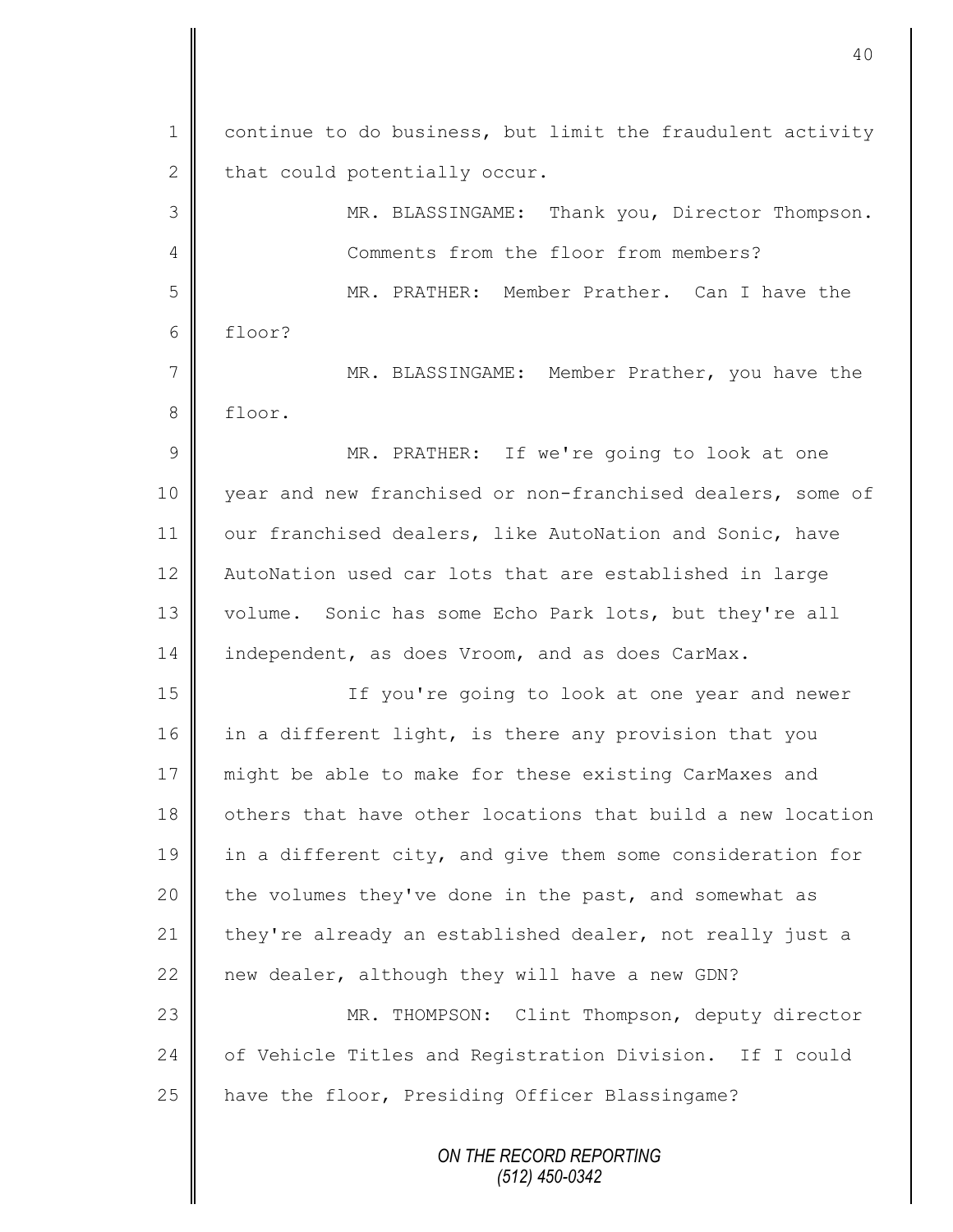1 MR. BLASSINGAME: You can have the floor, 2 Director Thompson.

3 MR. THOMPSON: Thank you.

4 Member Prather, absolutely that's something we 5 can look at. And again, it's about establishing that 6 Teasonable number for that dealership. Use the example of 7 CarMax, obviously they're a higher volume independent 8 dealer as opposed to myself if I wanted to open up a 9 dealership and had not done it before and don't have any 10 existing history. We certainly recognize the differences 11 | between those dealerships.

12 | In addition, as a new franchised dealer opens 13 up another location, those are certainly factors that we 14 can consider as we look at the maximum for folks that do 15 | not have sales history. But thank you for that.

16 | MR. BLASSINGAME: Thank you, Director Thompson. 17 | Member Zak, you have the floor.

18 || MR. ZAK: Yes. Thank you.

19 || I had several comments and a few suggestions, 20  $\parallel$  and I had one question for the department to start with 21 that maybe may help me in some of my comments. The 22 question is how quickly does the department have access to  $23$  the sales data?

24 Is this something that you are looking at on a 25 daily basis? Are you looking at it from a historical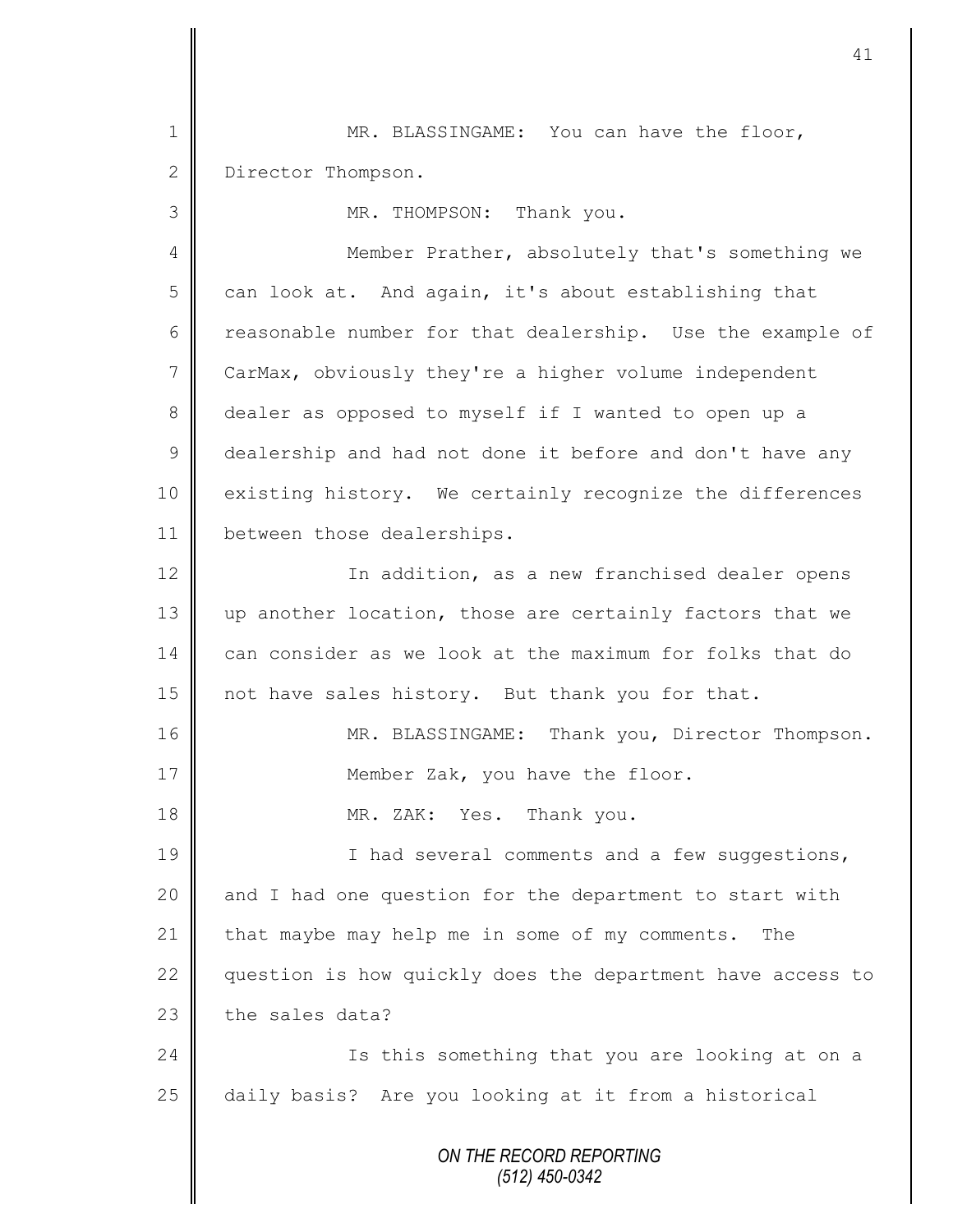*ON THE RECORD REPORTING* 1 standpoint that you're looking at the previous month, a  $2 \parallel$  week or two into the first month from the previous month? 3 H How quickly and how often is that data reviewed? 4 || MR. THOMPSON: Clint Thompson, deputy director 5 | of Vehicle Titles and Registration Division. If I could 6  $\parallel$  have the floor, Presiding Officer Blassingame? 7 || MR. BLASSINGAME: Director Thompson, you have 8 the floor. 9 || MR. THOMPSON: Thank you for the question. So 10 what we've done thus far is pull historical data. So 11 | we've looked at by calendar year, which we can pull at any 12 point. We also have the ability to look at the buyer tag 13 data, for example, on a daily basis. 14 We can run individual reports by date so we 15 have immediate access to that, as well as the title 16 applications. Now, understanding that we do not have that 17 data until a title application has been processed by a 18 county tax office, but once that has been done, we can run 19 that by various date ranges and various parameters to 20  $\parallel$  obtain that data. 21 **But the goal in looking at the actual data that** 22  $\parallel$  I've laid out is getting that historical look over the 23 course of multiple years. That way we all recognize 2020 24 with COVID was an anomaly for vehicle sales. Making sure 25  $\parallel$  that we account for that, getting additional years to

*(512) 450-0342*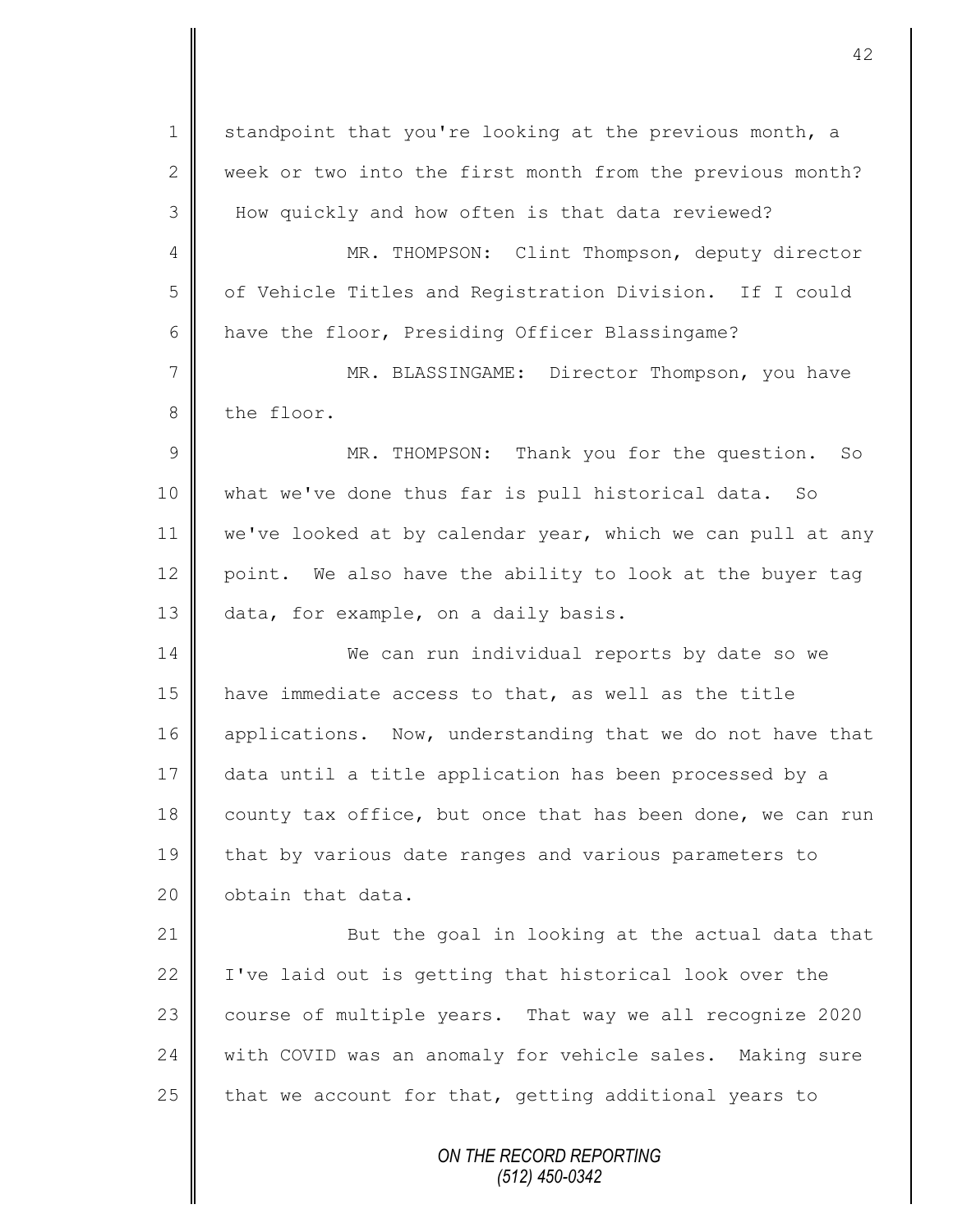*ON THE RECORD REPORTING (512) 450-0342* 1 | factor in to an annual average that's reasonable per 2 dealership. But then again also making sure that we 3 consider those other variables to ensure that we have 4 sufficient cushion for those folks to do business. 5 But in short, we have access to data currently 6 that we can pull by whatever time period it is, annual 7 basis, whatever the case may be. But we also have access 8 to reports that are essentially live from a buyer tag  $9 \parallel$  standpoint that we can tell immediately once those tags 10 | have been issued. 11 MR. BLASSINGAME: Thank you, Assistant Director 12 | Thompson. 13 **||** Member Zak, other questions? 14 MR. ZAK: Yes, thank you. 15 Well, thank you for that clarification, and I 16 think it's the intent of the agency as well as the various 17 dealers that are on this committee, and I think we don't 18 want it to be a burden on either party or neither side, 19 and I appreciate that among everybody. And I certainly 20 | don't want to overburden the agency with added procedures 21 and just work. 22 But one comment I would like to make. Texas 23 | Independent Automobile Dealers, which I was past president 24  $\parallel$  of -- and I know we have Member Martin here, who is 25 executive director, is on this call  $-$  that is information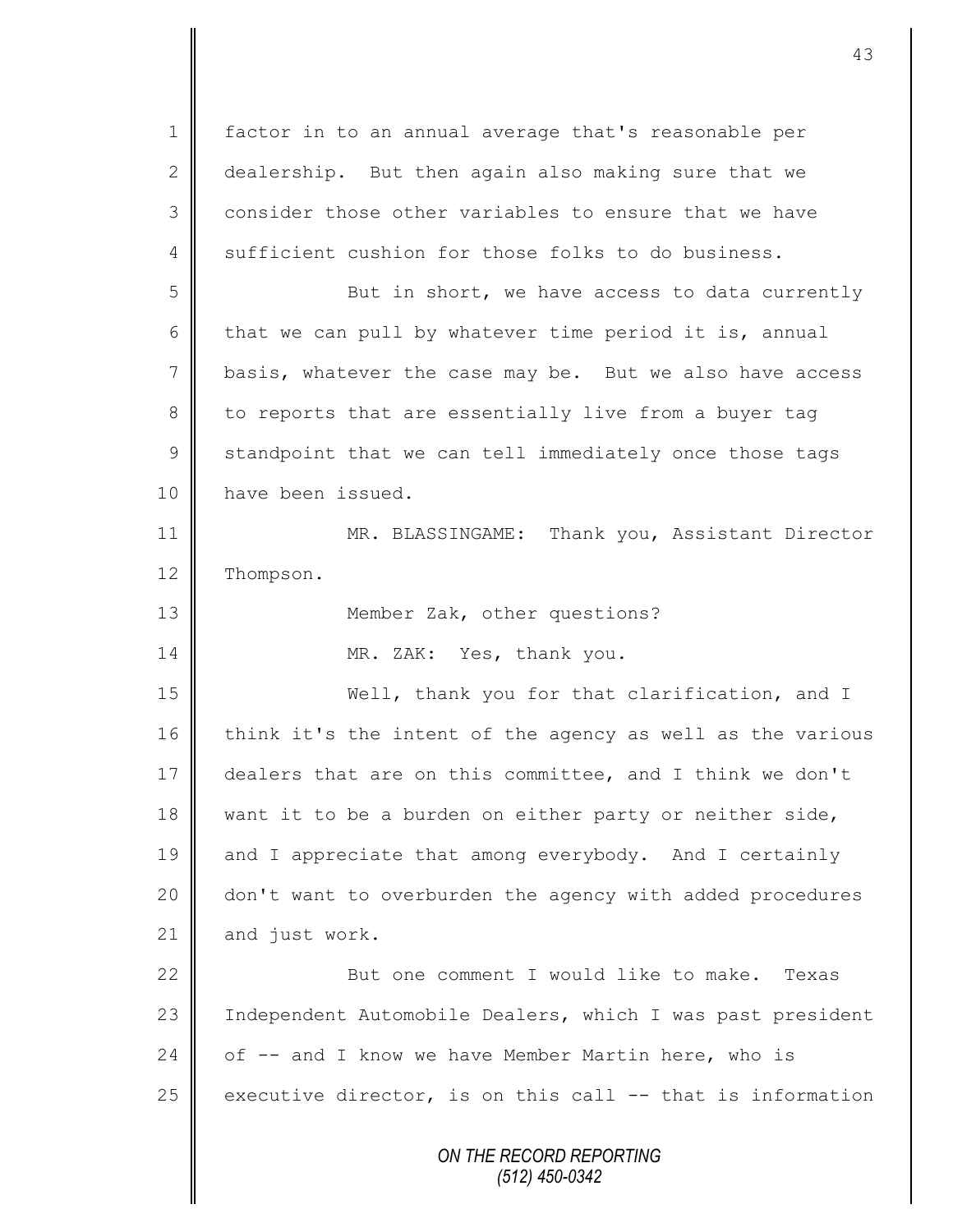1 | that we look at on an ongoing basis for our association 2 from the standpoint of  $-$  from an independent side who are  $3$  the larger bigger dealers in the state.

4 || And as has been mentioned on the phone call, 5 | outside of CarMax, Texas Direct/Vroom, perhaps a Carvana 6 and their model, outside of those dealers you will be hard 7 pressed to find an independent dealer that's going to sell 8 more than 300 cars per month. I mean, there may be one or  $9 \parallel$  two out there in the entire state, but the majority of the 10 dealers, as we have researched in the past, is that most 11 independent dealers are going to have sales volume of 100 12 or less.

13 || So with that, and taking that into account and 14 trying to determine tag limit size, I think if we came 15 up -- or if the department, the agency would come up on 16 those new dealers to just limit them to no more than -- I 17 don't know what the adequate number would be, I don't know 18 if it's 300 a month, 400 a month, or whatever tags per 19 month on a new dealer, it would seem like you would catch  $20$  | those criminals, and so to speak, the bad actors.

21 | But on a go-forward basis, or really for all 22  $\parallel$  the other dealers who have been in existence for some 23 period of time, I think if you took their annual sales 24 according to their VIT report and give an additional 25 **f** factor, be it 20 percent, 30 percent or 40 percent over

> *ON THE RECORD REPORTING (512) 450-0342*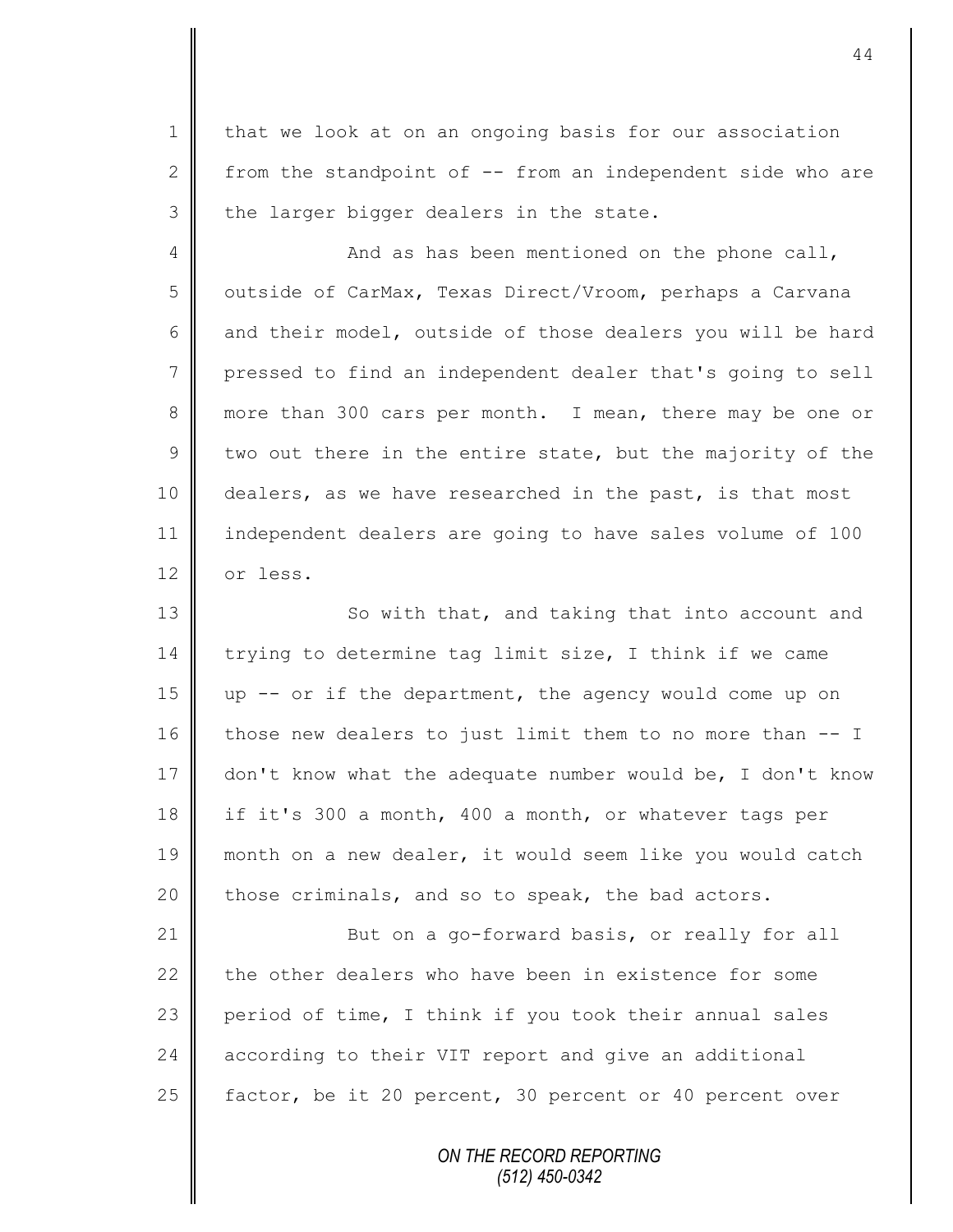*ON THE RECORD REPORTING (512) 450-0342* 1 and above that, that would pretty much cover most other 2 existing established dealers and it wouldn't interrupt 3 their business any. 4 So I don't know if we could incorporate those  $5$  | type of parameters. I think all the specific factors that 6 were mentioned, the five, I think should be considered. 7 So those are just kind of my comments and I don't know how 8 that can be considered or if that's certainly even 9 something worth to be considered. 10 Thank you. 11 | MR. BLASSINGAME: Thank you, Member Zak. 12 Staff? 13 | MR. THOMPSON: Clint Thompson, deputy director 14 of Vehicle Titles and Registration Division. If I can 15 have the floor, Presiding Officer Blassingame? 16 MR. BLASSINGAME: Assistant Director Thompson, 17 vou can have the floor. 18 || MR. THOMPSON: Thank you. 19 **Member Zak, I appreciate that and thank you for** 20 validating the volume. That can assist us greatly and 21 that's absolutely what we're looking at, what you spoke to 22 about identifying the sales volume from the various 23 metrics that we have available to the department and 24 establishing that as a base, if you will, and then  $25$  identifying what is the appropriate increase to facilitate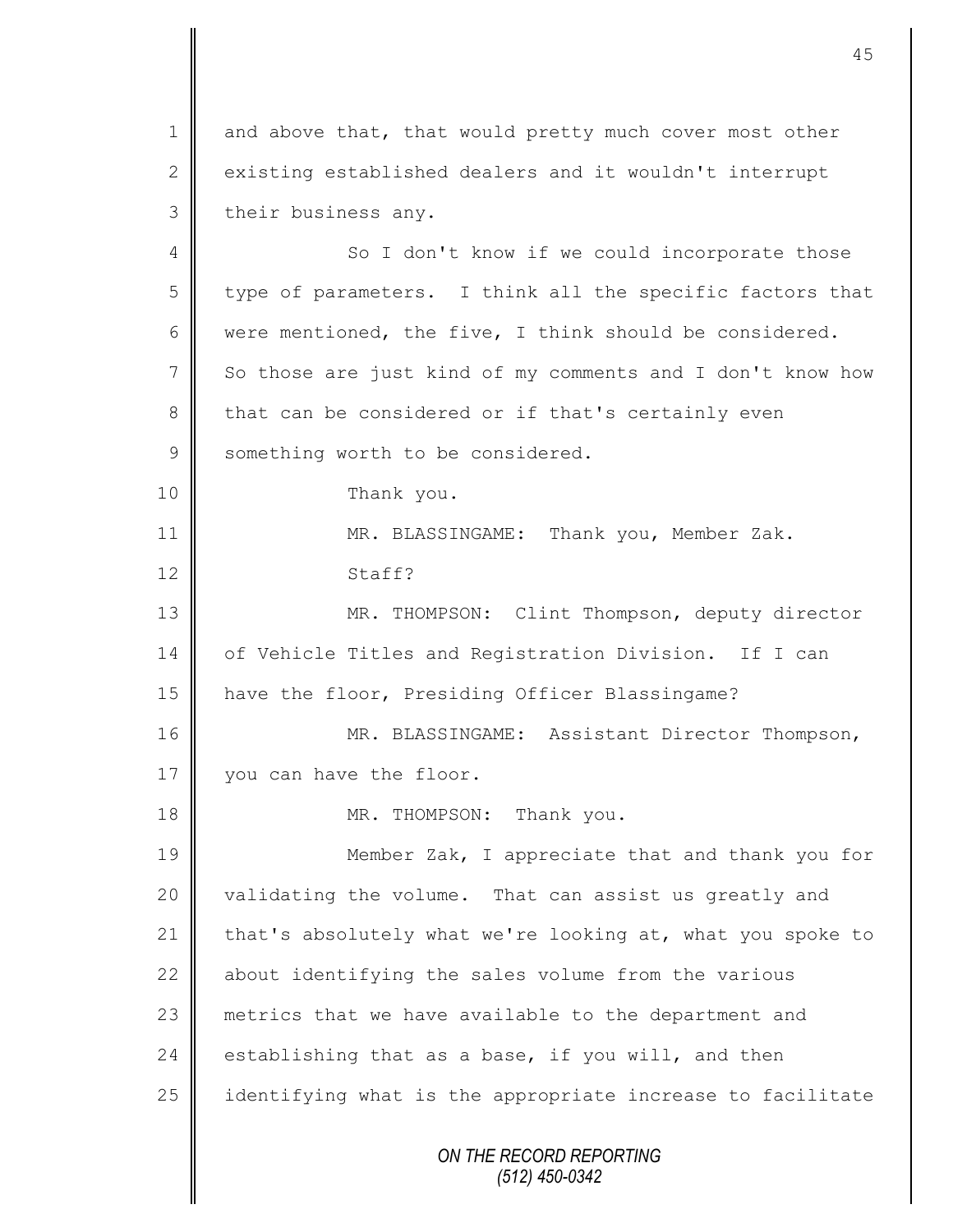*ON THE RECORD REPORTING (512) 450-0342* 1 || legitimate businesses continuing to conduct business 2 without having to unnecessarily contact the department. 3 || I know you mentioned VIT. One of the reasons 4 that we're looking at these data elements that we have is  $5 \parallel$  just that, we have access to it, and as I spoke to you 6 previously, we have access to it quickly. Rather than 7 | having to collect the vehicle inventory tax statements 8 from the county tax assessor-collectors, obviously we're 9 | not trying to burden county tax assessor-collectors with 10 providing us data that we otherwise have a variant 11 available to us. 12 **But relative to the new dealerships coming on,** 13 absolutely we're looking at what the threshold is based on 14 franchised dealer versus the independents. And I 15 | appreciate you throwing out the 300 max relative to what 16 the smaller independent motor vehicle dealers are selling 17 on an annual basis. Thank you for that. 18 That's certainly what we're looking at 19 capturing with those folks that don't have the sales 20 history for our data. 21 MR. BLASSINGAME: Thank you, Assistant Director 22 Thompson. 23 Members? 24 MR. BRADBURN: Member Bradburn. Can I speak, 25 | please?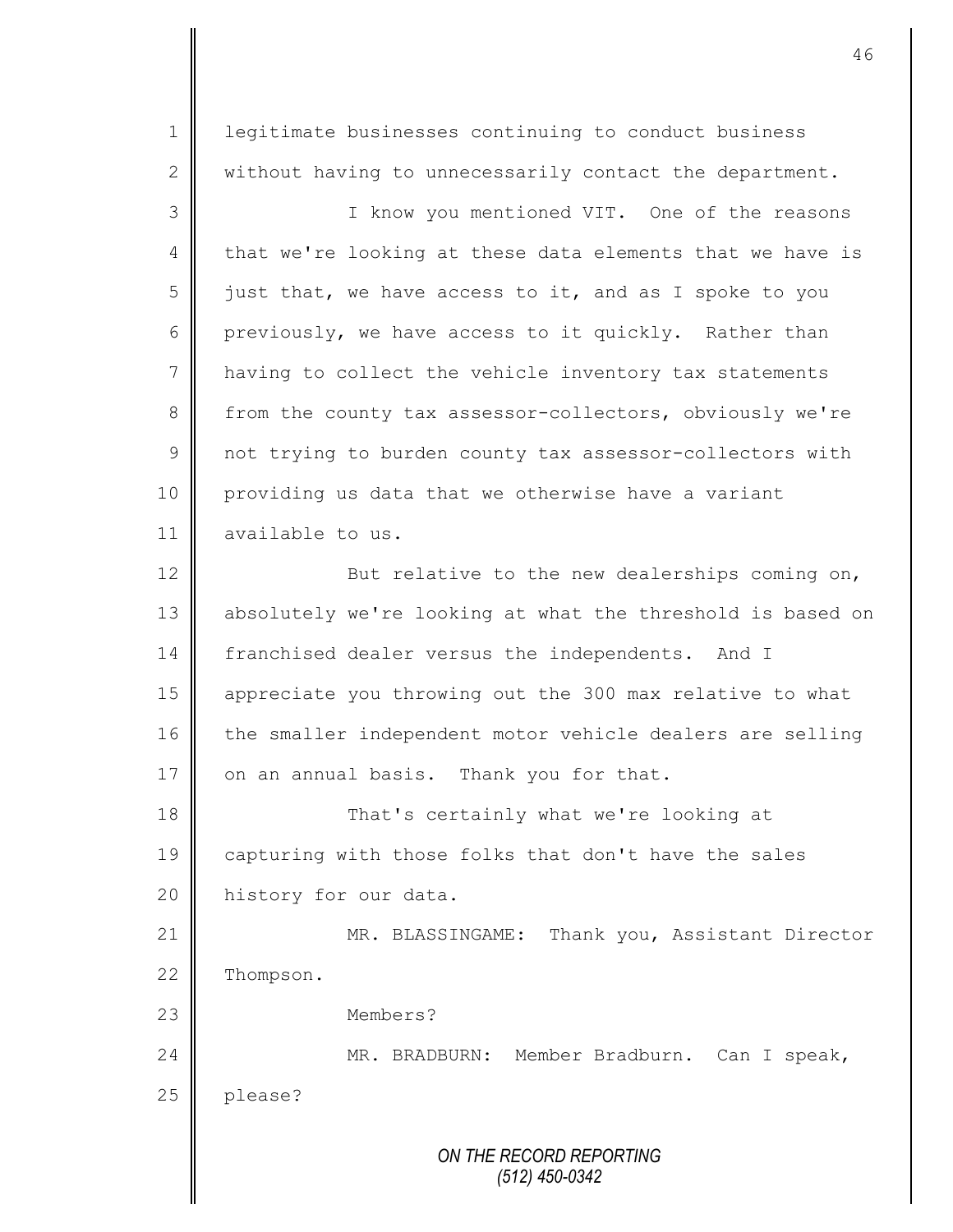*ON THE RECORD REPORTING* 1 MR. ZAK: Can I make one more comment? 2 MR. BLASSINGAME: Member Zak, you want to make 3 | one more comment? 4 || MR. ZAK: Yes. I was going to suggest that if 5 a dealer reaches their limit of tags of whatever we come 6 up with a formula, I think an easy way to validate the 7 need for the dealer to increase their tag limit, the 8 dealer would have to provide their past three months of 9 VIT. That wouldn't burden the DMV and the dealership 10 would readily have that information available, so I don't 11 | know if that would be a burden. If it was on my side, I 12 can certainly just pull those reports out of the file and 13 submit it and it wouldn't be that much of a challenge. 14 But going back, as far as the new dealers are 15 concerned, I would set a low tag limit, whatever that 16 number may be. And I think that probably could curtail a 17 | lot of our problems that we're talking about here today. 18 Thank you. 19 MR. BLASSINGAME: Thank you, Member Zak. 20 The floor recognizes Member Bradburn. 21 || MR. BRADBURN: Thank you, sir. 22 | Twould agree with member Zak. If we're 23 talking the 300 number, I would say be generous and every 24 dealer give them a 600 number. But more importantly, we 25 | need to also implement the other side for the revocation

47

*(512) 450-0342*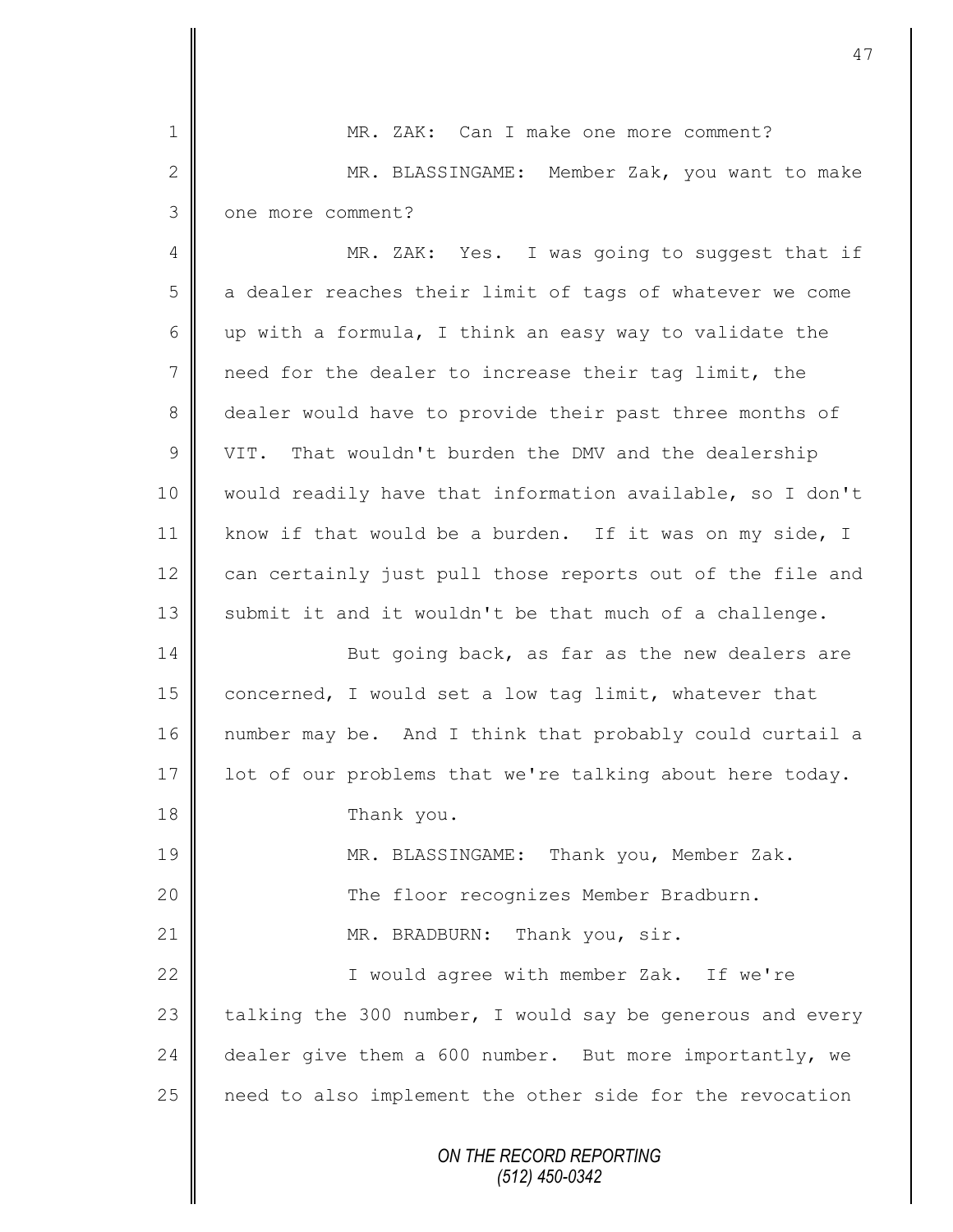1 process which, again, is not for a franchise or not for 2 somebody that makes a mistake. 3 Because whether we give them 600 tags a month,  $4 \parallel 10,000$  tags a month, the criminal side that we're looking 5 at is going to do that in their first or second week and

6 with all the safeguards that DMV has in place or looking 7 at, the two factors together, that's going to fix the 8 problem, along with vetting the dealers later on, but it's 9 a different discussion.

10 MS. THOMPSON: Officer Blassingame, Director of 11 Enforcement Corrie Thompson. If I may have the floor? 12 MR. BLASSINGAME: Director of Enforcement 13 Thompson, you have the floor.

14 MS. THOMPSON: Yes. I just wanted to address 15  $\parallel$  the comment by I believe it was Member Zak about yes, 16 | potentially when Deputy Director Thompson was mentioning 17 that we're suggesting reliance more so on the data that we 18 already have within the department as opposed to the VITs. 19 It's not to say that the VIT information could not be 20 used as you stated.

21 VIT information is used routinely during the 22 investigative process when we're confirming whether or not 23 | issuance was valid as compared to those VIT statements. 24 Yes, it could be used, as you're stating, as a factor to  $25$  be considered as a factor when a dealer is requesting a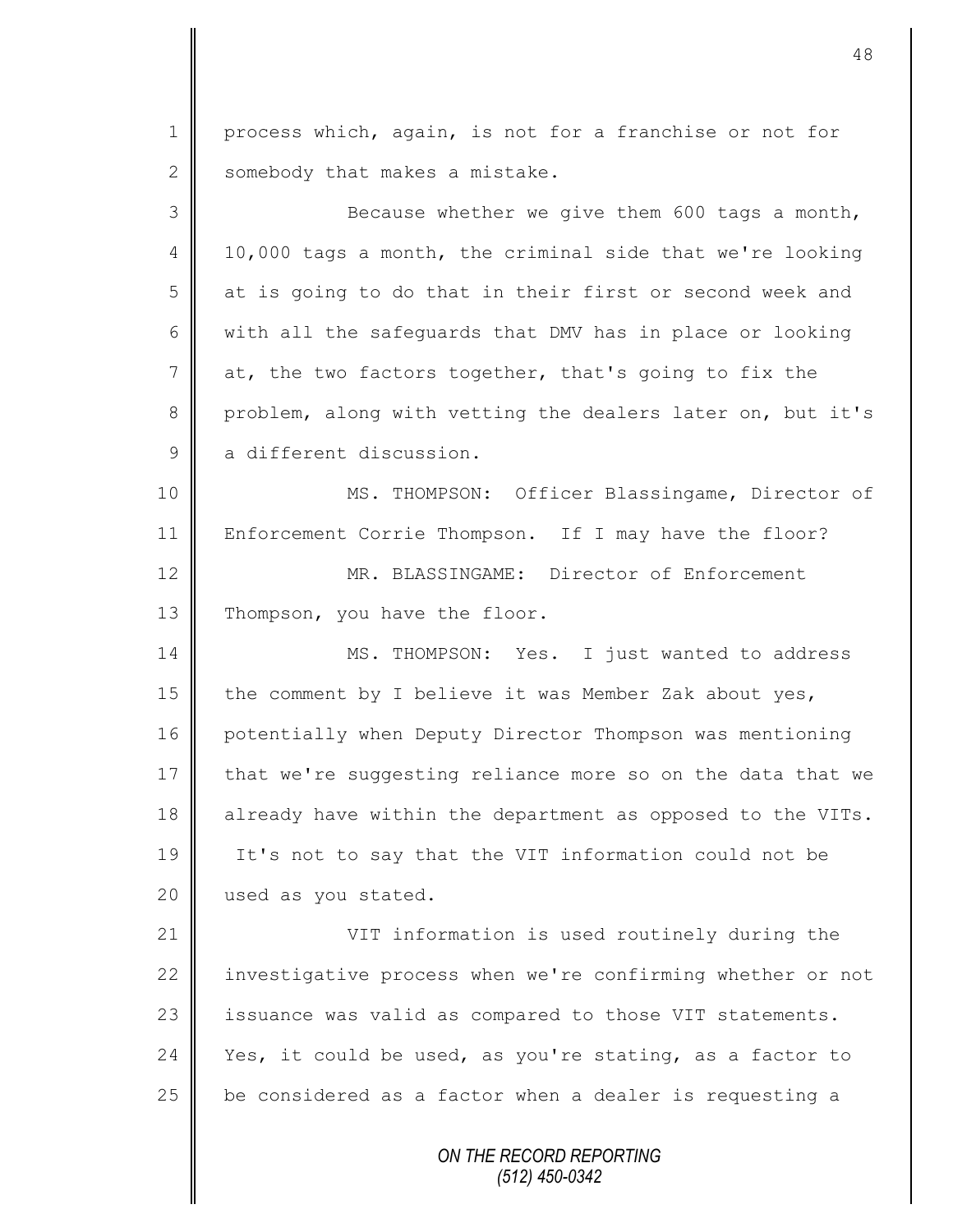1 tag increase.

Ш II

| $\overline{2}$ | And I just want to make sure that we're                    |
|----------------|------------------------------------------------------------|
| 3              | distinguishing that could be useful information for        |
| 4              | different purposes, investigations or requesting           |
| 5              | additional tags, distinguishing that from the initial data |
| 6              | that we could have on each specific dealer and their sales |
| 7              | volume activity to start out the initial limits.           |
| 8              | MR. BLASSINGAME: Thank you, Director Thompson.             |
| 9              | Members?                                                   |
| 10             | MR. MARTIN: Officer Blassingame, Jeff Martin.              |
| 11             | MR. BLASSINGAME: Member Martin, please go                  |
| 12             | ahead.                                                     |
| 13             | MR. MARTIN: So my question, it feels like the              |
| 14             | data is available, particularly as it relates to buyer's   |
| 15             | tags. So I'm wondering, Deputy Director Clint Thompson,    |
| 16             | if you guys have some suggestions, the data that you're    |
| 17             | seeing, I think that's actually going to be an easier      |
| 18             | number for us to get our arms around. The dealer tag that  |
| 19             | is either vehicle-specific or that is an agent-specific    |
| 20             | tag is probably going to be a little bit more of a         |
| 21             | challenge, and we'll have to come up with some type of     |
| 22             | formula for that.                                          |
| 23             | But if you guys have worked on this over the               |
| 24             | last week, can you potentially give us some numbers or     |
| 25             | some ideas of what you're thinking as it relates to the    |
|                | ON THE RECORD REPORTING                                    |

*(512) 450-0342*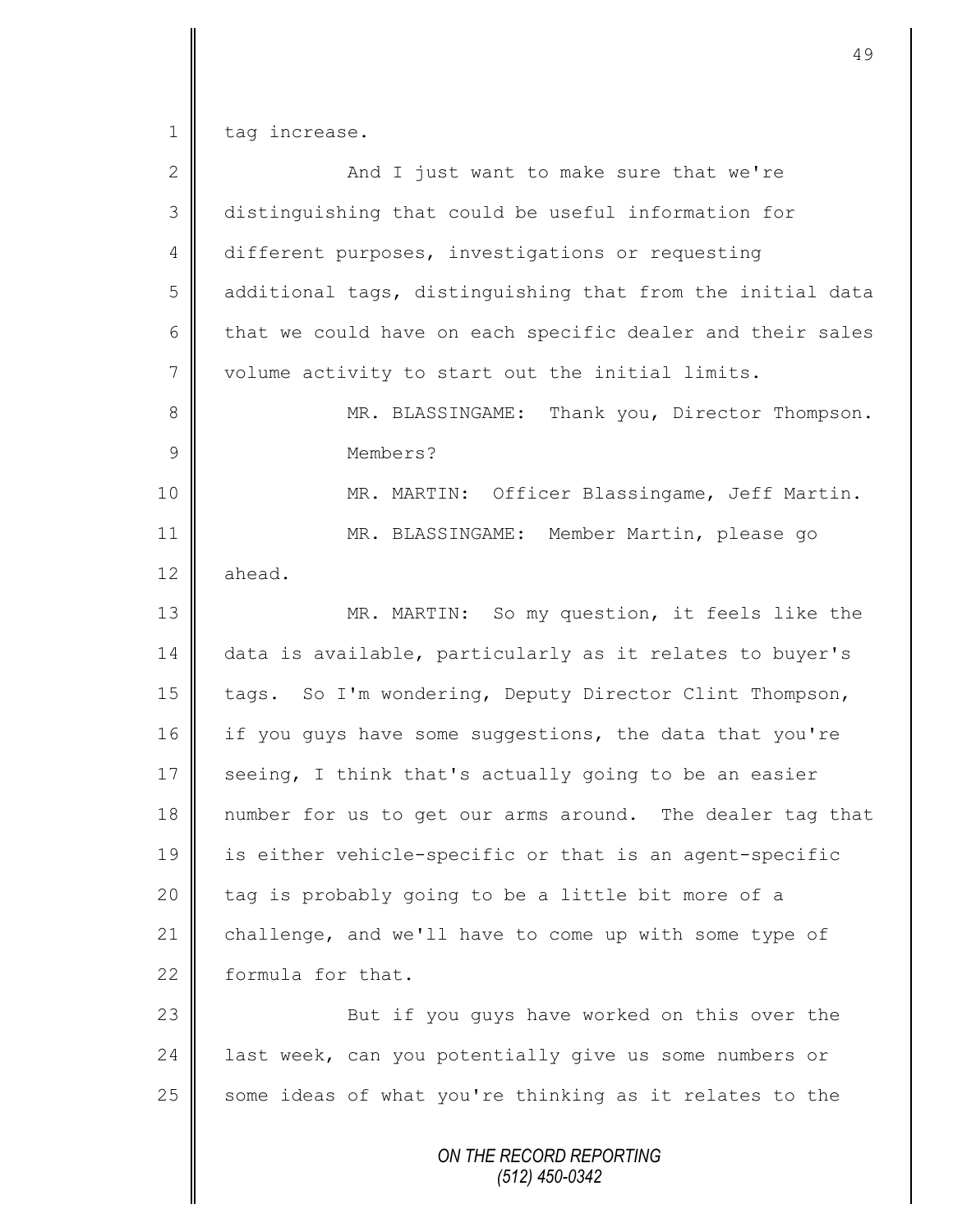1 | buyer tag across the multiple licensees that are out 2 there? And I think that might help us move the 3 | conversation forward.

4 || You have all the data on your side, so if you 5 || guys can give us some ideas of the numbers that you're 6 | looking at, maybe we can move the conversation forward 7 with that.

8 || MR. BLASSINGAME: Thank you, Member Martin. 9 || Deputy Director Thompson, you have the floor. 10 || MR. THOMPSON: Yes, sir, thank you.

11 | Member Martin, I appreciate it. We are not 12  $\parallel$  done analyzing the data. We've taken an initial look, 13 | we've taken a look at both, as I said earlier, in-state 14 buyer tag issuance per dealer, buyer tags issued to 15  $\parallel$  out-of-state residents. We also have data for agent tags, 16 vehicle-specific tags, things of that nature. And it does 17 vary based on franchised dealer, and what we have not 18 | looked at yet is the length of time various dealers have 19 been in business.

 I'll just give you some quick examples. We have a franchised dealer that's selling 4,200 vehicles in  $\parallel$  a year; we have an independent dealer that's selling 23 | 28,000 vehicles in a year. That's the variance. That's  $\parallel$  one of your higher ends, if you will, for franchised 25 dealers versus independent dealers that we know are CarMax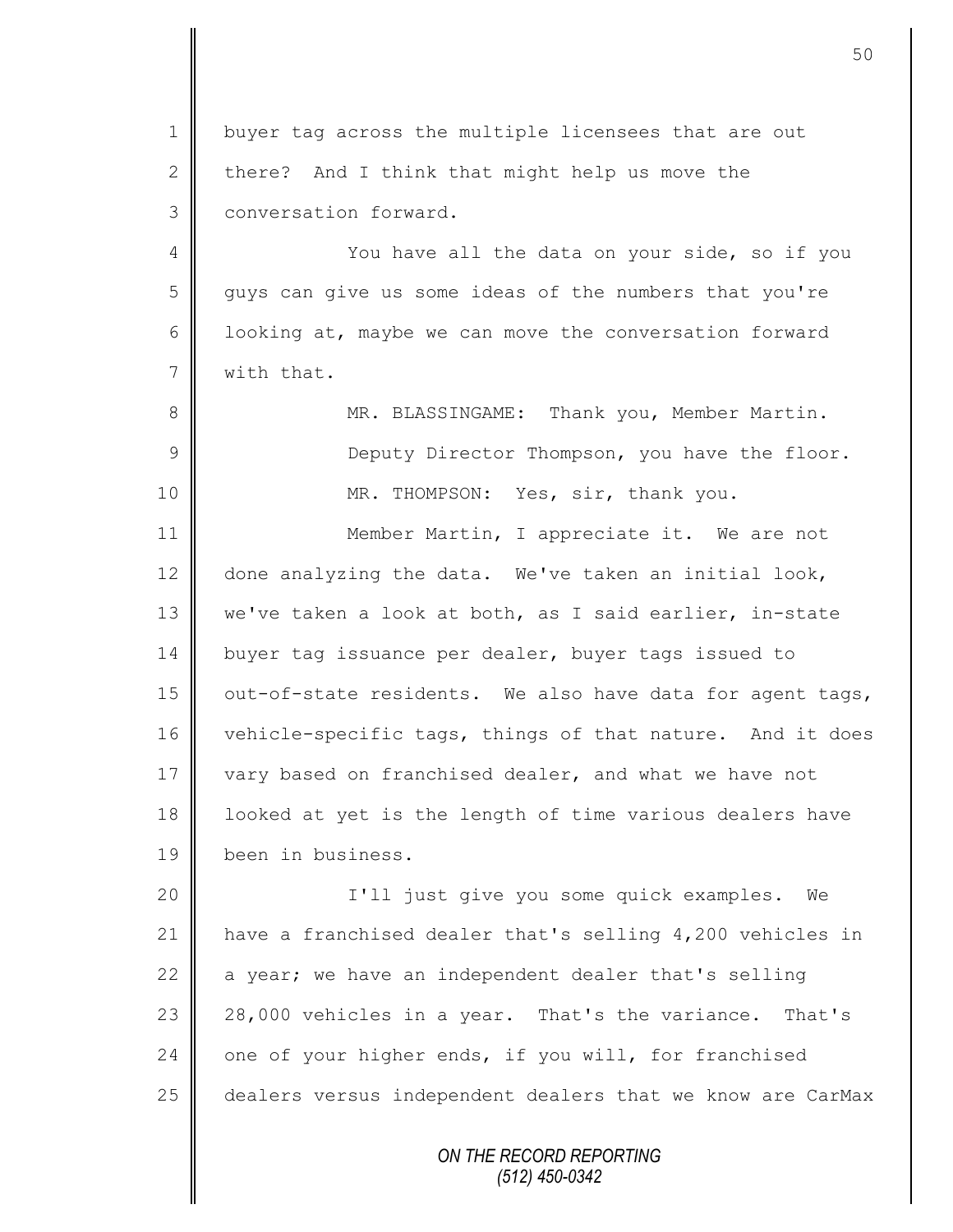1 or Carvana, things of that nature.

| $\mathbf{2}$    | And then we've see sales varying from 100 a                |
|-----------------|------------------------------------------------------------|
| 3               | year to 25 a year for independents. I mean, it really      |
| 4               | depends on the size of the dealership. I think that the    |
| 5               | length of licensure is evidenced in their sales, but       |
| 6               | that's obviously something that we can factor in and       |
| $7\phantom{.0}$ | consider as well, but they really vary based on even       |
| 8               | franchised dealers within those particular dealers as well |
| $\mathsf 9$     | obviously the independent dealers.                         |
| 10              | We have the top tier, if you will, are dealers             |
| 11              | that are selling volume for the independent dealers as     |
| 12              | opposed to the smaller dealerships that don't have the     |
| 13              | volume, as Member Zak indicated.                           |
| 14              | MR. BLASSINGAME: Thank you, Deputy Director                |
| 15              | Thompson.                                                  |
| 16              | Staff -- I'm sorry -- members?                             |
| 17              | MR. PRATHER: This is Steve Prather.                        |
| 18              | MR. BLASSINGAME: Member Prather, you have the              |
| 19              | floor.                                                     |
| 20              | MR. PRATHER: Thank you.                                    |
| 21              | In the agreement that a dealer signs -- and I              |
| 22              | signed one of those way back when but I don't remember     |
| 23              | what it says -- does it say for me to issue a buyer's tag  |
| 24              | I must have ownership of that vehicle and it must be in my |
| 25              | books as a vehicle that I owned and that I sold to         |
|                 | ON THE RECORD REPORTING<br>$(512)$ 450-0342                |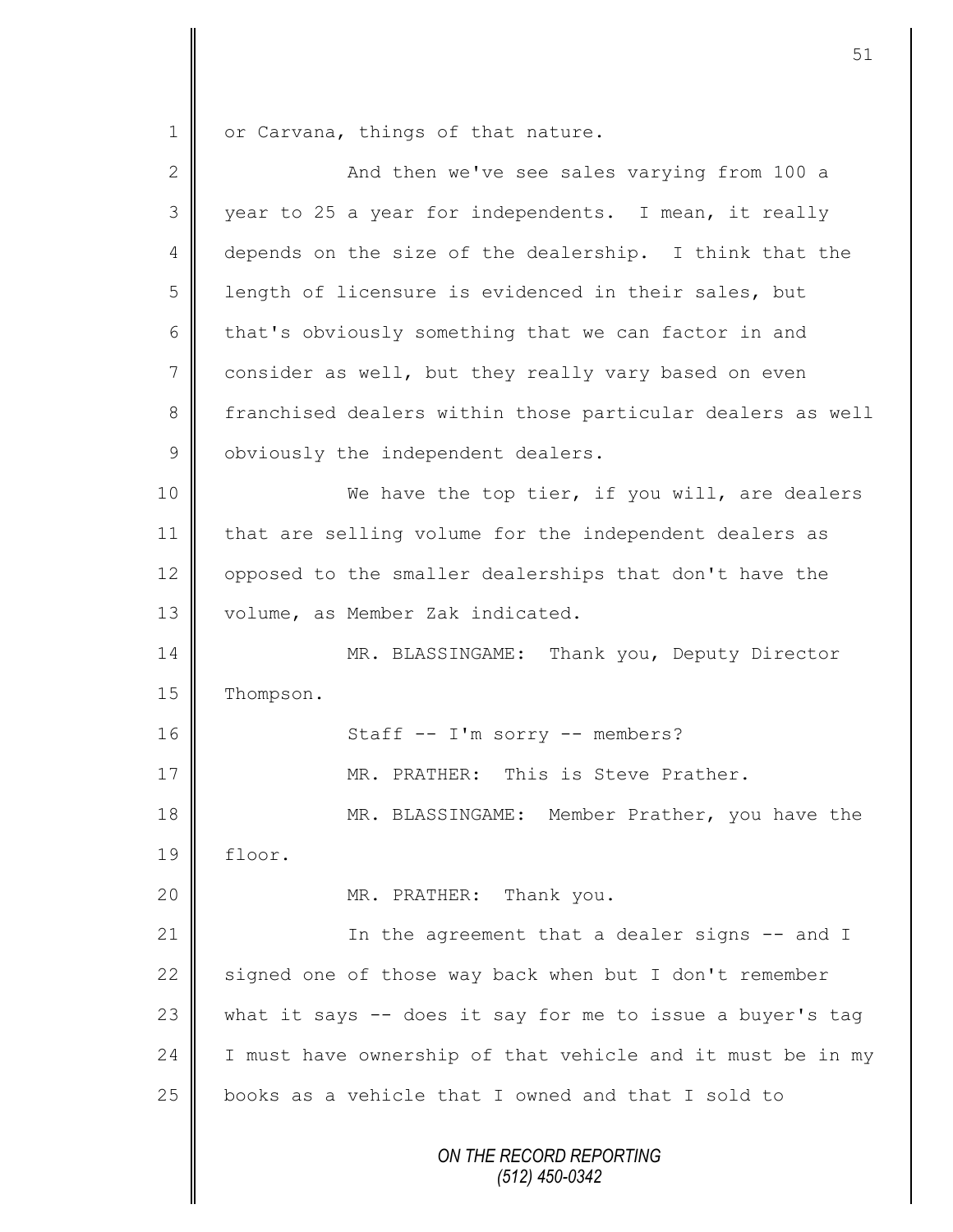1 someone? That would allow y'all, when you go in to do 2 enforcement, investigate whether that dealer owned that 3 vehicle and if he did not, that would be an immediate 4 | violation. And with maybe 10 or 20 of those, enough that 5 somebody wouldn't just flat out mistake, it would be  $6 \parallel$  something that y'all could immediately terminate his 7 access to the tag program?

8 || MS. THOMPSON: Officer Blassingame, Director of 9 | Enforcement Corrie Thompson. If I may have the floor? 10 || MR. BLASSINGAME: Director Thompson, you have 11 the floor.

12 MS. THOMPSON: Yes. So when you sign the 13 || application to become a licensed dealer you are agreeing 14 to become familiar with the laws and rules that pertain to 15 licensees of the department. And so in Texas 16 | Administrative Code, the rules set out requirements for 17 tag issuance for the different types of tags in Title  $43$ , 18 Chapter 215 of the Administrative Code.

19 **And yes, so buyer's temporary tags are laid out** 20 in 215.155, all the specifications for when it's 21 | appropriate to issue a tag are spelled out there. So that 22  $\parallel$  is something that we do currently look at when we are 23 conducting investigations. Whether or not a vehicle is in 24 Somebody's inventory is one of the parameters that is 25  $\parallel$  spelled out in the temp tag denial access briefing

> *ON THE RECORD REPORTING (512) 450-0342*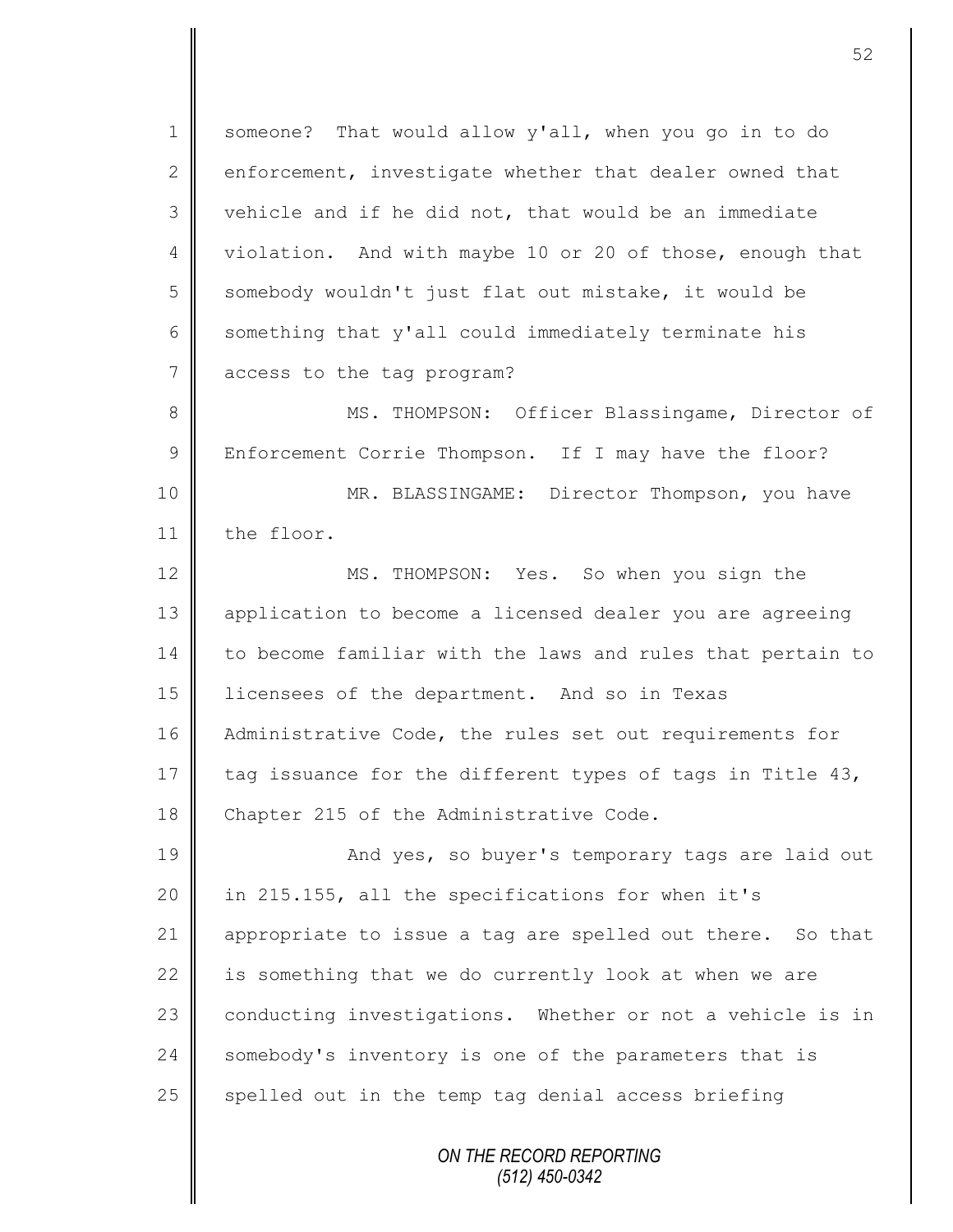*ON THE RECORD REPORTING (512) 450-0342* 1 document as what constitutes fraudulently obtaining a  $2 \parallel$  temporary tag.  $3 \parallel$  So we are also adding that in as a factor, but 4 | it is currently something that we already do when 5 conducting investigations is making that comparison about 6 whether or not that vehicle was ever in the dealer's 7 inventory. 8 || MR. BRADBURN: Member Bradburn. Can I respond 9 as well, please? 10 || MR. BLASSINGAME: Thank you, Director Thompson. 11 || Yes, Member Bradburn, you have the floor. 12 MR. BRADBURN: Thank you. 13 Mr. Prather, another aspect we look at on the 14 criminal side is to issue a buyer tag, they had to have a 15 valid vehicle inspection of 180 days preceding. And it's 16 a monetary issue, not part of this discussion, but the DMV  $17$  system does not communicate with TCEQ. 18 || If those two systems would communicate, then 19 that could also be a way to stop these tags from being 20 | issued. 21 || MR. BLASSINGAME: Thank you. 22 Staff? 23 MR. RICHARDS: Officer Blassingame, this is 24 David Richards. May I have the floor? 25 | MR. BLASSINGAME: Mr. Richards, you have the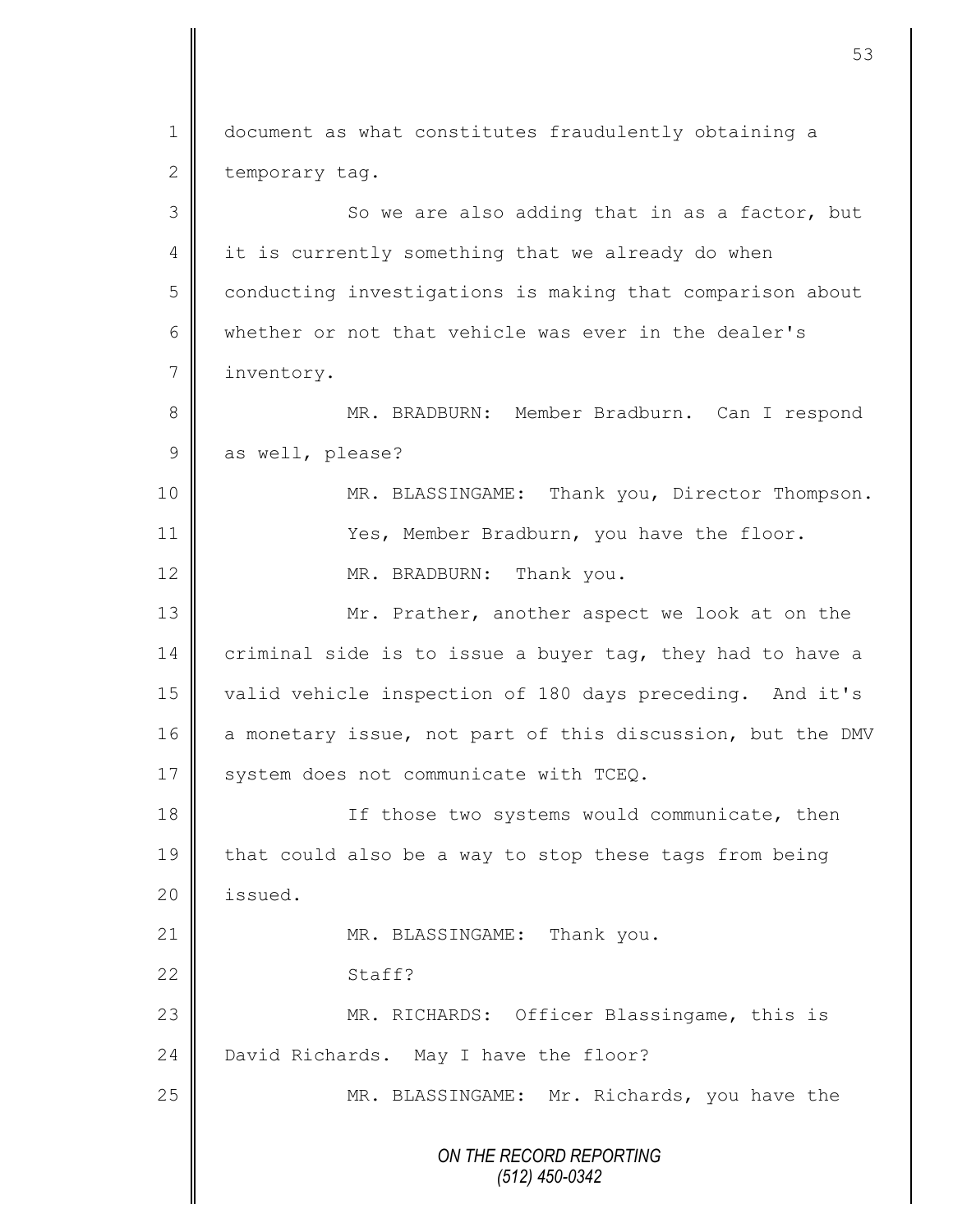*ON THE RECORD REPORTING (512) 450-0342* 1 floor. 2 || MR. RICHARDS: Yes. We need to verify or  $3 \parallel$  confirm who call-in user 22 is. I understand Mr. Donnelly 4 is one and Mr. Hayter. Need to unmute caller 41 as well. 5 We've unmuted 22. Can we unmute 41? 6 MR. DONNELLY: This is Member Donnelly. Can 7 vou hear me? 8 MR. RICHARDS: Yes, sir, we can. Thank you. 9 || I've got another caller, Member Hayter is one 10 and I've got another caller. Can you identify yourself, 11 please? Could you identify yourself, please? 12 (No response.) 13 MR. RICHARDS: Perhaps he's not connected. 14 | Officer Blassingame, please proceed. 15 || MR. BLASSINGAME: Thank you, sir. 16 Comments from members? 17 || MR. THOMPSON: Presiding Officer Blassingame, 18 Clint Thompson, deputy director of Vehicle Titles and 19 Registration Division. If I can answer Member Bradbury's 20 || question or comment about the inspection correlation? 21 | MR. BLASSINGAME: Deputy Director Thompson, you 22 have the floor. 23 || MR. THOMPSON: Thank you, sir. 24 Member Bradburn, their current application does 25 | not interface with an inspection database like the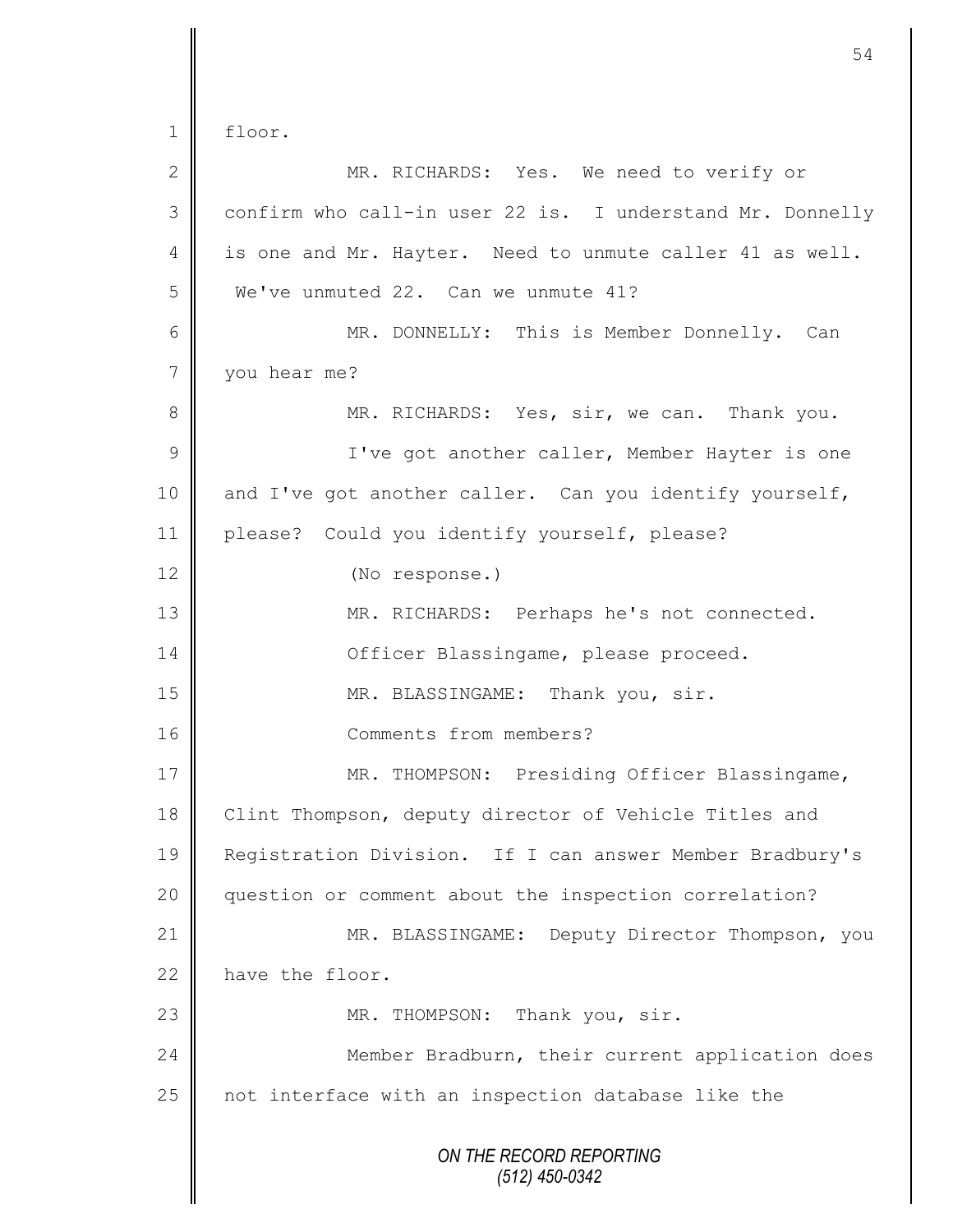1 Registration and Title System does. There's a variety of 2  $\parallel$  reasons for it. We have provisions in this bill, HB 3927, 3 that allows for certain vehicles to be issued a buyer tag 4 | without a valid inspection so the buyer tag will be 5 affixed to the vehicle. That portion was effective 6 September 1.

7 We also have an existing exemption, which was 8 clarified in this bill as well, for folks that are out-of- $9 \parallel$  state residents purchasing vehicles that obviously they 10 would not have to have a Texas state inspection. But with 11 those exceptions, is there the possibility to program it?  $12 \parallel$  Yes.

13 || That also imposes burdens on dealers when they 14 don't have -- our record for whatever reason hasn't been 15 uploaded. We've seen since the implementation of single 16 | sticker and interfacing the Registration and Title System 17 | with the inspection database that at times there is a 18 disconnect between the inspection.

19 **And so certainly that is a possibility, but** 20 with that becomes programming -- obviously working with 21 another state agency to make that happen. We're hoping 22 that the provisions of this bill relative to access 23  $\parallel$  denial, as well as the maximum tag limits, will be a lot 24 quicker solution for us.

25 We certainly appreciate the comment.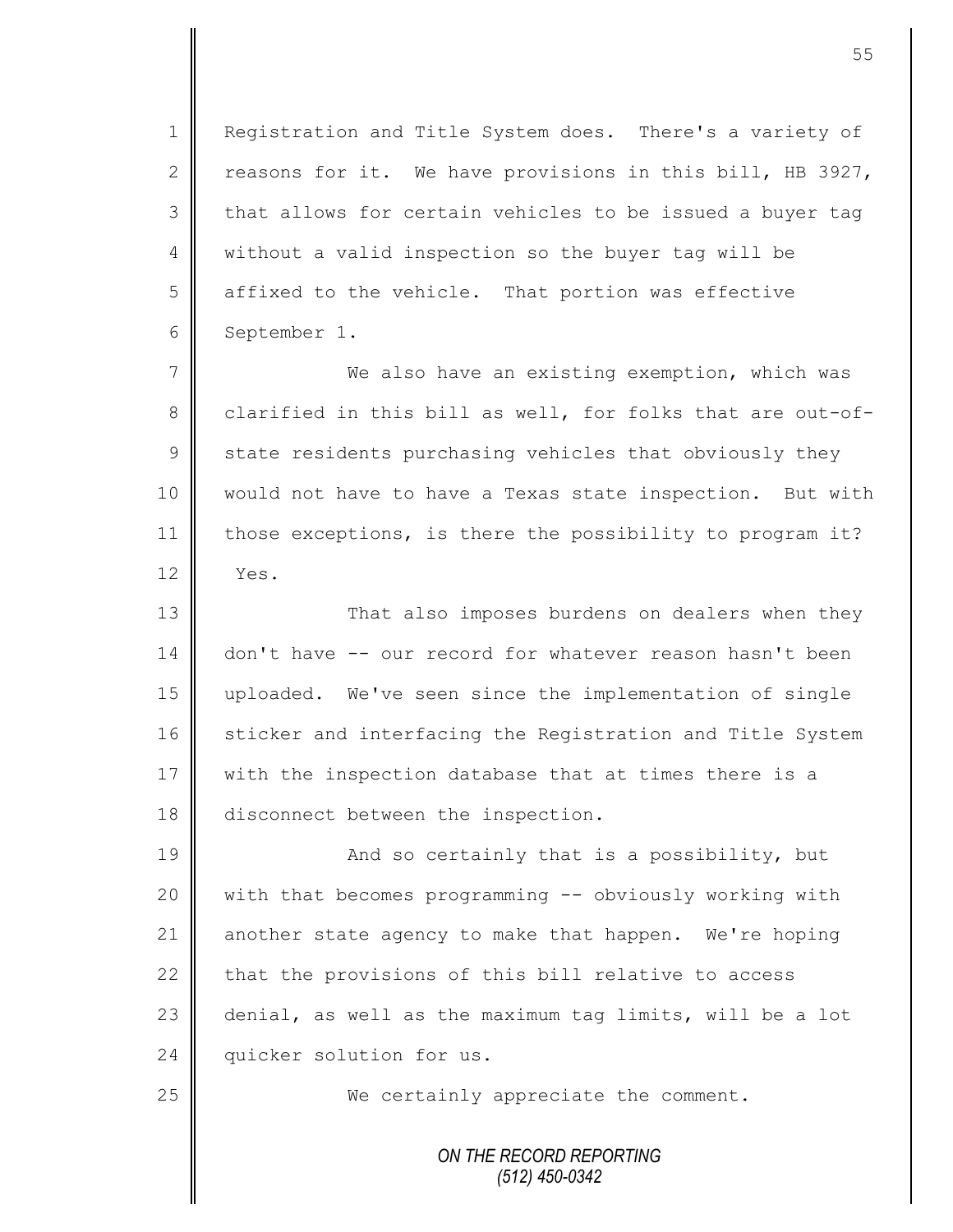*ON THE RECORD REPORTING (512) 450-0342* 1 || MR. BLASSINGAME: Thank you, Assistant Director 2 Thompson. 3 Members, questions? 4 || MR. HAYTER: This is Russell Hayter. 5 || MR. BLASSINGAME: Russell Hayter, you have the 6 floor. 7 MR. HAYTER: Thank you. 8 || Is there any consideration or there's a 9 guestion or does department staffing come up in this 10 anywhere? Or do we have any recommendations or do we need 11 to make a recommendation about any necessary increase in 12 staff to handle some of these background investigations? 13 MR. BLASSINGAME: Staff? 14 MS. JOHNSTON: Hi, Officer Blassingame, this is 15 Monique Johnston, director of the Motor Vehicle Division. 16 May I have the floor, please? 17 MR. BLASSINGAME: Yes, Member Johnston, you 18 have the floor. 19 MS. JOHNSTON: This specific bill did not have 20  $\parallel$  a fiscal note attached to it so it did not award any 21 additional FTEs for staff. However, staff is looking at 22 the best ways for us to review, for instance, any kind of 23 additional tag requests to make sure there's not 24  $\parallel$  interruption in business and also to make the 25 | administrative burden on staff as less as possible.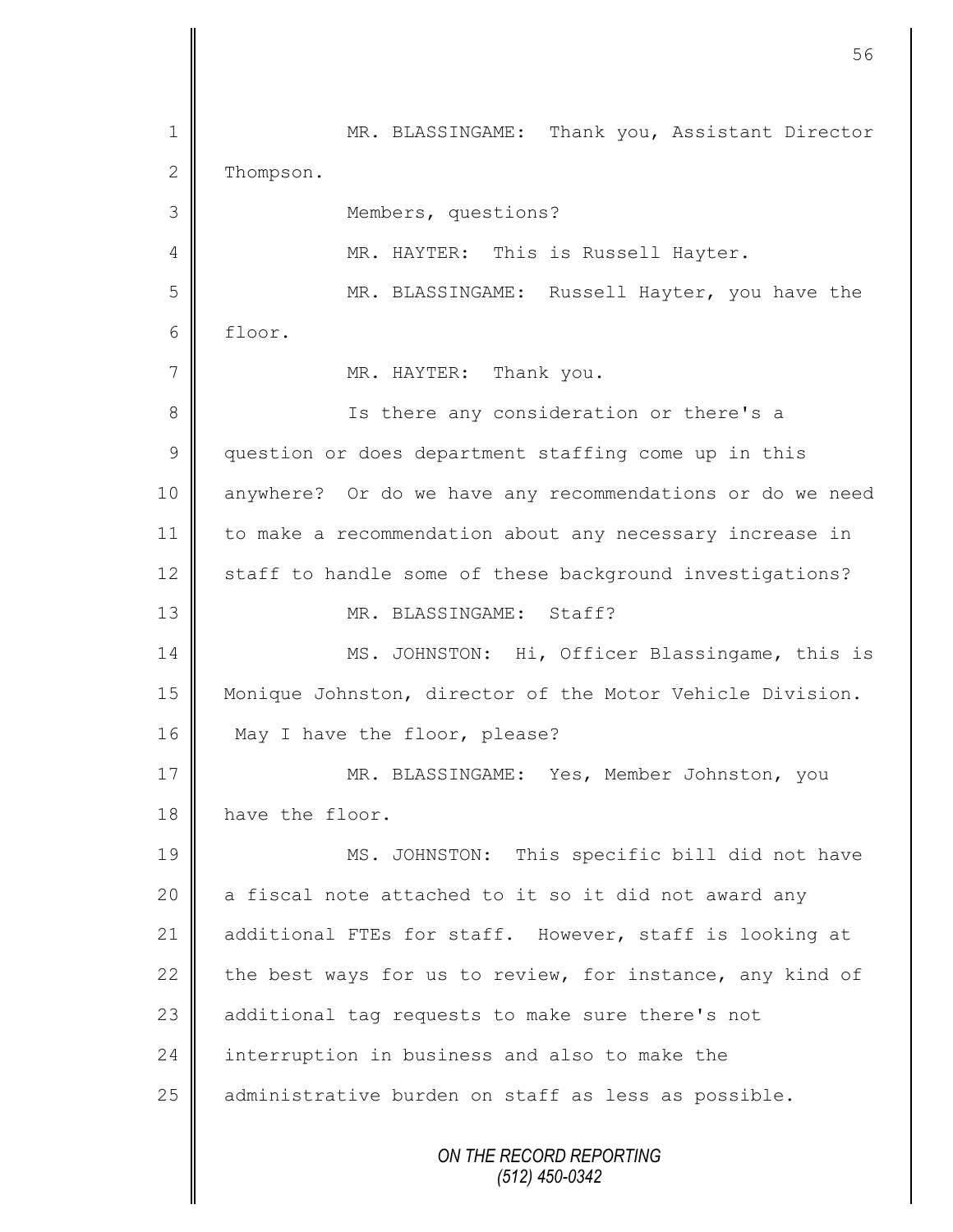*ON THE RECORD REPORTING (512) 450-0342* 1 || So we are looking at ways and how to 2 | incorporate this into the staff that we currently have. 3 || MR. HAYTER: Thank you. 4 | MR. BLASSINGAME: Thank you, Director Johnston. 5 || Call-in user 5, you have the floor. 6 MR. DONNELLY: I'm assuming that's Chris 7 Donnelly? 8 || MR. BLASSINGAME: Yeah, Chris, I thought you 9 Were call-in number 5. 10 || MR. DONNELLY: Thank you so much. I'm 11 | struggling with the software. 12 | A question for Enforcement folks. I'm under 13 the impression that if we put any limit in place, it's 14 going to curb the financial benefit that these people are 15 | obtaining by having access to the system. I mean, if we 16 were to put in a scenario where a person has access to 100 17  $\parallel$  a month, would that deter people from doing this because 18 || it really wasn't worth their while? 19 || MS. THOMPSON: Officer Blassingame, Corrie 20 Thompson, director of Enforcement. If I may have the  $21$   $\parallel$  floor? 22 | MR. BLASSINGAME: Director Thompson, you have  $23$  the floor. 24 MS. THOMPSON: I do believe that limit-setting 25 in any reasonable amount that is based on historical sales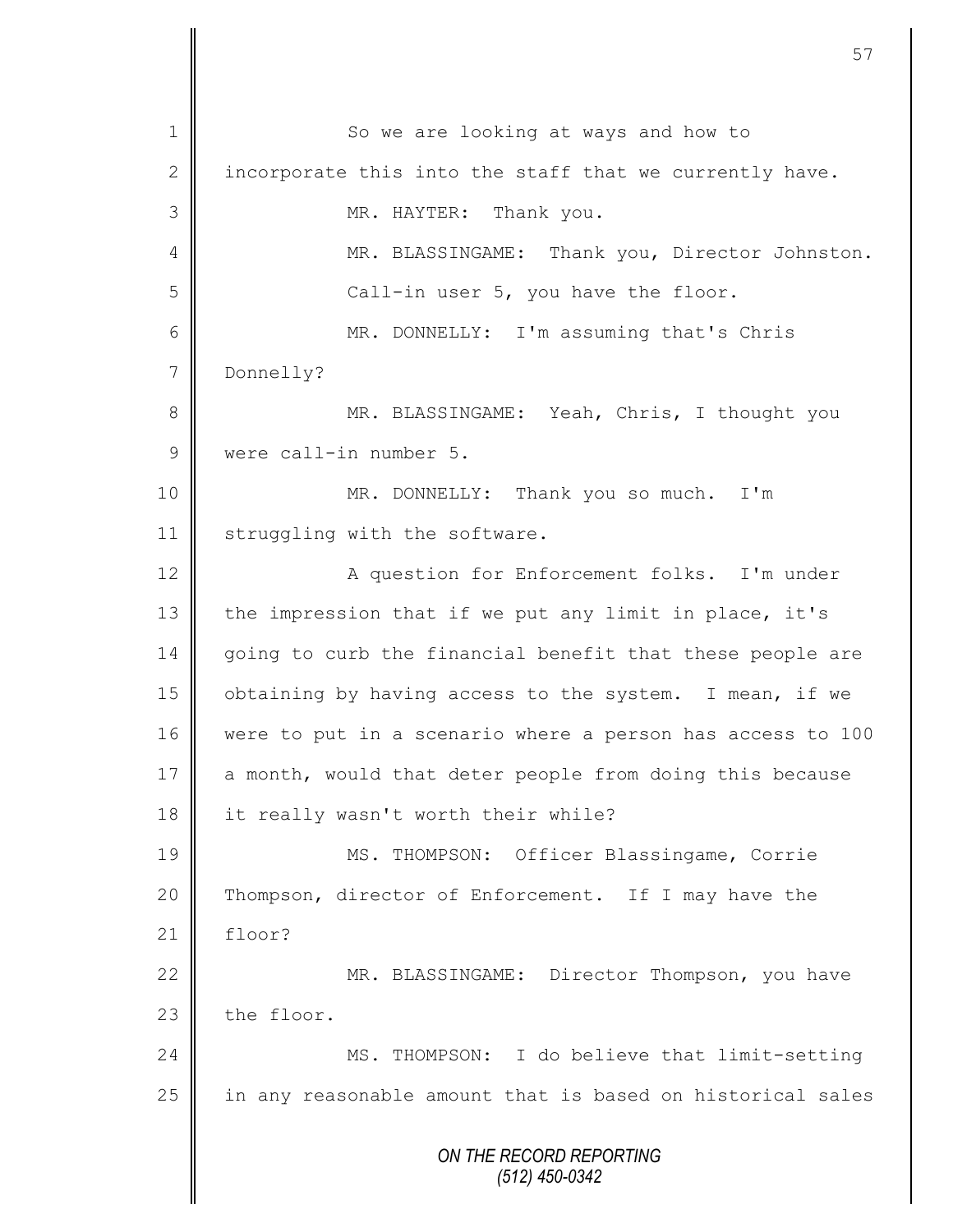1 | volume data is going to help curb the problem. Of course, 2 it will take come catch-up time for the bad actors to 3 realize that those limits have been set. So we could 4 still have people pinging the system, attempting to obtain  $5 \parallel$  tags, but hopefully once word gets out, that's the goal 6 here on the back-end.

7 We've talked about in the prior meeting some 8 additional things that we're looking at doing on the 9 front-end in terms of helping the problem as well. But 10 yes, as far as finding the bad actors on the back-end, 11 this should definitely go a long way in helping with the 12 problem that we're seeing.

13 MR. BRADBURN: Member Bradburn. Can I comment, 14 please?

15 MR. BLASSINGAME: Member Bradburn, you have the 16 floor.

17 **||** MR. BRADBURN: Thank you.

18 || I would absolutely agree with Director 19 Thompson, what she just said. I have seen already, 20 working nationwide on this case, the main element that I'm 21 working to take down, some of them previously did the same 22 situations with Florida tags. It got too hot there, they 23 moved to New York. So I do believe once all these 24 procedures in place, there still will be people selling 25  $\parallel$  low level tags but we will definitely slow the stem.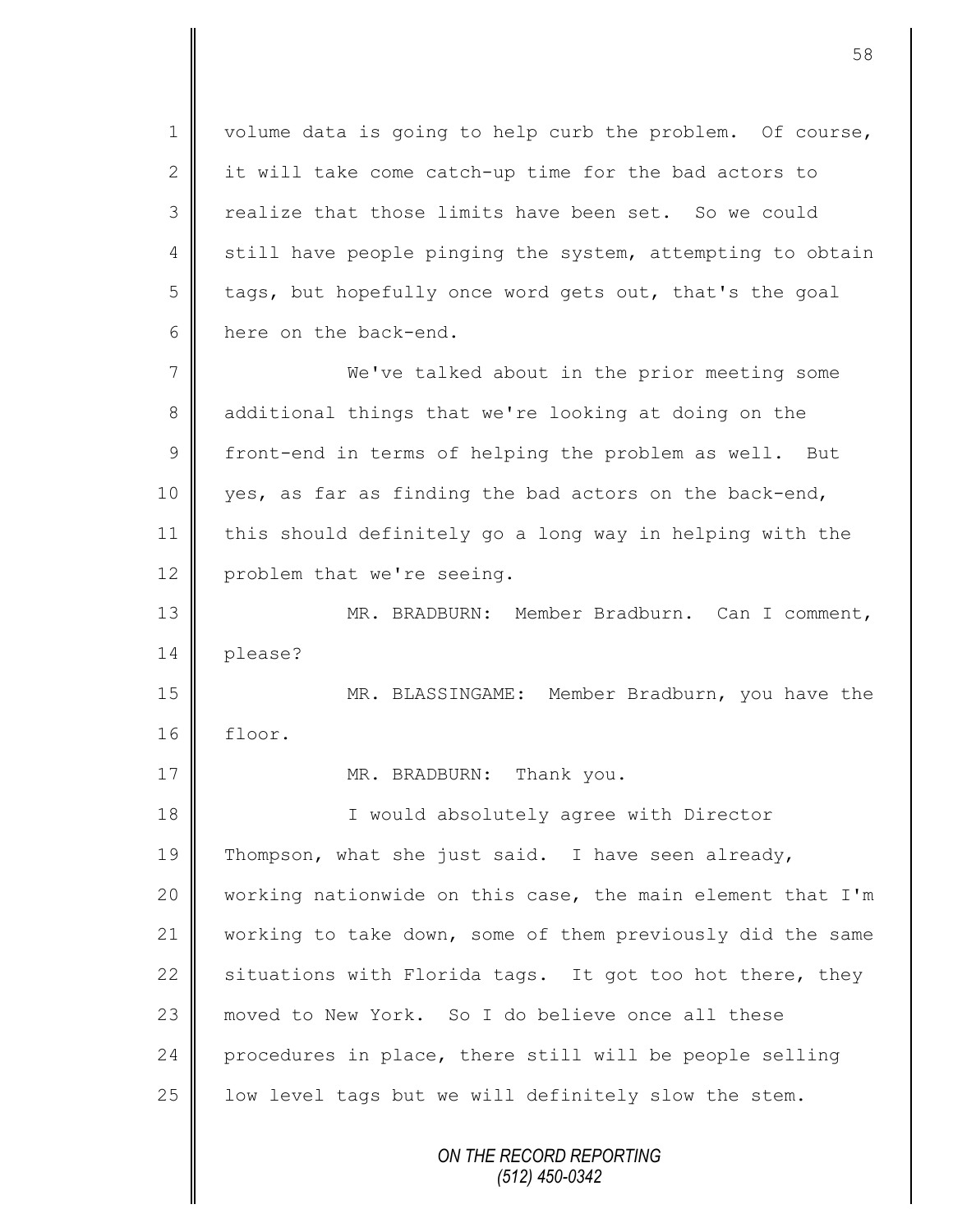*ON THE RECORD REPORTING (512) 450-0342* 1 Thank you. 2 || MR. BLASSINGAME: Thank you, Member Bradburn. 3 || Staff, comment? 4 || MR. MARTIN: Officer Blassingame, Jeff Martin. 5 MR. BLASSINGAME: Mr. Martin, you have the 6 floor. 7 || MR. MARTIN: So this question is directed to 8 staff. Are you looking for the committee to come up with 9 a determining factor? It doesn't sound like we're really 10 | trying to come up with a number here as much a determining 11 | factor on how we come up with the number. 12 | And if that's the case, it sounds like for 13 | established dealers looking at their sales volume seems to 14 make the most sense from the conversation that I'm hearing 15 in the committee. The most challenge is going to be the 16 new licensed dealer and if we need to come up with 17 criteria on how we identify that number, I think that 18 potentially we can focus on that. 19 But is that where we're trying to go here, 20 you're asking us to help you come up with the criteria, 21 | not necessarily the number? 22 || MR. BLASSINGAME: Thank you. 23 Staff? 24 | MS. JOHNSTON: Presiding Officer Blassingame, 25 this is Director Johnston. If I could have the floor,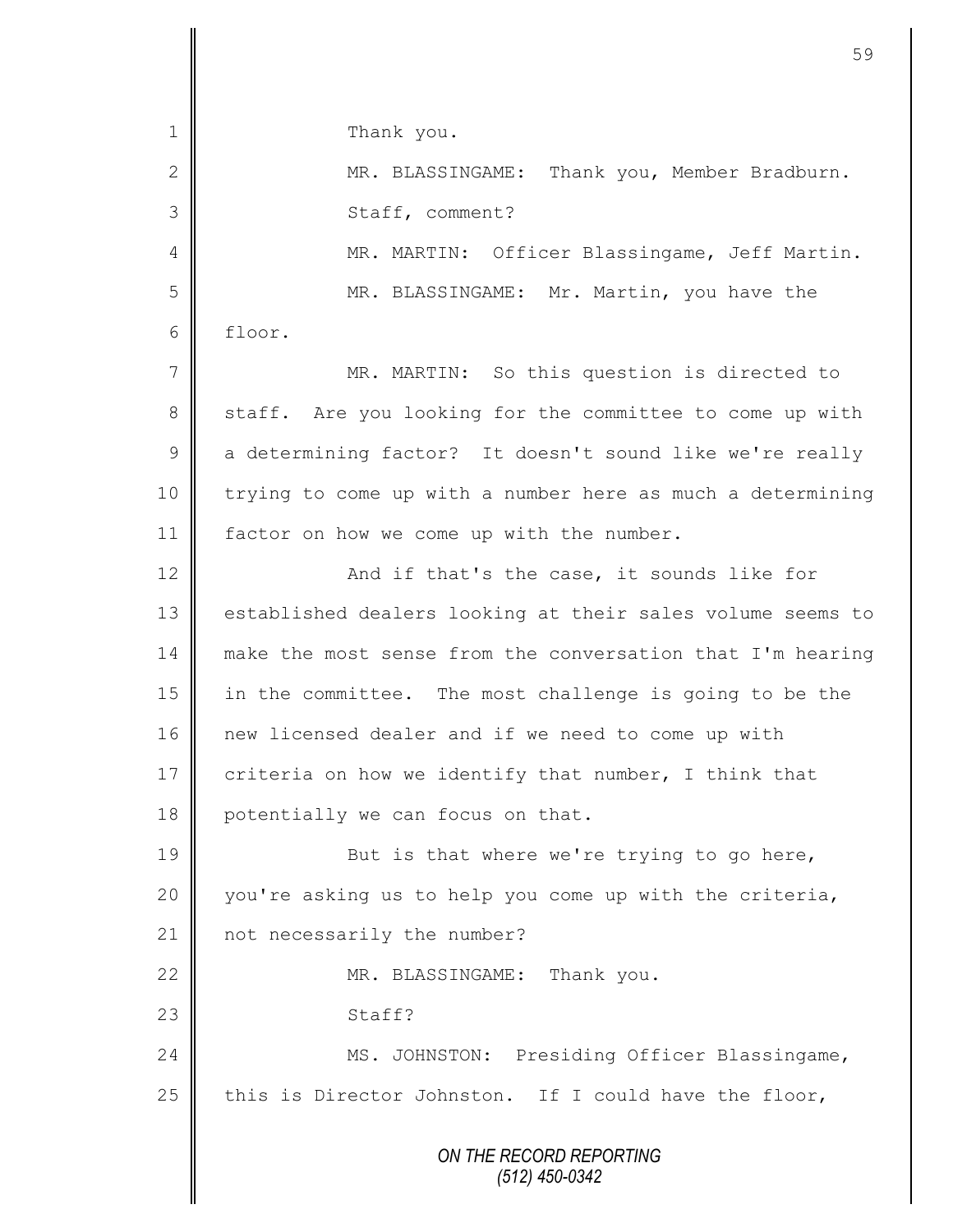1 please.

2 || DR. BROWN: Director Johnston, you have the 3 floor.

4 || MS. JOHNSTON: Yes. Thank you, Member Martin,  $5 \parallel$  that is correct, we would like you to come up and help us 6 determine what criteria that you feel is the most 7 important in determining how we set this matrix. As you 8 || know, we've been focusing on sales data but also how long 9 Someone has been in process, what type of license. You 10 | know, it is -- it's your franchised, it's your independent 11 dealer, is it a new licensee, what factors you feel should 12 weigh more heavily in us determining these numbers.

13 || And I feel like we're getting some of that 14 | feedback here with the tier system, also with those 15 dealers such as CarMax who might open a new dealership in 16 another area but they have established dealers in other 17 cities. And then you have your new independent dealers 18 who have never held a license before and potentially just 19 || setting a standard limit for those dealers based on that 20 || and they can request additional tags after a certain 21 amount of time by providing their VIT statements.

22 So I think your giving us that kind of feedback 23 | is what we're looking for so we can establish those 24 matrix. So yeah, I think you're on track with that for  $25$  sure.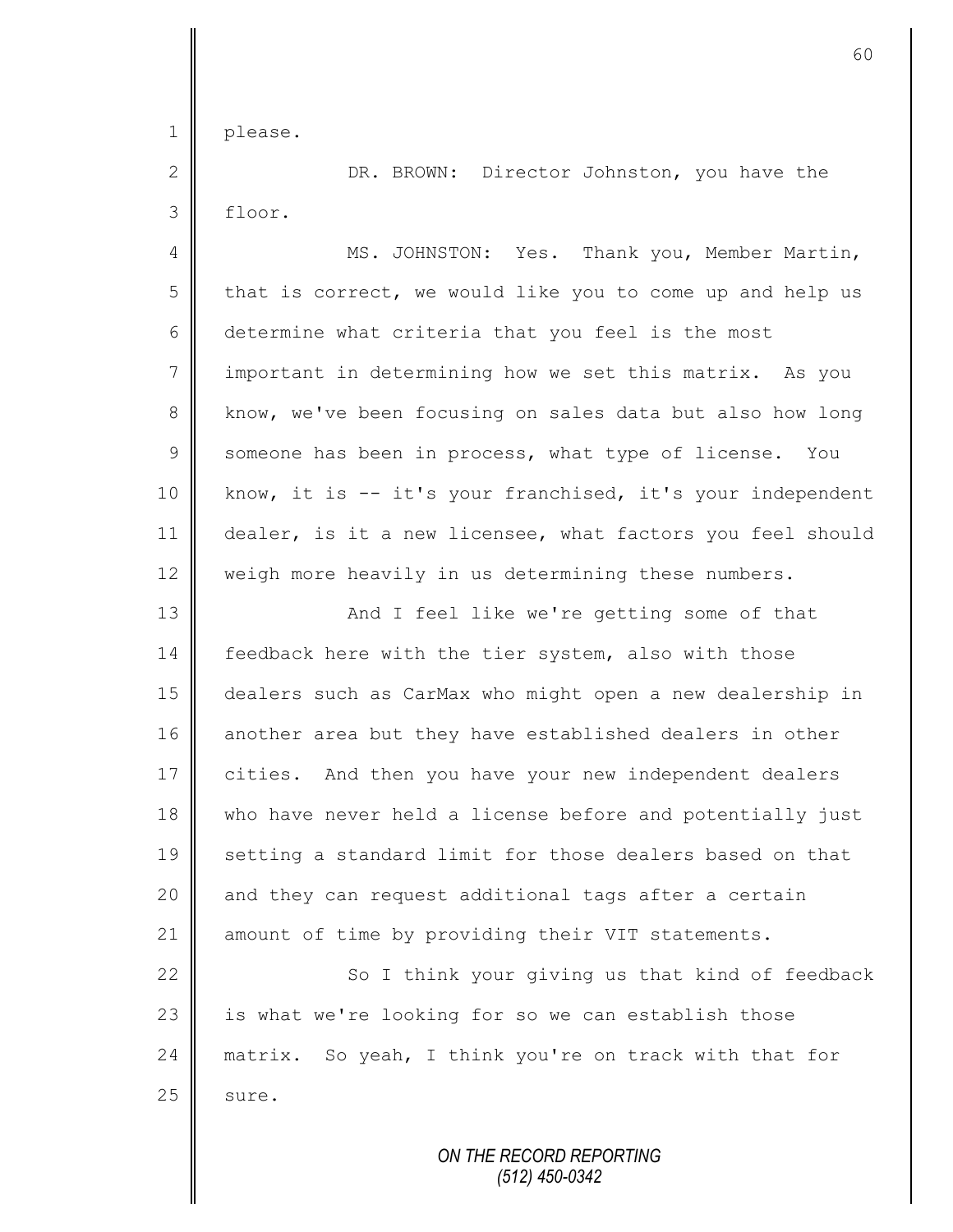|                 | 61                                                            |
|-----------------|---------------------------------------------------------------|
|                 |                                                               |
| 1               | MS. THOMPSON: Corrie Thompson.                                |
| 2               | MR. BLASSINGAME: Thank you, Director Johnston.                |
| 3               | Director Thompson, you have the floor.                        |
| 4               | MS. THOMPSON: Thank you, Officer Blassingame.                 |
| 5               | Yes, so just to clarify, not necessarily any                  |
| 6               | determination needed from the committee, but again, those     |
| $7\phantom{.0}$ | factors to consider when we're developing the rules around    |
| $8\,$           | setting limitations.                                          |
| $\mathcal{G}$   | MR. BLASSINGAME: Thank you, Director Thompson.                |
| 10              | Staff -- I'm sorry -- members?                                |
| 11              | MR. MARTIN: Officer Blassingame, Jeff Martin.                 |
| 12              | MR. BLASSINGAME: Member Martin, you have the                  |
| 13              | floor.                                                        |
| 14              | MR. MARTIN: Are you looking for a motion --                   |
| 15              | and I don't know if that question goes to staff $-$ - I think |
| 16              | we could potentially come up with a motion here to give       |
| 17              | staff an opportunity to go back and review some data and      |
| 18              | then come back with some recommendations to the committee.    |
| 19              | MR. BLASSINGAME: Staff?                                       |
| 20              | MS. JOHNSTON: Officer Blassingame, this is                    |
| 21              | Director Johnston. May I have the floor, please?              |
| 22              | MR. BLASSINGAME: Director Johnston, you have                  |
| 23              | the floor.                                                    |
| 24              | MS. JOHNSTON: Yes, Member Martin, based on the                |
| 25              | timeline in order to bring the proposed rules to the          |
|                 | ON THE RECORD REPORTING<br>(512) 450-0342                     |

I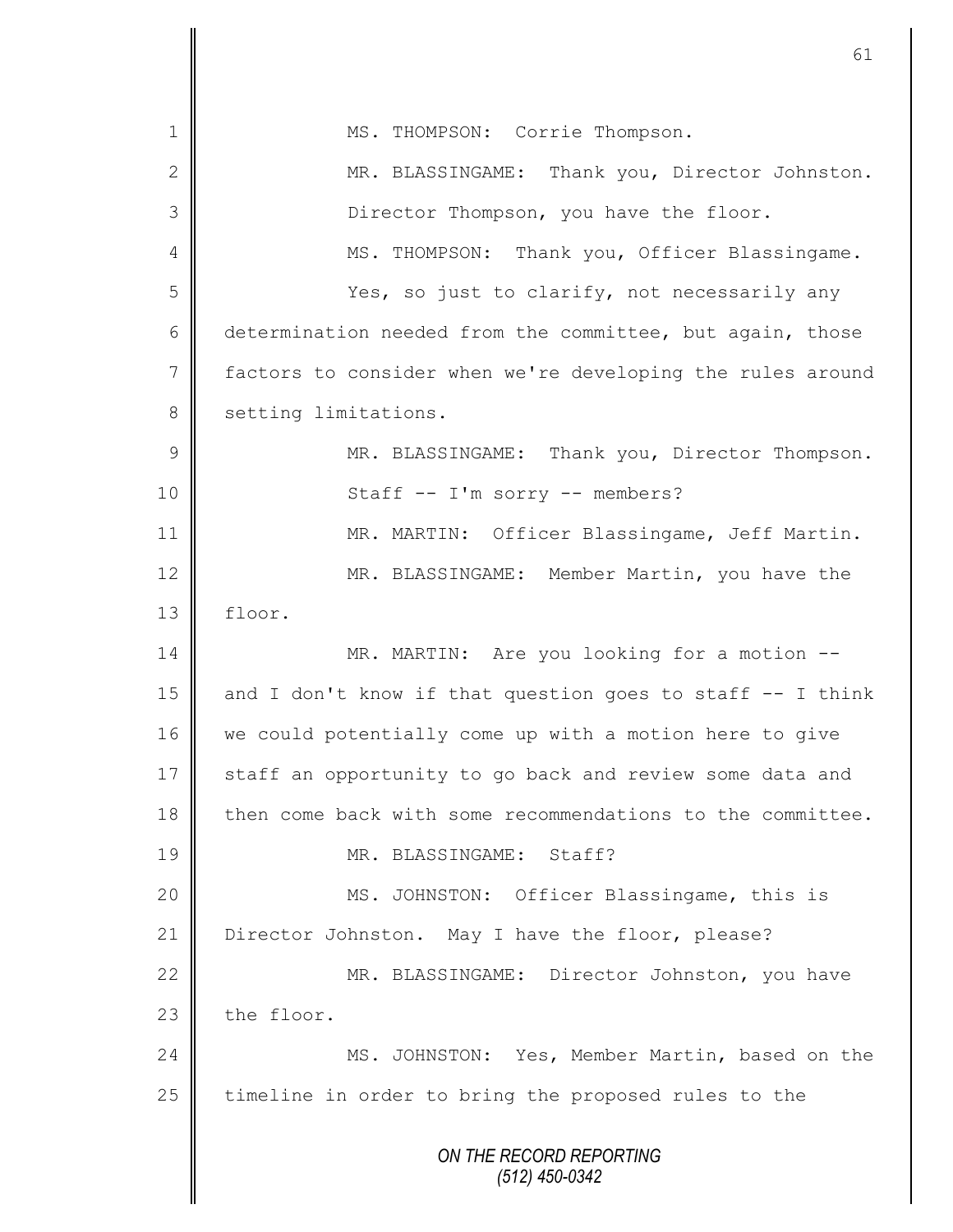*ON THE RECORD REPORTING (512) 450-0342* 1 October board meeting, I do not believe we will have time 2 to have an additional advisory committee meeting. I can 3 defer to our General Counsel's Office, though, if they 4 || would like to make any additional comment on that. So 5 there will be a public comment period, of course, once the 6 Tules are proposed by the board for anyone to provide 7 additional feedback before any of the rules are adopted. 8 || MR. BLASSINGAME: Any comment from members? 9 || MR. PRATHER: This is Steve Prather. May I 10 | speak? 11 MR. BLASSINGAME: Member Prather, you have the 12 floor. 13 MR. PRATHER: Thank you. 14 In keeping with what we've discussed about the 15 new car dealers, it's important that we remember, due to 16 some of the supply chain problems, such as the chip 17 manufacturers and things of that nature, a lot of the 18 manufacturers have had to restrict the number of vehicles 19 that they can build because of these supply chain issues  $20$  | through this pandemic. 21 So while you look at some of the historical  $22$  data, I think it's important that you realize that there 23  $\parallel$  could be, and hopefully will be, an uptick in sales once 24 this era that we're going through is over. And you might 25  $\parallel$  want to boost the numbers to avoid that problem, at least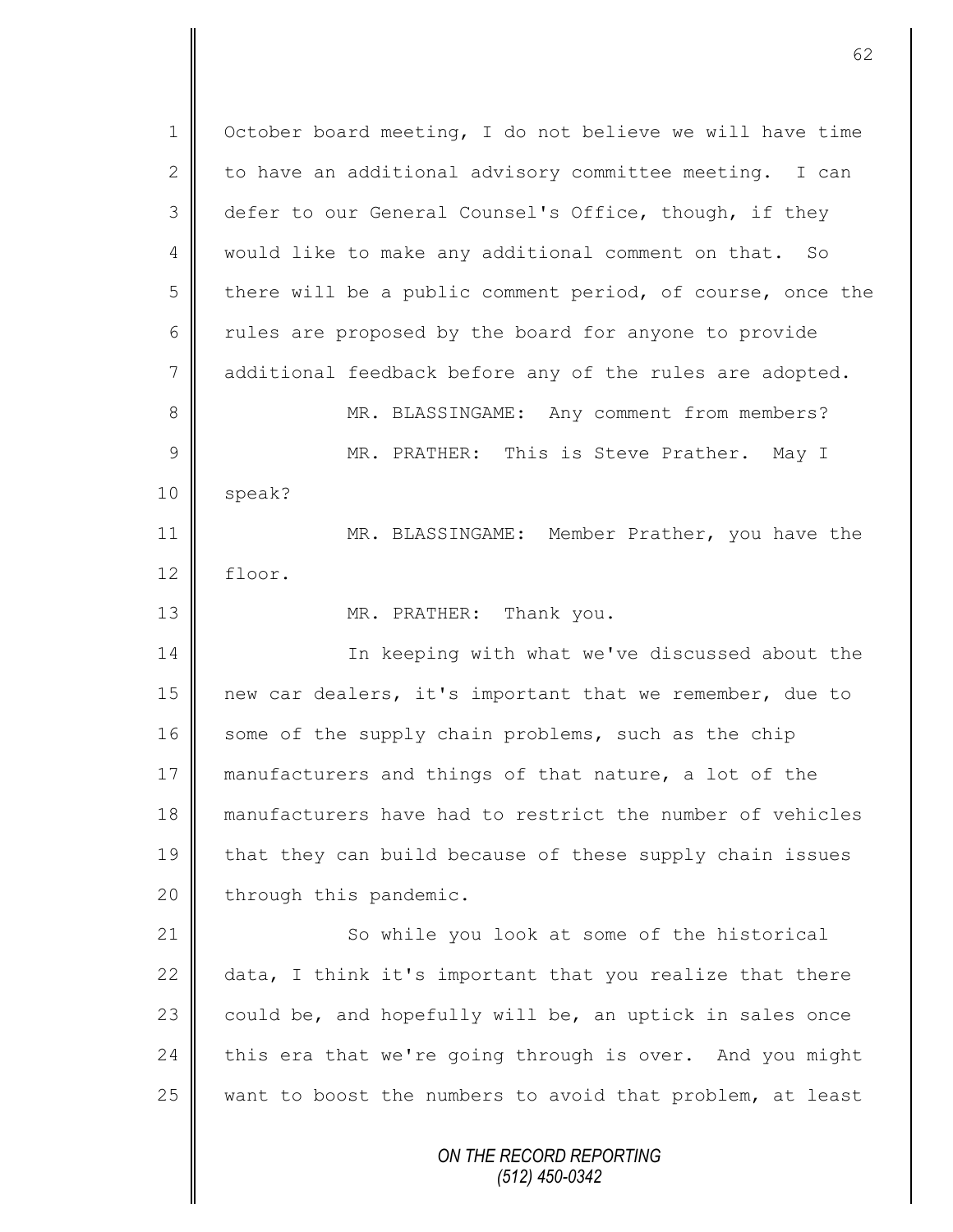1 | initially, to be sure you don't have that problem when  $2 \parallel$  this pandemic is over.

3 || Now, on the used car stuff, the biggest thing 4 everybody seems to believe is the newly appointed 5 | independent dealers is the biggest area that you can have 6 Tisk with. We've had a number of independent dealerships 7 | ourselves over the years and I know many people that have 8 them. There's a lot of them out there that sell 30 and 40 9 cars a month.

10 || I don't know if it would be reasonable to set 11 an independent dealer, other than a CarMax and something 12  $\parallel$  that has a verifiable track record already, but a newly 13 independent dealer, if you set him at 50 units a month and 14 gave him 600 for a year and made him kind of earn his 15 | right to get more tag availability, might not be such a 16 bad idea. If you give him 600 and you track all the newly 17 appointed dealers and see if they're reporting sales that 18 coincide with the 600, or if one of them gets 600 and uses 19 up his license in two weeks, you know he's got a problem.

20 || But you know, if you give him 600 and you say 21 six months and he's running at 85 units a month and you  $\parallel$  notice in five months that he needs to get some more, if  $\parallel$  those are the few dealers that you really have to deal  $\parallel$  with those newly appointed dealers, I don't think it would  $\parallel$  be that huge a burden on the staff to address those if you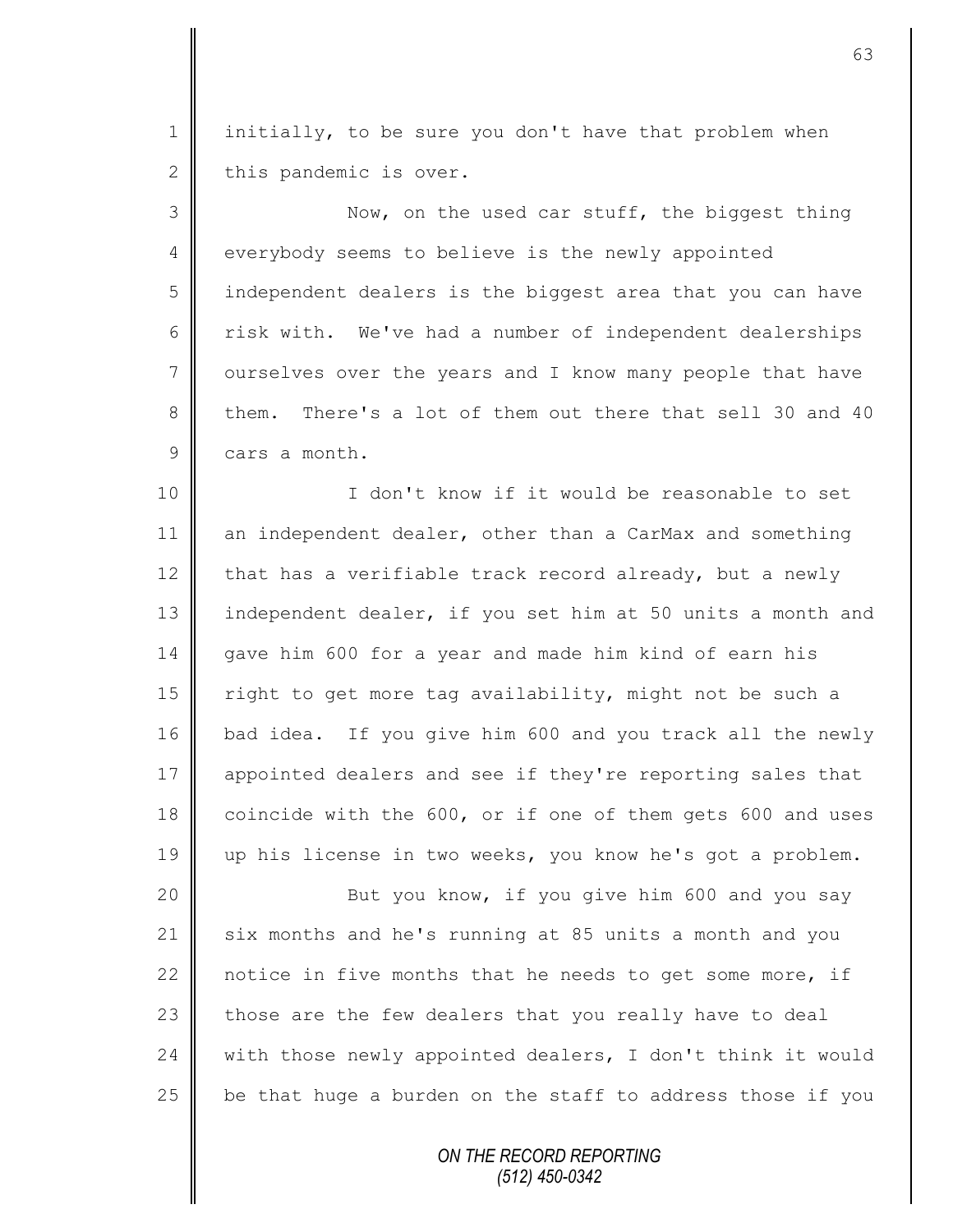1 protect somewhat the established bona fide legitimate 2 | operating businesses. 3 || So that might be a way that you avoid having a 4 whole bunch of people needing adjustments to their 5 || numbers, if you just kind of lock out the new quys, not so 6 that he can't do business but he can't do fraudulent 7 business. 8 || For whatever that's worth, I think it's 9 reasonable to consider. 10 || MR. SRALLA: This is Member Sralla. May I have 11 the floor? 12 MR. BLASSINGAME: Member Sralla, you have the 13 floor. 14 MR. SRALLA: That's one reason why my thought 15 was to have a tiered system to where it wouldn't be so 16 much of a burden on staff to go back and say, hey, do you 17 need more tags. If the dealer was notified -- or the 18 license holder was notified at 60 percent, 75 percent, 90 19 percent, whatever the numbers are, I don't really care, 20 but was notified, if they're legitimate people, if they're 21 a legitimate licensee, they will go out there and make the 22 effort to contact DMV staff and say, hey, this is why I  $23$  need more availability, and nobody is going to be pushed 24  $\parallel$  up against the wall or at the last minute to make it  $25$  happen.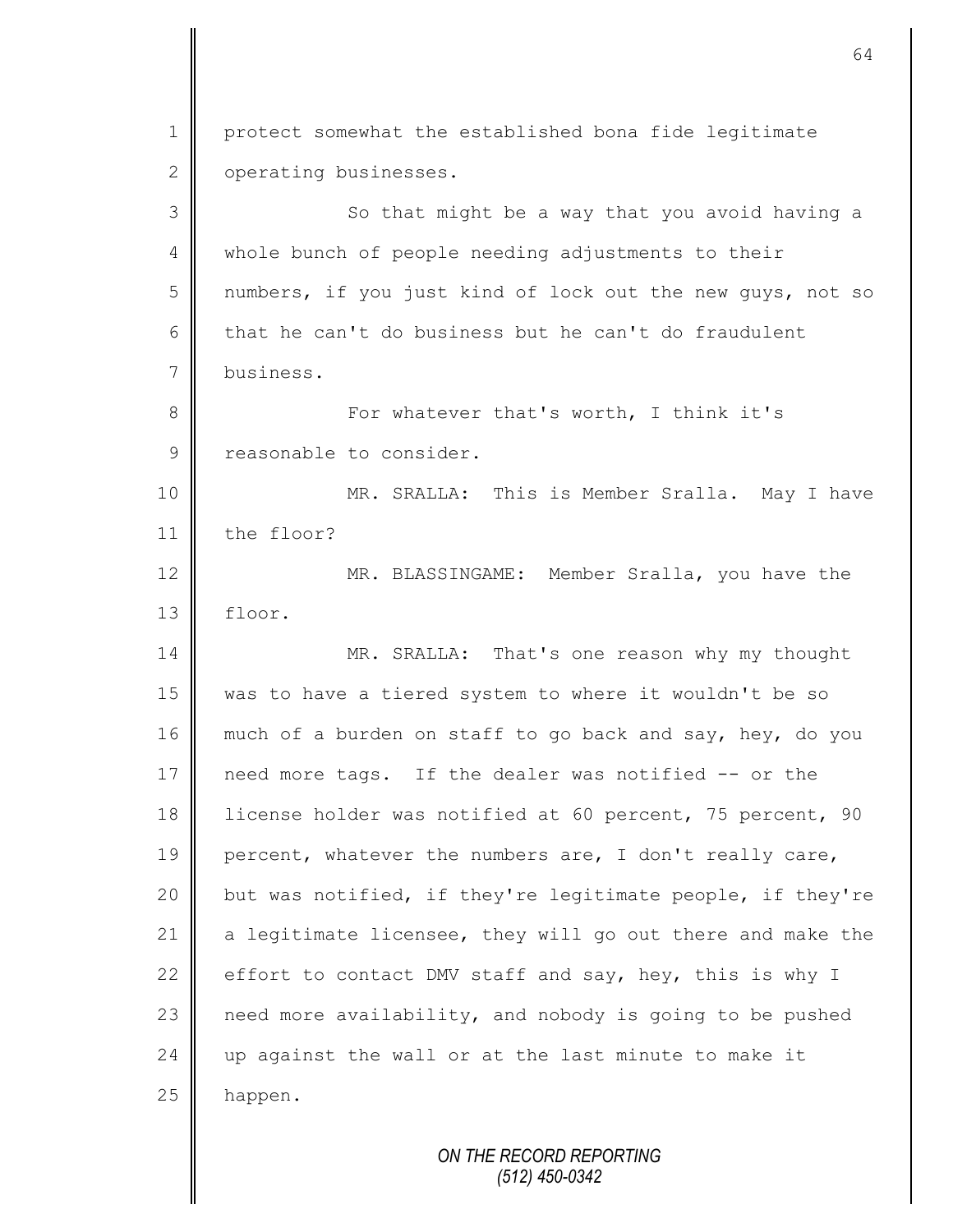| $\mathbf 1$    | Thank you.                                                 |
|----------------|------------------------------------------------------------|
| $\mathbf{2}$   | MR. BLASSINGAME: Thank you, Member Sralla.                 |
| 3              | Staff?                                                     |
| 4              | MR. THOMPSON: Clint Thompson, deputy director              |
| 5              | of Vehicle Titles and Registration Division. If I can      |
| 6              | have the floor, Officer Blassingame?                       |
| $\overline{7}$ | MR. BLASSINGAME: Deputy Director Thompson, you             |
| 8              | have the floor.                                            |
| $\mathcal{G}$  | MR. THOMPSON: Thank you.                                   |
| 10             | And thank you, Members Prather and Sralla, for             |
| 11             | those comments. Absolutely that's what we're looking at    |
| 12             | relative to the industry and the impacts that COVID has    |
| 13             | had and the chips and all of that.                         |
| 14             | We have discussed the sales data that we have              |
| 15             | access to as a base, if you will. And the bill absolutely  |
| 16             | contemplates expected growth, changes in the market which  |
| 17             | would constitute chips being available and increased       |
| 18             | production, so those are certainly factors that we're      |
| 19             | considering to make sure that we're increasing the maximum |
| 20             | for those folks. That way we account for that. And         |
| 21             | again, once the market rights itself, they don't have to   |
| 22             | immediately come knock on the door of the department to    |
| 23             | continue to conduct business.                              |
| 24             | But then also for the new independent dealers,             |
| 25             | thank you for echoing what was said earlier. That's what   |
|                | ON THE RECORD REPORTING                                    |

II

*(512) 450-0342*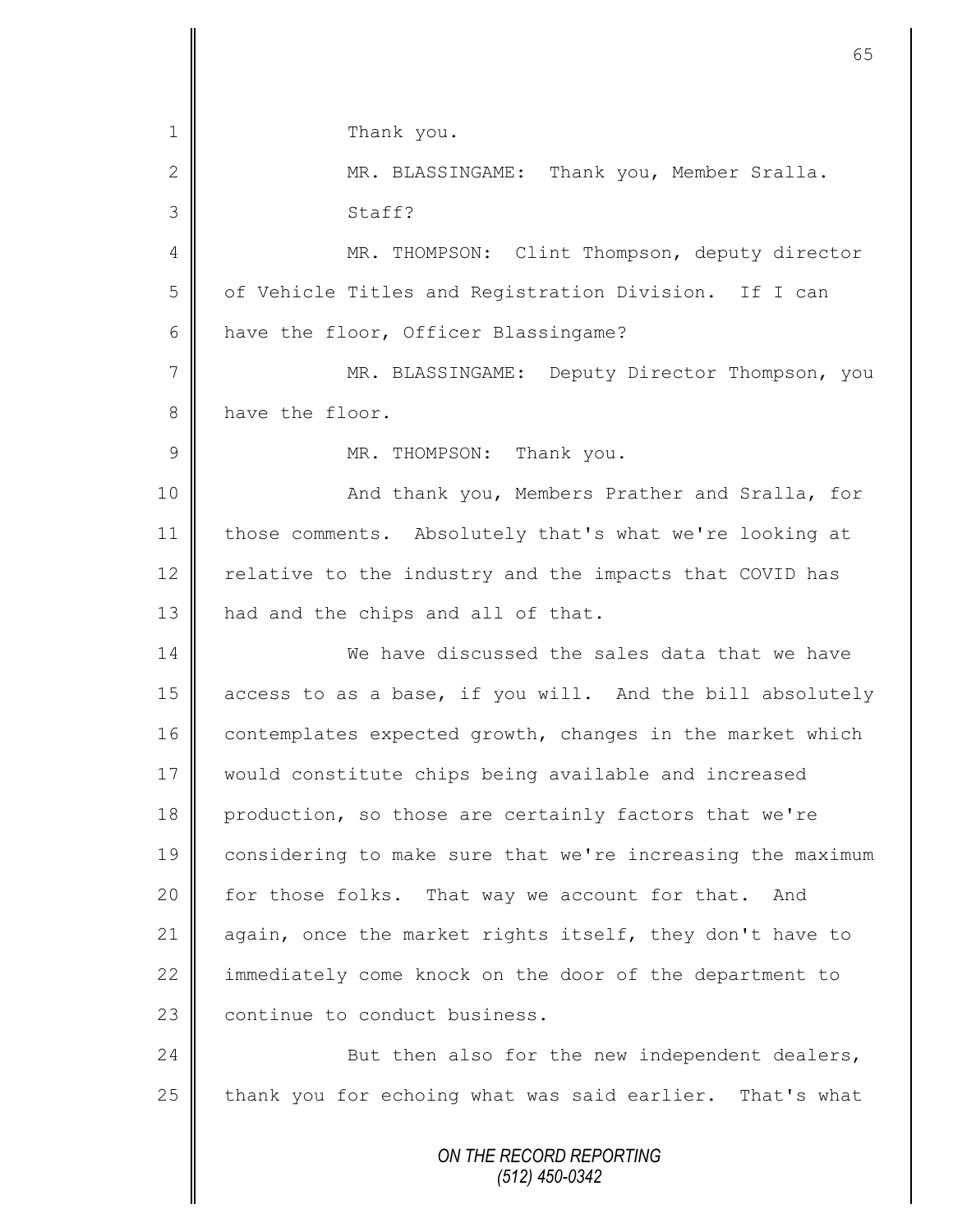1 we're trying to do is, what is that maximum threshold for 2 those new folks.

| 3  | And then again to Member Sralla's comment,                 |
|----|------------------------------------------------------------|
| 4  | making sure that we have those mechanisms in place to      |
| 5  | alert those folks, hey, we're exceeding our expectations   |
| 6  | in sales. We've got an alert within the application that   |
| 7  | says we're hitting 50 percent or 60 percent, or whatever   |
| 8  | the case may be. That way those folks can proactively      |
| 9  | reach out to the department and request those tags, and    |
| 10 | again, we're not restricting business for legitimate folks |
| 11 | with these maximums that we've intended for.               |
| 12 | Thank you.                                                 |
| 13 | MR. DORAN: This is Member Doran. May I be                  |
| 14 | recognized for a question to staff?                        |
| 15 | MR. BLASSINGAME: Member Doran, you have the                |
| 16 | floor.                                                     |
| 17 | MR. DORAN: Thank you.                                      |
| 18 | Would it be possible for the DMV to be able to             |
| 19 | share what that number is for a franchised dealer with the |
| 20 | distributor or manufacturer at the distributor's or        |
| 21 | manufacturer's request? And the reason I make that         |
| 22 | suggestion is, in the franchised dealer world you've got   |
| 23 | representatives, we'll call them field travelers, that     |
| 24 | call on the dealers, sometimes once a month, sometimes     |
| 25 | once every two months. And they are going over a whole     |
|    | ON THE RECORD REPORTING<br>(512) 450-0342                  |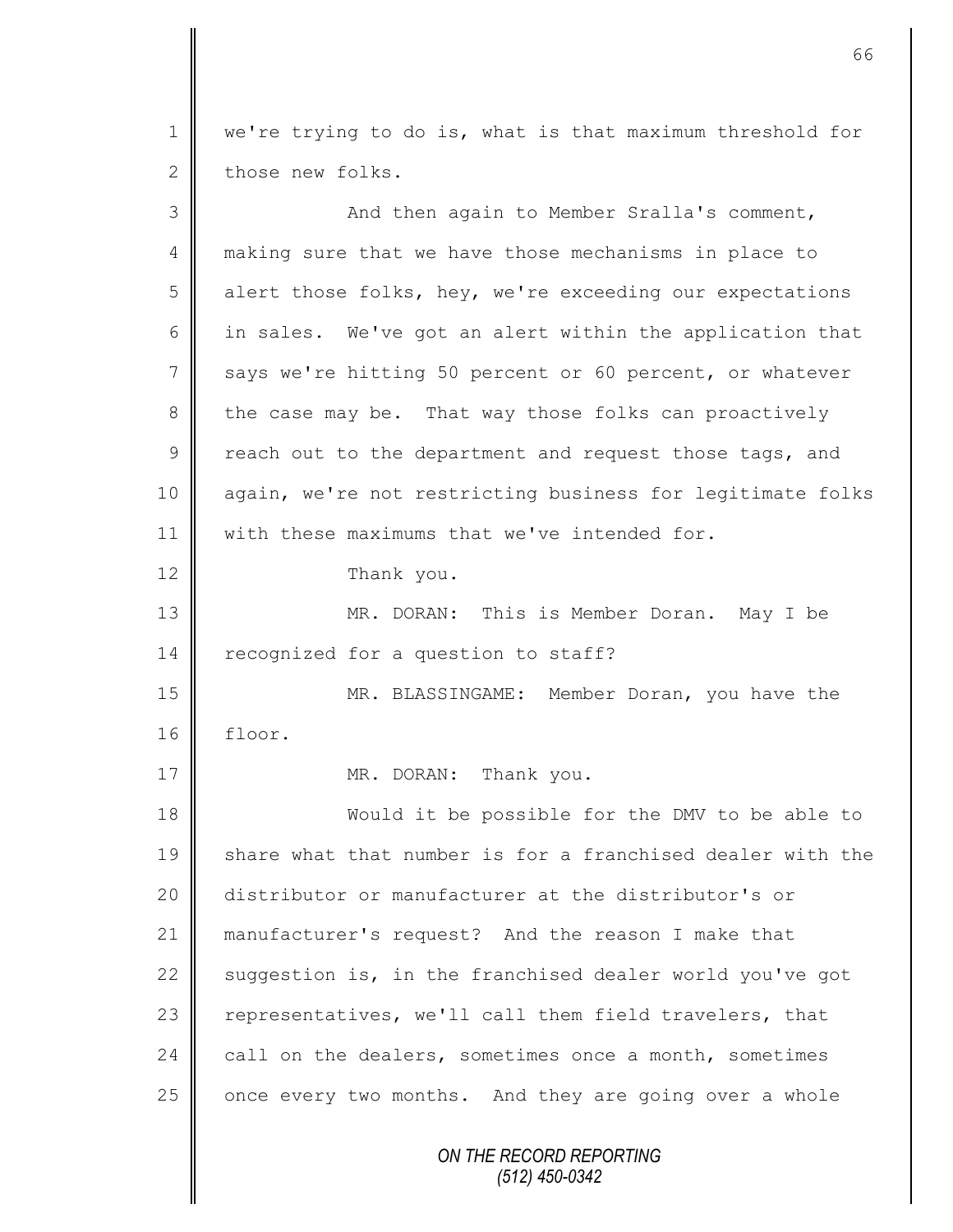1 series of performance metrics with that dealer trying to  $2 \parallel$  work with them and track with them what's going on in the 3 market.

4 || So having another set of eyes on that to make 5 sure that the dealer is aware of the threshold number and 6  $\parallel$  how they're tracking against that number could be 7 Something that helps avoid a situation for a dealer where 8 they come upon that threshold number quicker than they're 9 anticipating. Just a suggestion. 10 Thanks. 11 MR. BLASSINGAME: Thank you, sir. 12 Staff? 13 | MS. THOMPSON: Corrie Thompson. Officer 14 | Blassingame, if I could have the floor? 15 || MR. BLASSINGAME: Director Thompson, you have 16 the floor. 17 MS. THOMPSON: To address Member Doran's 18 question -- if OGC wants to mute and cut me off at any 19 point in time, they're free to do so -- I believe the 20 question posted by Member Doran would be something that 21 potentially a manufacturer or distributor could put into 22 contract language with the franchisees, but that would not  $23$   $\parallel$  be something that the department would have authority to 24 pass on from the franchised dealer to the manufacturer or 25 distributor.

> *ON THE RECORD REPORTING (512) 450-0342*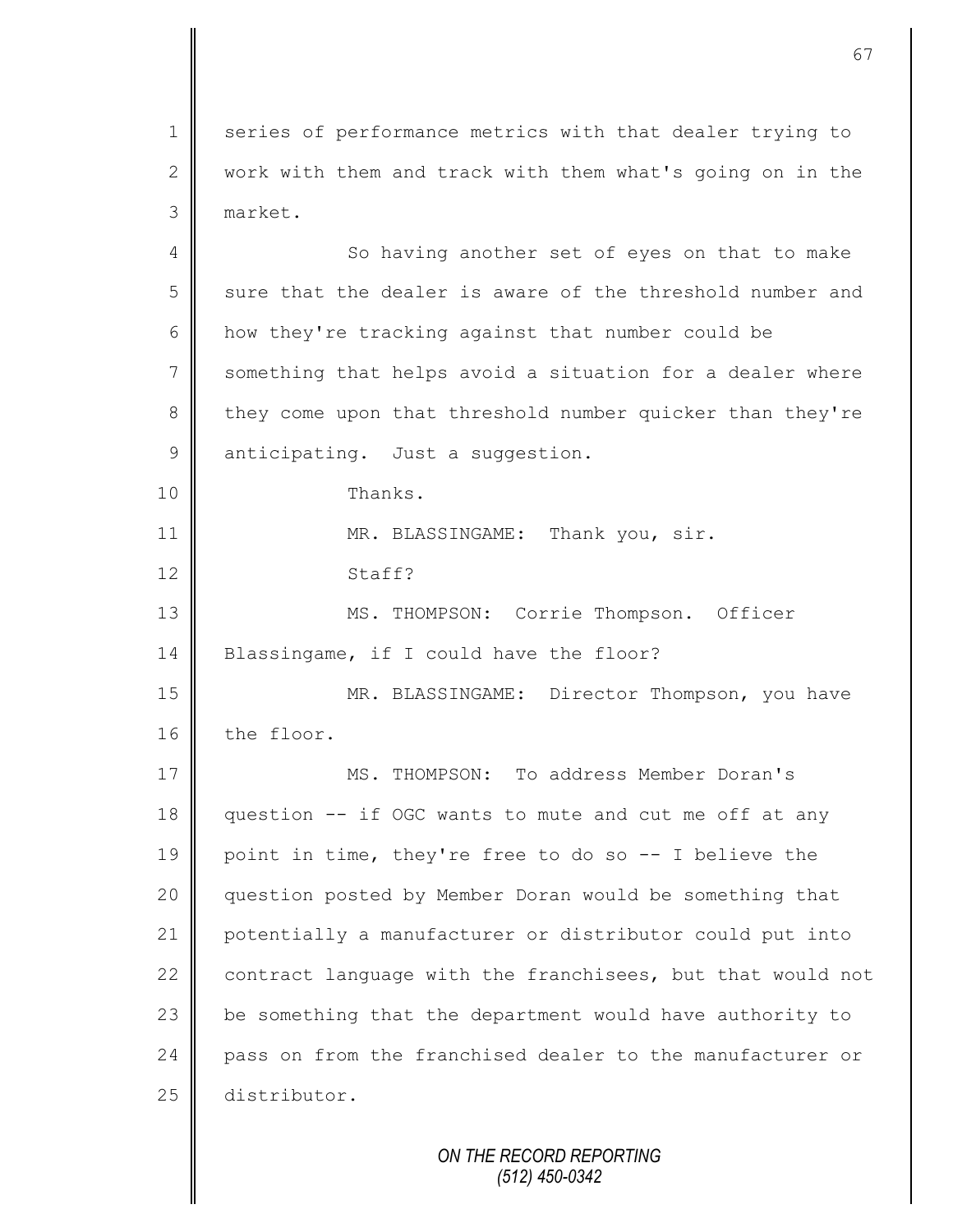1 || MR. DORAN: This is Member Doran. May I just 2 | respond to Ms. Thompson real quick? 3 MR. BLASSINGAME: Member Doran, you have the  $4 \parallel$  floor. 5 MR. DORAN: Thank you. 6 || No. Just to clarify, I was not suggesting that 7 there's any legal implication there or any franchise 8 | obligation or contractual obligation whatsoever. What I  $9 \parallel$  was suggesting was that if it would be a data point that 10 upon request of the manufacturer or distributor to the 11 department they could say: Can you please provide me with 12 what the projected threshold number is for the following 13 dealers? 14 That way the manufacturer or distributor would 15 have that information so that when they are visiting that 16 dealer and working with them on their variety of 17 performance indicators that that could be a discussion 18 point like as a diagnostic, oh, hey, by the way, here's a 19 chart showing you based on your sales where we think 20 you're tracking against your number. It looks like you 21 might want to think about notifying the DMV in the next 22  $\parallel$  two to three weeks if you're continuing this sales pace. 23 Hey, there was a hurricane and it looks like you're  $24$  selling a lot more vehicles than you were anticipating 25  $\parallel$  because so many were destroyed in the storm, et cetera, et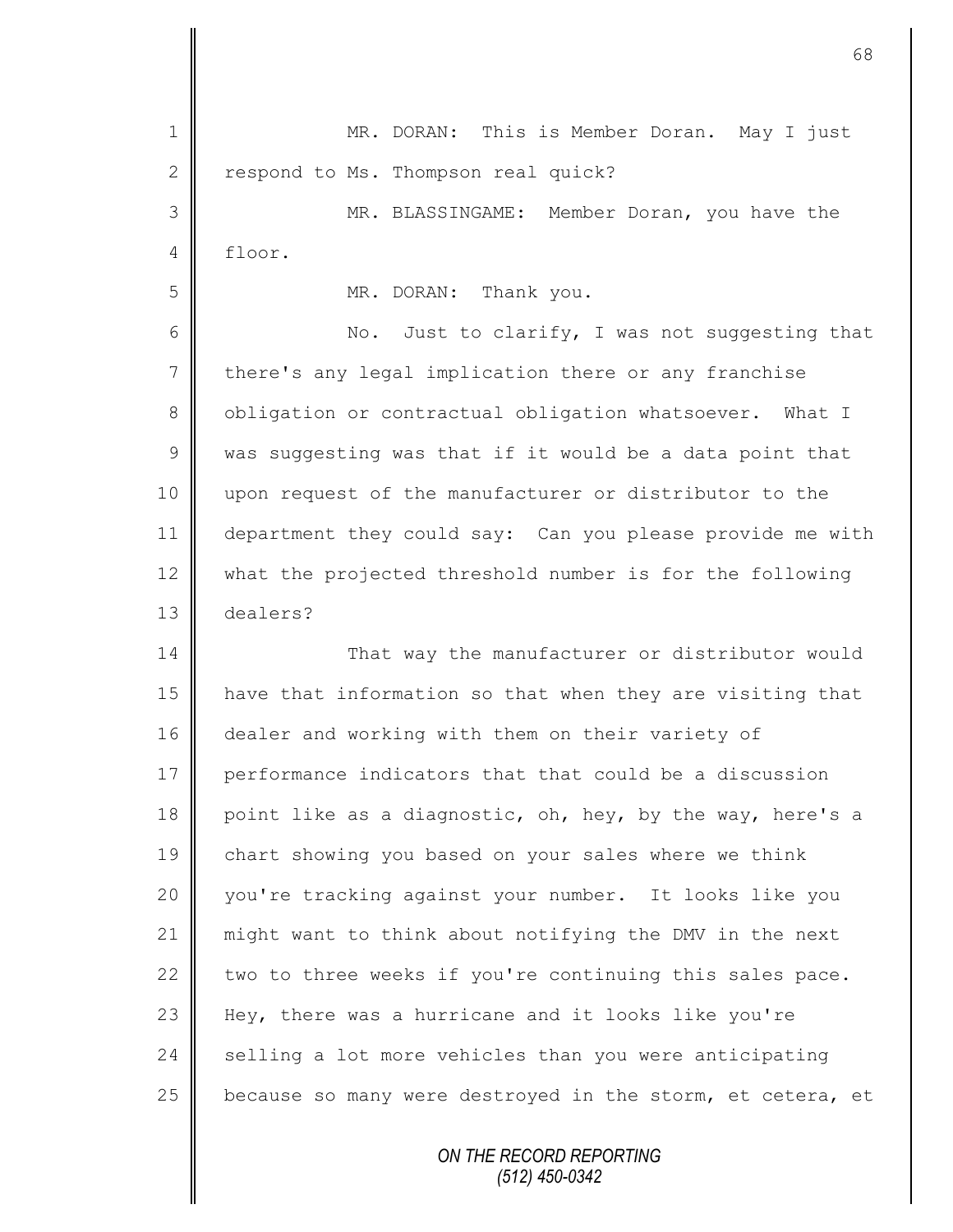1 cetera. That was my suggestion.

| $\mathbf{2}$ | So if it's already a publicly available piece              |
|--------------|------------------------------------------------------------|
| 3            | of data that the distributor or manufacturer could contact |
| 4            | the DMV about and just get anyway, then okay, maybe that's |
| 5            | not an issue, but if it's not then I'm suggesting that     |
| 6            | that be a data point that the department would be willing  |
| 7            | to share with the manufacturer or distributor at their     |
| 8            | request.                                                   |
| 9            | MR. BLASSINGAME: Thank you, Member Doran.                  |
| 10           | Staff?                                                     |
| 11           | MR. THOMPSON: Clint Thompson, deputy director              |
| 12           | of Vehicle Titles and Registration Division. If I can      |
| 13           | have the floor, Presiding Officer Blassingame?             |
| 14           | MR. BLASSINGAME: Deputy Director Thompson, you             |
| 15           | have the floor.                                            |
| 16           | MR. THOMPSON: Thank you.                                   |
| 17           | Member Doran, I appreciate the clarification, I            |
| 18           | believe I understand what the question is now. When we're  |
| 19           | talking about setting those notification thresholds, they  |
| 20           | would be standard for every dealer in the State of Texas.  |
| 21           | It's not like we would say franchised dealer in Dallas,    |
| 22           | you get a 50 percent notification, whereas, franchised     |
| 23           | dealer in Harris County you get a 60 percent notification. |
| 24           | We would have standard notifications built in              |
| 25           | at various thresholds, 50, 75, 95, for example. That way   |
|              | ON THE RECORD REPORTING<br>$(512)$ 450-0342                |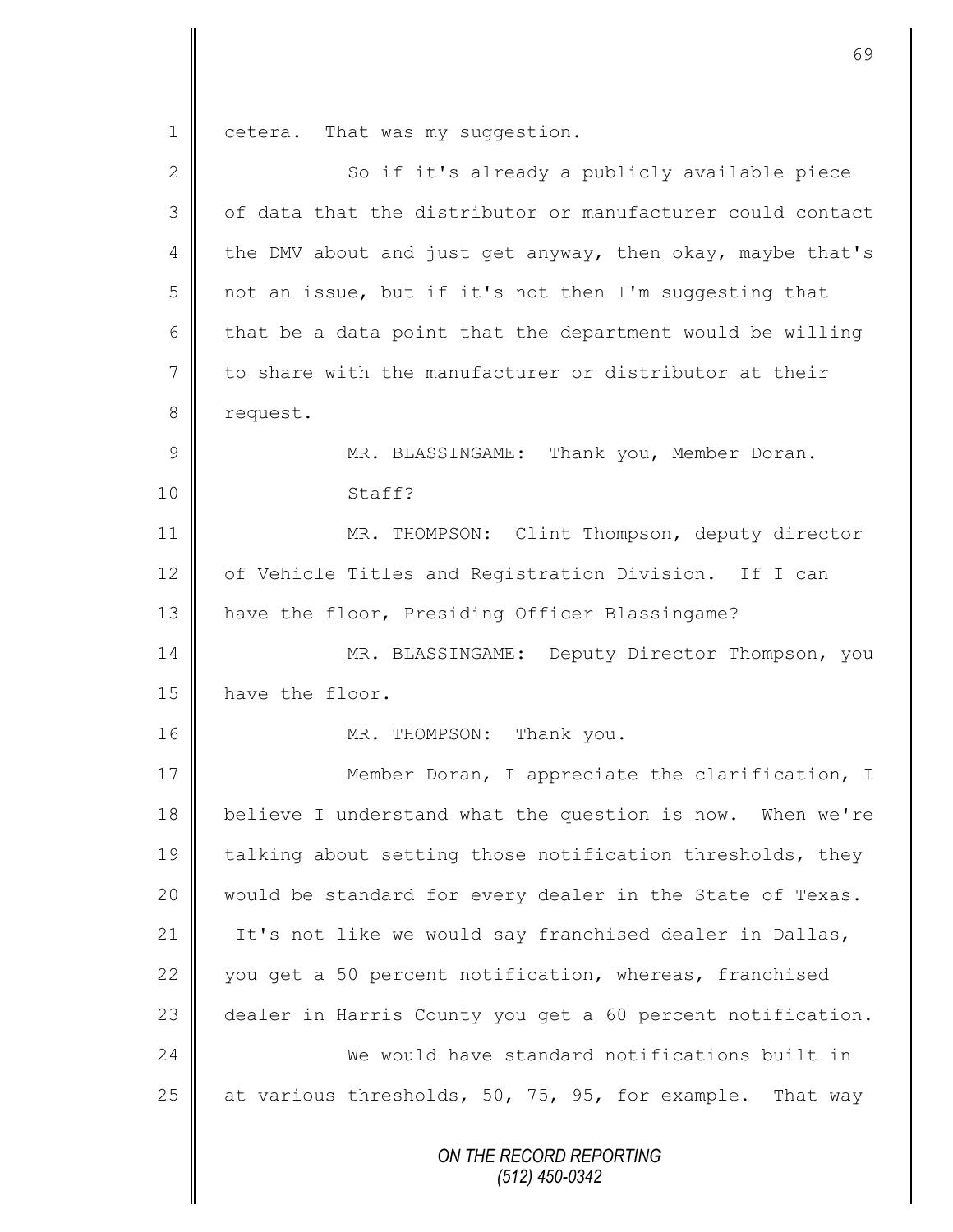1 those folks know and everybody else would know, hey, 2 | here's the threshold, the alert, if you will, that way  $3 \parallel$  that dealer knows on the front-end when I hit 50 I'm going 4 to get that notification, when I come to 75, again I'm 5 going to get that notification. So it would be standard  $6 \parallel$  for each and every one of the dealers.

7 MR. DORAN: This is Member Doran. Thank you, 8 Mr. Thompson, that's helpful. I think the cadence, of  $9 \parallel$  course, that's helpful to know that's going to be uniform, 10 but the actual number that's been assigned to that 11 particular dealer would be helpful.

12 So for example, we might have information that 13 there's going to be a major highway project that is going  $14$  to impede access on the frontage road to that dealership, 15 and therefore, we're expecting an eight to twelve month 16 potentially dip in sales, or something of that nature.

17 | You know, we think that having visibility to 18 some other factors would enable us to have some good 19 discussions with the dealer, which in turn, we think would 20 help explain or anticipate changes in the data that if DMV  $21$  is just regularly reviewing all of this may not be aware 22  $\parallel$  of or be privy to that could put some context around it, 23  $\parallel$  and therefore, would enable us to have conversations with 24 that dealer to encourage them to bring those data points 25  $\parallel$  forward to the department so that they can have those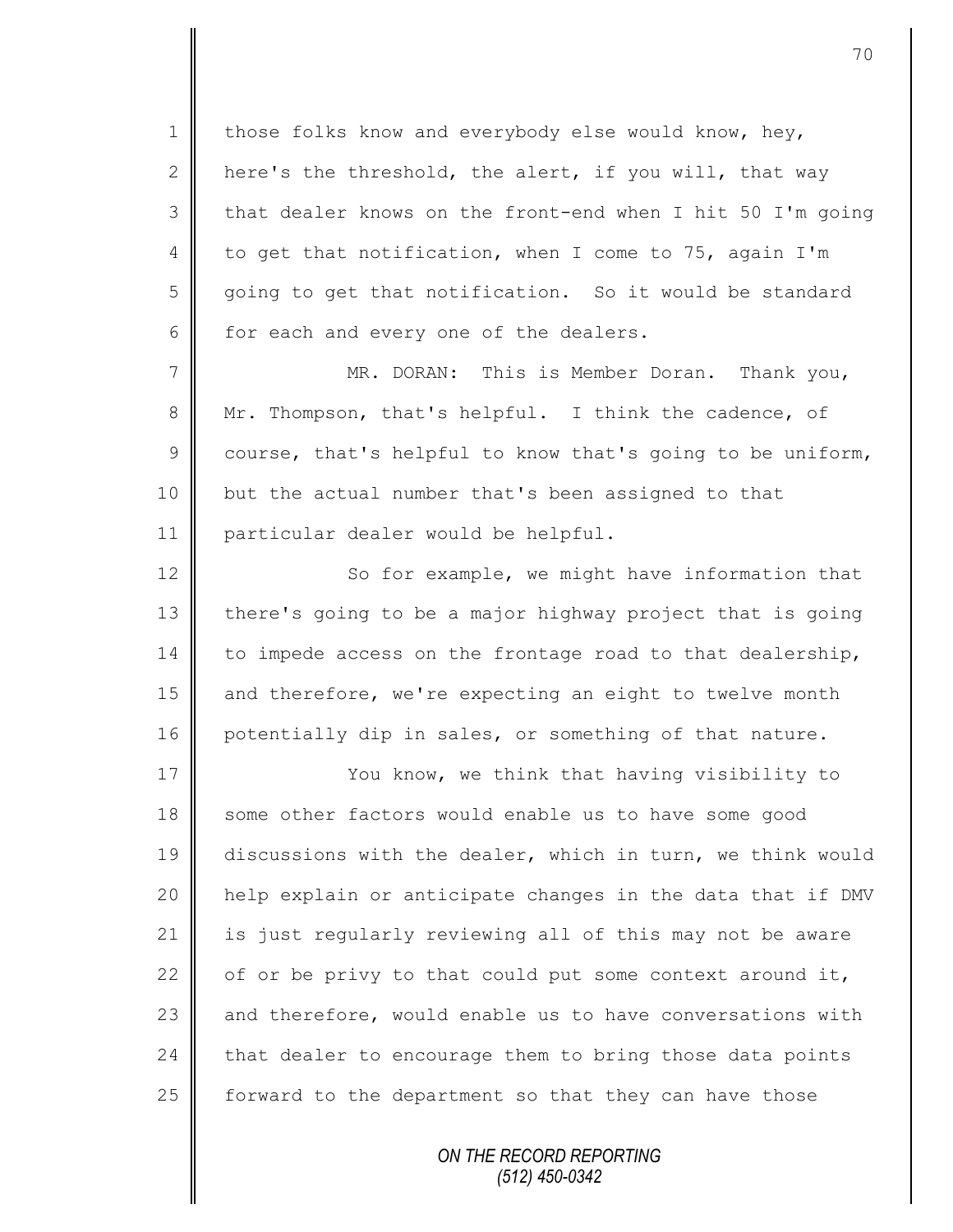*ON THE RECORD REPORTING (512) 450-0342* 1 conversations about changing that number or requesting a 2 change in that number as these factors arise. 3 That's what I was suggesting. Thank you. 4 || MR. BLASSINGAME: Thank you, Member Doran. 5 || Comment by staff? 6 || MR. DONNELLY: Member Donnelly. 7 || MR. BLASSINGAME: Member Donnelly, you have the 8 floor. 9 MR. DONNELLY: I asked earlier and I don't 10 | recall the answer, do we have any type of forecast on how 11 long an appeal system or a request for additional tags 12 would take? Because it seems like that's the question 13 mark is, hey, I hit 75 percent, I'm probably going to run  $14$  | out. Is that going to be a month-long process, a week-15 | long process, or do we have any idea at this point? 16 MR. BLASSINGAME: Question for staff. 17 MS. JOHNSTON: Officer Blassingame, this is 18 Director Johnston. May I have the floor, please? 19 || MR. BLASSINGAME: Director Johnston, you have  $20$  the floor. 21 || MS. JOHNSTON: Thank you. 22 | Yes, as discussed previously, we were hoping  $23$  that any kind of requests that come through for additional  $24$  tags once you receive notification that you've reached 25 || your 50 percent, 60 percent, 75 percent mark would come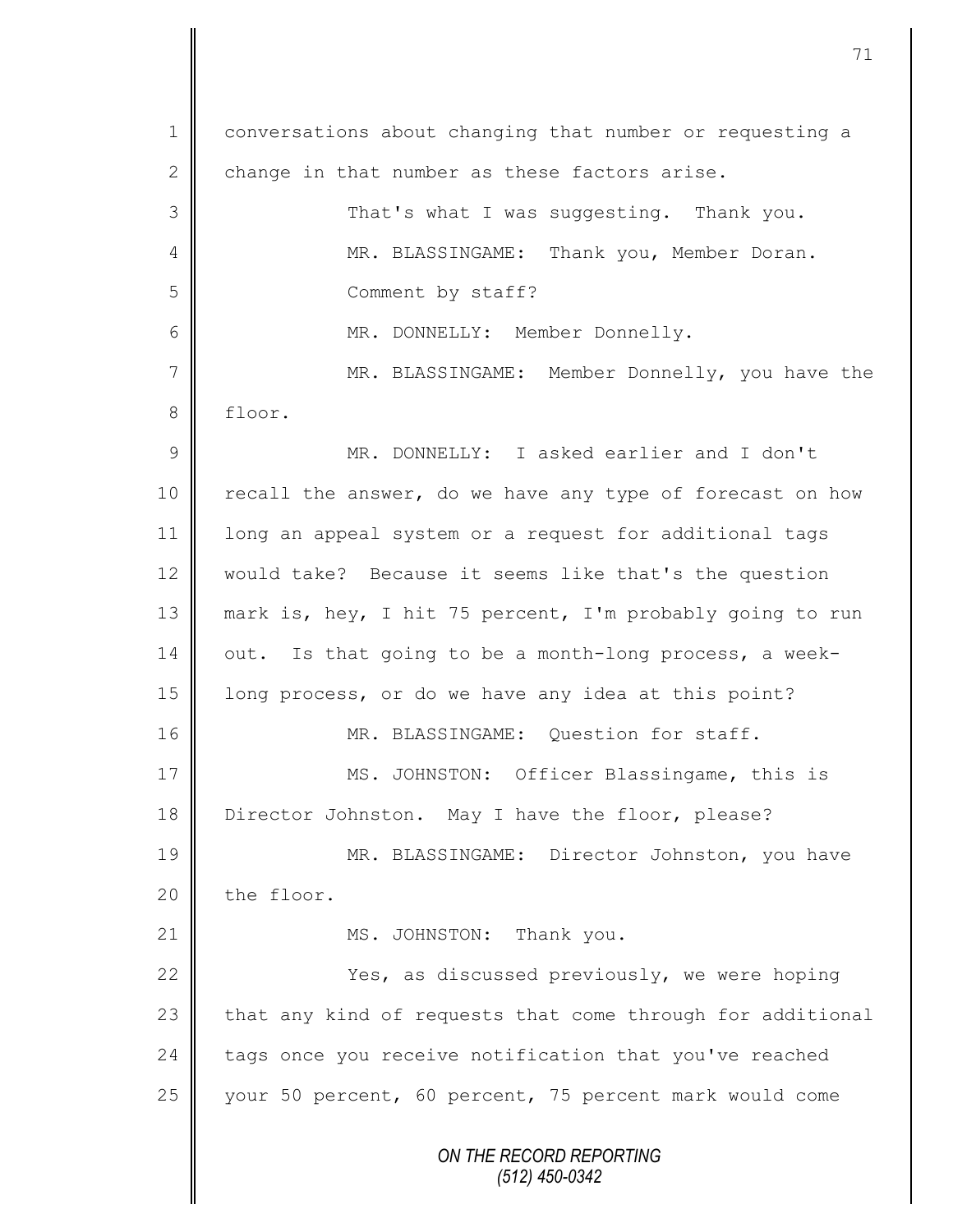1 | through the department and would be reviewed as it would 2  $\parallel$  be an application for a renewal application. We would  $3 \parallel$  look at the request and then pull the information, and 4 then possibly, depending on what we decide the process 5 will be, maybe request sales information from that dealer, 6 and hopefully it would be within a days' turnaround, not a 7 month.

8 || Cf course, if there is some questionable  $9 \parallel$  activity that's noted, and say that the request is denied, 10 | that would most likely be going into the fraudulent dealer 11 area which then that would not usually happen with someone 12 | who is legitimately doing business as a dealer.

13 || MR. DONNELLY: Member Donnelly. 14 MR. BLASSINGAME: Member Donnelly, you have the 15 floor.

16 MR. DONNELLY: I'm under the impression that 17 the greater majority of independent dealers sell very few 18 cars, really like 90 percent, I think, sell less than 20 19 cars a month, I think, something that I've heard. So 20 we're really talking about if I'm that dealer and I'm 21 Selling 30 cars a month and I'm going to hit my 75 percent 22  $\parallel$  threshold, I probably would be just requesting another 23 access to maybe 60 or 70 or something like that, as 24  $\parallel$  opposed to somebody coming in and saying, hey, I need  $25 \parallel 1,000.$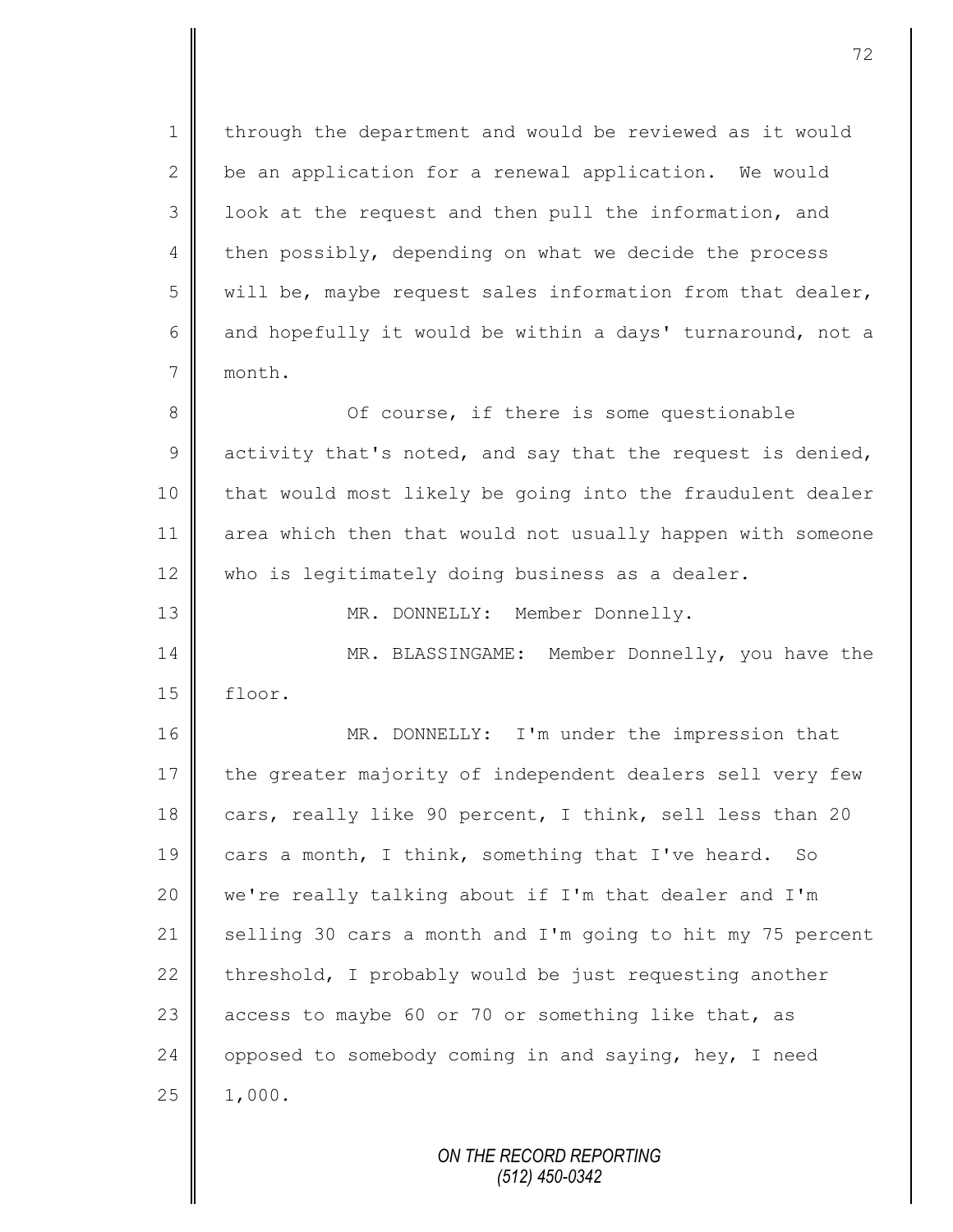1 || I feel like it would be pretty obvious if 2 somebody was a bad actor that's a small independent, and  $3 \parallel$  as best I can tell, it's the independent license that we 4 really need to curb here. I mean, if you take my scenario 5 and I'm selling 30 and I feel like I need to request 60 6 more because it's October and I'm about to run out, do you 7 think that's a pretty quick transaction in that scenario, 8 and if I provided VIT forms would that work? I'm just  $9$  trying to get a visual here. 10 MR. BLASSINGAME: Thank you, Member Donnelly. 11 Staff? 12 MS. JOHNSTON: Officer Blassingame, this is 13 Director Johnston. May I have the floor? 14 | MR. BLASSINGAME: Director Johnston, you have  $15$  the floor. 16 MS. JOHNSTON: Thank you very much. 17 **Number 17** Yes, we anticipate the process to be a quick 18 process. We don't want to cause any burden on the dealer 19 || or staff. We want to make sure we have a simple process 20 that we can review the documentation and then approve 21 | additional tags for that dealer, and that would be  $22$  approved in the system and once the approval is reviewed 23  $\parallel$  and granted, it would be instantaneous. We are working 24 | with our IT department, of course, to get all of the IT  $25$  requirements set up for that.

*ON THE RECORD REPORTING (512) 450-0342*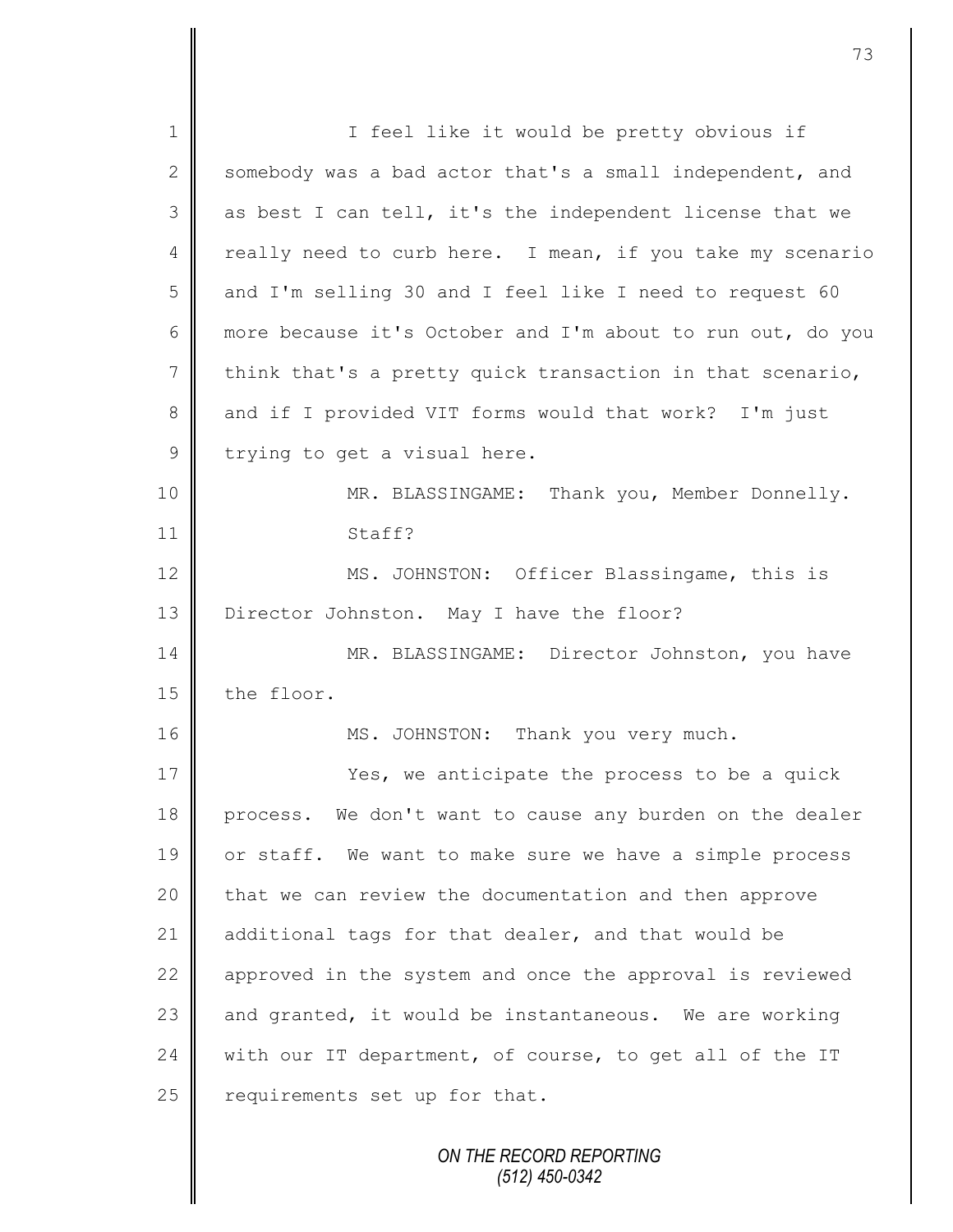|                | 74                                                         |
|----------------|------------------------------------------------------------|
|                |                                                            |
| 1              | MR. DONNELLY: Member Donnelly. Member                      |
| $\mathbf{2}$   | Donnelly, you have the floor.                              |
| 3              | MR. DONNELLY: Is it possible that the eTAG                 |
| 4              | system could be made robust enough to where the            |
| 5              | notification -- I think I heard somebody say the           |
| 6              | notification would come up on eTAG but it could provide a  |
| $\overline{7}$ | button that would allow us to do an upload, do an          |
| 8              | electronic request and upload supporting documents so that |
| $\mathcal{G}$  | it just becomes an electronic scenario?                    |
| 10             | MR. BLASSINGAME: Thank you, Member Donnelly.               |
| 11             | MS. JOHNSTON: Officer Blassingame, this is                 |
| 12             | Director Johnston. May I have the floor, please?           |
| 13             | MR. BLASSINGAME: Director Johnston, you have               |
| 14             | the floor.                                                 |
| 15             | MS. JOHNSTON: Thank you.                                   |
| 16             | Yes, we're looking to connect this through the             |
| 17             | eLICENSING system and where it will be speaking to the     |
| 18             | webDEALER system. This is what IT is researching at the    |
| 19             | time. So we are hoping that the request would be done      |
| 20             | through eLICENSING, just as you would submit your renewal  |
| 21             | application, and you would be able to upload the           |
| 22             | documentation to the division; it would be reviewed        |
| 23             | through your eLICENSING account.                           |
| 24             | MR. DONNELLY: Member Donnelly.                             |
| 25             | MR. BLASSINGAME: Member Donnelly, you have the             |
|                | ON THE RECORD REPORTING<br>$(512)$ 450-0342                |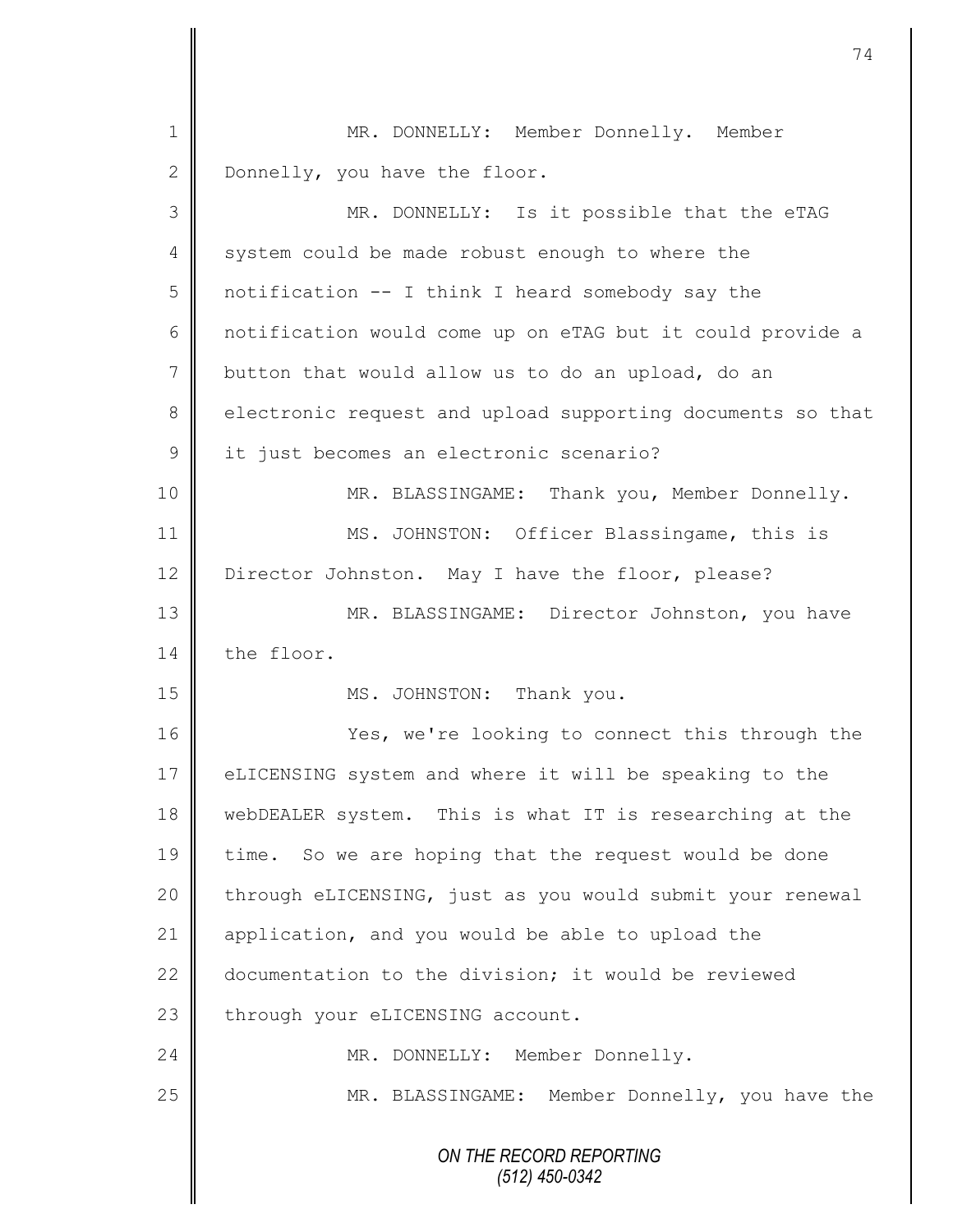floor.

| $\mathbf{2}$   | MR. DONNELLY: Asking other dealers and                     |
|----------------|------------------------------------------------------------|
| $\mathcal{S}$  | explaining to people what the issue is -- in fact, I had a |
| 4              | repo quy said that he pulled a car and the car had a paper |
| 5              | tag on it and the lady that he pulled the car said she     |
| 6              | paid 30 bucks for it and she thought it came out of a      |
| $\overline{7}$ | foreign country, I think he said Iran or something like    |
| 8              | that.                                                      |
| $\mathcal{G}$  | Given what you just laid out, Director                     |
| 10             | Johnston, I would say most of the dealers I talked to said |
| 11             | last year's sales plus 10 percent, last year's sales plus  |
| 12             | 20 percent. I favor the 20 percent basically until the IT  |
| 13             | gets tested and we can get a good cycle on how long it     |
| 14             | takes to get a request. My guess is VIT plus 20 percent,   |
| 15             | you're probably not going to have a whole lot of requests  |
| 16             | anyway.                                                    |
| 17             | But in that situation, considering most                    |
| 18             | independent dealers sell less than 20 a month or 30 a      |
| 19             | month, whatever number you want to put on it, that seems   |
| 20             | like it's pretty much going to put these guys out of       |
| 21             | business that are selling these tags, other than the fact  |
| 22             | that they could apply for multiple dealership license,     |
| 23             | like we spoke in the last meeting. And then the next       |
| 24             | topic is, you know, do we allow fingerprinting or          |
| 25             | something like that.                                       |

*ON THE RECORD REPORTING (512) 450-0342*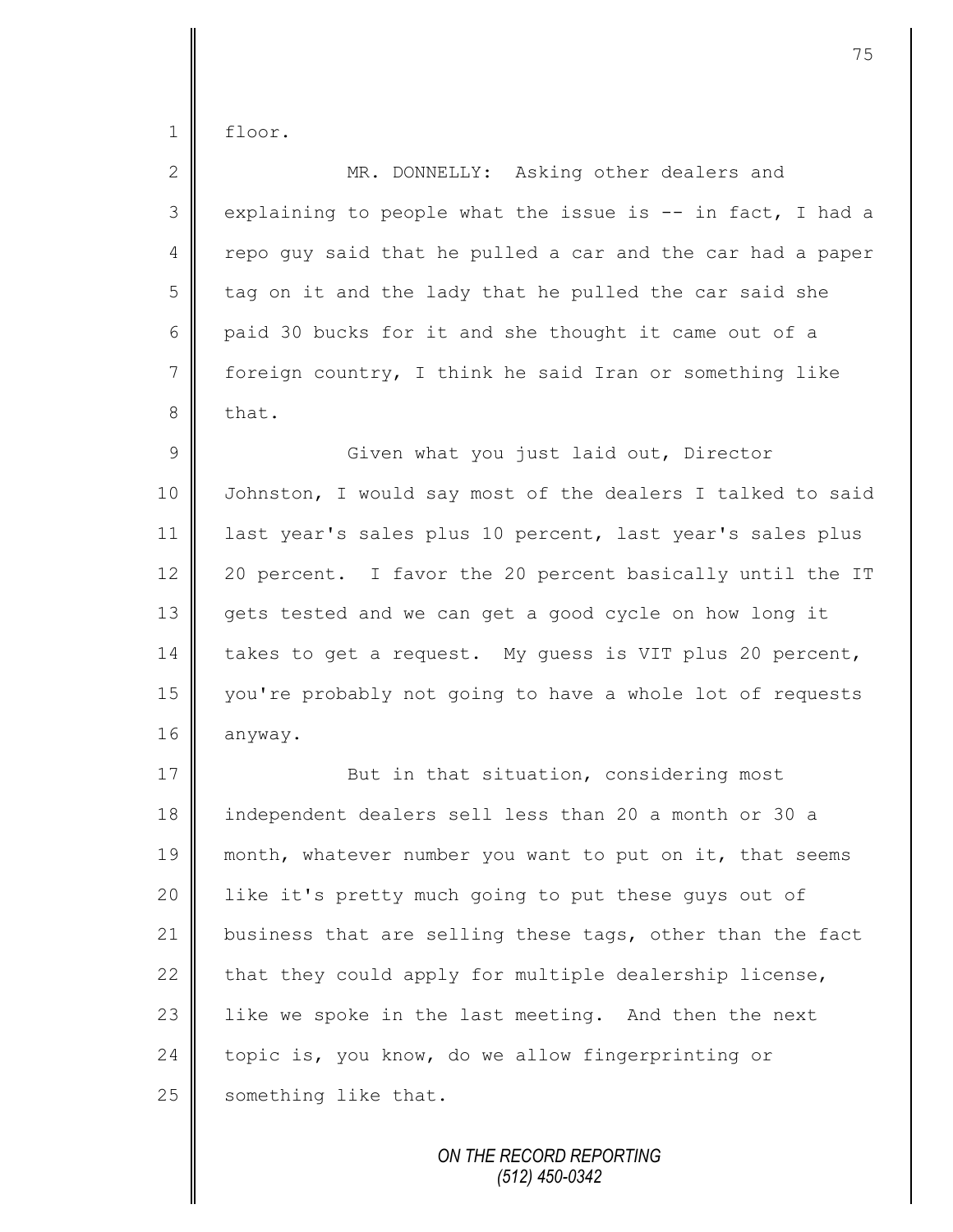| $\mathbf 1$    | But it seems to me today VIT plus 20 percent               |
|----------------|------------------------------------------------------------|
| $\mathbf{2}$   | with an appeal system that allows you to submit proof of   |
| 3              | higher sales and a week's turnaround is something that I   |
| $\overline{4}$ | feel would be a solution.                                  |
| 5              | MR. BLASSINGAME: Thank you, Member Donnelly.               |
| 6              | Staff?                                                     |
| $\overline{7}$ | MS. JOHNSTON: Officer Blassingame, this is                 |
| $8\,$          | Director Johnston. May I have the floor?                   |
| $\overline{9}$ | MR. BLASSINGAME: Member Johnston, you have the             |
| 10             | floor.                                                     |
| 11             | MR. DONNELLY: Thank you, Member Donnelly.                  |
| 12             | Yes, I think that would be a fair assumption process by    |
| 13             | cutting off the new dealers where it seems to be the       |
| 14             | biggest problem or limiting their initial tag use, and     |
| 15             | making sure we have a speedy process for those established |
| 16             | dealers who might need to request more tags and are doing  |
| 17             | well in business. I think that's everyone's goal here is   |
| 18             | to ensure that they can request additional tags by         |
| 19             | providing us with the appropriate sales documentation and  |
| 20             | also providing a buffer in sales to anticipate growth.     |
| 21             | And so that's our goal here and that's why we              |
| 22             | appreciate the feedback from the committee members.        |
| 23             | MR. DONNELLY: Member Donnelly. Sorry.                      |
| 24             | MR. BLASSINGAME: Member Donnelly, go ahead,                |
| 25             | you have the floor.                                        |
|                | ON THE RECORD REPORTING                                    |

 $\mathbf l$ ∥

 $\mathsf{I}$ 

*(512) 450-0342*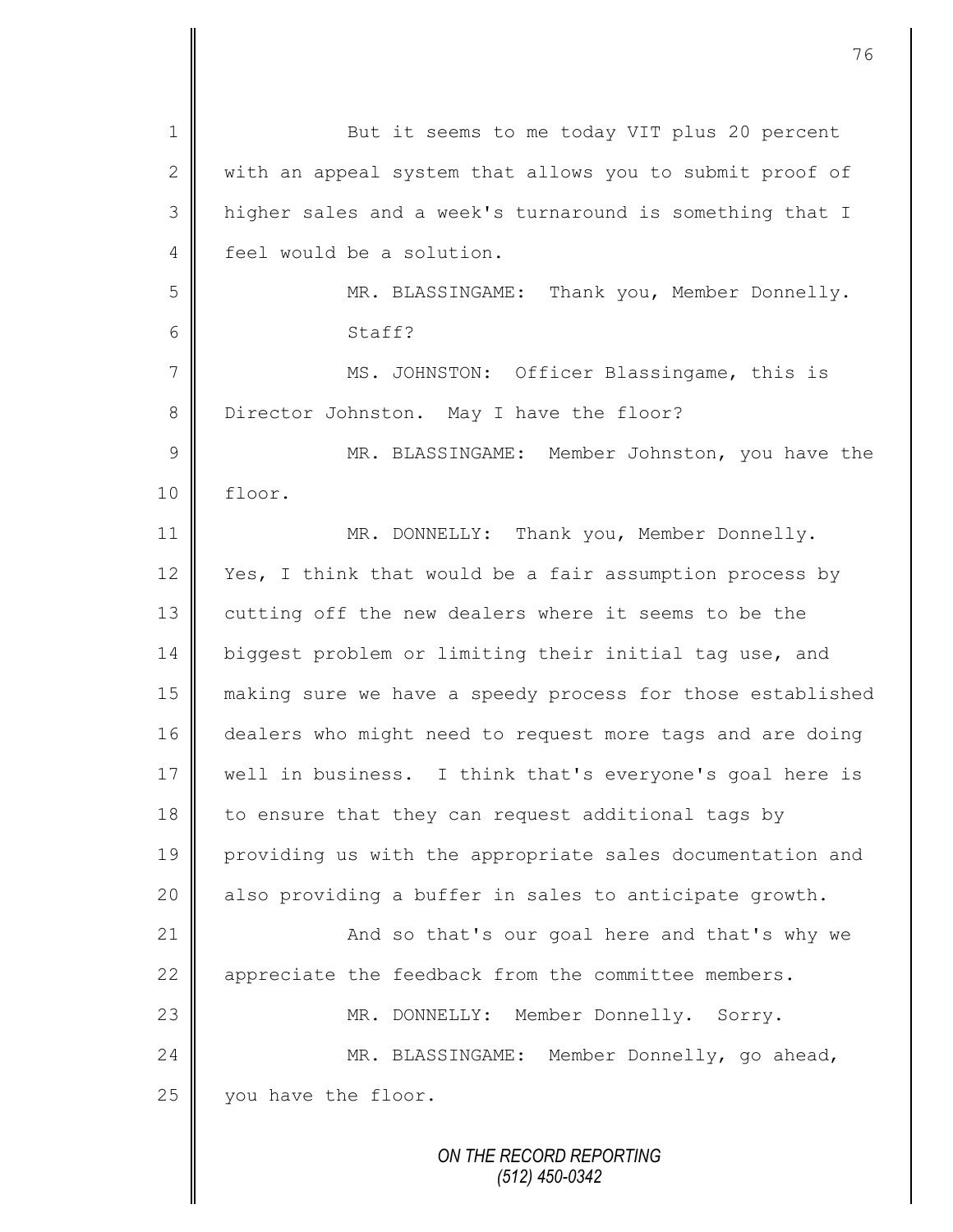*ON THE RECORD REPORTING* 1 || MR. DONNELLY: So once again going back to the 2 fact that the overwhelming majority of independent dealers  $3 \parallel$  are going to probably sell less than 300 cars in a year, 4 it seems to me that that would be a good starting point  $5 \parallel$  for a new dealer for independents and a new dealer. Now, 6 there's always going to be the exception, but I don't  $7 \parallel$  think we want to manage by the exception, we want to 8 manage by the norm.  $9 \parallel$  and if there's an appeal process that goes, 10 hey, you know, 300 is the automatic, you'll need to get in 11 touch with somebody and provide documentation while you'll 12 need more than that because you're opening up a CarMax 13 | location or something like that. But it seems to me the 14 sooner we could we just put an arbitrary number in there 15 and allow the appeal process to work, the better off we'll 16  $\parallel$  all be. 17 | MR. BLASSINGAME: Thank you, Member Donnelly. 18 | Staff, any comment? 19 (No response.) 20 MR. BLASSINGAME: Okay. That moves us on to 21 agenda item 2.A. ii. Implementation of 3927 tag denial and 22  $\parallel$  maximum tag limits, and I'll turn it back over to staff. 23 || MR. BLASSINGAME: 24 | MS. BEAVER: This is Tracey Beaver, general 25 Counsel. May I have the floor?

*(512) 450-0342*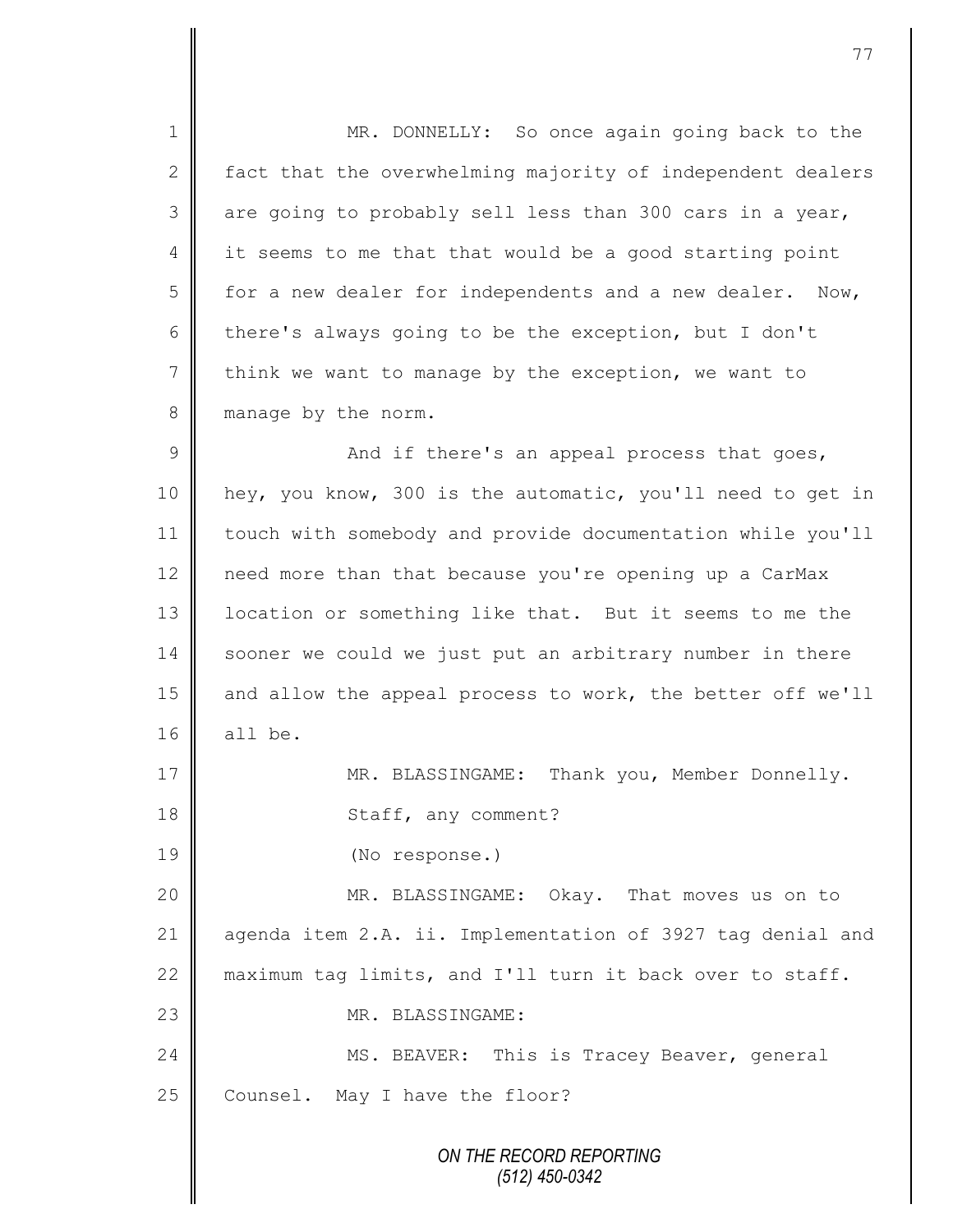|                | 78                                                         |
|----------------|------------------------------------------------------------|
| 1              | MR. BLASSINGAME: Re-identify.                              |
| $\mathbf{2}$   | MS. BEAVER: This is Tracey Beaver, general                 |
| 3              | counsel of the Texas Department of Motor Vehicles. May I   |
| 4              | have the floor?                                            |
| 5              | MR. BLASSINGAME: Yes, ma'am.                               |
| 6              | MS. BEAVER: Thank you.                                     |
| $\overline{7}$ | I just wanted to mention that the agenda item              |
| 8              | up for discussion now is very similar to the previous      |
| $\mathcal{G}$  | agenda item, and if members do have any additional         |
| 10             | recommendations or discussion that they would like to make |
| 11             | regarding either of these agenda items, they're welcome to |
| 12             | do so at any time, and we welcome this input so that we    |
| 13             | can consider this in our rulemaking process.               |
| 14             | Thank you.                                                 |
| 15             | MR. BLASSINGAME: Thank you, ma'am.                         |
| 16             | I have a call-in from outside caller 8 asking              |
| 17             | for the floor.                                             |
| 18             | (No response.)                                             |
| 19             | MR. BLASSINGAME: Okay. Moving right along,                 |
| 20             | though, that will take us to the committee discussion or   |
| 21             | the committee discuss the implementation of House Bill     |
| 22             | I will now entertain a motion -- I'm sorry, I'm<br>3927.   |
| 23             | lost for a second.                                         |
| 24             | MR. RICHARDS: Officer Blassingame, David                   |
| 25             | Richards. May I have the floor, please?                    |
|                | ON THE RECORD REPORTING<br>$(512)$ 450-0342                |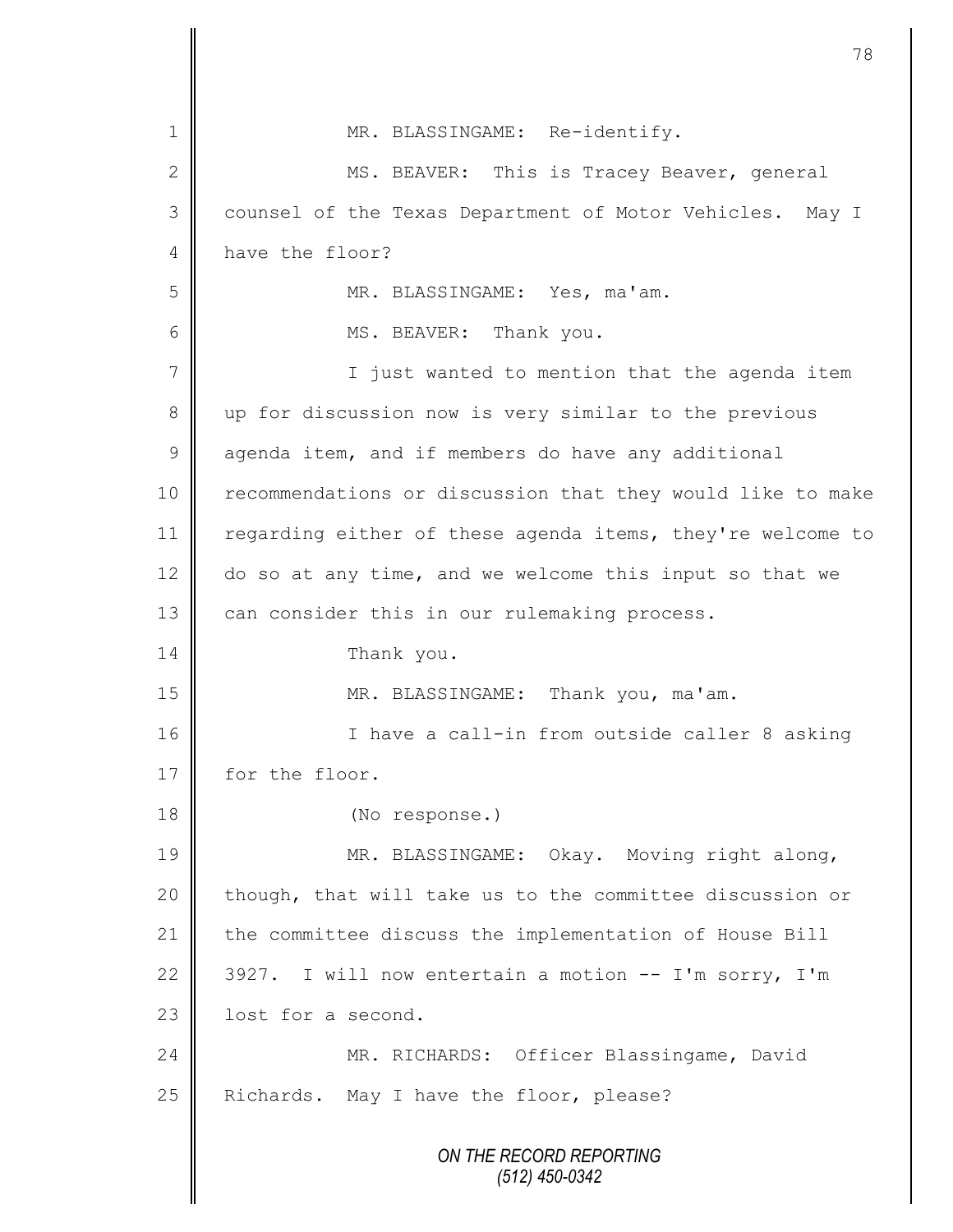*ON THE RECORD REPORTING (512) 450-0342* 1 || MR. BLASSINGAME: Sorry, David Richards. 2 MR. RICHARDS: Yes. Thank you. 3 || We wanted the members to complete their 4 discussion on this item and have that take place first, 5 and I don't know if we've finished the discussion yet or  $6 \parallel$  not. So if you could call on the members to see if  $7 \parallel$  they're completed with that. 8 || MR. BLASSINGAME: All right, I'll do that. Any 9 member wish to comment on the discussion that has taken 10 | place so far? 11 || MR. BRADBURN: Member Bradburn. 12 MR. BLASSINGAME: Member Bradburn, you have the 13 floor. 14 MR. BRADBURN: Thank you. 15 || I just find it imperative that we do move this 16  $\parallel$  forward today so that it goes to the next board meeting. 17 One, with the number of tags, I think we should be 18 generous there, and allowing DMV to immediately turn off 19 access when they identify the criminals that are selling  $20$  | the tags. 21 || If we put this off now it's going to take 22  $\parallel$  several additional months and it's going to continue.  $23$  Thank you. 24 MR. BLASSINGAME: Thank you, Member 25 | Blassingame.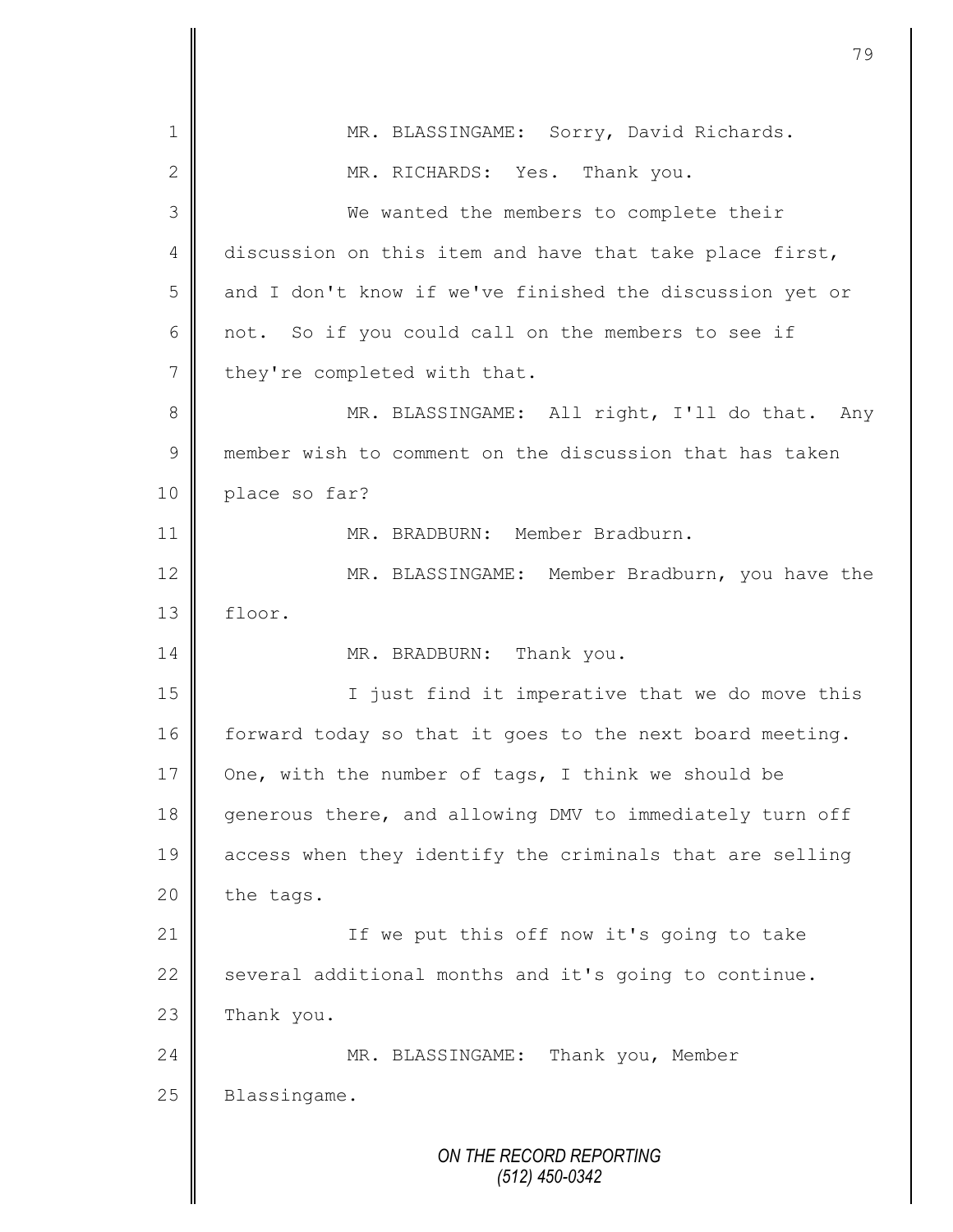*ON THE RECORD REPORTING (512) 450-0342* 1 || Any other comment? 2 MR. DONNELLY: Member Donnelly. 3 MR. BLASSINGAME: Member Donnelly, you have the  $4$  floor. 5 || MR. DONNELLY: As an independent dealer, I'm 6 Tight there with Mr. Bradburn. Talking about this, doing  $7 \parallel$  research, being enlightened of this, I really hope that we  $8 \parallel$  can come up with something today. 9 I don't know if that's the mission of the 10 advisory committee but I think the sooner the better. The 11 | more I know about this, the worse it is. 12 MR. BLASSINGAME: Thank you. 13 || Member Bradburn, any other comment? 14 MR. BRADBURN: No, I absolutely agree. And 15 again, this is not about the franchised dealers. On the 16 franchise side, we should be very, very generous not to 17 affect their business. 18 MR. BLASSINGAME: Any other comment? 19 || MR. DONNELLY: Member Donnelly. 20 MR. BLASSINGAME: Member Donnelly, you have the  $21$  | floor. 22 | MR. DONNELLY: Is it within the scope of this 23 meeting that we could just establish limits for the 24 independent dealer right now in the event that we're 25 unable to come to a decision for franchised, but rather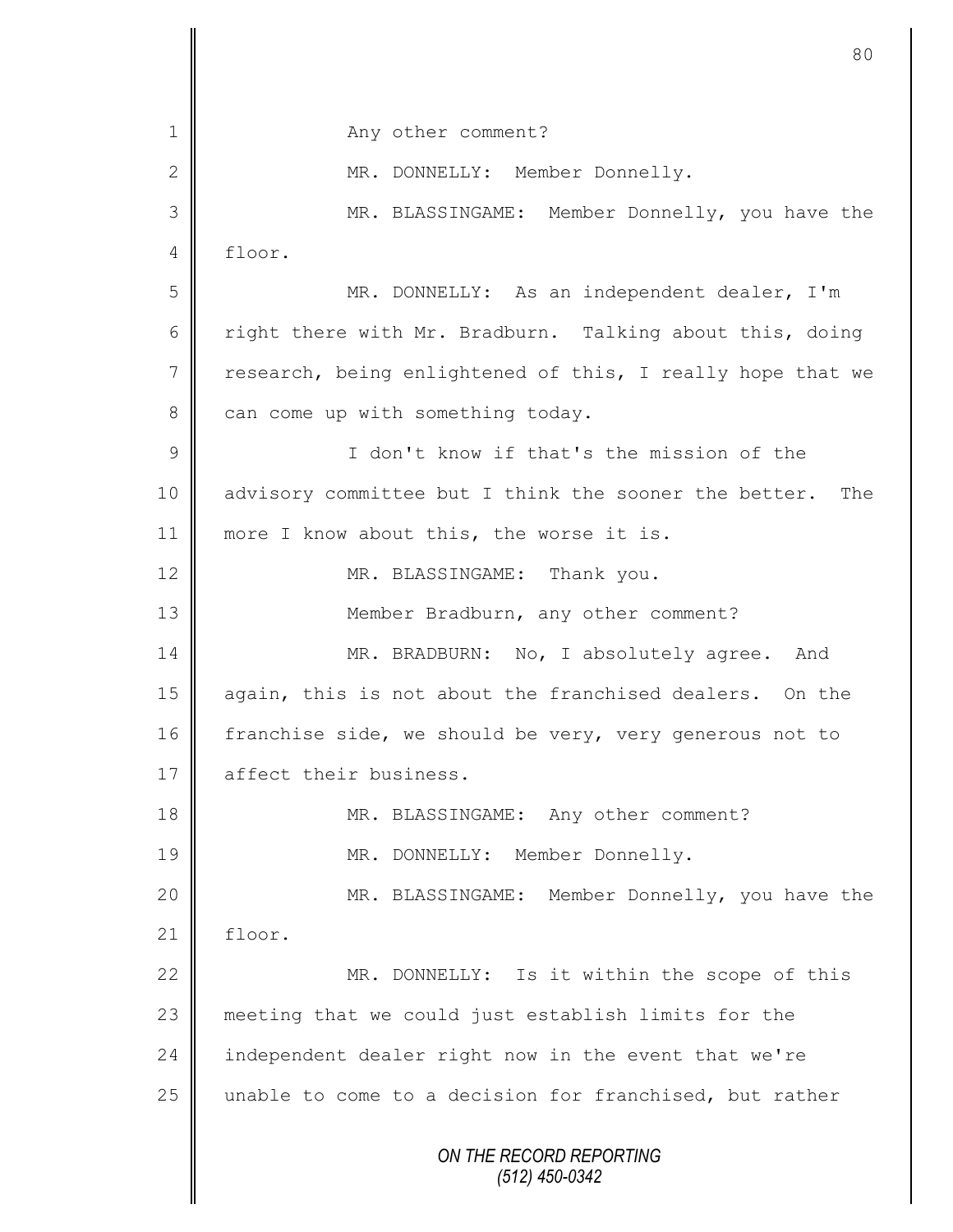*ON THE RECORD REPORTING (512) 450-0342* 1 come to a decision or a recommendation for the independent 2 dealer so that we can move that forward? Because that  $3 \parallel$  seems to be where the abuse is taking place through these 4 foreign affairs and such. 5 || MR. BLASSINGAME: Question for staff. 6 || MS. BEAVER: Tracey Beaver, general counsel. 7 May I have the floor? 8 || MR. BLASSINGAME: General Counsel Beaver, you 9 have the floor. 10 || MS. BEAVER: Thank you. 11 **Network** Yes, this committee is authorized to make a 12 | recommendation to staff to consider in the rulemaking 13 process. At this point we're in the early stages of the 14 Tulemaking process for a proposal to hopefully bring to 15 the board in October. If the committee would like to make 16 a formal recommendation, we welcome that. 17 || **I'd also like to just mention that all of the** 18 discussion, deliberation and recommendations that have 19 been made by members during this committee will also be 20 | considered. So a formal action is not required, but 21 | you're welcome to do so. 22 Thank you. 23 || MR. BLASSINGAME: Thank you. 24 | Any other comment from committee members? 25 MR. SRALLA: Member Sralla. May I have the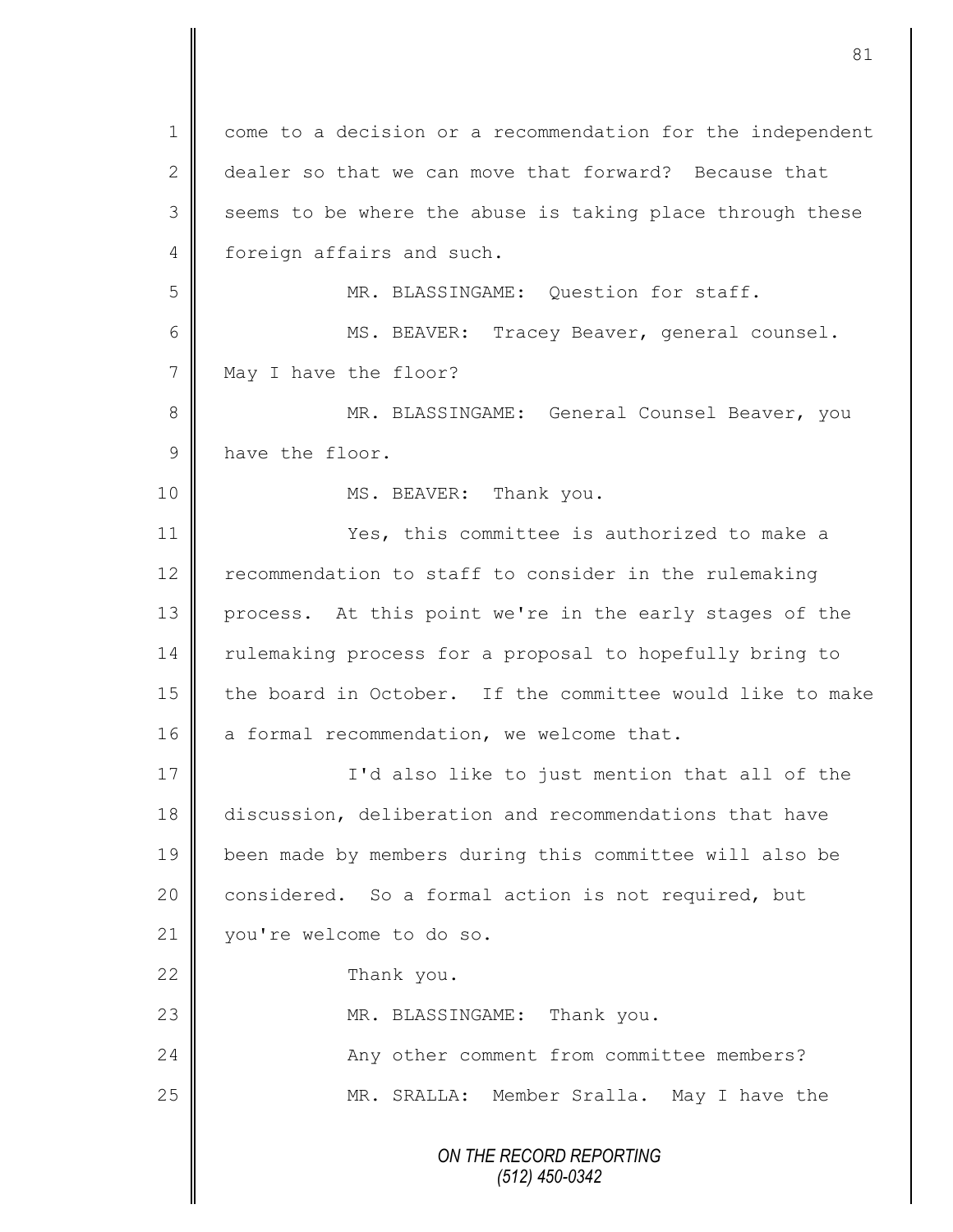*ON THE RECORD REPORTING (512) 450-0342*  $1 \parallel$  floor? 2 MR. BLASSINGAME: Member Sralla, you have the 3 floor. 4 MR. SRALLA: I don't know that we necessarily 5 need to come up with a number here in this committee. As 6 someone said, yes, the committee can come up with a 7 number, but I think staff has heard all the comments and 8 will take all the comments into consideration. But in the  $9 \parallel$  end I believe the ultimate decision will be made by the 10 | board and not this committee. 11 Thank you. 12 | MR. BLASSINGAME: Thank you, Member Sralla. 13 || MR. DONNELLY: Member Donnelly. 14 MR. BLASSINGAME: Member Donnelly, you have the 15 floor. 16 MR. DONNELLY: The question is if we do not 17 | have a formal recommendation today does the DMV have the 18 ability to move forward without a recommendation, or do 19 they need a formal recommendation from us? 20 MR. RICHARDS: Officer Blassingame, David 21 | Richards. May I have the floor, please? 22 MR. BLASSINGAME: David Richards, you have the  $23$   $\parallel$  floor. 24 MR. RICHARDS: I think there's been a lot of  $25$   $\parallel$  very good discussion and ideas and issues brought to the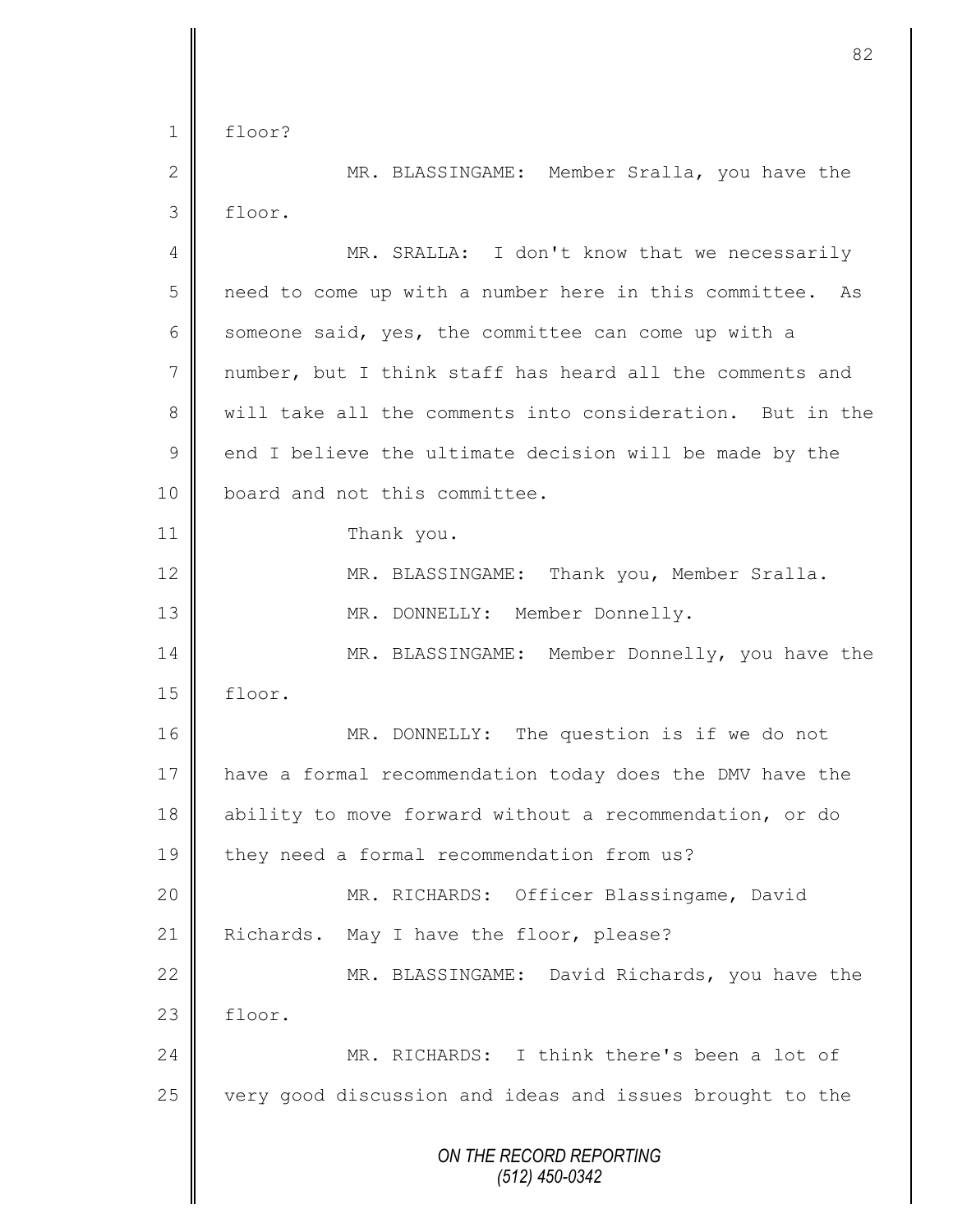*ON THE RECORD REPORTING (512) 450-0342* 1 | forefront for staff. To answer your question, Member 2 Donnelly, I don't think we need a formal recommendation. 3 I think we've got a lot of useful information in this good 4 discussion that we don't need any formal action, so I  $5 \parallel$  think we can move forward as is without a recommendation. 6 7 Thank you. 8 MR. BLASSINGAME: Any other comments from 9 members? 10 MR. PRATHER: Steve Prather. May I speak? 11 MR. BLASSINGAME: Member Prather, you have the 12 floor. 13 || MR. PRATHER: Thank you very much. 14 Someone mentioned earlier that 20 percent might 15 | be a good number for a boost from what historical sales 16 | have been. I'm not sure with all the supply chain 17 problems the manufacturers have had 20 percent is going to 18 be adequate for the new franchised dealers, so I would 19 hope that would come into consideration as we mentioned  $20$   $\parallel$  earlier. 21 **Another thing that came up today that also came** 22  $\parallel$  up last Thursday, and I somewhat supported it, was the 23 possibility of fingerprinting dealers. And as I've talked 24 to a few people, I have learned that the problem is not 25  $\parallel$  the fingerprinting; the problem with fingerprinting is it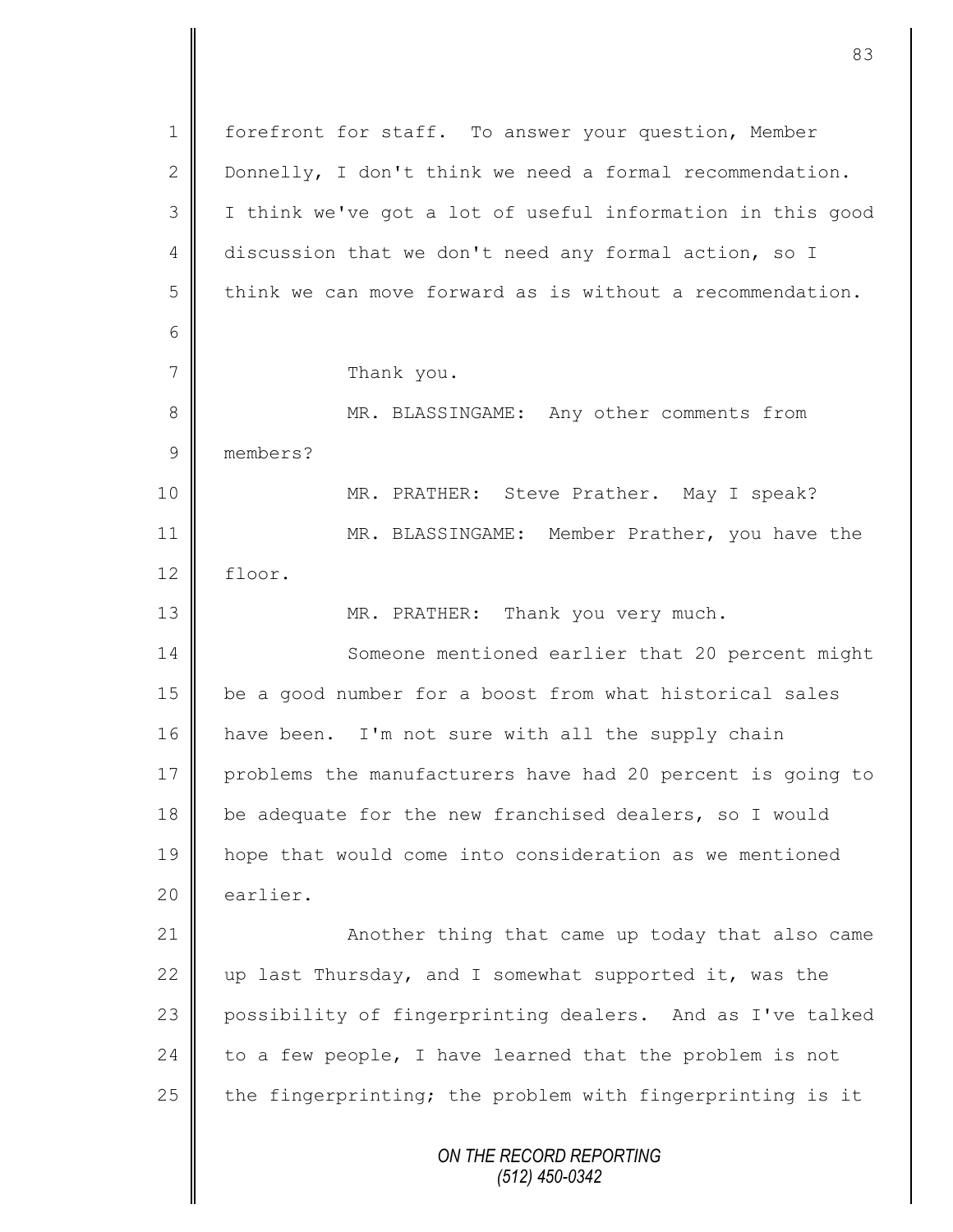1 goes through the FBI and that would delay the issuance of  $\parallel$  a license to some great degree.

| 3  | Now, many times new car dealers when they get              |
|----|------------------------------------------------------------|
| 4  | ready to sell their franchise, the public knows about it,  |
| 5  | the employees know about it. It's hard to keep your staff  |
| 6  | together until the new dealer comes into place, and        |
| 7  | anything that would delay that transaction from            |
| 8  | happening -- which the license does require you to wait -- |
| 9  | and if a fingerprinting delayed the license even further,  |
| 10 | which it most likely would, that would sure put a heavy    |
| 11 | burden on a new car dealer trying to sell out and a new    |
| 12 | car dealer trying to buy in, along with all the employees  |
| 13 | that would be negatively affected.                         |
| 14 | So before anybody were to consider putting a               |
| 15 | fingerprint requirement into the license application, I    |
| 16 | think you really need to think long and hard about that.   |
| 17 | But I just wanted to bring that up since we talked about   |
| 18 | it Thursday and then it was brought up again today.        |
| 19 | So thank you very much.                                    |
| 20 | MR. BLASSINGAME: Thank you, Member Prather.                |
| 21 | Any other comment from members?                            |
| 22 | Member Donnelly.<br>MR. DONNELLY:                          |
| 23 | MR. BLASSINGAME: Member Donnelly, you have the             |
| 24 | floor.                                                     |
| 25 | MR. DONNELLY: Question for, I guess, the                   |
|    | ON THE RECORD REPORTING<br>$(512)$ 450-0342                |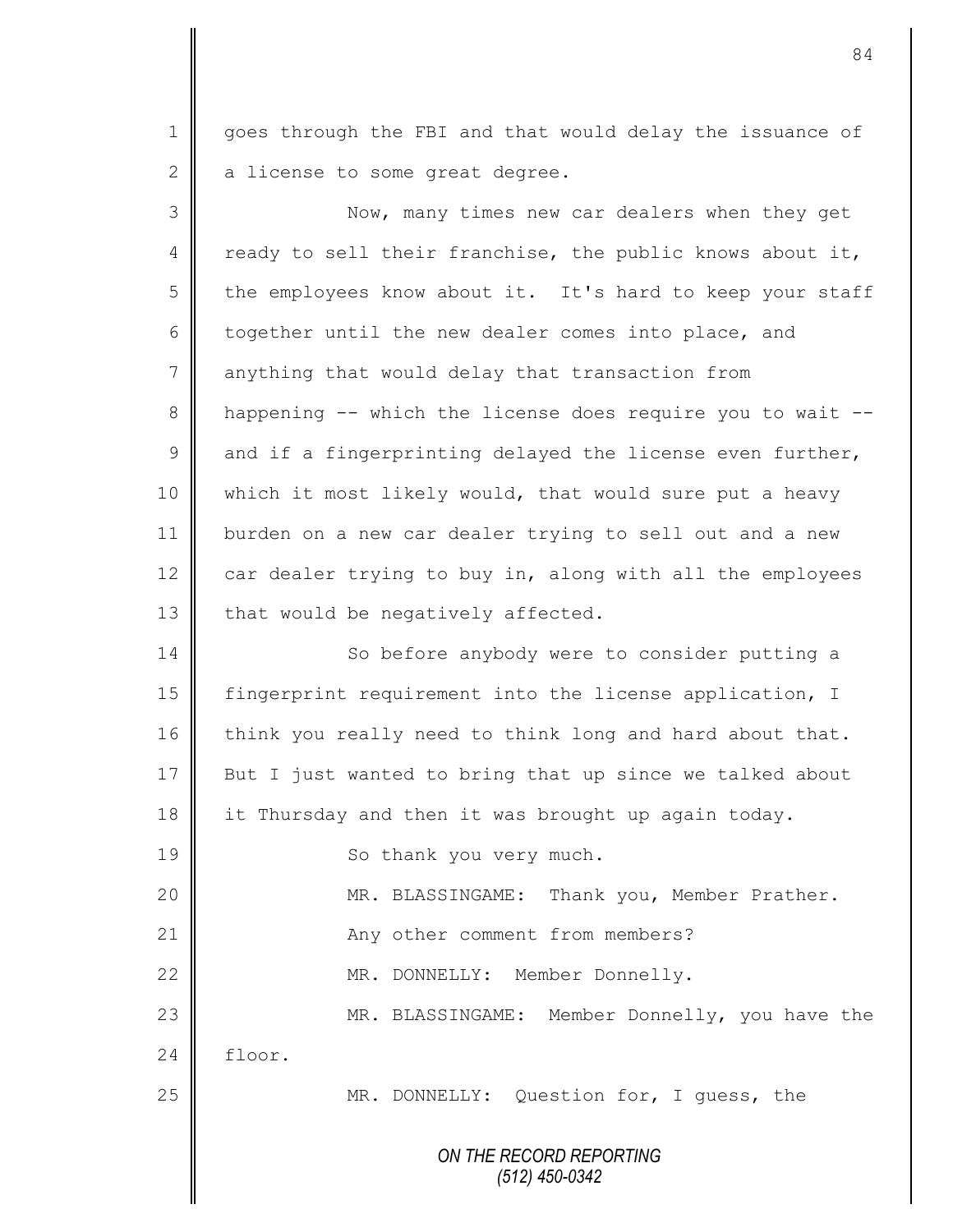| $\mathbf 1$    | counsel of the DMV. Is it possible to require              |
|----------------|------------------------------------------------------------|
| $\overline{2}$ | fingerprinting just for the independents? I am an          |
| 3              | independent dealer so I don't want people to think I'm     |
| 4              | here beating up on the independent dealer.                 |
| 5              | But is it possible to require fingerprinting               |
| 6              | for the independent dealer similar to the way we went      |
| 7              | through with our Triple-C license? Because I believe we    |
| $8\,$          | got approved and they said, Okay, you're approved, just go |
| $\mathcal{G}$  | down to IdentoGO and pay your money to get fingerprinting  |
| 10             | and then we'll issue your license.                         |
| 11             | Is it possible we could just isolate the                   |
| 12             | independent dealer to have to fingerprint?                 |
| 13             | MR. RICHARDS: Officer Blassingame --                       |
| 14             | MS. BEAVER: Tracey Beaver, general counsel.                |
| 15             | May I have the floor?                                      |
| 16             | MR. RICHARDS: Go ahead, Tracey.                            |
| 17             | General counsel, you have the<br>MR. BLASSINGAME:          |
| 18             | floor.                                                     |
| 19             | MS. BEAVER: Thank you.                                     |
| 20             | Thanks for that question. Yes, that is                     |
| 21             | something that the department will be looking at for       |
| 22             | future policy-making as far as licensing dealers. At this  |
| 23             | time the department doesn't have fingerprint authority, so |
| 24             | it would likely require a legislative recommendation in    |
| 25             | the future.                                                |
|                | ON THE RECORD REPORTING<br>$(512)$ 450-0342                |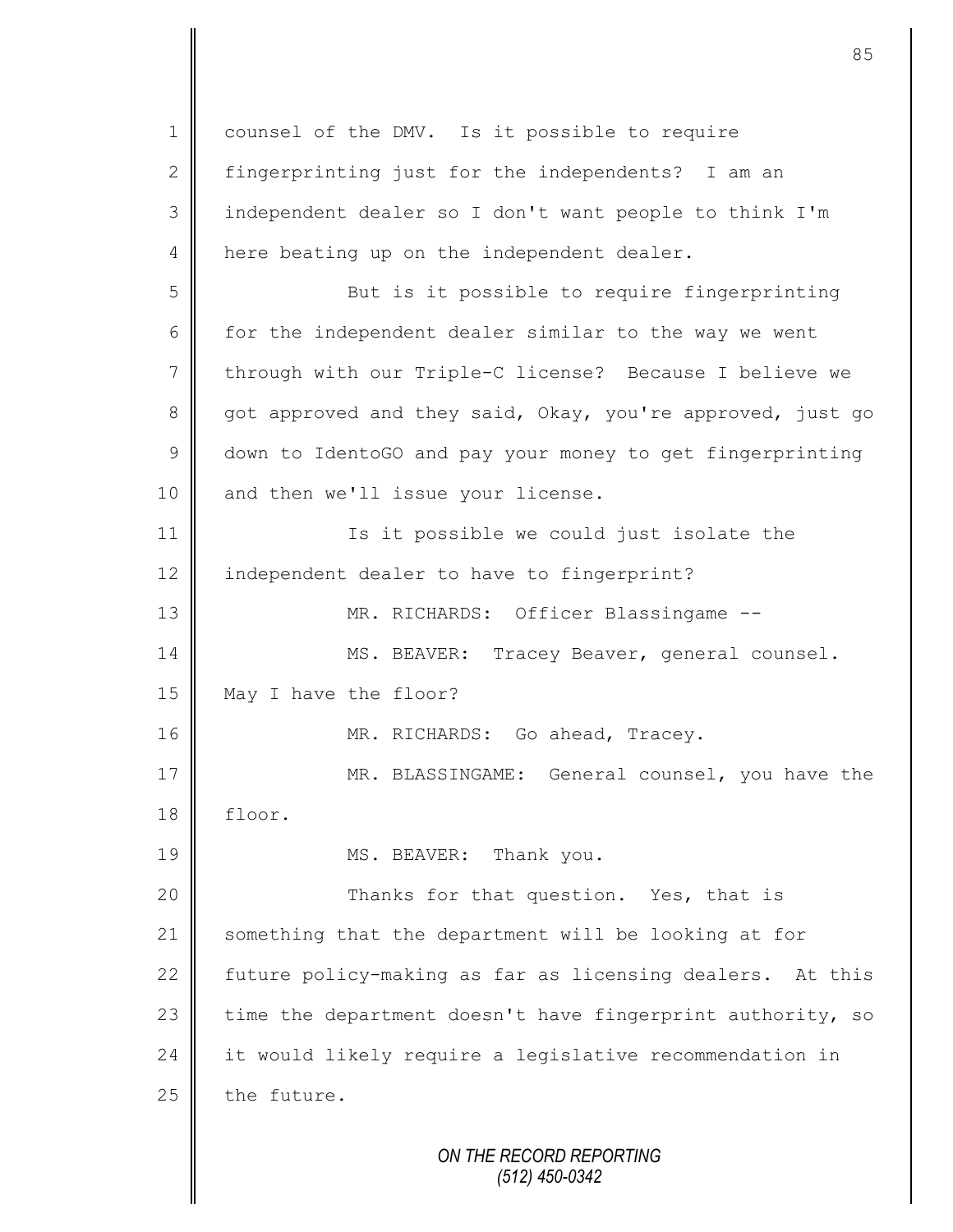*ON THE RECORD REPORTING (512) 450-0342* 1 || However, this committee will be tasked in the 2 future with helping the department look at items such as 3 dealer licensing. Right now at this time this committee 4 | is considering the temp tag limits and the temp tag denial 5 which does relate to dealer licensing, as we're discussing 6  $\parallel$  and y'all are deliberating different ideas for how to come 7 up with those metrics specifically for the temp tag cutoff 8 | in the database. 9 || But at this time the department is implementing 10 | this bill and we will be bringing those topics to the 11 | committee in the future, and we very much appreciate your 12 | input. 13 Thank you. 14 **MR. BLASSINGAME:** Thank you, General Counsel 15 | Beaver. 16 | Many other questions from the members or 17 comments? 18 MR. BRADBURN: Member Bradburn. 19 MR. BLASSINGAME: Member Bradburn, you have the 20 floor. 21 MR. BRADBURN: When it gets to the time, thank 22 vou, I would like to entertain a motion. I'm just not 23  $\parallel$  sure when the appropriate time is. 24 MR. BLASSINGAME: Is there any further comment  $25$   $\parallel$  from members having to do with this meeting?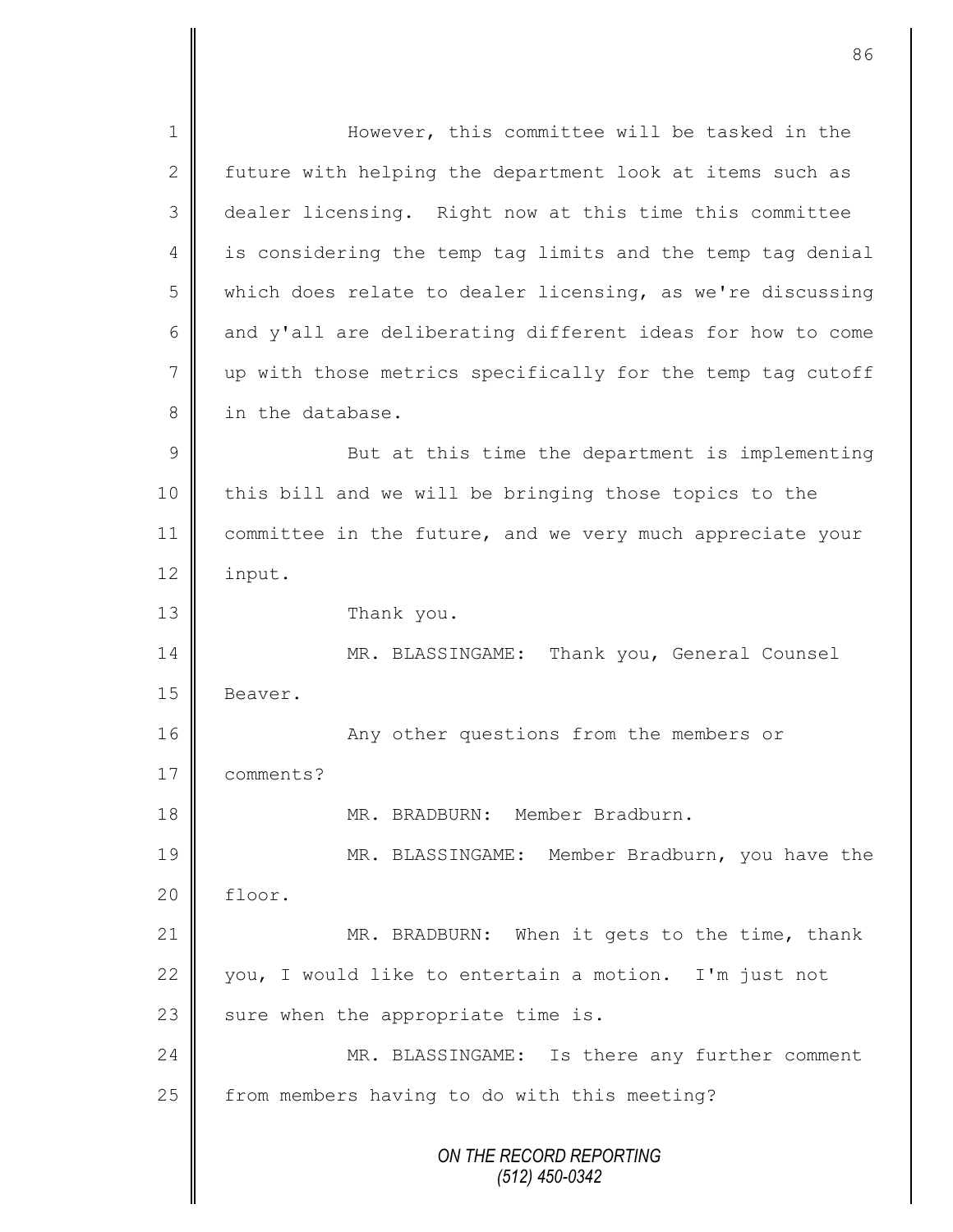*ON THE RECORD REPORTING (512) 450-0342* 1 || MR. RICHARDS: Officer Blassingame, David 2 Richards, for the record. May I have the floor, please? 3 MR. BLASSINGAME: David Richards, you may have 4 the floor. 5 MR. RICHARDS: Thank you, sir. 6 || I just want to confirm, it's my understanding 7 we had at least one, maybe two commenters that wanted to 8 speak on this agenda item. So I would ask the IT 9 department, do we have them on the line? 10 || I think one was Jose Escribano and the other 11 was David Kohler that wanted to speak on agenda 2.B. 12 MR. BLASSINGAME: Caller number 13, you have 13 the floor. Caller number 13, are you Escribano? Caller 14 | number 13, are you Kohler? 15 MR. KOHLER: I didn't know which caller was 13. 16 I'm sorry. Can everybody hear me okay? Hello? 17 || MR. BLASSINGAME: We can hear you. 18 MR. KOHLER: Okay. Thank you so much. David 19 || Kohler, Travis County Sheriff's Office. Again, I'm here 20 | representing myself. 21 | First, I want to thank Members Zak, Donnelly 22  $\parallel$  and Prather for your impressive questions that you've 23  $\parallel$  asked today. I wanted to take a minute to give you a 24 refresher of what the intent of 3927 was really about. 25 | Over the last several years, law enforcement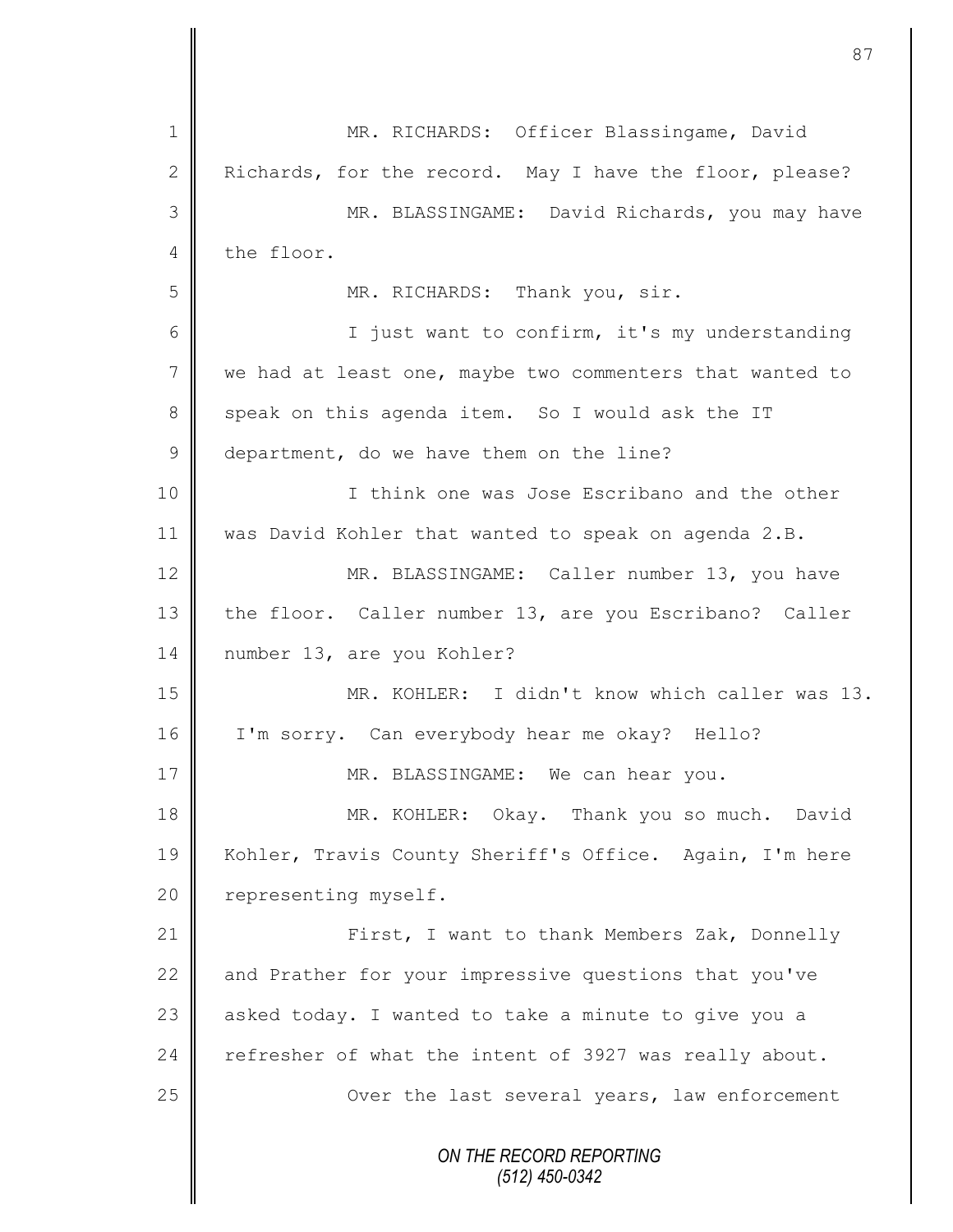1 criminal investigations have discovered fraudulent GDN 2  $\parallel$  holders that have been selling Texas buyer's tags, not 3 | only in Texas but across the United States. Just go log 4 | on to watch the New York mayor and police commissioner  $5 \parallel$  regarding the criminal activity of tags in their state.

6 When this information was brought to the  $7 \parallel$  attention of DMV, law enforcement began requesting they 8 turn off their eTAG access on the front-end, pending an  $9 \parallel$  emergency hearing, but that could not statutorily be done. 10 There were three codes in the Transportation Code that 11 were in conflict.

12  $\parallel$  3927 was filed by Representative Hefner to help 13 correct this. 3927 overwhelmingly passed the House and it 14 | wasn't until the bill reached the Senate Transportation 15 Committee that the euphoria of limiting tags or allowing 16 an acceptable number of tags was added to the bill. My 17 figures are about a month behind, but since January 2018 18 there have been an estimated 1.8 million Texas buyer's 19 tags that have been fraudulently sold. That's a minimum 20  $\parallel$  of a \$180 million profit to the criminal enterprise that 21 | will never go to the local tax office.

22 | Theave you with this example. Member Zak, you  $23$  asked about numbers. Last week alone while y'all sat in 24 committee between 9:00 a.m. and 12:00 p.m., there were two 25  $\parallel$  criminal dealers that sold an estimated 769 tags in three

> *ON THE RECORD REPORTING (512) 450-0342*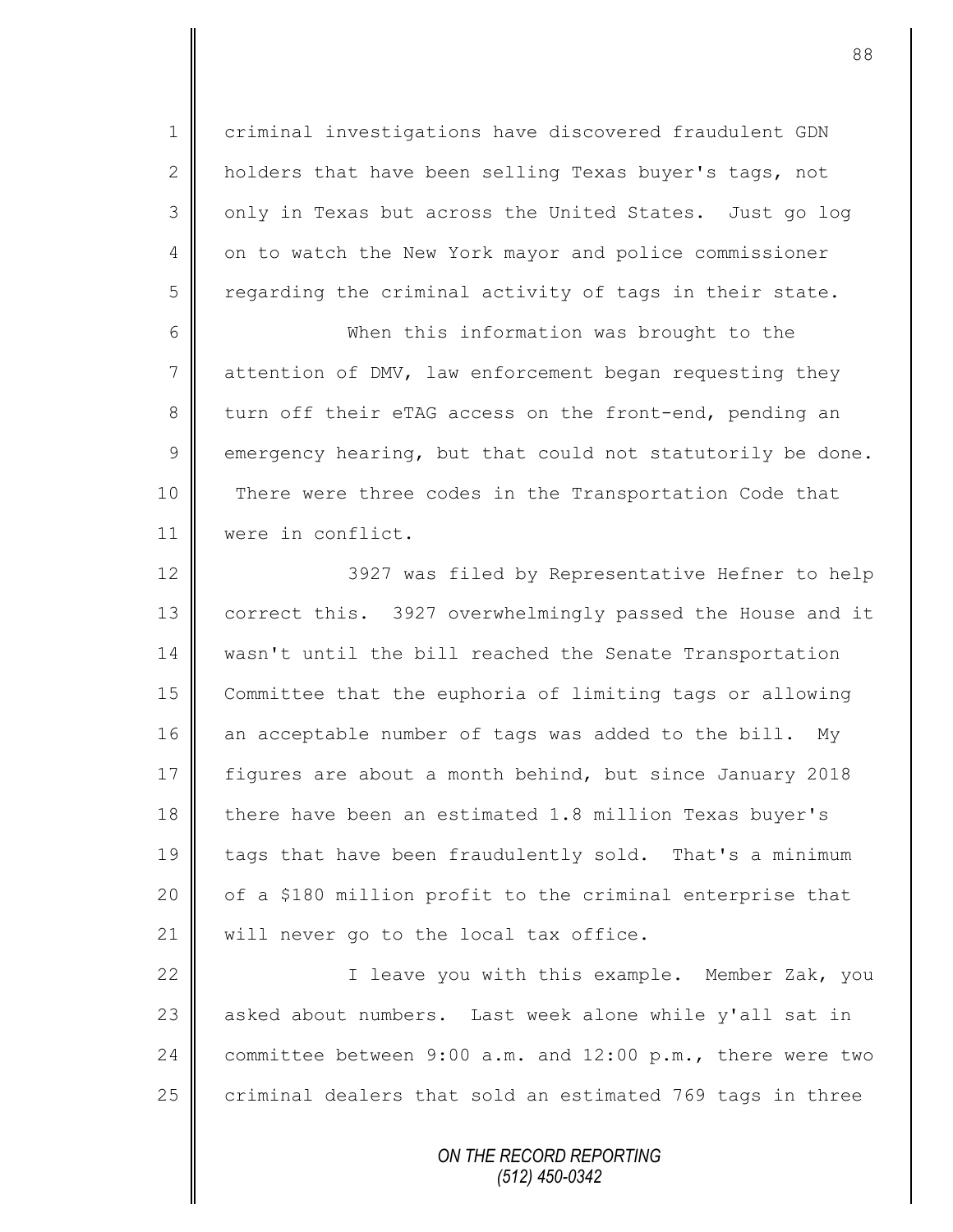*ON THE RECORD REPORTING (512) 450-0342* 1 | hours. The one dealer that sold 18,000 tags last week 2 alone was granted their GDN on August 26. 3 **Please remember that 3927 is not about** 4 franchised dealers, and it's not about legitimate dealers,  $5 \parallel$  it's about giving DMV the authority to turn off an 6 didentified criminal dealer on the front-end, pending an 7 emergency hearing. My last challenge to you is, what is 8 an acceptable number of fraudulent tags that can be sold 9 And I appreciate your time and I'm open for any 10 | questions and I'll try my best to answer. 11 **MR. BLASSINGAME:** Do the members have any 12 questions? 13 MR. ZAK: Officer Blassingame, may I have the  $14 \parallel$  floor? 15 NR. BLASSINGAME: Yes. 16 MR. ZAK: This is Member Zak. 17 **I** I wanted to make one clarification from Member 18 Donnelly and Member Prather from earlier. I do know of 19 some dealers who as a new dealer started out selling on 20 || average around 50 vehicles a month, so I do know of some 21 dealers who have done that. 22  $\parallel$  I think probably what could be an adequate tag 23 | limitation a month could be 100 tags for a new dealer, and 24 my suggestion would be that the new dealer would only be 25  $\parallel$  allowed to obtain 100 temporary tags per month, not their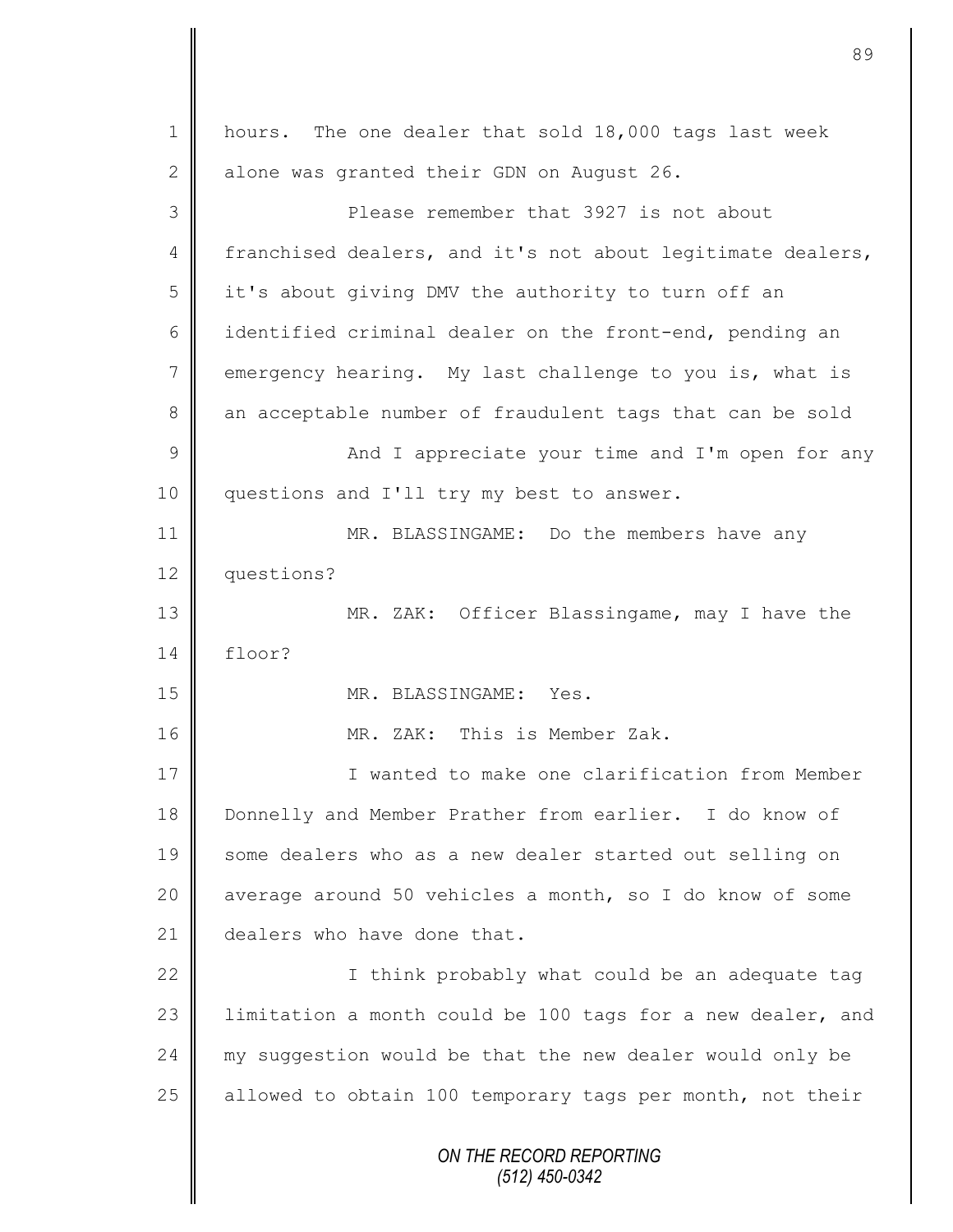*ON THE RECORD REPORTING (512) 450-0342* 1 annual quota in one month. If we can do that for a couple 2  $\parallel$  of months, two or three months, then we would certainly 3 || limit those who are trying to come in and defraud the 4 system if you limit to 100 tags per month, buyer's tags  $5 \parallel$  for the first several months. 6 || My only comment. Thank you. 7 MR. BLASSINGAME: Thank you, Member Zak. 8 || Any other comments? 9 || MR. RICHARDS: Officer Blassingame, David 10 | Richards. May I have the floor, please? 11 || MR. BLASSINGAME: You have the floor, Mr. 12 Richards. 13 MR. RICHARDS: Thank you. 14 | It's my understanding that Sgt. Jose Escribano 15 is calling in to this meeting. Sgt. Escribano, can you 16 | raise your hand so the meeting host can unmute you, 17 | please? 18 MR. MARTIN: Officer Blassingame, this is Jeff 19 Martin. I do have a question for Officer Kohler. 20 MR. BLASSINGAME: Member Martin, you have the 21  $\parallel$  floor. 22 MR. MARTIN: Thank you, Officer Kohler, and 23  $\parallel$  thank you for your testimony today. 24 My question is not the number of tags that a 25  $\parallel$  particular licensee may be issuing; my question is, have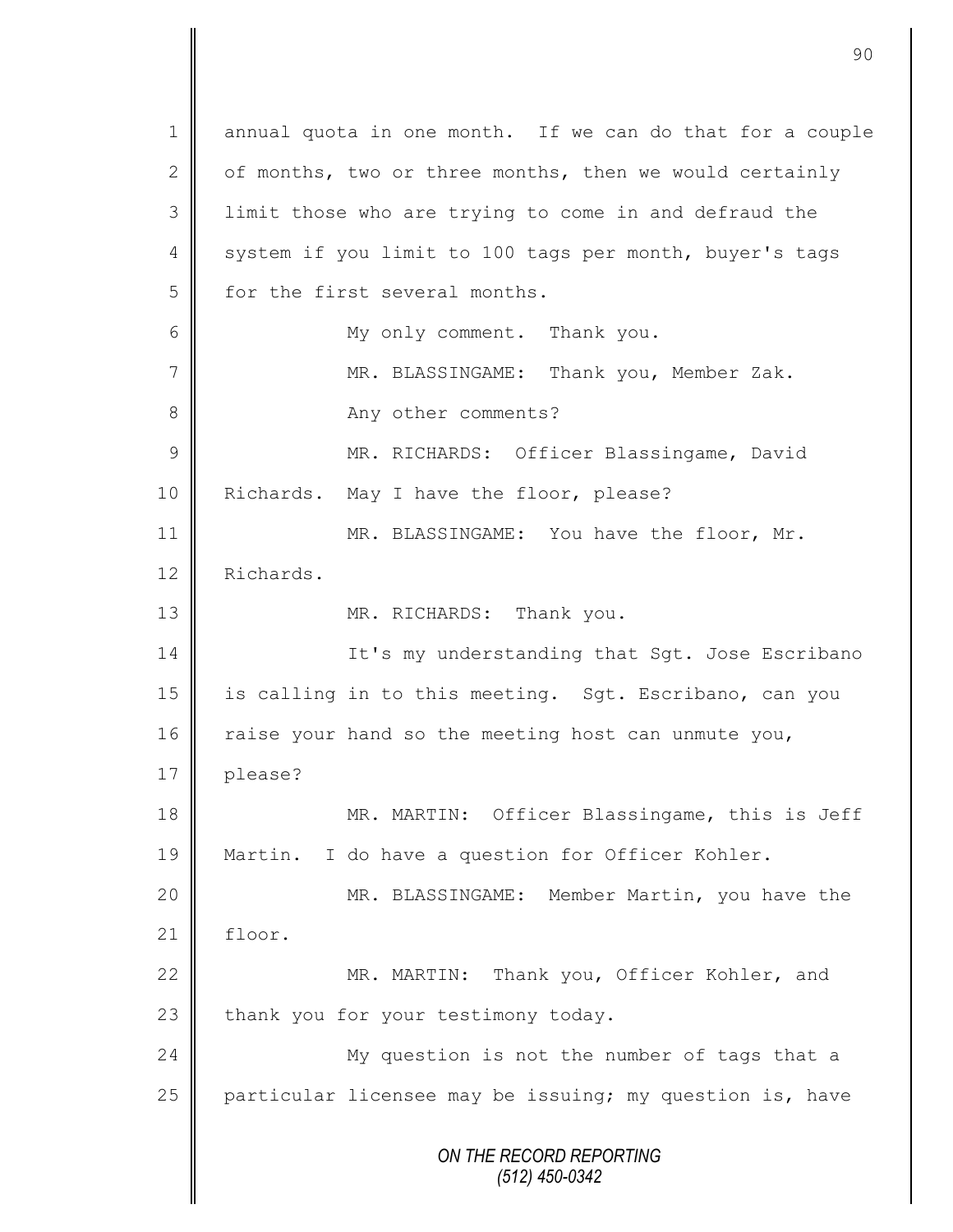*ON THE RECORD REPORTING (512) 450-0342* 1 || you all identified or can you speak to the number of 2 | licensees that we're talking about here, the individuals 3 who have received a license and who you all have 4 identified or believe are issuing fraudulent tags? Do you  $5$  have any idea what that number might be? 6 MR. KOHLER: David Kohler. 7 MR. BLASSINGAME: Officer Kohler, you have the 8 floor. 9 || MR. KOHLER: Yes, thank you so very much. 10 | Member Martin, great question. 11 | I don't have the exact number. I gave y'all an 12 example last Thursday: Kings Ranch Autoland, Texas Motor 13 Company, High Intensity of Houston, McKenna of Houston, 14 Jumping Cars Auto, Freeman Auto Sales. That's about seven 15  $\parallel$  or eight right now. I've got a list; I can give you the  $16$  rest of the list if you'd like the rest of them. 17 | SGT. ESCRIBANO: This is Sqt. Escribano. 18 || MR. BLASSINGAME: Yes, sir, Sergeant, you may 19 speak, you have the floor. 20 || SGT. ESCRIBANO: To answer that question it's 21 33. Whoever was asking the question of the dealers, I've 22 got it right in front of me. We can discuss that, but 23 that's not my comment. I just wanted to answer the 24 question. 25 | MR. MARTIN: Officer Blassingame, this is Jeff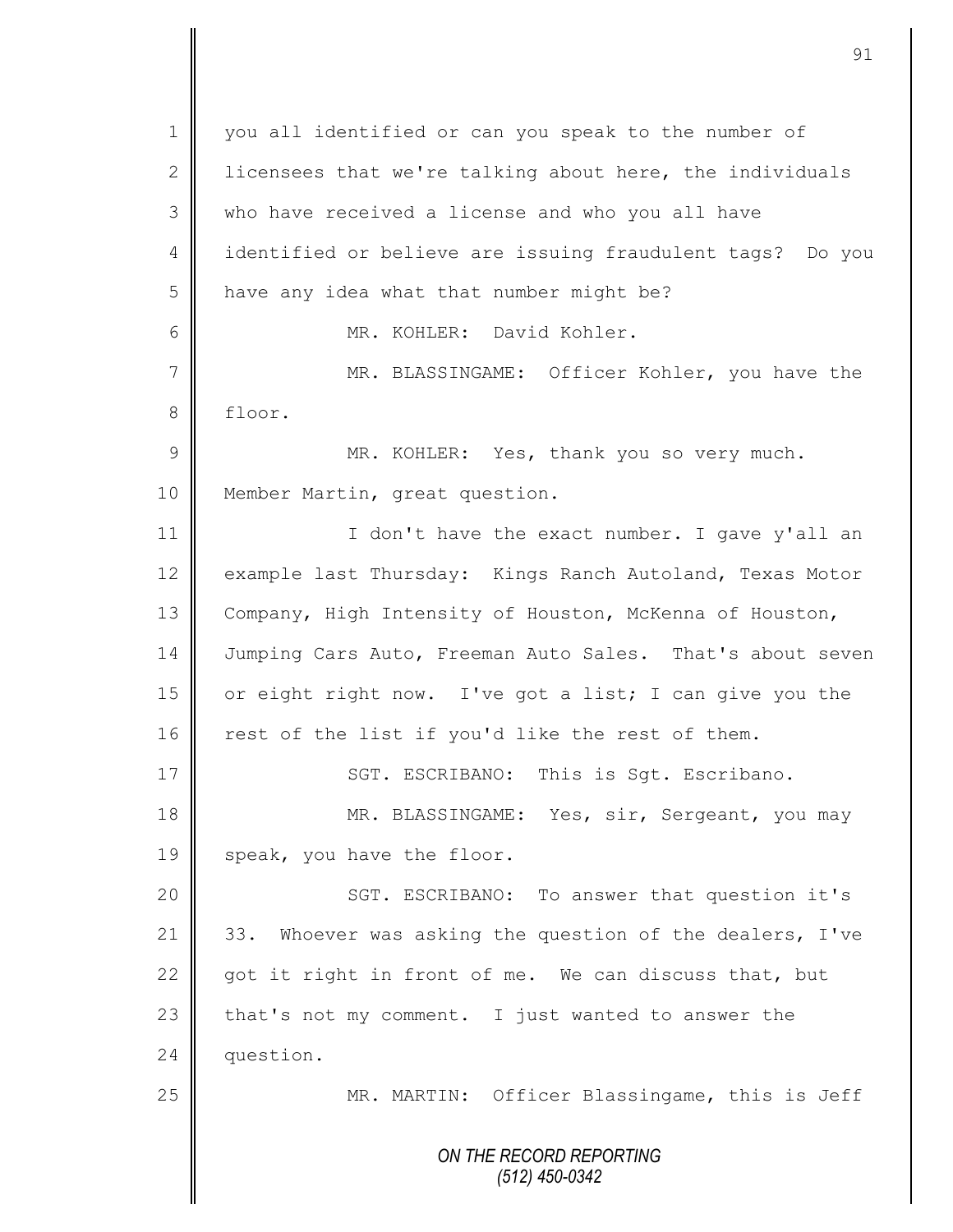|                | 92                                                        |
|----------------|-----------------------------------------------------------|
|                |                                                           |
| $\mathbf 1$    | Martin.                                                   |
| $\mathbf{2}$   | MR. BLASSINGAME: Member Martin, you have the              |
| 3              | floor.                                                    |
| $\overline{4}$ | MR. MARTIN: I appreciate that, Officer                    |
| 5              | Escribano, for that information. And I think that as a    |
| 6              | committee we need to keep that number in mind as we move  |
| 7              | forward. We're talking about 33 individuals, and so let's |
| 8              | be mindful of that as we move forward.                    |
| 9              | Thank you again for your testimony.                       |
| 10             | SGT. ESCRIBANO: Can I add something to that?              |
| 11             | This is Sgt. Escribano.                                   |
| 12             | MR. BLASSINGAME: You have the floor.                      |
| 13             | SGT. ESCRIBANO: Thank you, sir.                           |
| 14             | The 33 are the shell companies. Behind those              |
| 15             | we have a criminal enterprise that tops about 40-50       |
| 16             | individuals, probably even bigger than that.              |
| 17             | We've only identified those 33, but remember              |
| 18             | you have 20,000-plus used car dealers and we believe that |
| 19             | there are more out there that are not necessarily the     |
| 20             | shell companies but they're doing pretty much the same    |
| 21             | business also. Just so you'll know. So 33 is really,      |
| 22             | really a low number for us. We discover them every single |
| 23             | day.                                                      |
| 24             | MR. BLASSINGAME: Questions from members?                  |
| 25             | MR. PRATHER: This is Steve Prather. May I                 |
|                |                                                           |
|                | ON THE RECORD REPORTING<br>(512) 450-0342                 |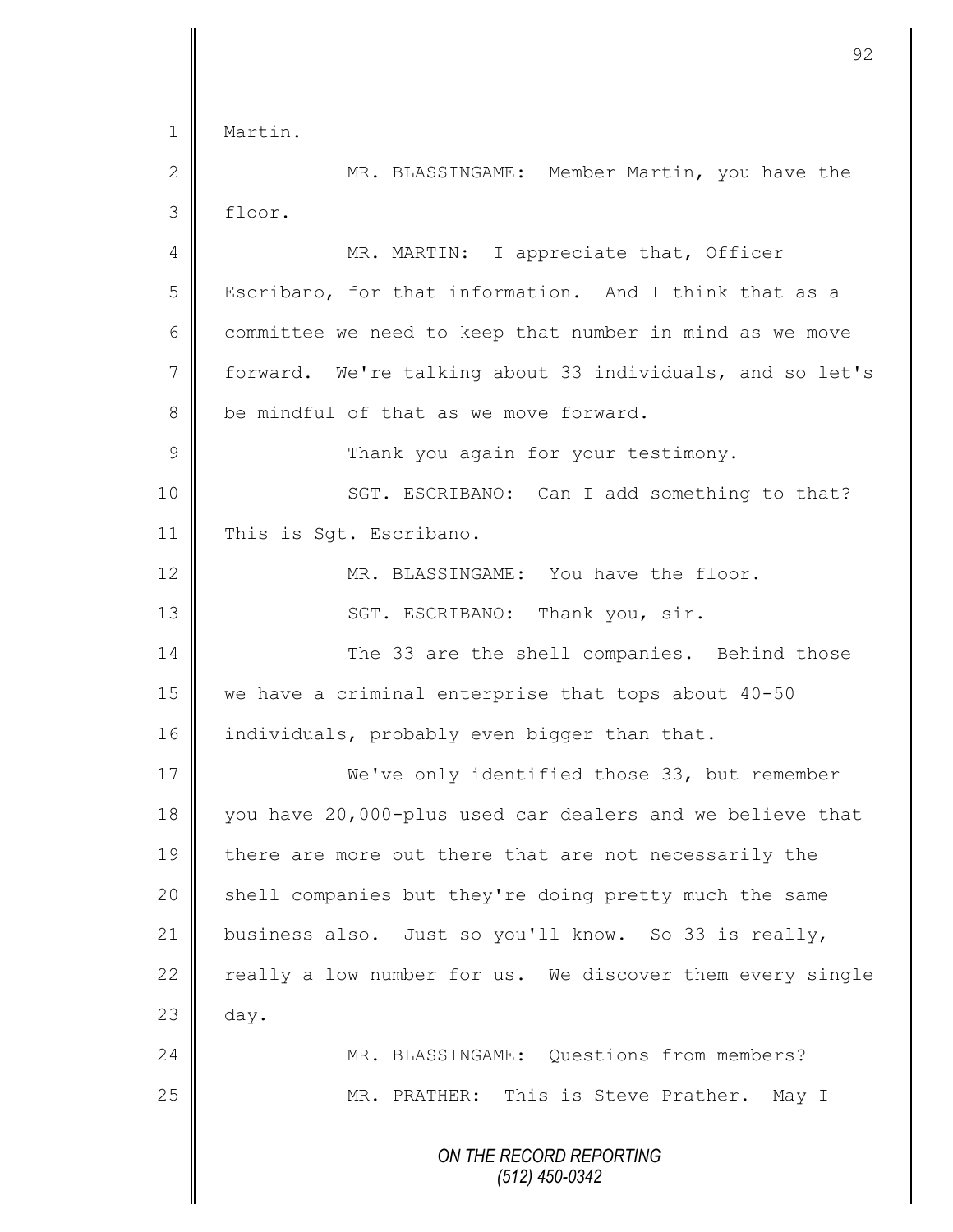1 speak?

2 || MR. BLASSINGAME: Member Prather, you have the 3 floor.

4 || MR. PRATHER: Thank you very much.

5 We were talking about used car initial volumes 6 for these newly appointed dealers. Even if you set the 7 | number to something like 300, 400, 500, 600 a year, even 8 if somebody jumped out of the box and sold 100 cars off an 9 | independent lot in a month or two, they would still have 10 enough volume of tags to carry them through several 11 months. And if the reorder process or the increase 12 process is a day or a week, that shouldn't really present 13 them a problem, but it would keep the restricted number 14 | down on these bad actor/criminal folks. 15 | The seems reasonable to me as long as the 16 department is going to respond promptly to it, and it 17 allows them to only have to deal with a very few number of 18 | people, which to me would be great from a workload 19 | standpoint. 20 **Thank** you. 21 | MR. BLASSINGAME: Thank you, Member Prather. 22 **Any comment on that?** 23 || MR. BRADBURN: Member Bradburn. Can I speak,

24 please?

25 MR. BLASSINGAME: Member Bradburn, you have the

*ON THE RECORD REPORTING (512) 450-0342*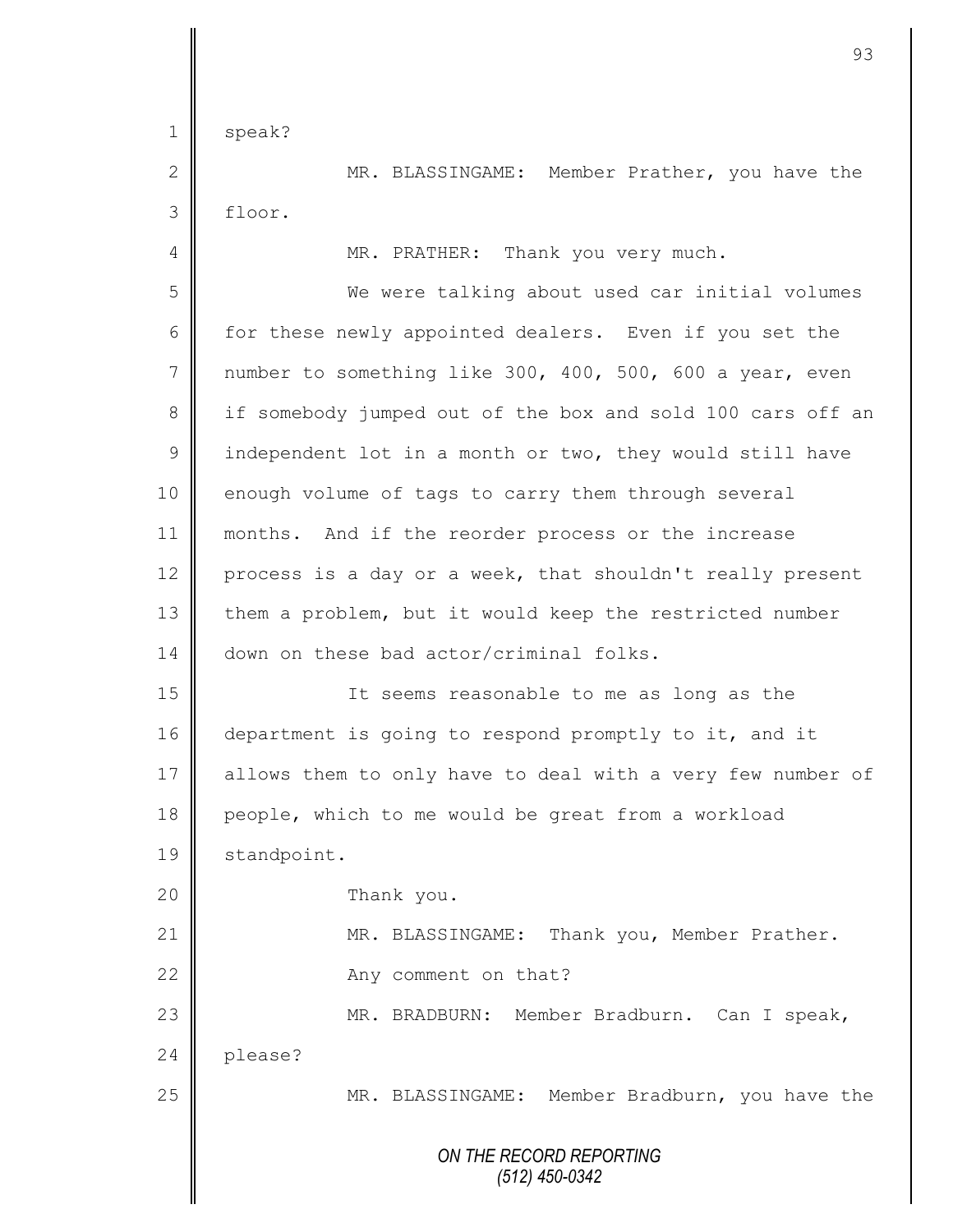1 floor.

*ON THE RECORD REPORTING (512) 450-0342* 2 MR. BRADBURN: Thank you. 3 || To reiterate a little bit what Sgt. Escribano, 4 || my supervisor, said, on the main federal investigation 5 you're going to have 30 to 50 GDNs. I also like to use 6 the term low level players. I'm tracking multiple 7 dealers, many agencies across the nation that do maybe 8 1,000 tags a year, we have wholesale dealers that are 9 selling 50 tags a week in New York. 10 || So the scope of it, very small to some dealers, 11 but then obviously the larger ones. Just don't get 12 fixated on 30 dealers or 40 dealers, there's more than  $13$   $\blacksquare$  that. 14 Thank you. 15 || MR. RICHARDS: Officer Blassingame? 16 || MR. BLASSINGAME: Yes, sir. 17 MR. RICHARDS: David Richards, for the record. 18 May I have the floor, please? 19 MR. BLASSINGAME: You may have the floor. 20  $\parallel$  MR. RICHARDS: Thank you very much. 21 | It's my understanding that Sgt. Escribano 22 wanted to make a comment. I think he's answered a couple 23 of questions. 24 Sergeant, if you're still on the line, you're 25 | here to make your comment now.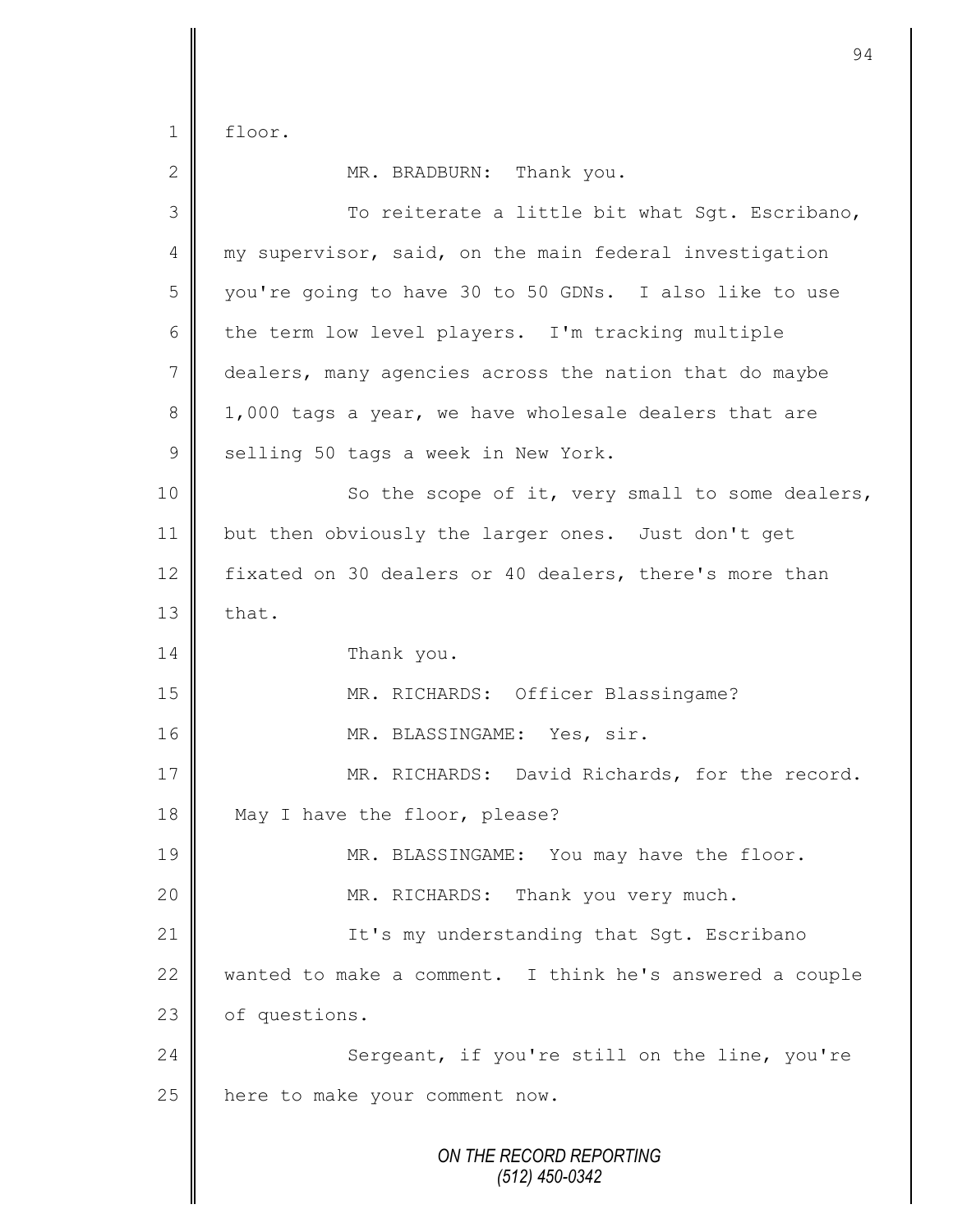| $\mathbf 1$     | SGT. ESCRIBANO: This is Sgt. Escribano. May I             |
|-----------------|-----------------------------------------------------------|
| $\mathbf{2}$    | have the floor, sir?                                      |
| 3               | MR. BLASSINGAME: You may have the floor.                  |
| 4               | SGT. ESCRIBANO: My comment again is, and I'll             |
| 5               | start with IdentoGO and limits. The limits are fantastic. |
| 6               | I think the committee is on the right track of 3927       |
| $7\phantom{.0}$ | definitely, but they go hand-in-hand, if you don't have   |
| $8\,$           | one without the other, you really are going to go ahead   |
| $\mathsf 9$     | and limit us.                                             |
| 10              | We have a disconnect because law enforcement              |
| 11              | versus the administrator for the Texas DMV are            |
| 12              | disconnected somewhat, not disconnected in a bad way but  |
| 13              | we have two different jobs, administrative. And of course |
| 14              | the DMV has administrative, we have criminal.             |
| 15              | We have a wolf among the sheep right now, so to           |
| 16              | speak, and we hunt wolves. And the only way that we're    |
| 17              | going to be able to hunt this wolf -- and I've been on    |
| 18              | this for four years and eight months, and I'm telling you |
| 19              | right now, without IdentoGO I can't identify the 30-plus  |
| 20              | that are out there because I have no idea who they are,   |
| 21              | and they can pretty much go into the application process, |
| 22              | so that's a disconnect. If you're going to go ahead and   |
| 23              | do the limits, of course that's going to help, but        |
| 24              | IdentoGO definitely has to go attached to umbilical cord  |
| 25              | with it.                                                  |

 $\mathbf{I}$ Ш

*ON THE RECORD REPORTING (512) 450-0342*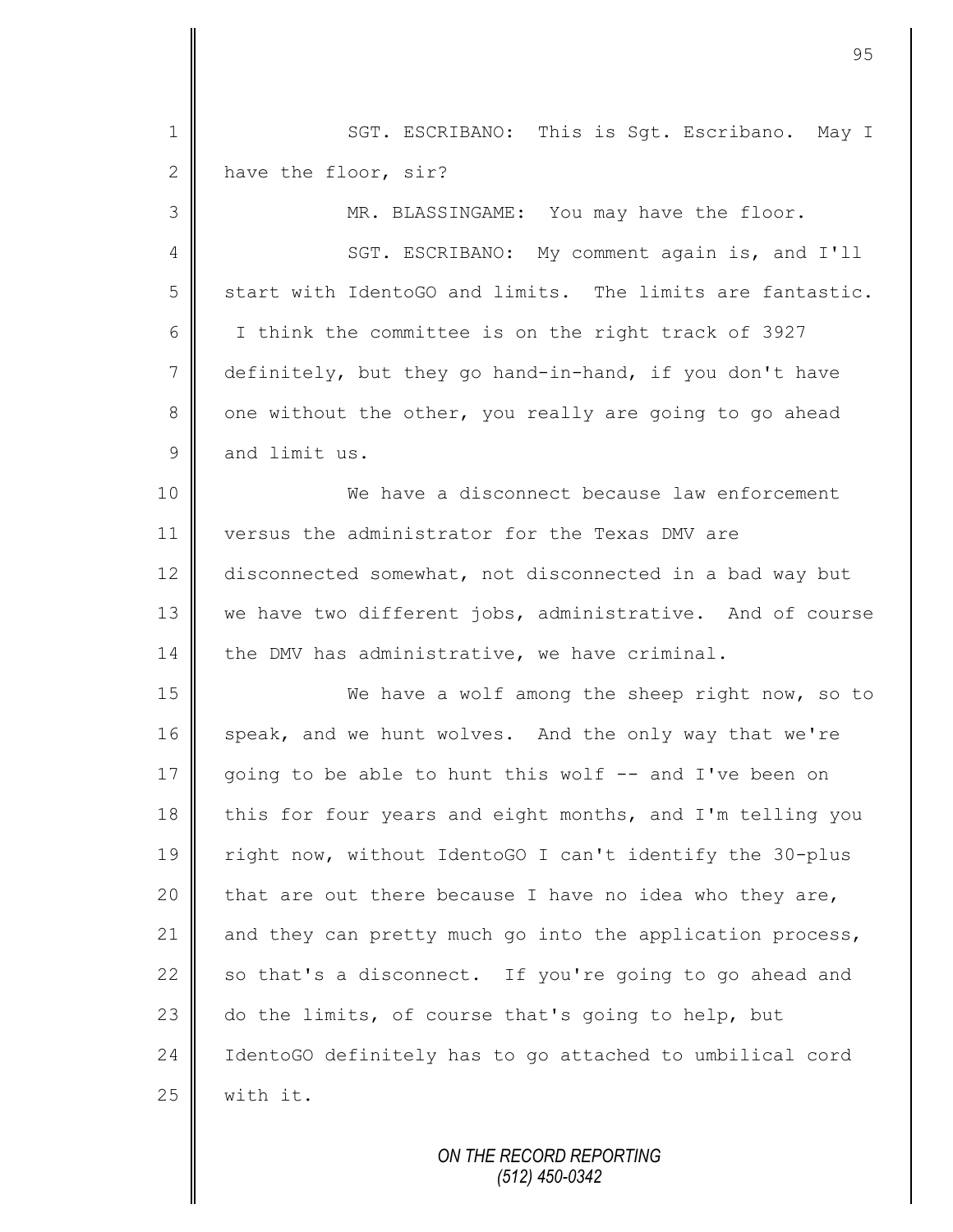|               | 96                                                       |
|---------------|----------------------------------------------------------|
|               |                                                          |
| 1             | And that is my comment.                                  |
| $\mathbf 2$   | MR. BLASSINGAME: Thanks for your comment,                |
| 3             | Sergeant.                                                |
| 4             | Staff?                                                   |
| 5             | (No response.)                                           |
| 6             | MR. BLASSINGAME: Any further comment?                    |
| 7             | (No response.)                                           |
| 8             | MR. BLASSINGAME: Further items to be brought             |
| $\mathcal{G}$ | up that need action at this time?                        |
| 10            | MR. BRADBURN: Member Bradburn. I would like              |
| 11            | to make a motion when it's appropriate.                  |
| 12            | MR. BLASSINGAME: Member Bradburn, make a                 |
| 13            | motion.                                                  |
| 14            | MR. BRADBURN: Thank you, sir. I would like to            |
| 15            | make a motion to require the department to present       |
| 16            | proposed rules for all aspects of House Bill 3927 to the |
| 17            | board no later than the next scheduled board meeting.    |
| 18            | MR. BLASSINGAME: Is there a second on that               |
| 19            | motion? Is there a second on Member Bradbury's motion?   |
| 20            | MR. DONNELLY:<br>Can you please repeat the               |
| 21            | motion?                                                  |
| 22            | MR. BLASSINGAME: Please repeat the motion.               |
| 23            | MR. BRADBURN: Yes, sir. Member Bradburn                  |
| 24            | speaking.                                                |
| 25            | I would like to make a motion to require the             |
|               | ON THE RECORD REPORTING<br>$(512)$ 450-0342              |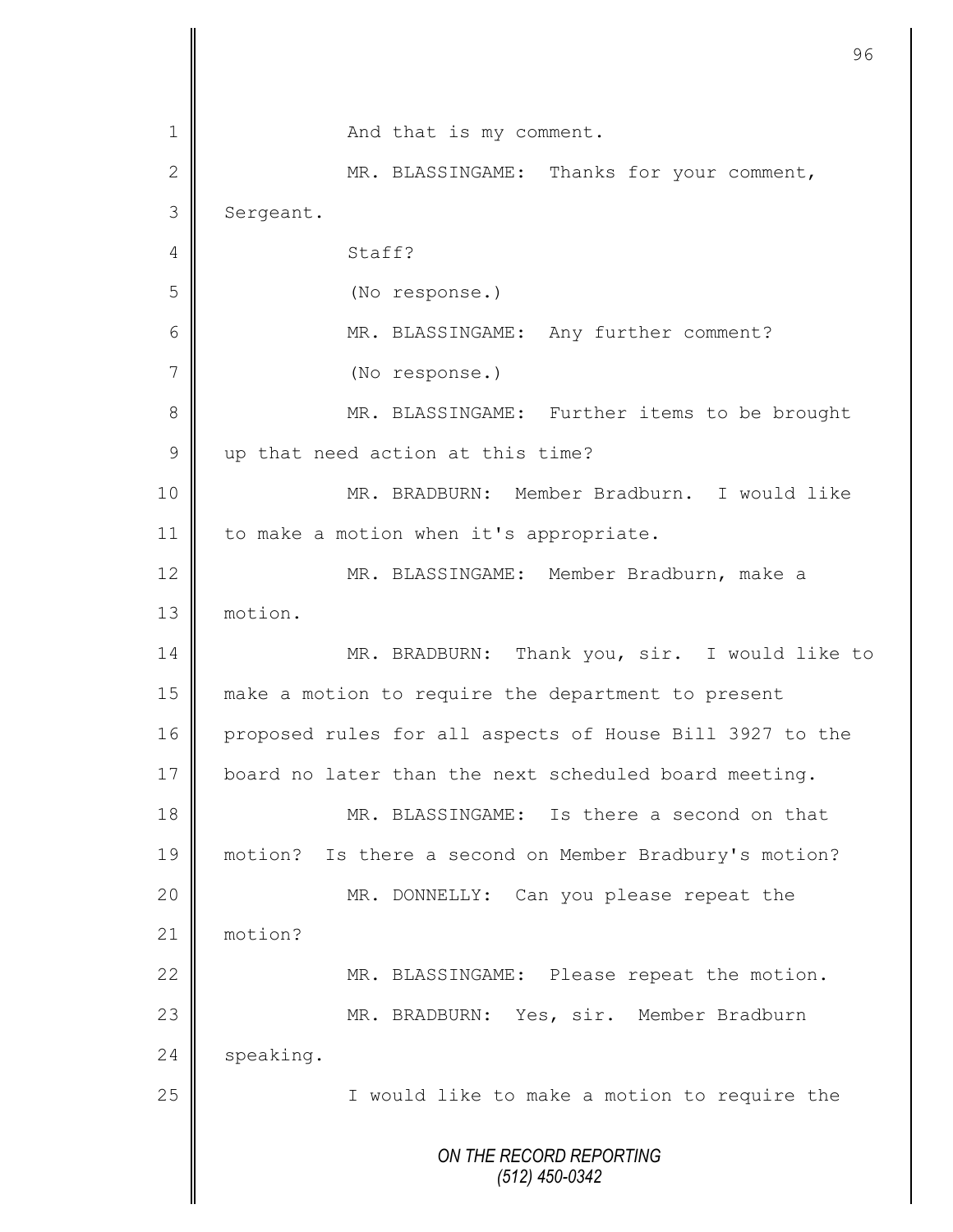|                | 97                                                      |
|----------------|---------------------------------------------------------|
| $\mathbf 1$    | department to present proposed rules for all aspects of |
| $\mathbf{2}$   | House Bill 3927 to the board no later than the next     |
| 3              | scheduled board meeting.                                |
| 4              | MR. BLASSINGAME: Do I have a second?                    |
| 5              | MR. DONNELLY: Member Donnelly. Second.                  |
| 6              |                                                         |
| $\overline{7}$ | MR. BLASSINGAME: Member Donnelly, I have a              |
|                | second.                                                 |
| $8\,$          | All in favor -- well, let's do it by the rules.         |
| $\mathcal{G}$  | Members in favor, please say aye after your name.       |
| 10             | Member Bradburn?                                        |
| 11             | MR. BRADBURN: Aye.                                      |
| 12             | MR. BLASSINGAME: Member Brown?                          |
| 13             | MR. BROWN: Nay.                                         |
| 14             | MR. BLASSINGAME: Nay?                                   |
| 15             | MR. BROWN: Nay.                                         |
| 16             | MR. BLASSINGAME:<br>Member Donnelly?                    |
| 17             | MR. DONNELLY:<br>Aye.                                   |
| 18             | MR. BLASSINGAME: Member Doran? Member Doran?            |
| 19             | (No response.)                                          |
| 20             | MR. BLASSINGAME: Member Edwards? Member                 |
| 21             | Edwards?                                                |
| 22             | (No response.)                                          |
| 23             | MR. BLASSINGAME: Member Ferguson?                       |
| 24             | MR. FERGUSON:<br>Aye.                                   |
| 25             | MR. BLASSINGAME: Member Greenlaw?                       |
|                | ON THE RECORD REPORTING<br>$(512)$ 450-0342             |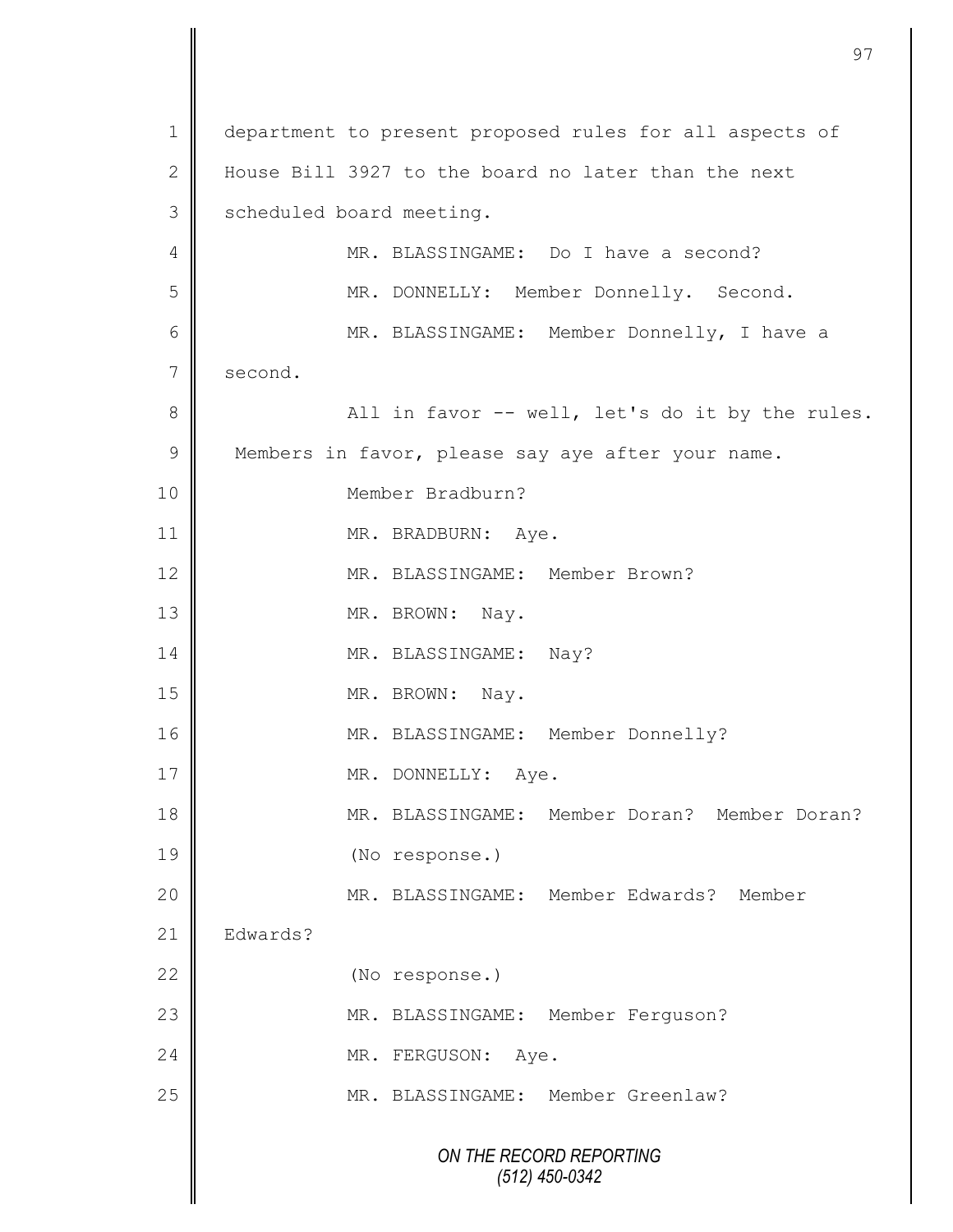|                | 98                                                        |
|----------------|-----------------------------------------------------------|
| 1              | (No response.)                                            |
| $\mathbf{2}$   | MR. BLASSINGAME: Member Hayter? Member                    |
| 3              | Hayter?                                                   |
| 4              | (No response.)                                            |
| 5              | MR. BLASSINGAME: Member Martin?                           |
| 6              | MR. MARTIN: Officer Blassingame, before I vote            |
| $\overline{7}$ | on this, is there an opportunity for discussion before we |
| 8              | vote?                                                     |
| $\mathcal{G}$  | MR. BLASSINGAME: Certainly.                               |
| 10             | MR. MARTIN: Yes, sir. Thank you.                          |
| 11             | So my question, Officer Bradburn -- and this              |
| 12             | may be to Officer Bradburn -- or Member Bradburn -- I'm   |
| 13             | sorry -- who made the motion, or potentially to staff, so |
| 14             | my question to staff is is that not already the intent?   |
| 15             | And then my question then to Member Bradburn would be is  |
| 16             | that just to ensure that we move this forward as quickly  |
| 17             | as possible? And those are the two questions I have.      |
| 18             | MR. BLASSINGAME: Member Bradburn?                         |
| 19             | MR. BRADBURN: Member Bradburn speaking.                   |
| 20             | Yes, I believe we need to require this to move            |
| 21             | forward. I do not want to see it stall, and that was my   |
| 22             | intention.                                                |
| 23             | MR. BLASSINGAME: Any other comment? Someone               |
| 24             | wanted the floor?                                         |
| 25             | MR. MURPHY: This is Member Murphy. Can you                |
|                | ON THE RECORD REPORTING<br>$(512)$ 450-0342               |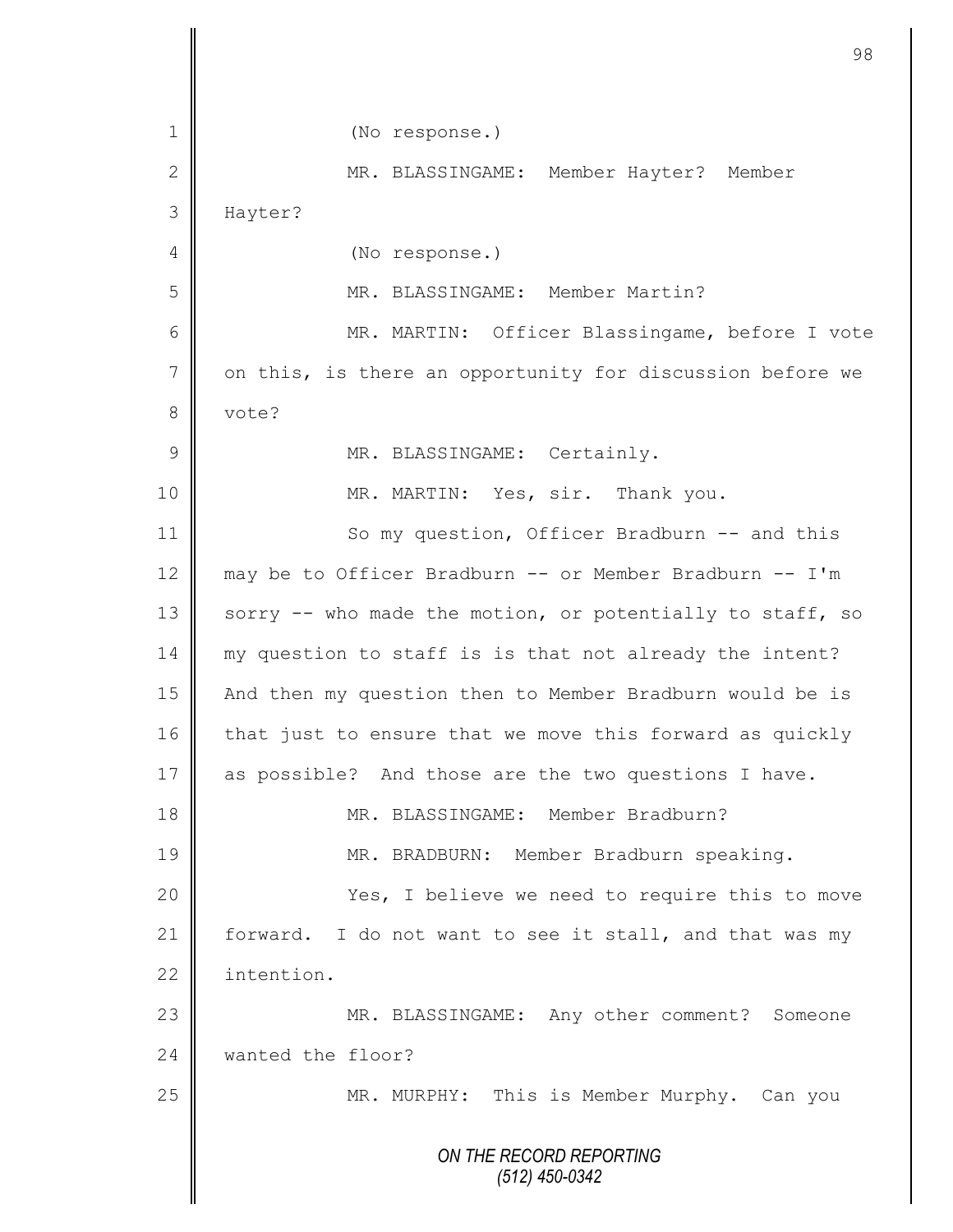*ON THE RECORD REPORTING (512) 450-0342* 1 hear me? 2 MR. BLASSINGAME: Member Murphy, you have the 3 floor. 4 || MR. MURPHY: Would it be appropriate to ask 5 what the scope of what we're asking for is? 6 MR. BLASSINGAME: Members? I'm sorry. Staff 7 or members? 8 || MR. BRADBURN: Member Bradburn. 9 || MR. BLASSINGAME: Member Bradburn, you have the 10 floor. 11 || MR. BRADBURN: Thank you. 12 The scope would be to implement recommendations 13 for 3927, which is not a lot, to the board and just 14 required the deadline, so this moves forward. From what I 15 || understand, listening to all the department members, they 16 have numbers and they're going to have an idea as best to 17 || go forward and take our recommendations into 18 **consideration.** 19 MR. SRALLA: Member Sralla. May I have the 20 floor? 21 MR. BLASSINGAME: You may have the floor. 22 | MR. SRALLA: My question was to staff. I do 23  $\parallel$  agree with the motion in general that we don't want to see 24 this stalled. My question to staff is is this a  $25$  reasonable request, in your opinion.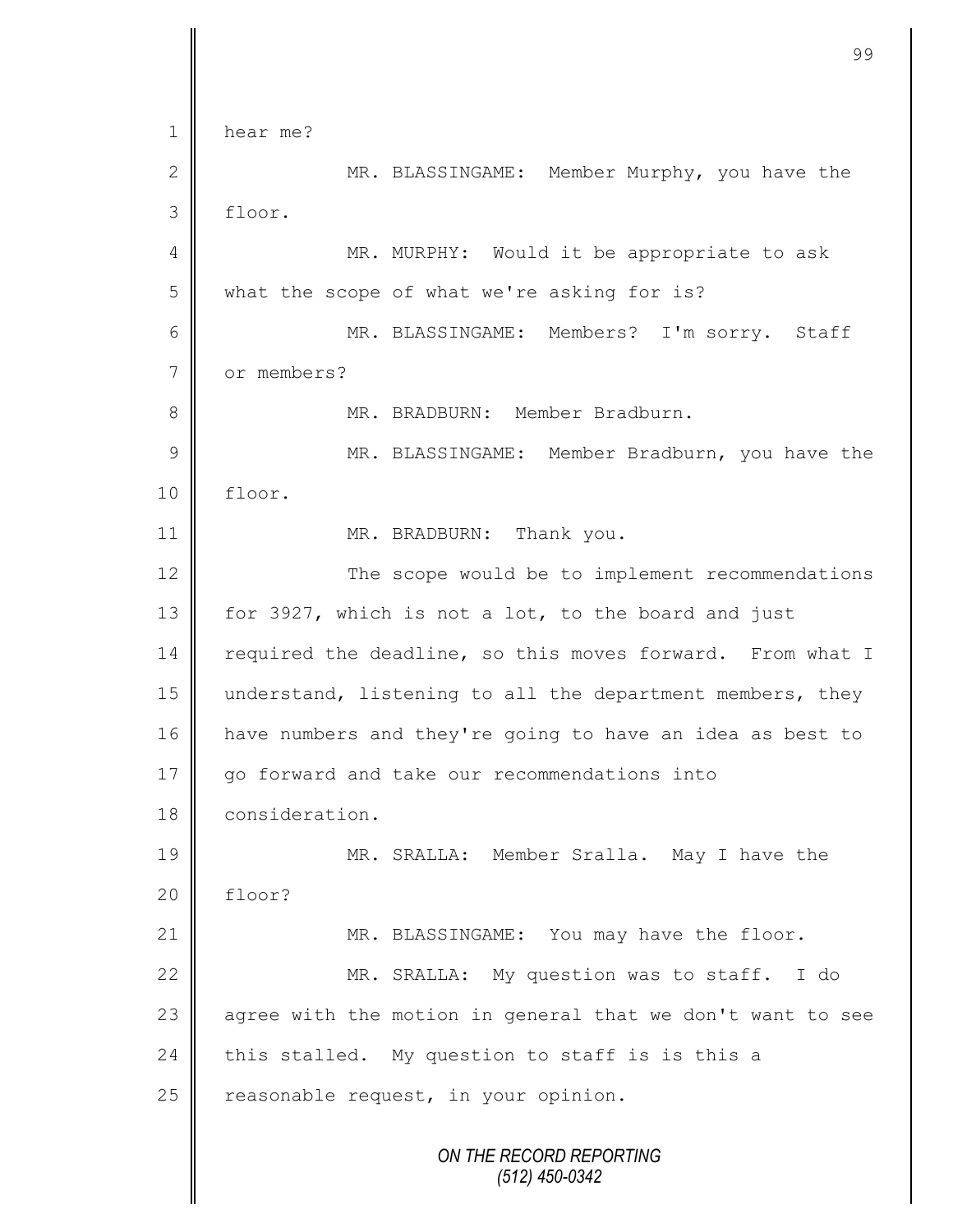| $\mathbf 1$    | MS. BEAVER: Tracey Beaver, general counsel.                |
|----------------|------------------------------------------------------------|
| $\mathbf{2}$   | May I have the floor?                                      |
| 3              | MR. BLASSINGAME: General Counsel Beaver, you               |
| 4              | have the floor.                                            |
| 5              | MS. BEAVER: Thank you.                                     |
| 6              | Yes, the department is doing everything in its             |
| $\overline{7}$ | power to make sure that these rules move quickly. This is  |
| 8              | a very important topic for the department. We understand   |
| $\mathcal{G}$  | that this is a consumer protection issue, a fraud issue,   |
| 10             | and a necessary step in order to limit any potential temp  |
| 11             | tag abuse. The department intends to bring these rules     |
| 12             | before the board at the October board meeting.             |
| 13             | The advisory committee today is deliberating               |
| 14             | discussing those particular elements of policy that the    |
| 15             | department would appreciate input on and so we've gotten a |
| 16             | great deal of input, and this has been a very good         |
| 17             | discussion deliberation from this meeting today. So we     |
| 18             | definitely have information that we needed to move         |
| 19             | forward. This advisory committee makes recommendations     |
| 20             | and gives advice to the department and so you're           |
| 21             | definitely able to make this motion.                       |
| 22             | The requirement that the department adopt rules            |
| 23             | by a certain date is not necessarily going to require the  |
| 24             | department to do so, but the intent of this motion, I      |
| 25             | understand, is that this is how important the advisory     |
|                | ON THE RECORD REPORTING<br>(512) 450-0342                  |

 $\mathbf l$ II

II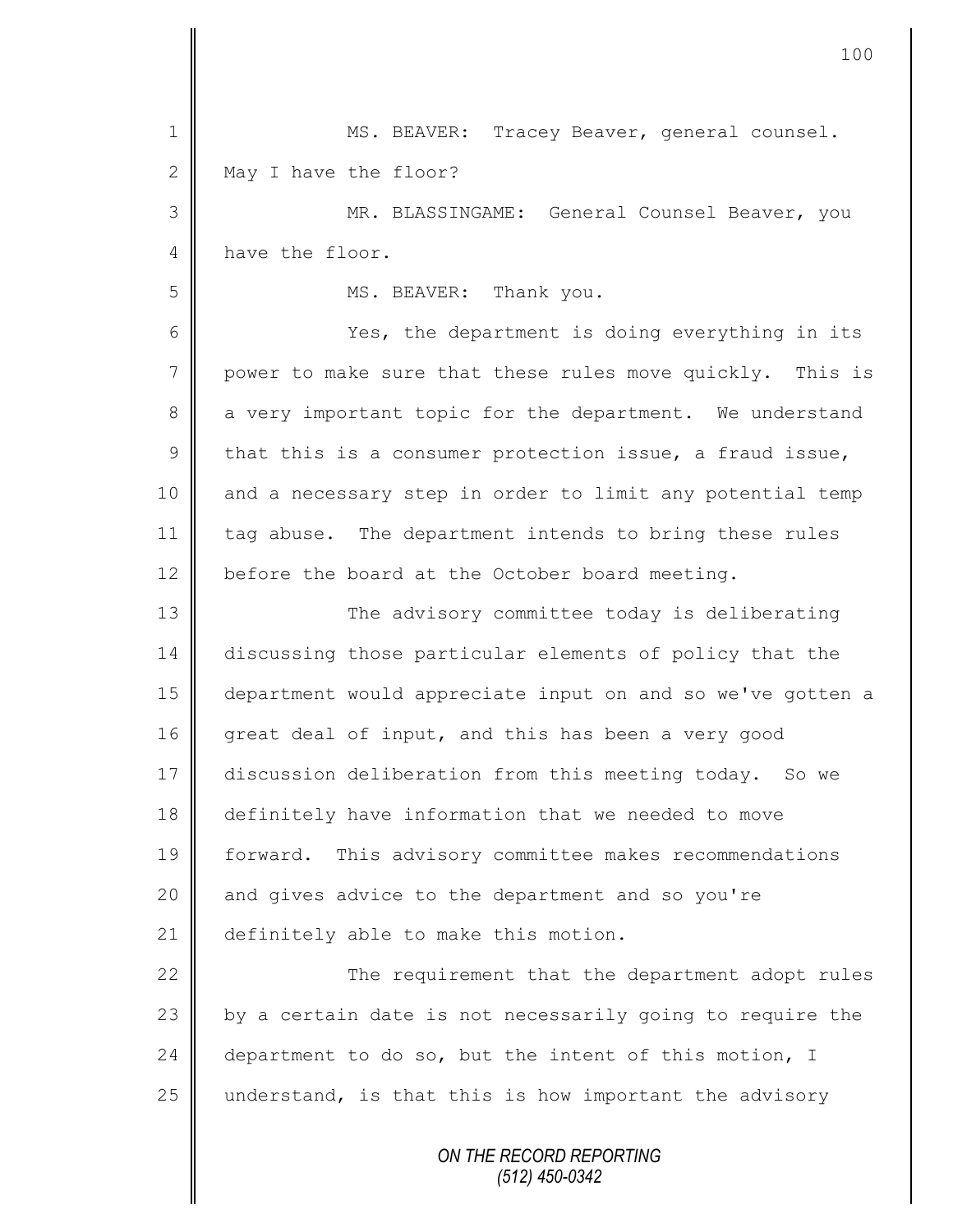*ON THE RECORD REPORTING (512) 450-0342* 1 committee feels that these rules are and the  $2 \parallel$  implementation is, so the department would definitely take 3 || this motion if it were to pass into consideration as we 4 develop these rules and consider our timeline. 5 **S** 6 || MR. BLASSINGAME: Thank you, Counsel Beaver. 7 || Any other comment? 8 || MR. DORAN: This is Member Doran. I apologize, 9 | I was on mute earlier. I did have a question. 10 || Number one, will this committee have an 11 | opportunity to review the rules before they are presented 12  $\parallel$  to the board, and if not, if that opportunity does not 13 exist, will it be made clear to the board that this 14 committee has not had that opportunity? I know the board 15 || is aware of the hard work that all of the advisory 16  $\parallel$  committees do, but we wouldn't want the board to get the 17 impression that we had seen these rules and essentially 18 endorsed every word of them if we had not had an 19 | opportunity to actually see them beforehand. 20 | So just that caveat, I guess, is my concern if 21 we don't have an opportunity to review them beforehand.  $22$  Thank you. 23 || MR. BROWN: Member Brown. May I have the 24 floor, please? 25 MR. BLASSINGAME: Member Brown, you have the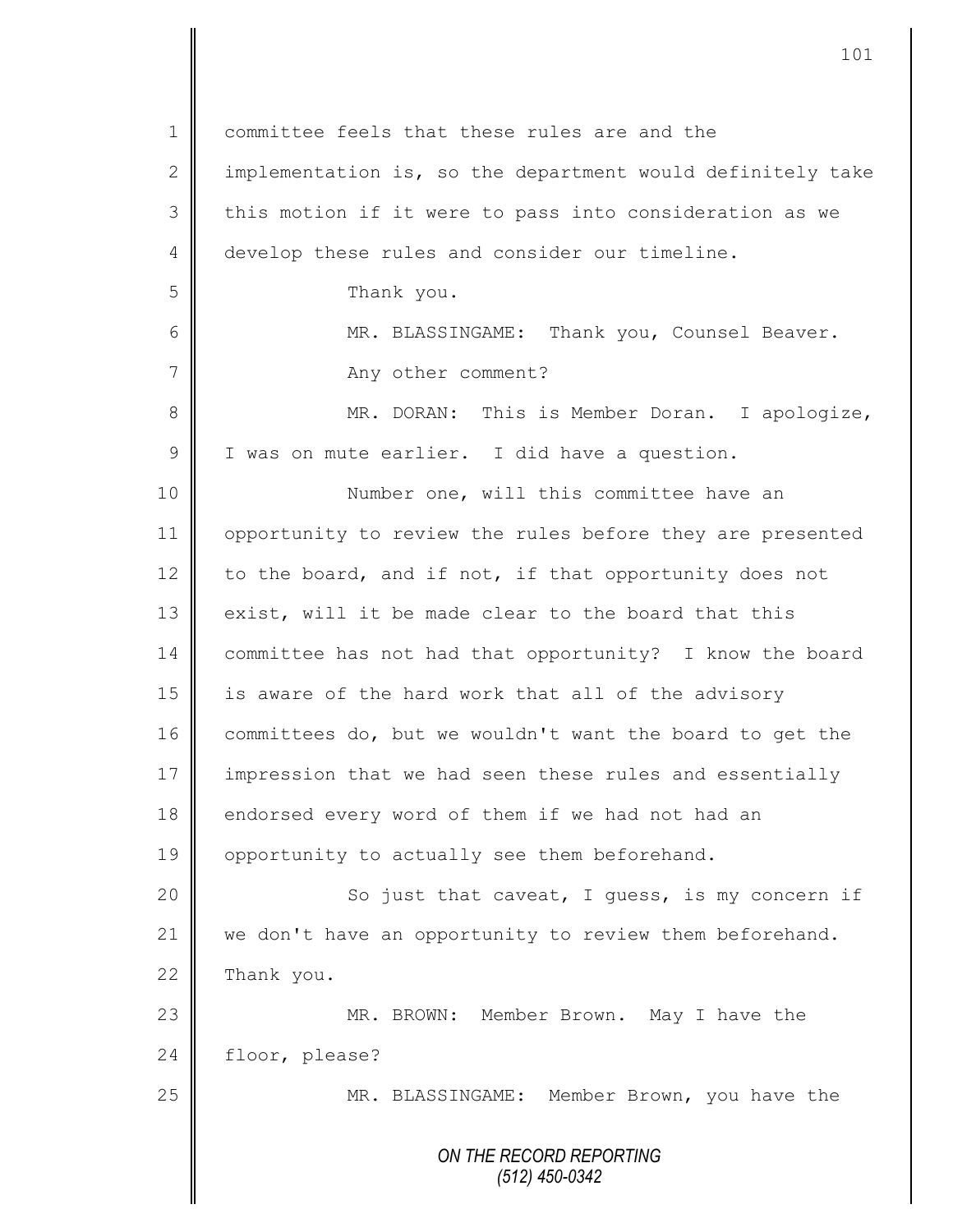floor.

| $\overline{2}$  | MR. BROWN: I just had a comment regarding the               |
|-----------------|-------------------------------------------------------------|
| 3               | abuse of buyer's tag, I just wanted to clarify that.        |
| $\overline{4}$  | Right now I'm a dealer in Texas but right now for me to     |
| 5               | transfer -- of course, I'm talking about a state            |
| 6               | inspection, I have to have a state inspection before I can  |
| $7\phantom{.0}$ | transfer with my county tax assessor-collector.             |
| 8               | But if during the eTAG system on a buyer's tag,             |
| $\mathsf 9$     | when I go get a vehicle inspected I'm given a sheet of      |
| 10              | paper that says that I had it inspected. The other          |
| 11              | portion of that is paid at the county tax assessor-         |
| 12              | collector, but when I get a state inspection before I sell  |
| 13              | a vehicle, if we were to scan that form and attach it to    |
| 14              | the buyer's tag, couldn't that possibly eliminate all the   |
| 15              | fraud with all the abuse of buyer's tags?                   |
| 16              | Because it's very unrealistic that these people             |
| 17              | are -- I mean, are they putting a serial number, a VIN      |
| 18              | number on every fraudulent tag? They're printing 6-, 7-,    |
| 19              | 8,000 tags a week, are they attaching a VIN to that?        |
| 20              | But if you scan your state inspection that you              |
| 21              | get from an inspection station and you attach it to your    |
| 22              | request for your buyer's tag, couldn't that possibly        |
| 23              | eliminate everything that we're going through here?<br>It's |
| 24              | just a thought; I want them to consider that.               |
| 25              | MR. BRADBURN: Member Bradburn, may I respond?               |
|                 | ON THE RECORD REPORTING<br>$(512)$ 450-0342                 |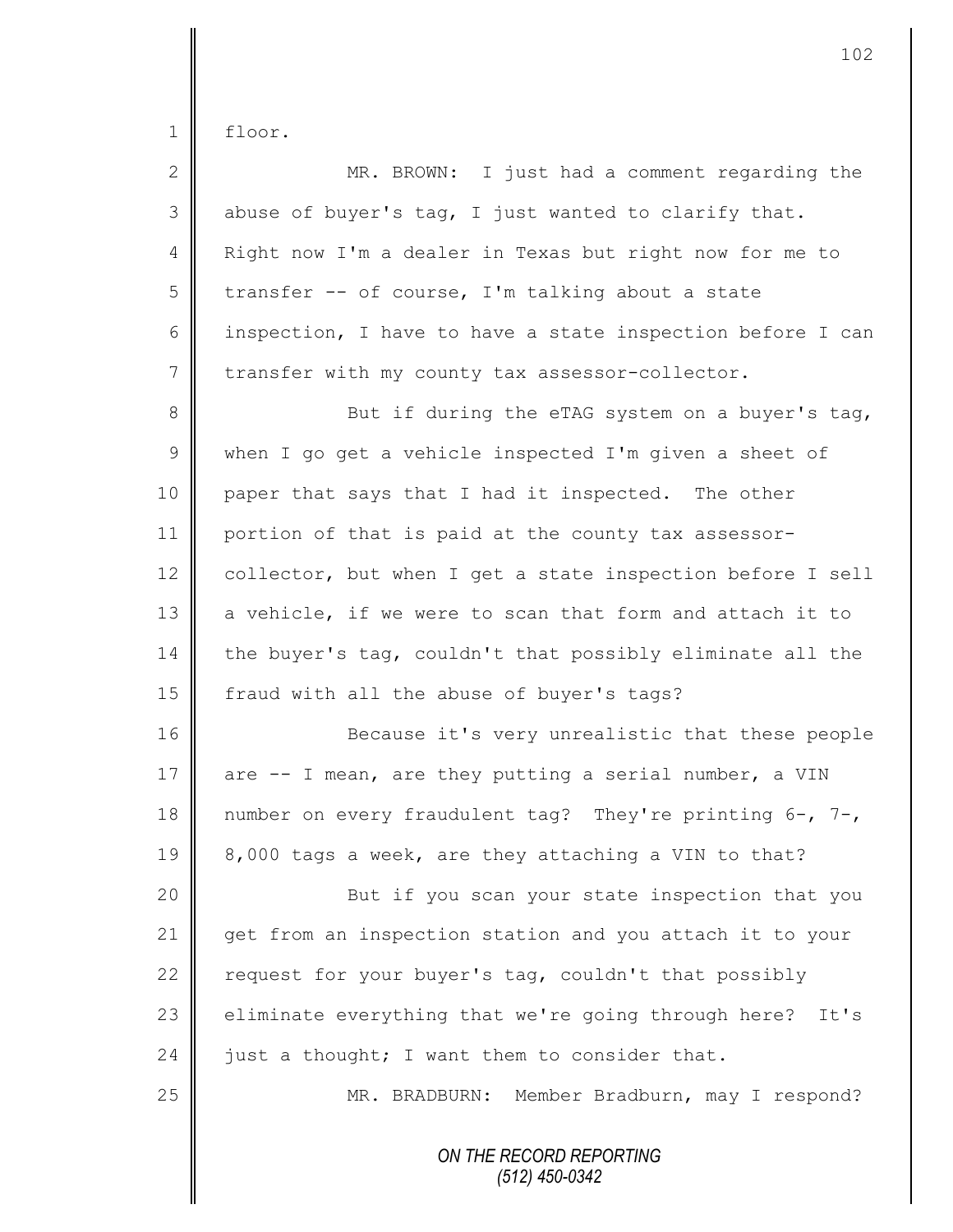| $\mathbf 1$  | MR. BLASSINGAME: Member Bradburn, go ahead.               |
|--------------|-----------------------------------------------------------|
| $\mathbf{2}$ | MR. BRADBURN: Thank you.                                  |
| 3            | That was an excellent question. DMV does have             |
| 4            | safeguards that we see everyday. If it's a Texas stolen   |
| 5            | or a Texas salvage, the system will not let them issue a  |
| 6            | buyer tag, however, currently the DMV system does not vet |
| 7            | a VIN.                                                    |
| $8\,$        | So the tag I bought earlier I got on                      |
| $\mathsf 9$  | VINgenerator.org. I get a made-up VIN, it doesn't verify  |
| 10           | it. I see daily, every day you'll see a 17-character VIN, |
| 11           | two of the letters are replaced with colons or periods to |
| 12           | max whether it's stolen or whatever. So right now they    |
| 13           | don't have that capability, and that's a monetary issue   |
| 14           | that needs to be fixed later on.                          |
| 15           | MR. BLASSINGAME: Thank you, Member Bradburn.              |
| 16           | Any other comment?                                        |
| 17           | (No response.)                                            |
| 18           | MR. THOMPSON: Clint Thompson, deputy director             |
| 19           | of Vehicle Titles and Registration Division. If I can     |
| 20           | have the floor?                                           |
| 21           | MR. BLASSINGAME: Deputy Director Thompson, you            |
| 22           | have the floor.                                           |
| 23           | MR. THOMPSON: Thank you.                                  |
| 24           | Member Brown, I appreciate the comment about              |
| 25           | the inspection. That was addressed a little bit earlier   |
|              | ON THE RECORD REPORTING<br>$(512)$ 450-0342               |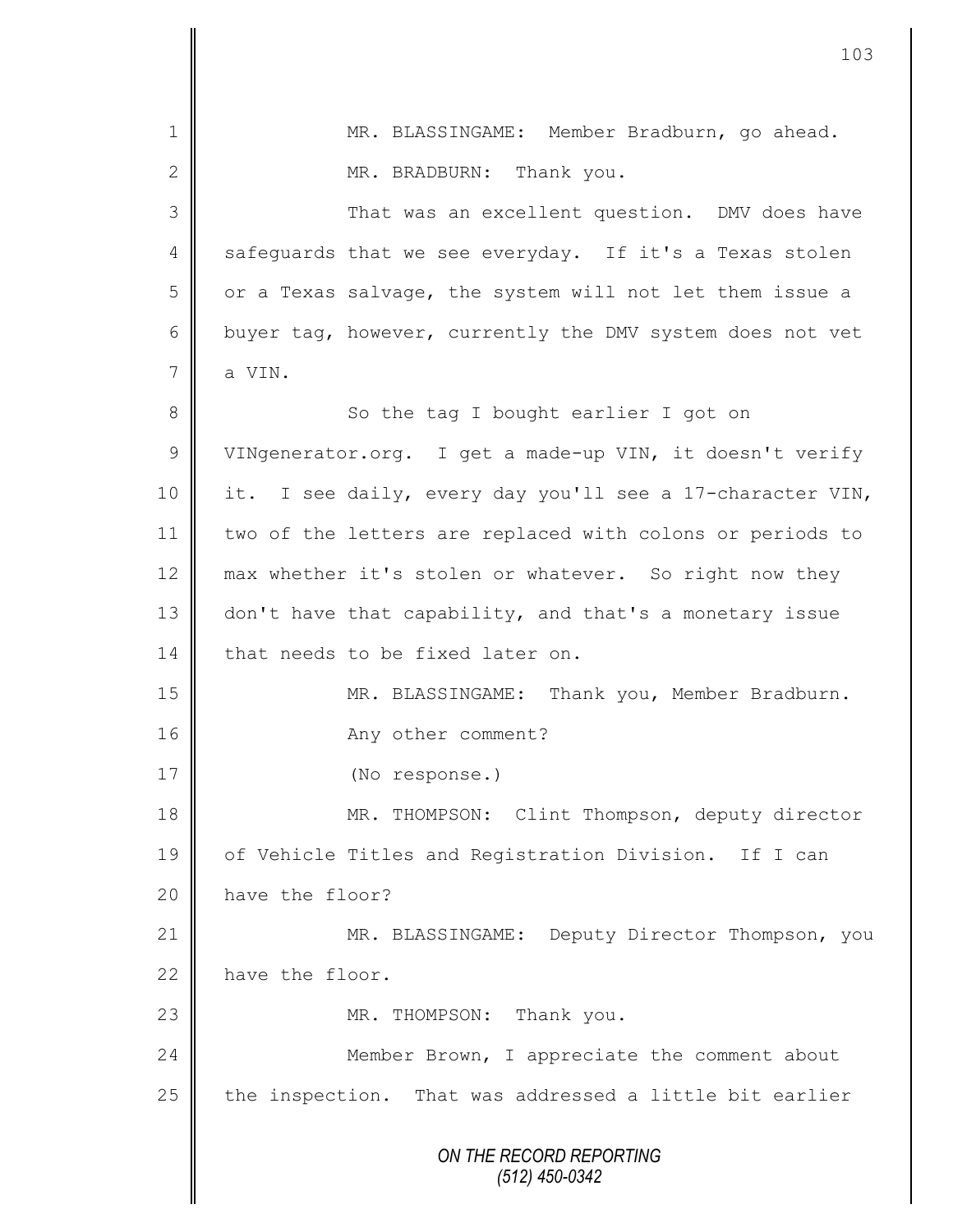| $\mathbf 1$     | as well. Member Bradburn brought it up.                    |
|-----------------|------------------------------------------------------------|
| $\mathbf 2$     | I appreciate the comment, if I hear you                    |
| 3               | correctly, the submission of a vehicle inspection report   |
| 4               | before a buyer tag can be issued, that process is          |
| 5               | currently automated and buyer tags are not paid for at the |
| 6               | front-end. The constraints, or I quess the balance that    |
| $7\phantom{.0}$ | we face, again, looking at the lower volume of actual      |
| 8               | number of dealers that are [audio interference] versus the |
| 9               | number of folks that are selling vehicles legitimately,    |
| 10              | we're trying to balance business needs versus addressing   |
| 11              | fraud so it's creating an additional burden or process, if |
| 12              | you will.                                                  |
| 13              | For those folks that are conducting a                      |
| 14              | legitimate business to submit a vehicle inspection report  |
| 15              | that would necessitate a review by someone prior to buyer  |
| 16              | tag issuance would not necessarily be optimal for those    |
| 17              | dealers conducting business legitimately. But we will      |
| 18              | certainly continue to look at opportunities that we have   |
| 19              | to verifying inspections.                                  |
| 20              | Again just briefly, I touched on this earlier,             |
| 21              | there are certain vehicle sales, out-of-state in           |
| 22              | particular, certain vehicle types that are exempt from     |
| 23              | inspection at the time of buyer tag issuance, so that has  |
| 24              | to be contemplated as well. A VIN is entered into the      |
| 25              | database before these buyer tags are issued, so we do      |
|                 |                                                            |

*ON THE RECORD REPORTING (512) 450-0342*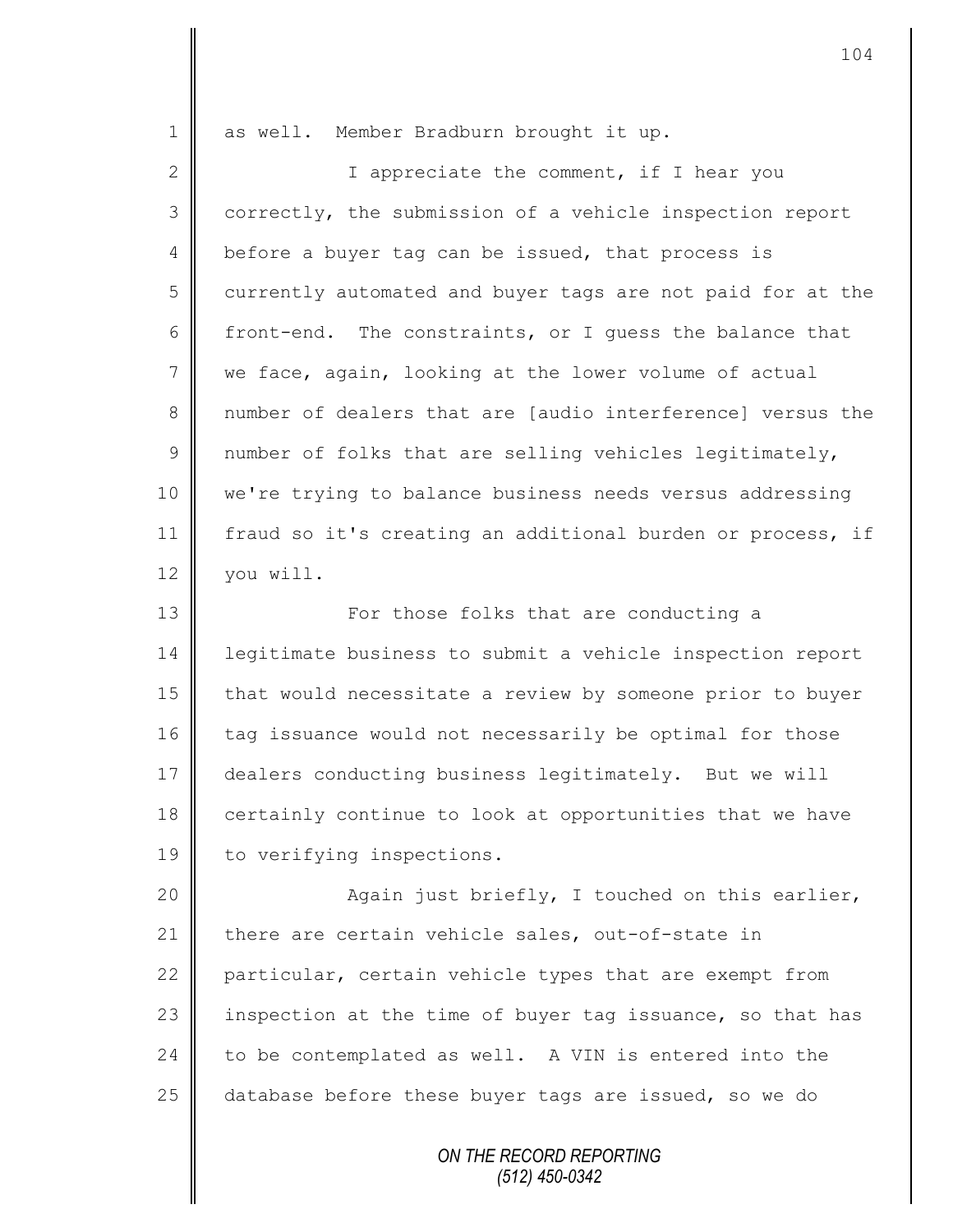*ON THE RECORD REPORTING (512) 450-0342* 1 capture that. And as was indicated, we do have certain 2  $\parallel$  hard stops, stolen vehicles, salvage vehicles, to prevent 3 || issuance of those. We do have VIN decoding software that 4 used in the Registration and Title System that's a  $5 \parallel$  consideration that we could use for the buyer tag. 6 || But again, I'll give you this example very 7 quickly. We have webDEALER that allows folks to submit 8 title applications. We have constraints within webDEALER, 9 RTS has additional constraints. 10 || We can't put constraints in eTAG in place that 11 prevent folks from not having a viable option. That is 12 the only means for folks to issue buyer tags, and that's 13 certainly something that we have to continue to consider 14  $\parallel$  as we enhance the application to address fraud, which 15 | we're obviously going to continue to do. 16 | So again, thank you for your comment. 17 | MR. BLASSINGAME: Thank you, Deputy Director 18 | Thompson. 19 **Any further comment?** 20 | MS. BEAVER: This is Tracey Beaver, general 21 counsel. If I may have the floor? 22 | MR. BLASSINGAME: General Counsel Beaver, you 23 have the floor. 24 MS. BEAVER: Thank you. 25 || I wanted to address an earlier question from a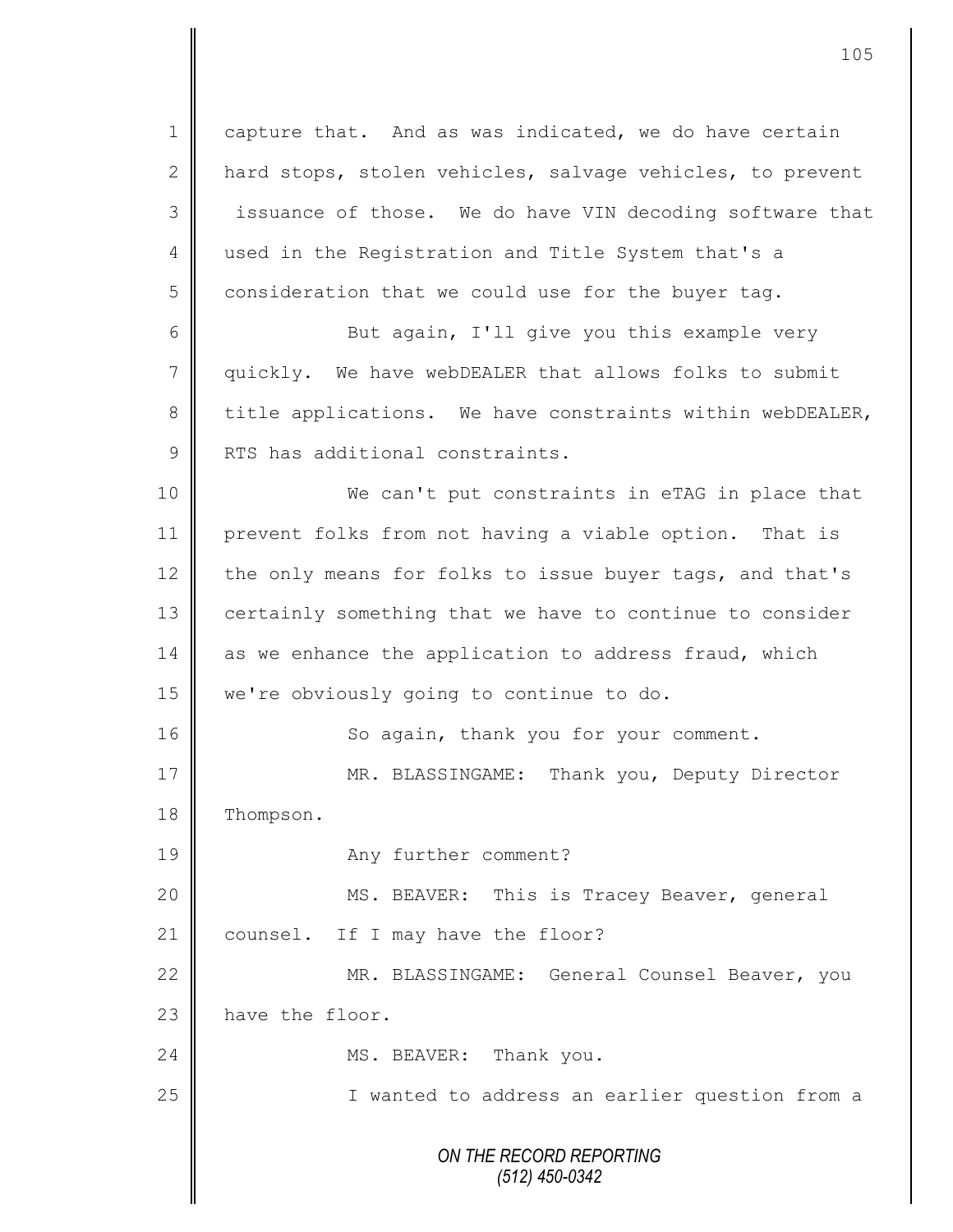*ON THE RECORD REPORTING (512) 450-0342* 1 || member regarding what would be presented to the board and 2 the ability to see the rule package. I just wanted to 3 | comment that the department will be letting the board know 4 that this committee was involved early on in the 5 Tulemaking process so that we could obtain feedback before 6 getting down the road of having formal recommendation for 7 a proposal. 8 We wanted to get this committee to help us have 9 factors, consequences and any available ideas to consider 10 as we're in the drafting stage early on, and the board 11 will be made aware of the committee discussion. Thank  $12 \parallel$  you. 13 || MR. BLASSINGAME: Thank you, General Counsel 14 Beaver. 15 || Any other comment from the floor, members or  $16$  staff? 17 (No response.) 18 | MR. BLASSINGAME: Member Bradburn, do you wish 19 | to leave your motion in place? 20 MR. BRADBURN: Yes, I do. I'd request that we 21 do a re-vote as well with the additional discussion and 22 consideration. 23 MR. BLASSINGAME: Yeah, that's granted. 24 | Let's do a yea or nay, yea if you're in favor 25 | of Member Bradburn's motion, nay if you are not in favor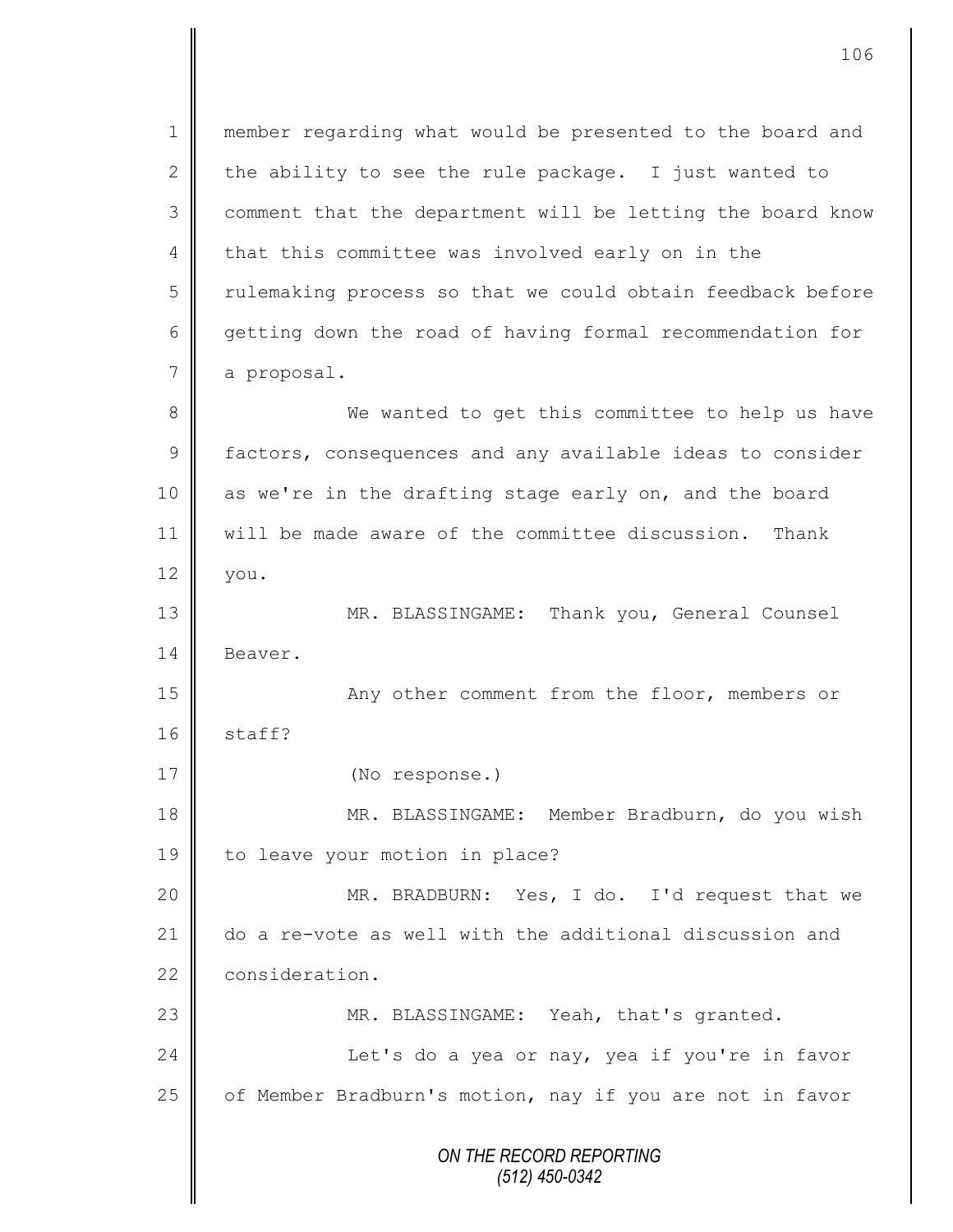*ON THE RECORD REPORTING (512) 450-0342*  $1 \parallel$  of it. 2 Member Bradburn? 3 || MR. BRADBURN: Yea. 4 MR. BLASSINGAME: Member Brown? 5 || MR. BROWN: Yea. 6 || MR. BLASSINGAME: Member Donnelly? 7 || MR. DONNELLY: Yea. 8  $\parallel$  MR. BLASSINGAME: Member Doran? 9  $\parallel$  MR. RICHARDS: Yea. 10 MR. BLASSINGAME: Member Edwards? Member 11 Edwards? 12 (No response.) 13 || MR. BLASSINGAME: Member Ferguson. 14 || MR. FERGUSON: Yea. 15 MR. BLASSINGAME: Member Greenlaw? Member 16 Greenlaw? 17 (No response.) 18 | MR. BLASSINGAME: Member Hayter? Member 19 Hayter? Member Hayter, are you on the call? 20 (No response.) 21 MR. BLASSINGAME: Member Martin? 22 MR. MARTIN: Nay. 23 MR. BLASSINGAME: Nay? 24 NR. MARTIN: Nay. 25 | MR. BLASSINGAME: Member Murphy?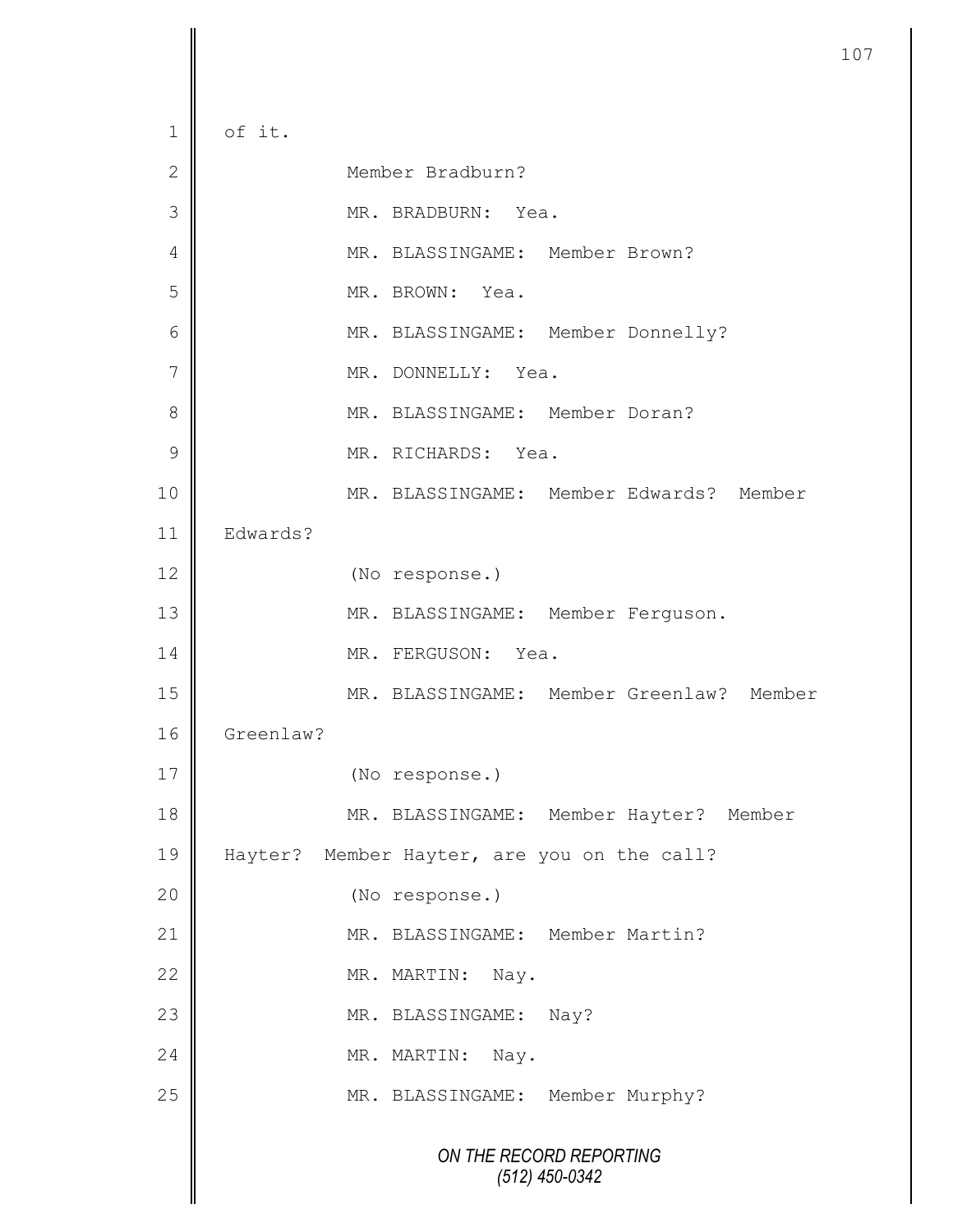|                 | 108                                            |
|-----------------|------------------------------------------------|
|                 |                                                |
| $\mathbf 1$     | MR. MURPHY: Yea.                               |
| $\mathbf 2$     | MR. BLASSINGAME: Member Prather?               |
| 3               | MR. PRATHER: Yea, I quess.                     |
| $\overline{4}$  | MR. BLASSINGAME: Member Sims? Member Sims?     |
| 5               | (No response.)                                 |
| $6\phantom{1}6$ | MR. BLASSINGAME: Member Sralla? Member         |
| $\overline{7}$  | Sralla?                                        |
| 8               | Mr. SRALLA: Yea.                               |
| 9               | MR. BLASSINGAME: Member Stark?                 |
| 10              | MR. STARK: Yea.                                |
| 11              | MR. BLASSINGAME: Member Thomas? Member         |
| 12              | Thomas? Member Thomas, are you on the call?    |
| 13              | (No response.)                                 |
| 14              | MR. BLASSINGAME: Member Vitela? Member         |
| 15              | Vitela?                                        |
| 16              | (No response.)                                 |
| 17              | MR. BLASSINGAME: Member Zak?                   |
| 18              | MR. ZAK: Nay.                                  |
| 19              | MR. BLASSINGAME:<br>Nay?                       |
| 20              | MR. ZAK:<br>Nay.                               |
| 21              | MR. BLASSINGAME: I, David Blassingame,         |
| 22              | support.                                       |
| 23              | We have ten yeas and three nays, so the motion |
| 24              | as stated will pass.                           |
| 25              | Are there any other comments?                  |
|                 | ON THE RECORD REPORTING<br>$(512)$ 450-0342    |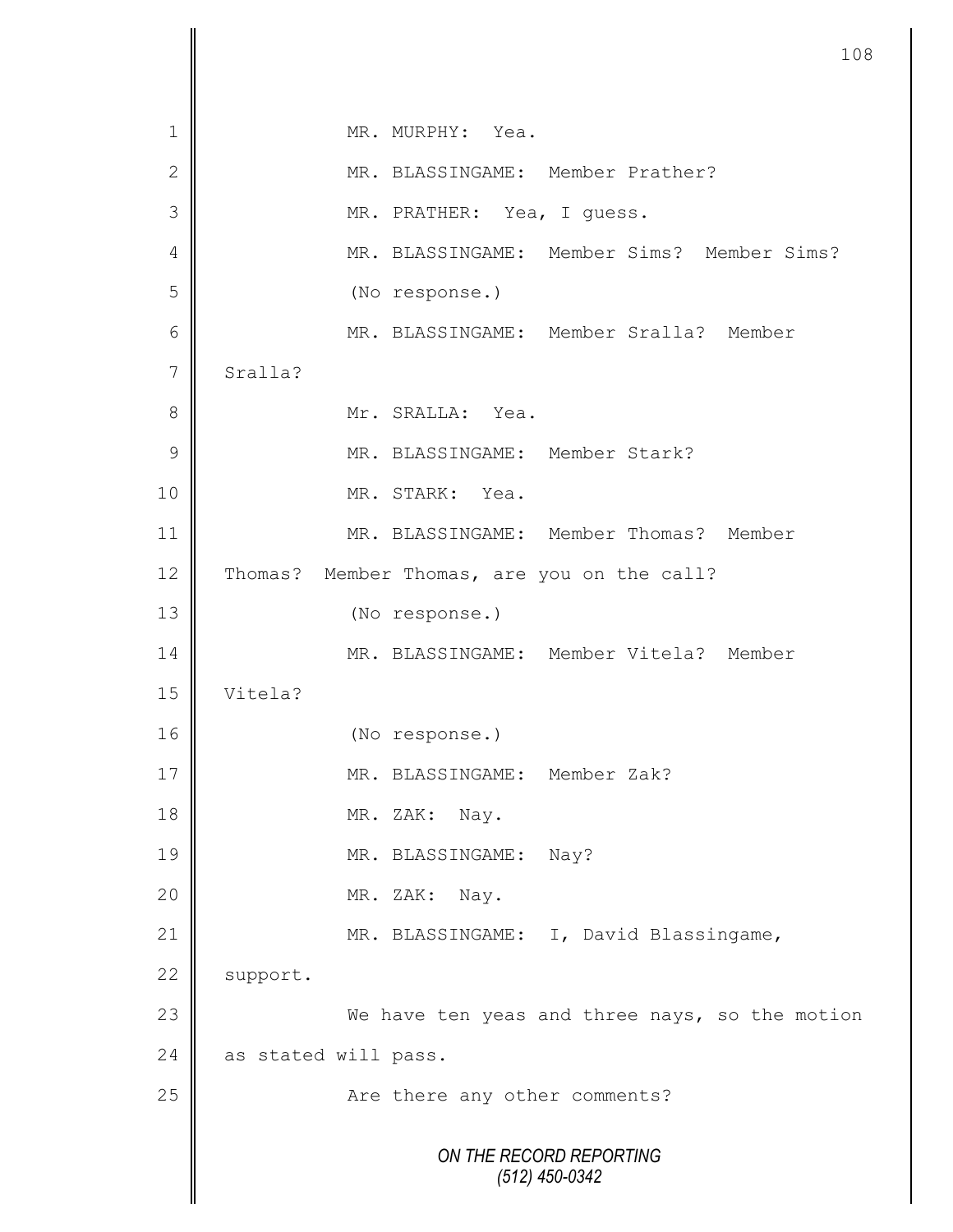*ON THE RECORD REPORTING (512) 450-0342* 1 || MR. RICHARDS: Officer Blassingame? 2 || MR. BLASSINGAME: David Richards, you have the 3 floor. 4 || MR. RICHARDS: Thank you, Officer Blassingame. 5 || Our next agenda item is public comment, number 6  $\parallel$  3, and I'm told that we do not have any further public 7 comments at this time. So you're free to move on to 8 aqenda item 4. 9 || MR. BLASSINGAME: Sorry, my mic was off. 10 Unless there's any further business, I would 11 like to entertain a motion to adjourn. Do I have a motion 12 from anyone to adjourn this meeting? 13 NR. SRALLA: So moved. 14 **MR. BLASSINGAME:** Who was that? 15 MR. SRALLA: Sralla. 16 || MR. BLASSINGAME: Got it. 17 || MR. DONNELLY: Second. Donnelly. 18 || MR. STARK: Member Stark, I second it. 19 || MR. BLASSINGAME: And Donnelly seconded. All 20 | in favor? 21 (A chorus of ayes.) 22 MR. BLASSINGAME: It is now 11:24 a.m., we are  $23$  | adjourned. 24 Whereupon, at 11:24 a.m., the meeting was  $25$  adjourned.)

109